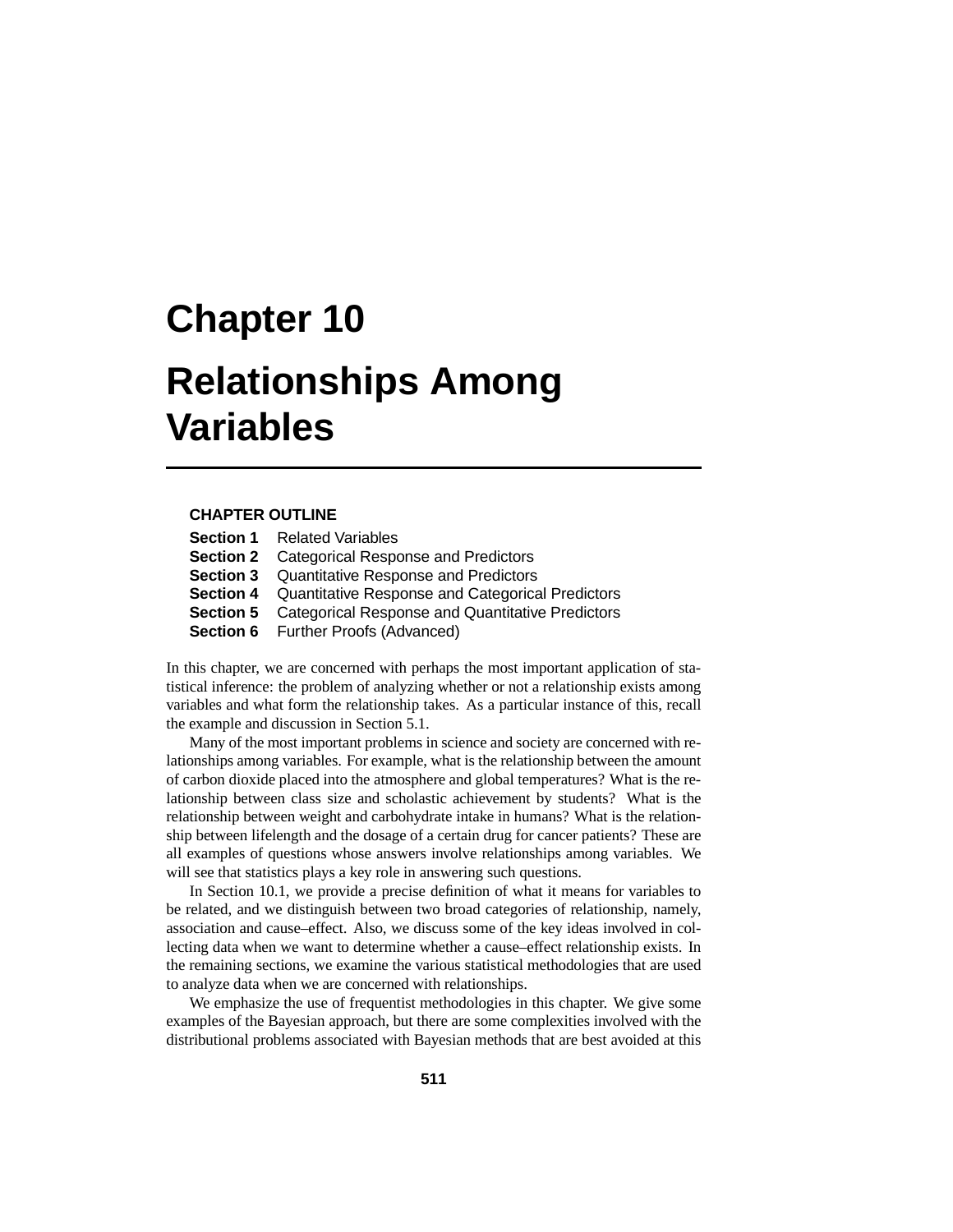stage. Sampling algorithms for the Bayesian approach have been developed, along the lines of those discussed in Chapter 7 (see also Chapter 11), but their full discussion would take us beyond the scope of this text. It is worth noting, however, that Bayesian analyses with diffuse priors will often yield results very similar to those obtained via the frequentist approach.

As discussed in Chapter 9, model checking is an important feature of any statistical analysis. For the models used in this chapter, a full discussion of the more rigorous Pvalue approach to model checking requires more development than we can accomplish in this text. As such, we emphasize the informal approach to model checking, via residual and probability plots. This should not be interpreted as a recommendation that these are the preferred methods for such models.

# **10.1 Related Variables**

Consider a population  $\Pi$  with two variables *X*,  $Y : \Pi \to R^1$  defined on it. What does it mean to say that the variables *X* and *Y* are related? Perhaps our first inclination is to say that there must be a formula relating the two variables, such as  $Y = a + bX^2$  for some choice of constants *a* and *b*, or  $Y = \exp(X)$ , etc. But consider a population  $\Pi$ of humans and suppose  $X(\pi)$  is the weight of  $\pi$  in kilograms and  $Y(\pi)$  is the height of individual  $\pi \in \Pi$  in centimeters. From our experience, we know that taller people tend to be heavier, so we believe that there is some kind of relationship between height and weight. We know, too, that there cannot be an exact formula that describes this relationship, because people with the same weight will often have different heights, and people with the same height will often have different weights.

### **10.1.1 The Definition of Relationship**

If we think of all the people with a given weight *x*, then there will be a distribution of heights for all those individuals  $\pi$  that have weight x. We call this distribution the conditional distribution of *Y*, given that  $X = x$ .

We can now express what we mean by our intuitive idea that *X* and *Y* are related, for, as we change the value of the weight that we condition on, we expect the conditional distribution to change. In particular, as *x* increases, we expect that the location of the conditional distribution will increase, although other features of the distribution may change as well. For example, in Figure 10.1.1 we provide a possible plot of two approximating densities for the conditional distributions of *Y* given  $X = 70$  kg and the conditional distribution of *Y* given  $X = 90$  kg.

We see that the conditional distribution has shifted up when *X* goes from 70 to 90 kg but also that the shape of the distribution has changed somewhat as well. So we can say that a relationship definitely exists between *X* and *Y*, at least in this population. Notice that, as defined so far, *X* and *Y* are not random variables, but they become so when we randomly select  $\pi$  from the population. In that case, the conditional distributions referred to become the conditional probability distributions of the random variable *Y*, given that we observe  $X = 70$  and  $X = 90$ , respectively.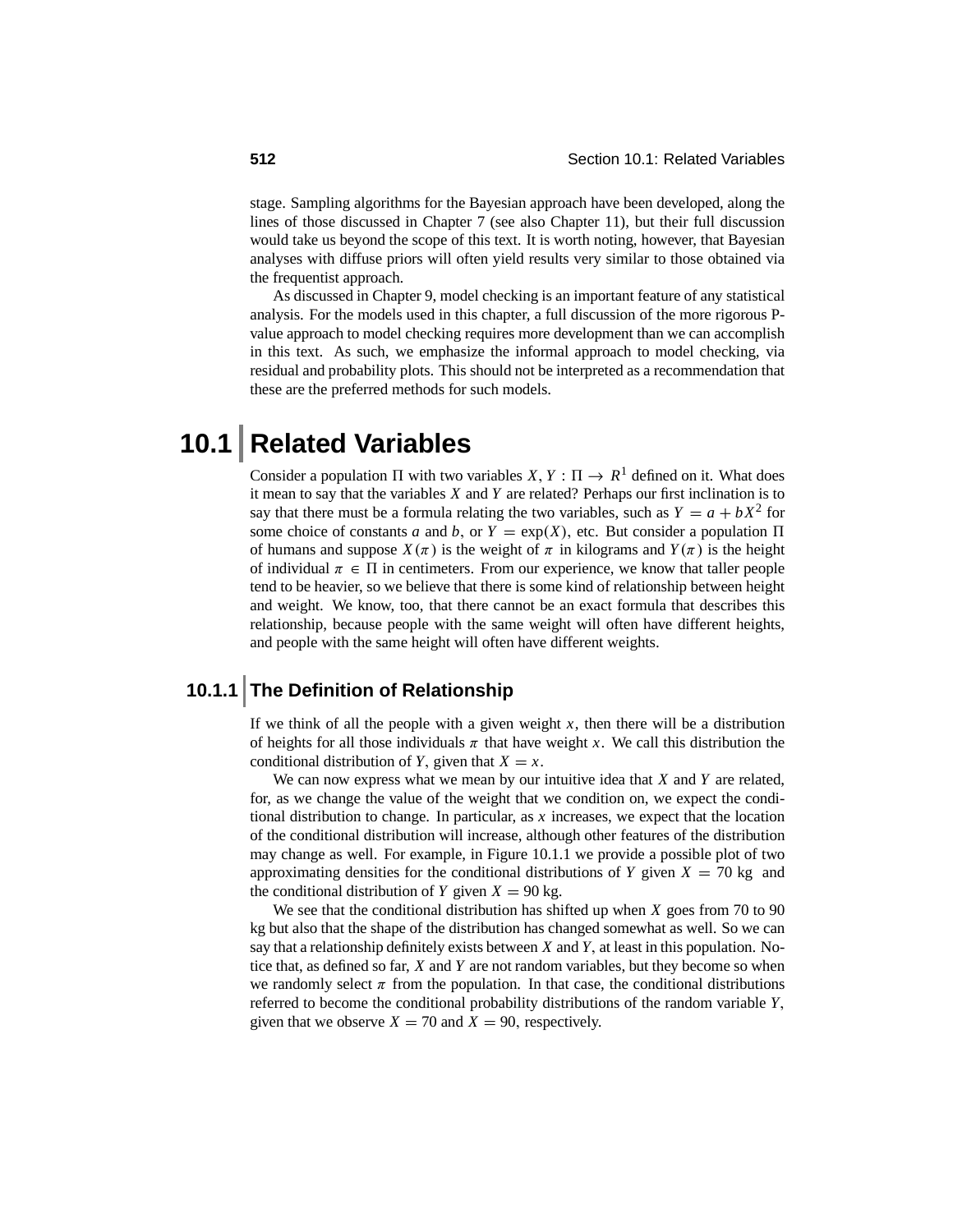

Figure 10.1.1: Plot of two approximating densities for the conditional distribution of *Y* given  $X = 70$  kg (dashed line) and the conditional distribution of *Y* given  $X = 90$  kg (solid line).

We will adopt the following definition to precisely specify what we mean when we say that variables are related.

**Definition 10.1.1** Variables *X* and *Y* are *related variables* if there is any change in the conditional distribution of *Y*, given  $X = x$ , as *x* changes.

We could instead define what it means for variables to be *unrelated*. We say that variables *X* and *Y* are unrelated if they are independent. This is equivalent to Definition 10.1.1, because two variables are independent if and only if the conditional distribution of one given the other does not depend on the condition (Exercise 10.1.1).

There is an apparent asymmetry in Definition 10.1.1, because the definition considers only the conditional distribution of *Y* given *X* and not the conditional distribution of *X* given *Y*. But, if there is a change in the conditional distribution of *Y* given  $X = x$ , as we change *x*, then by the above comment, *X* and *Y* are not independent; thus there must be a change in the conditional distribution of *X* given  $Y = y$ , as we change *y* (also see Problem 10.1.22).

Notice that the definition is applicable no matter what kind of variables we are dealing with. So both could be quantitative variables, or both categorical variables, or one could be a quantitative variable while the other is a categorical variable.

Definition 10.1.1 says that *X* and *Y* are related if *any* change is observed in the conditional distribution. In reality, this would mean that there is practically always a relationship between variables *X* and *Y*. It seems likely that we will always detect some difference if we carry out a census and calculate all the relevant conditional distributions. This is where the idea of the *strength of a relationship among variables* becomes relevant, for if we see large changes in the conditional distributions, then we can say a strong relationship exists. If we see only very small changes, then we can say a very weak relationship exists that is perhaps of no practical importance.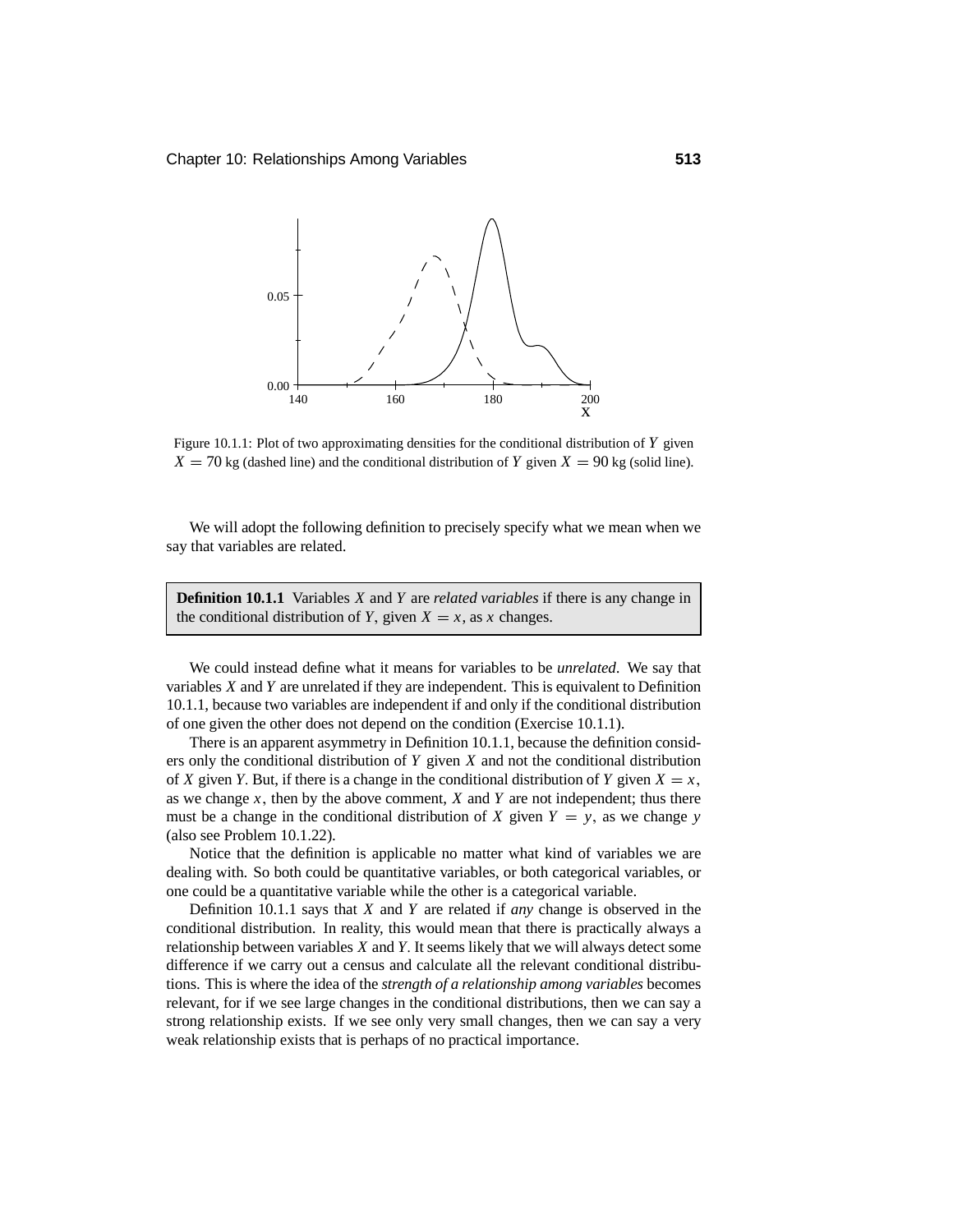### **The Role of Statistical Models**

If a relationship exists between two variables, then its form is completely described by the set of conditional distributions of *Y* given *X*. Sometimes it may be necessary to describe the relationship using all these conditional distributions. In many problems, however, we look for a simpler presentation. In fact, we often assume a statistical model that prescribes a simple form for how the conditional distributions change as we change *X*.

Consider the following example.

#### **EXAMPLE 10.1.1** *Simple Normal Linear Regression Model*

In Section 10.3.2, we will discuss the simple normal linear regression model, where the conditional distribution of quantitative variable *Y*, given the quantitative variable  $X = x$ , is assumed to be distributed

$$
N(\beta_1+\beta_2x,\sigma^2),
$$

where  $\beta_1$ ,  $\beta_2$ , and  $\sigma^2$  are unknown. For example, *Y* could be the blood pressure of an individual and *X* the amount of salt the person consumed each day.

In this case, the conditional distributions have constant shape and change, as *x* changes, only through the conditional mean. The mean moves along the line given by  $\beta_1 + \beta_2 x$  for some intercept  $\beta_1$  and slope  $\beta_2$ . If this model is correct, then the variables are unrelated if and only if  $\beta_2 = 0$ , as this is the only situation in which the conditional distributions can remain constant as we change  $x$ .

Statistical models, like that described in Example 10.1.1, can be wrong. There is nothing requiring that two quantitative variables *must* be related in that way. For example, the conditional variance of  $Y$  can vary with  $x$ , and the very shape of the conditional distribution can vary with *x*, too. The model of Example 10.1.1 is an instance of a simplifying assumption that is appropriate in many practical contexts. However, methods such as those discussed in Chapter 9 must be employed to check model assumptions before accepting statistical inferences based on such a model. We will always consider model checking as part of our discussion of the various models used to examine the relationship among variables.

### **Response and Predictor Variables**

Often, we think of *Y* as a dependent variable (depending on *X*) and of *X* as an independent variable (free to vary). Our goal, then, is to predict the value of *Y* given the value of *X*. In this situation, we call *Y* the *response variable* and *X* the *predictor variable*.

Sometimes, though, there is really nothing to distinguish the roles of *X* and *Y*. For example, suppose that *X* is the weight of an individual in kilograms and *Y* is the height in centimeters. We could then think of predicting weight from height or conversely. It is then immaterial which we choose to condition on.

In many applications, there is more than one response variable and more than one predictor variable *X*. We will not consider the situation in which we have more than one response variable, but we will consider the case in which  $X = (X_1, \ldots, X_k)$  is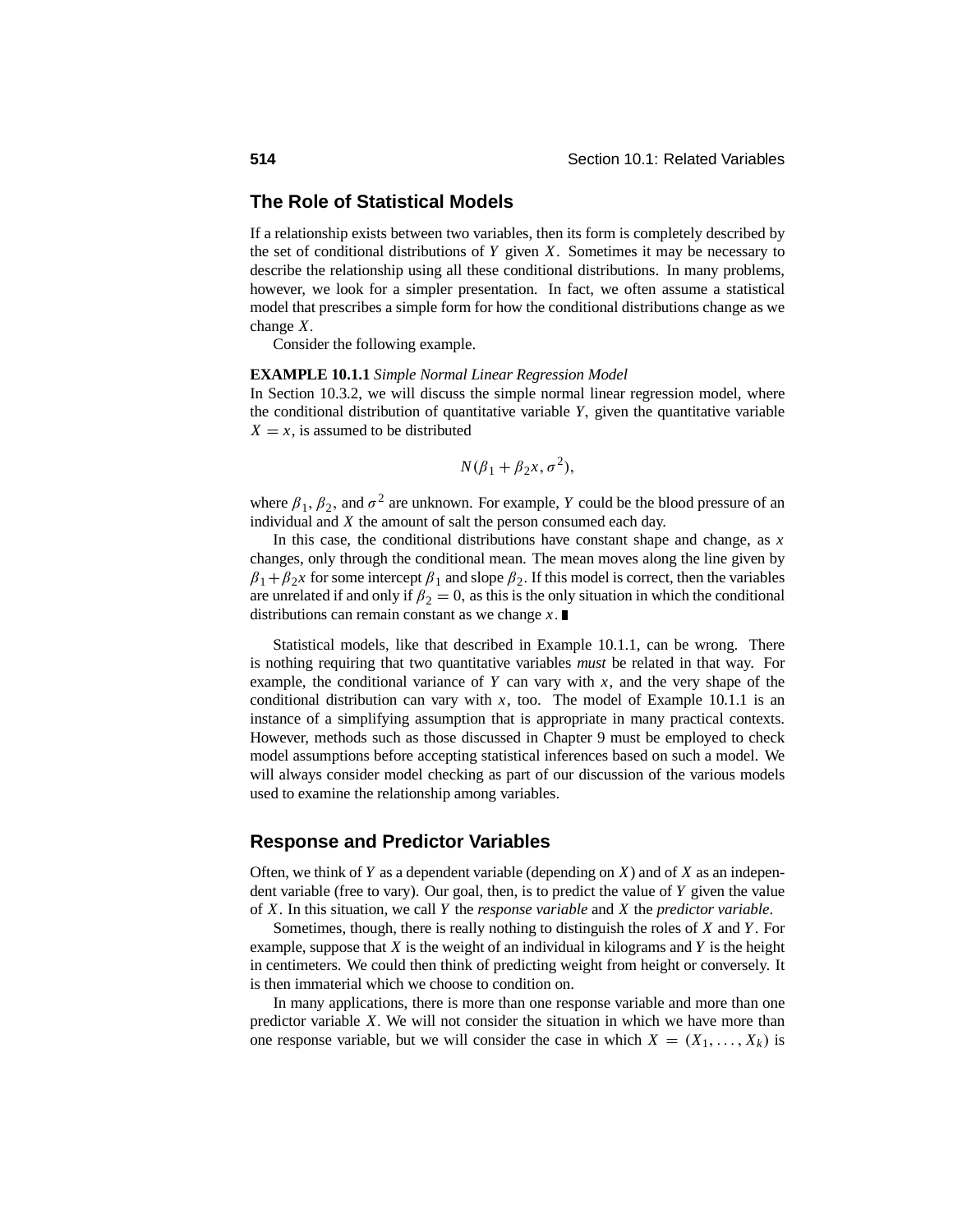*k*-dimensional. Here, the various predictors that make up *X* could be all categorical, all quantitative, or some mixture of categorical and quantitative variables.

The definition of a relationship existing between response variable *Y* and the set of predictors  $(X_1, \ldots, X_k)$  is exactly as in Definition 10.1.1. In particular, a relationship exists between *Y* and  $(X_1, \ldots, X_k)$  if there is any change in the conditional distribution of *Y* given  $(X_1, \ldots, X_k) = (x_1, \ldots, x_k)$  when  $(x_1, \ldots, x_k)$  is varied. If such a relationship exists, then the form of the relationship is specified by the full set of conditional distributions. Again, statistical models are often used where simplifying assumptions are made about the form of the relationship. Consider the following example.

#### **EXAMPLE 10.1.2** *The Normal Linear Model with k Predictors*

In Section 10.3.4, we will discuss the normal multiple linear regression model. For this, the conditional distribution of quantitative variable *Y*, given that the quantitative predictors  $(X_1, \ldots, X_k) = (x_1, \ldots, x_k)$ , is assumed to be the

$$
N(\beta_1+\beta_2x_1+\cdots+\beta_{k+1}x_k,\sigma^2)
$$

distribution, where  $\beta_1, \ldots, \beta_{k+1}$  and  $\sigma^2$  are unknown. For example, *Y* could be blood pressure,  $X_1$  the amount of daily salt intake,  $X_2$  the age of the individual,  $X_3$  the weight of the individual, etc.

In this case, the conditional distributions have constant shape and change, as the values of the predictors  $(x_1, \ldots, x_k)$  change only through the conditional mean, which changes according to the function  $\beta_1 + \beta_2 x_1 + \cdots + \beta_{k+1} x_k$ . Notice that, if this model is correct, then the variables are unrelated if and only if  $\beta_2 = \cdots = \beta_{k+1} = 0$ , as this is the only situation in which the conditional distributions can remain constant as we change  $(x_1, \ldots, x_k)$ .

When we split a set of variables  $Y, X_1, \ldots, X_k$  into response *Y* and predictors  $(X_1, \ldots, X_k)$ , we are implicitly saying that we are directly interested only in the conditional distributions of *Y* given  $(X_1, \ldots, X_k)$ . There may be relationships among the predictors  $X_1, \ldots, X_k$ , however, and these can be of interest.

For example, suppose we have two predictors  $X_1$  and  $X_2$ , and the conditional distribution of  $X_1$  given  $X_2$  is virtually degenerate at a value  $a + cX_2$  for some constants *a* and *c*. Then it is not a good idea to include both  $X_1$  and  $X_2$  in a model, such as that discussed in Example 10.1.2, as this can make the analysis very sensitive to small changes in the data. This is known as the problem of *multicollinearity*. The effect of multicollinearity, and how to avoid it, will not be discussed any further in this text. This is, however, a topic of considerable practical importance.

### **Regression Models**

Suppose that the response *Y* is quantitative and we have *k* predictors  $(X_1, \ldots, X_k)$ . One of the most important simplifying assumptions used in practice is the *regression assumption*, namely, we assume that, as we change  $(X_1, \ldots, X_k)$ , the only thing that can possibly change about the conditional distribution of *Y* given  $(X_1, \ldots, X_k)$ , is the conditional mean  $E(Y | X_1, \ldots, X_k)$ . The importance of this assumption is that, to analyze the relationship between *Y* and  $(X_1, \ldots, X_k)$ , we now need only consider how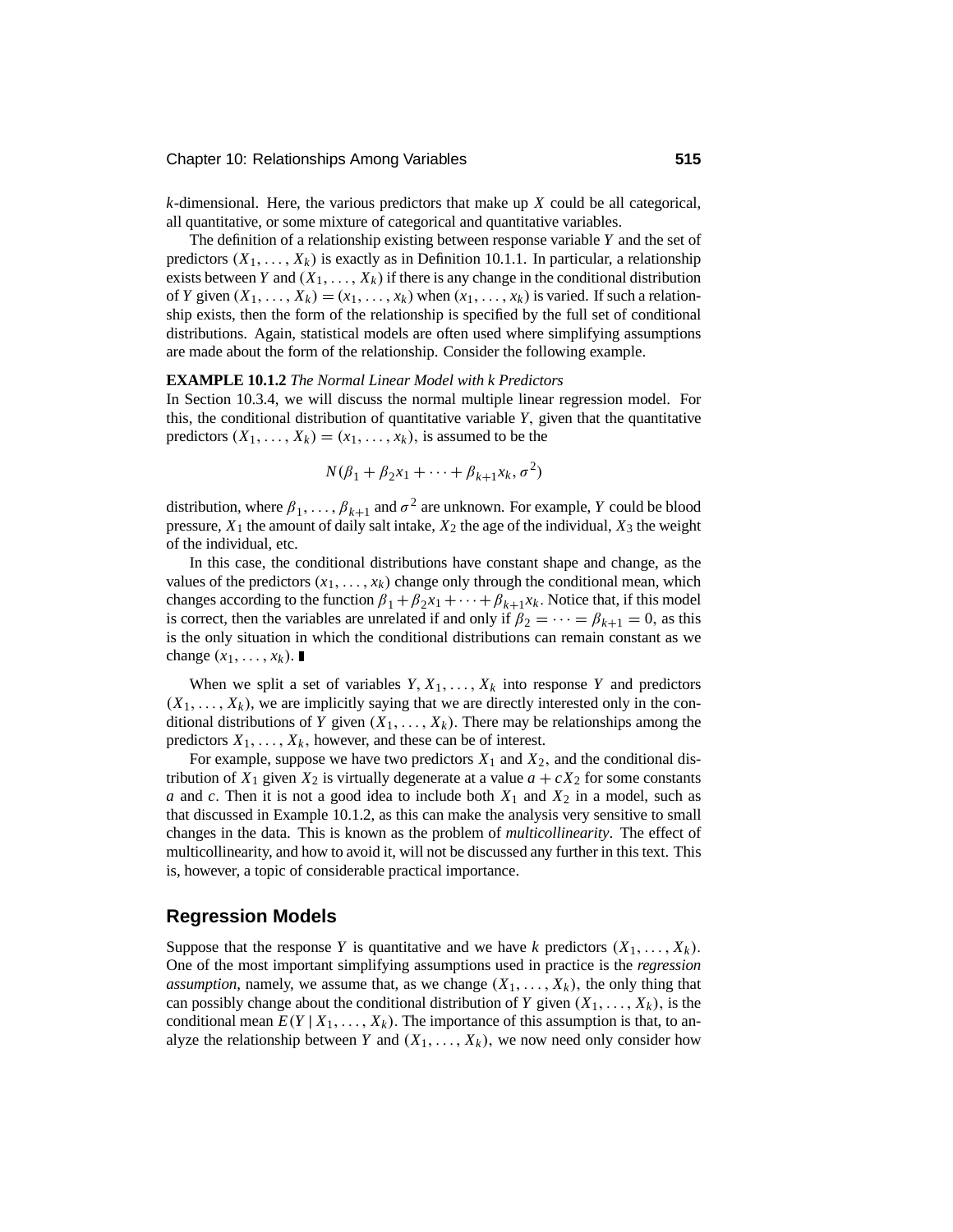$E(Y | X_1, \ldots, X_k)$  changes as  $(X_1, \ldots, X_k)$  changes. Indeed, if  $E(Y | X_1, \ldots, X_k)$ does not change as  $(X_1, \ldots, X_k)$  changes, then there is no relationship between *Y* and the predictors. Of course, this kind of an analysis is dependent on the regression assumption holding, and the methods of Section 9.1 must be used to check this. *Regression models* — namely, statistical models where we make the regression assumption — are among the most important statistical models used in practice. Sections 10.3 and 10.4 discuss several instances of regression models.

Regression models are often presented in the form

$$
Y = E(Y | X_1, \dots, X_k) + Z, \tag{10.1.1}
$$

where  $Z = Y - E(Y | X_1, \ldots, X_k)$  is known as the *error term*. We see immediately that, if the regression assumption applies, then the conditional distribution of *Z* given  $(X_1, \ldots, X_k)$  is fixed as we change  $(X_1, \ldots, X_k)$  and, conversely, if the conditional distribution of *Z* given  $(X_1, \ldots, X_k)$  is fixed as we change  $(X_1, \ldots, X_k)$ , then the regression assumption holds. So when the regression assumption applies, (10.1.1) provides a decomposition of *Y* into two parts: (1) a part possibly dependent on  $(X_1, \ldots, X_k)$ , namely,  $E(Y | X_1, \ldots, X_k)$ , and (2) a part that is always independent of  $(X_1, \ldots, X_k)$ , namely, the error *Z*. Note that Examples 10.1.1 and 10.1.2 can be written in the form (10.1.1), where  $Z \sim N(0, \sigma^2)$ .

# **10.1.2 Cause–Effect Relationships and Experiments**

Suppose now that we have variables  $X$  and  $Y$  defined on a population  $\Pi$  and have concluded that a relationship exists according to Definition 10.1.1. This may be based on having conducted a full census of  $\Pi$ , or, more typically, we will have drawn a simple random sample from  $\Pi$  and then used the methods of the remaining sections of this chapter to conclude that such a relationship exists. If *Y* is playing the role of the response and if *X* is the predictor, then we often want to be able to assert that changes in *X* are *causing* the observed changes in the conditional distributions of *Y*. Of course, if there are no changes in the conditional distributions, then there is no relationship between *X* and *Y* and hence no *cause–effect relationship*, either.

For example, suppose that the amount of carbon dioxide gas being released in the atmosphere is increasing, and we observe that mean global temperatures are rising. If we have reason to believe that the amount of carbon dioxide released can have an effect on temperature, then perhaps it is sensible to believe that the increase in carbon dioxide emissions is causing the observed increase in mean global temperatures. As another example, for many years it has been observed that smokers suffer from respiratory diseases much more frequently than do nonsmokers. It seems reasonable, then, to conclude that smoking causes an increased risk for respiratory disease. On the other hand, suppose we consider the relationship between weight and height. It seems clear that a relationship exists, but it does not make any sense to say that changes in one of the variables is causing the changes in the conditional distributions of the other.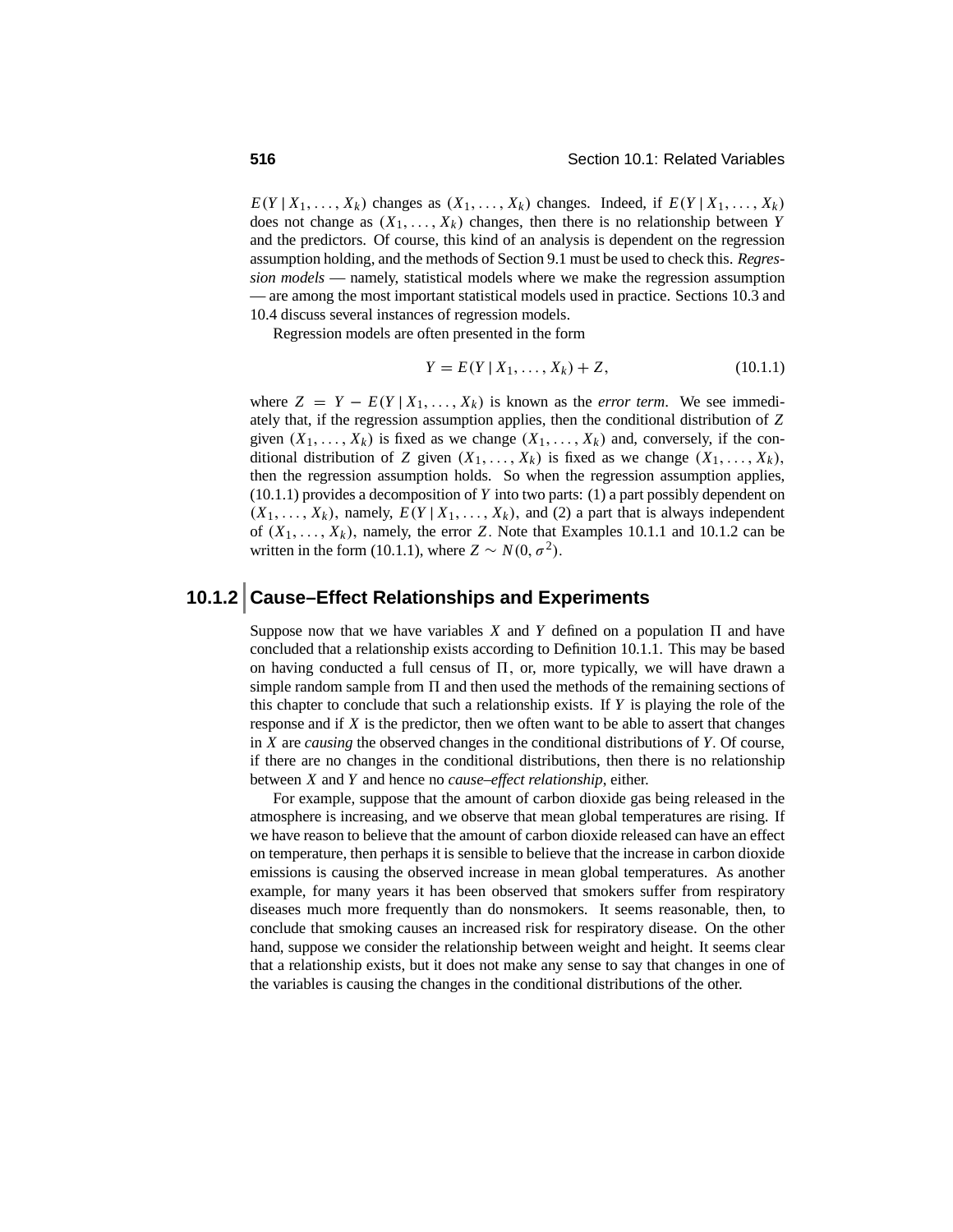### **Confounding Variables**

When can we say that an observed relationship between *X* and *Y* is a cause–effect relationship? If a relationship exists between *X* and *Y*, then we know that there are at least two values  $x_1$  and  $x_2$  such that  $f_Y(\cdot | X = x_1) \neq f_Y(\cdot | X = x_2)$ , i.e., these two conditional distributions are not equal. If we wish to say that this difference is caused by the change in *X*, then we have to know categorically that there is no other variable  $Z$  defined on  $\Pi$  that *confounds* with  $X$ . The following example illustrates the idea of two variables confounding.

### **EXAMPLE 10.1.3**

Suppose that  $\Pi$  is a population of students such that most females hold a part-time job and most males do not. A researcher is interested in the distribution of grades, as measured by grade point average (GPA), and is looking to see if there is a relationship between GPA and gender. On the basis of the data collected, the researcher observes a difference in the conditional distribution of GPA given gender and concludes that a relationship exists between these variables. It seems clear, however, that an assertion of a cause–effect relationship existing between GPA and gender is not warranted, as the difference in the conditional distributions could also be attributed to the difference in part-time work status rather than gender. In this example, part-time work status and gender are confounded.

A more careful analysis might rescue the situation described in Example 10.1.3, for if *X* and *Z* denote the confounding variables, then we could collect data on *Z* as well and examine the conditional distributions  $f_Y(\cdot | X = x, Z = z)$ . In Example 10.1.3, these will be the conditional distributions of GPA, given gender and part-time work status. If these conditional distributions change as we change  $x$ , for some fixed value of *z*, then we could assert that a cause–effect relationship exists between *X* and *Y provided* there are no further confounding variables. Of course, there are probably still more confounding variables, and we really should be conditioning on all of them. This brings up the point that, in any practical application, we almost certainly will never even know all the potential confounding variables.

### **Controlling Predictor Variable Assignments**

Fortunately, there is sometimes a way around the difficulties raised by confounding variables. Suppose we can *control* the value of the variable *X* for any  $\pi \in \Pi$ , i.e., we can *assign* the value *x* to  $\pi$  so that  $X(\pi) = x$  for any of the possible values of *x*. In Example 10.1.3, this would mean that we could assign a part-time work status to any student in the population. Now consider the following idealized situation. Imagine assigning every element  $\pi \in \Pi$  the value  $X(\pi) = x_1$  and then carrying out a census to obtain the conditional distribution  $f_Y(\cdot | X = x_1)$ . Now imagine assigning every  $\pi \in \Pi$  the value  $X(\pi) = x_2$  and then carrying out a census to obtain the conditional distribution  $f_Y(\cdot | X = x_2)$ . If there is any difference in  $f_Y(\cdot | X = x_1)$  and  $f_Y(\cdot | X = x_2)$  $x_2$ ), then the only possible reason is that the value of *X* differs. Therefore, if  $f_Y(\cdot | X =$  $x_1$ )  $\neq f_Y(\cdot | X = x_2)$ , we can assert that a cause–effect relationship exists.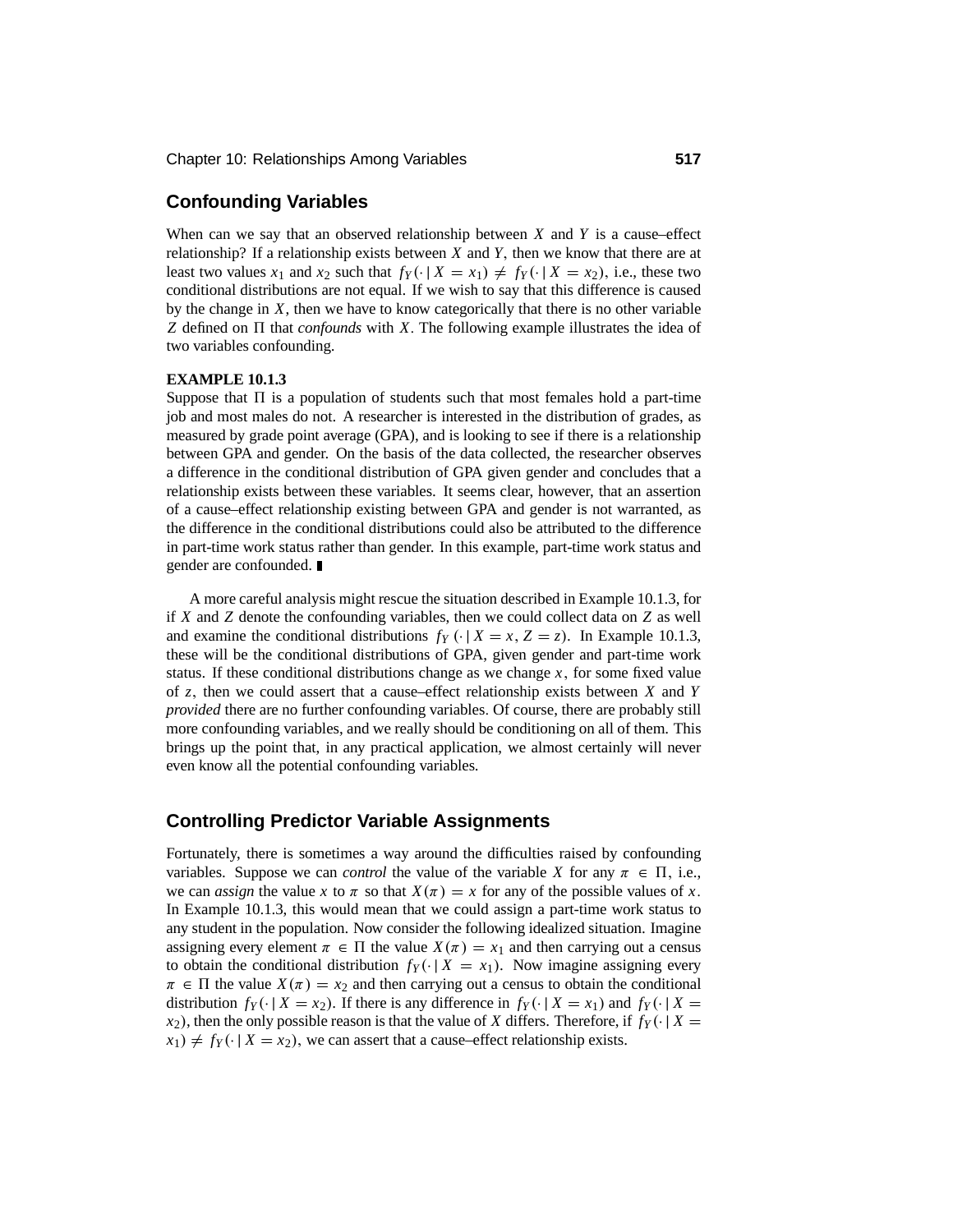A difficulty with the above argument is that typically we can never exactly determine  $f_Y(\cdot | X = x_1)$  and  $f_Y(\cdot | X = x_2)$ . But in fact, we may be able to sample from them, then the methods of statistical inference become available to us to infer whether or not there is any difference. Suppose we take a random sample  $\pi_1, \ldots, \pi_{n_1+n_2}$  from II and randomly assign *n*<sub>1</sub> of these the value *X* = *x*<sub>1</sub>, with the remaining *π*'s assigned the value  $x_2$ . We obtain the *Y* values  $y_{11}, \ldots, y_{1n_1}$  for those  $\pi$ 's assigned the value  $x_1$ and obtain the *Y* values  $y_{21}, \ldots, y_{2n_2}$  for those  $\pi$ 's assigned the value  $x_2$ . Then it is apparent that  $y_{11}, \ldots, y_{1n_1}$  is a sample from  $f_Y(\cdot | X = x_1)$  and  $y_{21}, \ldots, y_{2n_2}$  is a sample from  $f_Y(\cdot | X = x_2)$ . In fact, provided that  $n_1 + n_2$  is small relative to the population size, then we can consider these as i.i.d. samples from these conditional distributions.

So we see that in certain circumstances, it is possible to collect data in such a way that we can make inferences about whether or not a cause–effect relationship exists. We now specify the characteristics of the relevant data collection technique.

### **Conditions for Cause–Effect Relationships**

First, if our inferences are to apply to a population  $\Pi$ , then we must have a random sample from that population. This is just the characteristic of what we called a sampling study in Section 5.4, and we must do this to avoid any selection effects. So if the purpose of a study is to examine the relationship between the duration of migraine headaches and the dosage of a certain drug, the investigator must have a random sample from the population of migraine headache sufferers.

Second, we must be able to *assign* any possible value of the predictor variable *X* to any selected  $\pi$ . If we cannot do this, or do not do this, then there may be hidden confounding variables (sometimes called *lurking variables*) that are influencing the conditional distributions of *Y*. So in a study of the effects of the dosage of a drug on migraine headaches, the investigator must be able to impose the dosage on each participant in the study.

Third, after deciding what values of *X* we will use in our study, we must randomly allocate these values to members of the sample. This is done to avoid the possibility of selection effects. So, after deciding what dosages to use in the study of the effects of the dosage of a drug on migraine headaches, and how many participants will receive each dosage, the investigator must randomly select the individuals who will receive each dosage. This will (hopefully) avoid selection effects, such as only the healthiest individuals getting the lowest dosage, etc.

When these requirements are met, we refer to the data collection process as an *experiment*. Statistical inference based on data collected via an experiment has the capability of inferring that cause–effect relationships exist, so this represents an important and powerful scientific tool.

### **A Hierarchy of Studies**

Combining this discussion with Section 5.4, we see a hierarchy of data collection methods. Observational studies reside at the bottom of the hierarchy. Inferences drawn from observational studies must be taken with a degree of caution, for selection effects could mean that the results do not apply to the population intended, and the existence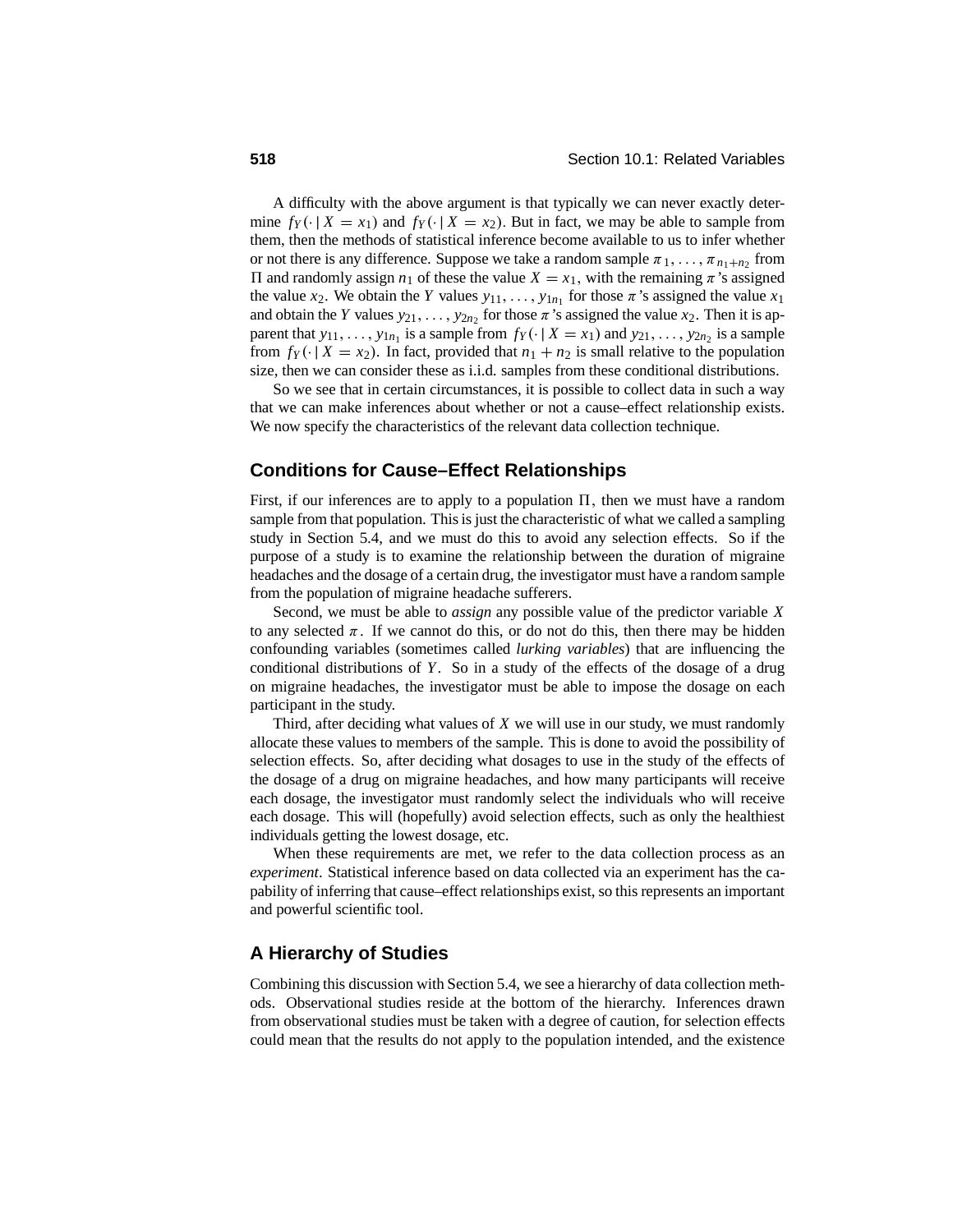### Chapter 10: Relationships Among Variables **519**

of confounding variables means that we cannot make inferences about cause–effect relationships. For sampling studies, we know that any inferences drawn will be about the appropriate population; but the existence of confounding variables again causes difficulties for any statements about the existence of cause–effect relationships, e.g., just taking random samples of males and females from the population  $\Pi$  of Example 10.1.3 will not avoid the confounding variables. At the top of the hierarchy reside experiments.

It is probably apparent that it is often impossible to conduct an experiment. In Example 10.1.3, we cannot assign the value of gender, so nothing can be said about the existence of a cause–effect relationship between GPA and gender.

There are many notorious examples in which assertions are made about the existence of cause–effect relationships but for which no experiment is possible. For example, there have been a number of studies conducted where differences have been noted among the IQ distributions of various racial groups. It is impossible, however, to control the variable racial origin, so it is impossible to assert that the observed differences in the conditional distributions of IQ, given race, are caused by changes in race.

Another example concerns smoking and lung cancer in humans. It has been pointed out that it is impossible to conduct an experiment, as we cannot assign values of the predictor variable (perhaps different amounts of smoking) to humans at birth and then observe the response, namely, whether someone contracts lung cancer or not. This raises an important point. We do not simply reject the results of analyses based on observational studies or sampling studies because the data did not arise from an experiment. Rather, we treat these as evidence — potentially flawed evidence, but still evidence.

Think of eyewitness evidence in a court of law suggesting that a crime was committed by a certain individual. Eyewitness evidence may be unreliable, but if two or three unconnected eyewitnesses give similar reports, then our confidence grows in the reliability of the evidence. Similarly, if many observational and sampling studies seem to indicate that smoking leads to an increased risk for contracting lung cancer, then our confidence grows that a cause–effect relationship does indeed exist. Furthermore, if we can identify potentially confounding variables, then observational or sampling studies can be conducted taking these into account, increasing our confidence still more. Ultimately, we may not be able to definitively settle the issue via an experiment, but it is still possible to build overwhelming evidence that smoking and lung cancer do have a cause–effect relationship.

### **10.1.3 Design of Experiments**

Suppose we have a response *Y* and a predictor *X* (sometimes called a *factor* in experimental contexts) defined on a population  $\Pi$ , and we want to collect data to determine whether a cause–effect relationship exists between them. Following the discussion in Section 10.1.1, we will conduct an experiment. There are now a number of decisions to be made, and our choices constitute what we call the *design* of the experiment.

For example, we are going to assign values of *X* to the sampled elements, now called *experimental units*,  $\pi_1, \ldots, \pi_n$  from  $\Pi$ . Which of the possible values of *X*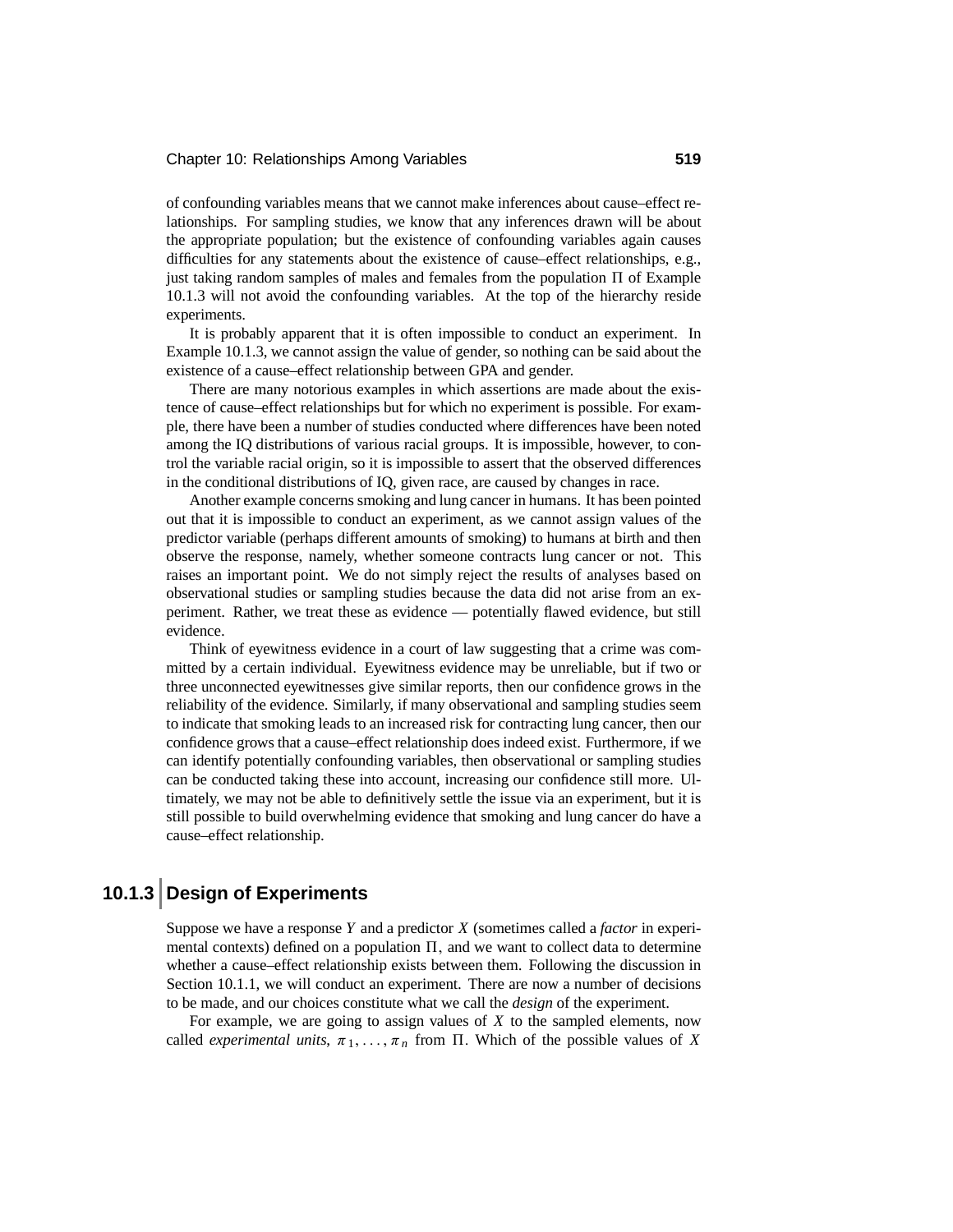should we use? When *X* can take only a small finite number of values, then it is natural to use these values. On the other hand, when the number of possible values of *X* is very large or even infinite, as with quantitative predictors, then we have to choose values of *X* to use in the experiment.

Suppose we have chosen the values  $x_1, \ldots, x_k$  for *X*. We refer to  $x_1, \ldots, x_k$  as the *levels* of *X*; any particular assignment  $x_i$  to a  $\pi_j$  in the sample will be called a *treatment*. Typically, we will choose the levels so that they span the possible range of *X* fairly uniformly. For example, if *X* is temperature in degrees Celsius, and we want to examine the relationship between *Y* and *X* for *X* in the range [0, 100], then, using  $k = 5$  levels, we might take  $x_1 = 0$ ,  $x_2 = 25$ ,  $x_3 = 50$ ,  $x_4 = 75$ , and  $x_5 = 100$ .

Having chosen the levels of *X*, we then have to choose how many treatments of each level we are going to use in the experiment, i.e., decide how many response values *ni* we are going to observe at level  $x_i$  for  $i = 1, \ldots, k$ .

In any experiment, we will have a finite amount of resources (money, time, etc.) at our disposal, which determines the sample size  $n$  from  $\Pi$ . The question then is how should we choose the  $n_i$  so that  $n_1 + \cdots + n_k = n$ ? If we know nothing about the conditional distributions  $f_Y(\cdot | X = x_i)$ , then it makes sense to use *balance*, namely, choose  $n_1 = \cdots = n_k$ .

On the other hand, suppose we know that some of the  $f_Y(\cdot | X = x_i)$  will exhibit greater variability than others. For example, we might measure variability by the variance of  $f_Y(\cdot | X = x_i)$ . Then it makes sense to allocate more treatments to the levels of *X* where the response is more variable. This is because it will take more observations to make accurate inferences about characteristics of such an  $f_Y(\cdot | X = x_i)$  than for the less variable conditional distributions.

As discussed in Sections 6.3.4 and 6.3.5, we also want to choose the  $n_i$  so that any inferences we make have desired accuracy. Methods for choosing the sample sizes *ni*, similar to those discussed in Chapter 7, have been developed for these more complicated designs, but we will not discuss these any further here.

Suppose, then, that we have determined  $\{(x_1, n_1), \ldots, (x_k, n_k)\}\)$ . We refer to this set of ordered pairs as the *experimental design*.

Consider some examples.

#### **EXAMPLE 10.1.4**

Suppose that  $\Pi$  is a population of students at a given university. The administration is concerned with determining the value of each student being assigned an academic advisor. The response variable *Y* will be a rating that a student assigns on a scale of 1 to 10 (completely dissatisfied to completely satisfied with their university experience) at the end of a given semester. We treat *Y* as a quantitative variable. A random sample of  $n = 100$  students is selected from  $\Pi$ , and 50 of these are randomly selected to receive advisers while the remaining 50 are not assigned advisers.

Here, the predictor *X* is a categorical variable that indicates whether or not the student has an advisor. There are only  $k = 2$  levels, and both are used in the experiment. If  $x_1 = 0$  denotes no advisor and  $x_2 = 1$  denotes having an advisor, then  $n_1 = n_2 = 50$ and we have a balanced experiment. The experimental design is given by

 $\{(0, 50), (1, 50)\}.$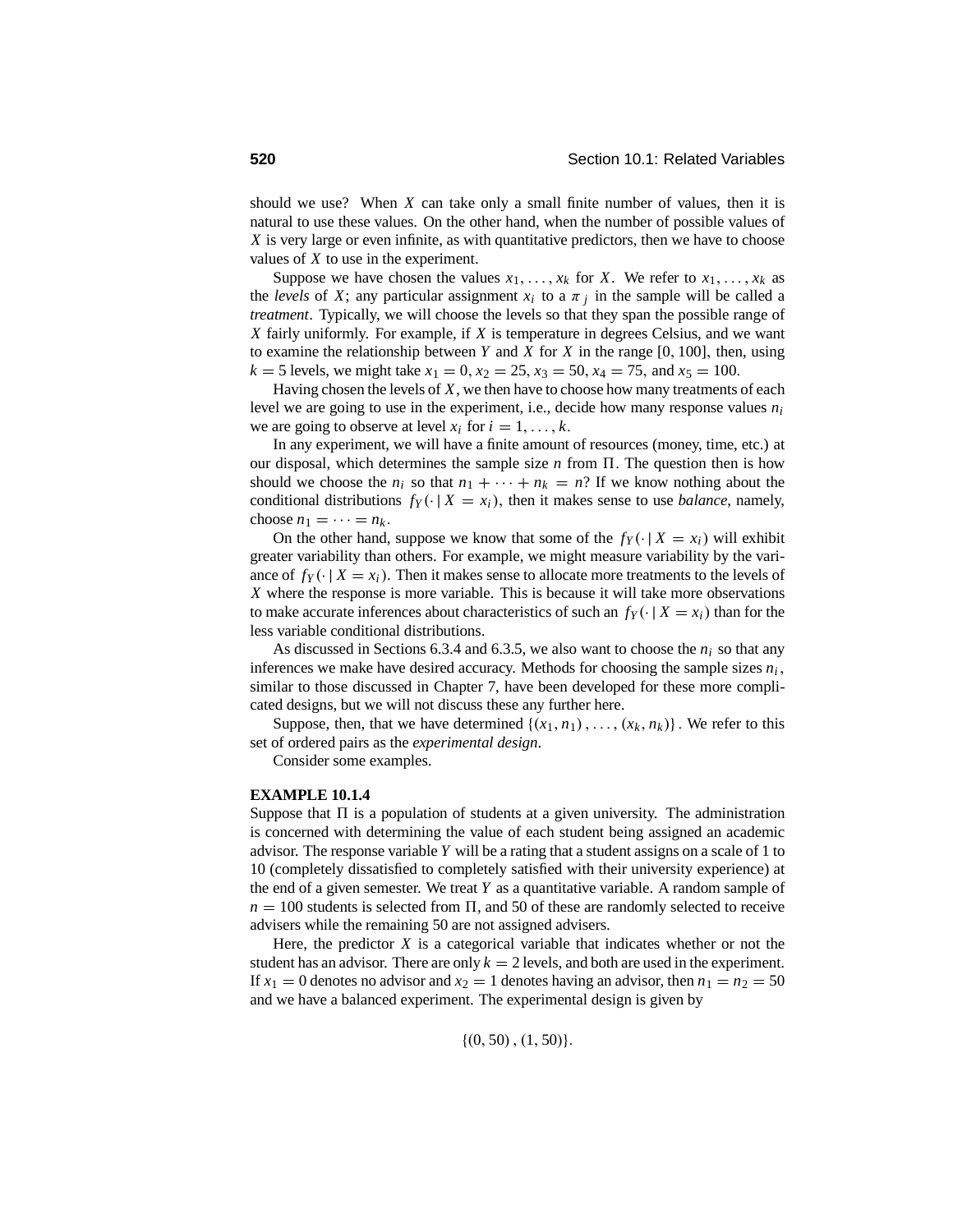At the end of the experiment, we want to use the data to make inferences about the conditional distributions  $f_Y(\cdot | X = 0)$  and  $f_Y(\cdot | X = 1)$  to determine whether a cause–effect relationship exists. The methods of Section 10.4 will be relevant for this.

#### **EXAMPLE 10.1.5**

Suppose that  $\Pi$  is a population of dairy cows. A feed company is concerned with the relationship between weight gain, measured in kilograms, over a specific time period and the amount of a supplement, measured in grams/liter, of an additive put into the cows' feed. Here, the response *Y* is the weight gain — a quantitative variable. The predictor *X* is the concentration of the additive. Suppose *X* can plausibly range between 0 and 2, so it is also a quantitative variable.

The experimenter decides to use  $k = 4$  levels with  $x_1 = 0.00, x_2 = 0.66, x_3 = 1$ 1.32, and  $x_4 = 2.00$ . Further, the sample sizes  $n_1 = n_2 = n_3 = n_4 = 10$  were determined to be appropriate. So the balanced experimental design is given by

$$
\{(0.00, 10), (0.66, 10), (1.32, 10), (2.00, 10)\}.
$$

At the end of the experiment, we want to make inferences about the conditional distributions  $f_Y(\cdot | X = 0.00)$ ,  $f_Y(\cdot | X = 0.66)$ ,  $f_Y(\cdot | X = 1.32)$ , and  $f_Y(\cdot | X = 2.00)$ . The methods of Section 10.3 are relevant for this.

### **Control Treatment, the Placebo Effect, and Blinding**

Notice that in Example 10.1.5, we included the level  $X = 0$ , which corresponds to no application of the additive. This is called a *control treatment*, as it gives a baseline against which we can assess the effect of the predictor. In many experiments, it is important to include a control treatment.

In medical experiments, there is often a *placebo effect* — that is, a disease sufferer given any treatment will often record an improvement in symptoms. The placebo effect is believed to be due to the fact that a sufferer will start to feel better simply because someone is paying attention to the condition. Accordingly, in any experiment to determine the efficacy of a drug in alleviating disease symptoms, it is important that a control treatment be used as well. For example, if we want to investigate whether or not a given drug alleviates migraine headaches, then among the dosages we select for the experiment, we should make sure that we include a pill containing none of the drug (the so-called *sugar pill*); that way we can assess the extent of the placebo effect. Of course, the recipients should not know whether they are receiving the sugar pill or the drug. This is called a *blind* experiment. If we also conceal the identity of the treatment from the experimenters, so as to avoid any biasing of the results on their part, then this is known as a *double-blind* experiment.

In Example 10.1.5, we assumed that it is possible to take a sample from the population of all dairy cows. Strictly speaking, this is necessary if we want to avoid selection effects and make sure that our inferences apply to the population of interest. In practice, however, taking a sample of experimental units from the full population of interest is often not feasible. For example, many medical experiments are conducted on ani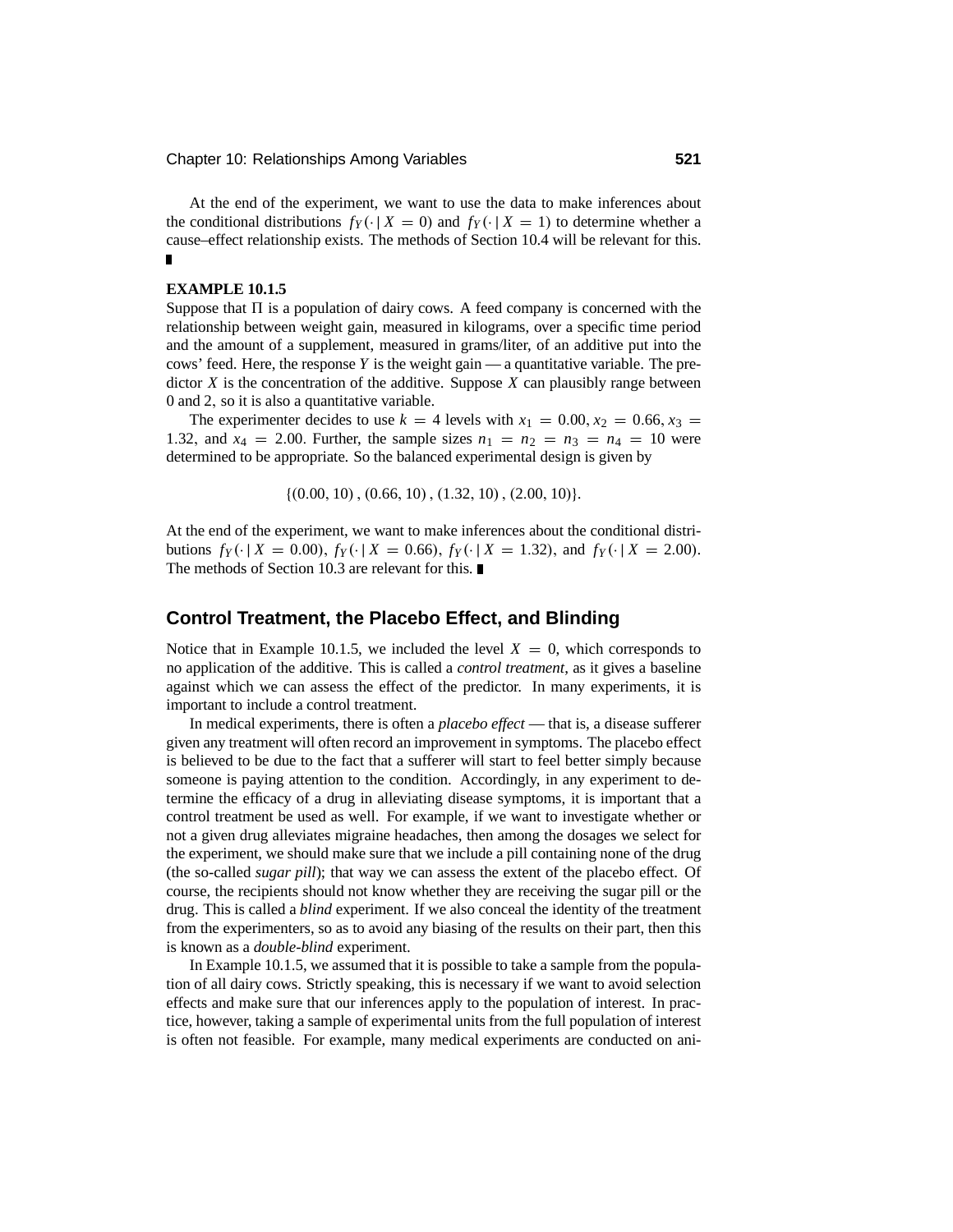mals, and these are definitely not random samples from the population of the particular animal in question, e.g., rats.

In such cases, however, we simply recognize the possibility that selection effects or lurking variables could render invalid the conclusions drawn from such analyses when they are to be applied to the population of interest. But we still regard the results as evidence concerning the phenomenon under study. It is the job of the experimenter to come as close as possible to the idealized situation specified by a valid experiment; for example, randomization is still employed when assigning treatments to experimental units so that selection effects are avoided as much as possible.

### **Interactions**

In the experiments we have discussed so far, there has been one predictor. In many practical contexts, there is more than one predictor. Suppose, then, that there are two predictors *X* and *W* and that we have decided on the levels  $x_1, \ldots, x_k$  for *X* and the levels  $w_1, \ldots, w_l$  for *W*. One possibility is to look at the conditional distributions  $f_Y(\cdot | X = x_i)$  for  $i = 1, ..., k$  and  $f_Y(\cdot | W = w_i)$  for  $j = 1, ..., l$  to determine whether *X* and *W* individually have a relationship with the response *Y*. Such an approach, however, ignores the effect of the two predictors together. In particular, the way the conditional distributions  $f_Y(\cdot | X = x, W = w)$  change as we change x may depend on w; when this is the case, we say that there is an *interaction* between the predictors.

To investigate the possibility of an interaction existing between *X* and *W*, we must sample from each of the *kl* distributions  $f_Y(\cdot | X = x_i, W = w_i)$  for  $i = 1, \ldots, k$  and  $j = 1, \ldots, l$ . The experimental design then takes the form

$$
\{(x_1, w_1, n_{11}), (x_2, w_1, n_{21}), \ldots, (x_k, w_l, n_{kl})\},\
$$

where  $n_{ij}$  gives the number of applications of the treatment  $(x_i, w_j)$ . We say that the two predictors *X* and *W* are *completely crossed* in such a design because each value of *X* used in the experiment occurs with each value of *W* used in the experiment. Of course, we can extend this discussion to the case where there are more than two predictors. We will discuss in Section 10.4.3 how to analyze data to determine whether there are any interactions between predictors.

### **EXAMPLE 10.1.6**

Suppose we have a population  $\Pi$  of students at a particular university and are investigating the relationship between the response *Y*, given by a student's grade in calculus, and the predictors *W* and *X*. The predictor *W* is the number of hours of academic advising given monthly to a student; it can take the values 0, 1, or 2. The predictor *X* indicates class size, where  $X = 0$  indicates small class size and  $X = 1$  indicates large class size. So we have a quantitative response *Y*, a quantitative predictor *W* taking three values, and a categorical predictor *X* taking two values. The crossed values of the predictors  $(W, X)$  are given by the set

 $\{(0, 0), (1, 0), (2, 0), (0, 1), (1, 1), (2, 1)\},\$ 

so there are six treatments. To conduct the experiment, the university then takes a random sample of 6*n* students and randomly assigns *n* students to each treatment.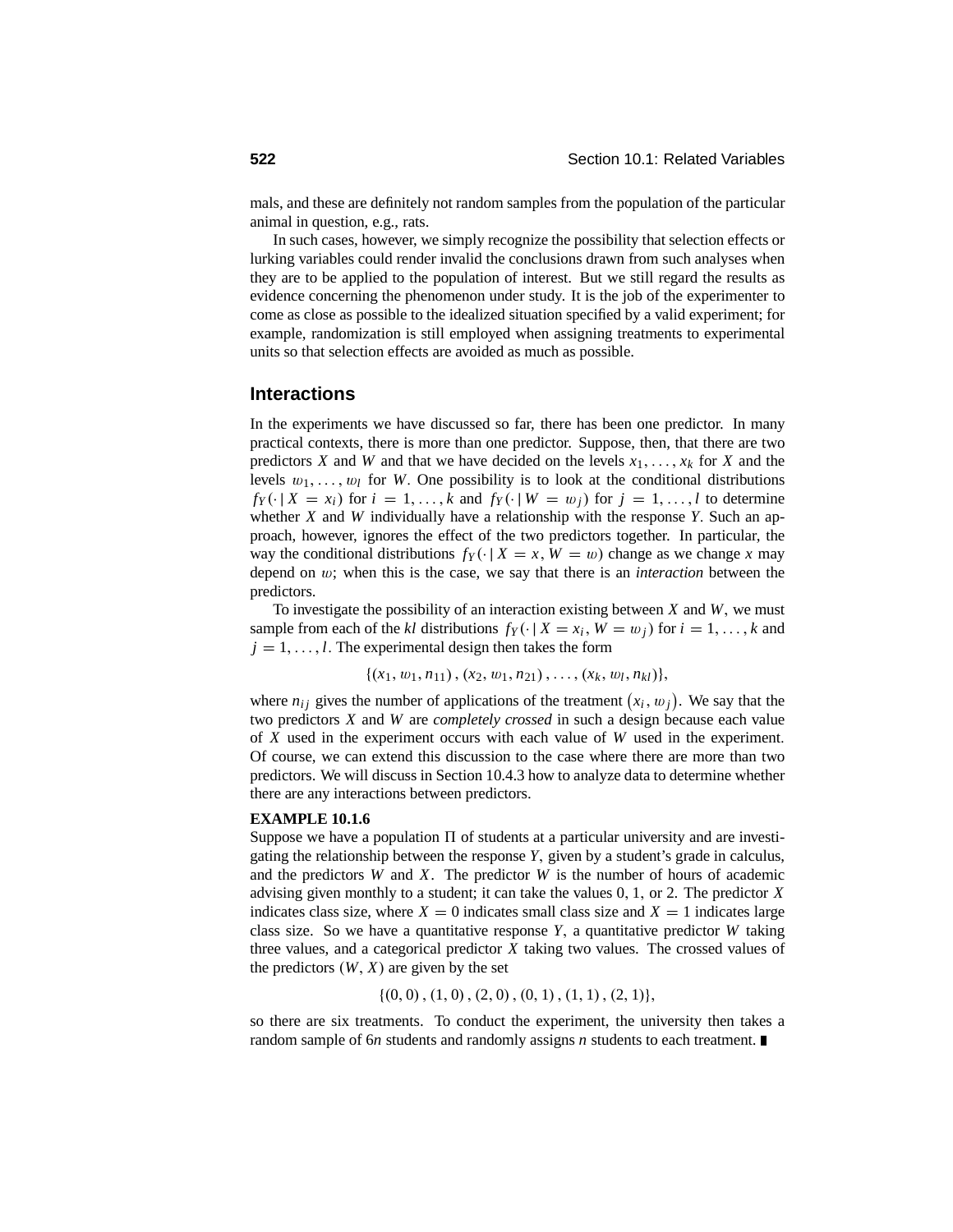Sometimes we include additional predictors in an experimental design even when we are not primarily interested in their effects on the response *Y*. We do this because we *know* that such a variable has a relationship with *Y*. Including such predictors allows us to condition on their values and so investigate more precisely the relationship *Y* has with the remaining predictors. We refer to such a variable as a *blocking variable*.

### **EXAMPLE 10.1.7**

Suppose the response variable *Y* is yield of wheat in bushels per acre, and the predictor variable *X* is an indicator variable for which of three types of wheat is being planted in an agricultural study. Each type of wheat is going to be planted on a plot of land, where all the plots are of the same size, but it is known that the plots used in the experiment will vary considerably with respect to their fertility. Note that such an experiment is another example of a situation in which it is impossible to randomly sample the experimental units (the plots) from the full population of experimental units.

Suppose the experimenter can group the available experimental units into plots of low fertility and high fertility. We call these two classes of fields *blocks*. Let *W* indicate the type of plot. So *W* is a categorical variable taking two values. It then seems clear that the conditional distributions  $f_Y(\cdot | X = x, W = w)$  will be much less variable than the conditional distributions  $f_Y(\cdot | X = x)$ .

In this case, *W* is serving as a blocking variable. The experimental units in a particular block, the one of low fertility or the one of high fertility, are more homogeneous than the full set of plots, so variability will be reduced and inferences will be more accurate.

### **Summary of Section 10.1**

- We say two variables are related if the conditional distribution of one given the other changes at all, as we change the value of the conditioning variable.
- To conclude that a relationship between two variables is a cause–effect relationship, we must make sure that (through conditioning) we have taken account of all confounding variables.
- Statistics provides a practical way of avoiding the effects of confounding variables via conducting an experiment. For this, we must be able to assign the values of the predictor variable to experimental units sampled from the population of interest.
- The design of experiments is concerned with determining methods of collecting the data so that the analysis of the data will lead to accurate inferences concerning questions of interest.

### **EXERCISES**

**10.1.1** Prove that discrete random variables *X* and *Y* are unrelated if and only if *X* and *Y* are independent.

**10.1.2** Suppose that two variables *X* and *Y* defined on a finite population  $\Pi$  are functionally related as  $Y = g(X)$  for some unknown nonconstant function g. Explain how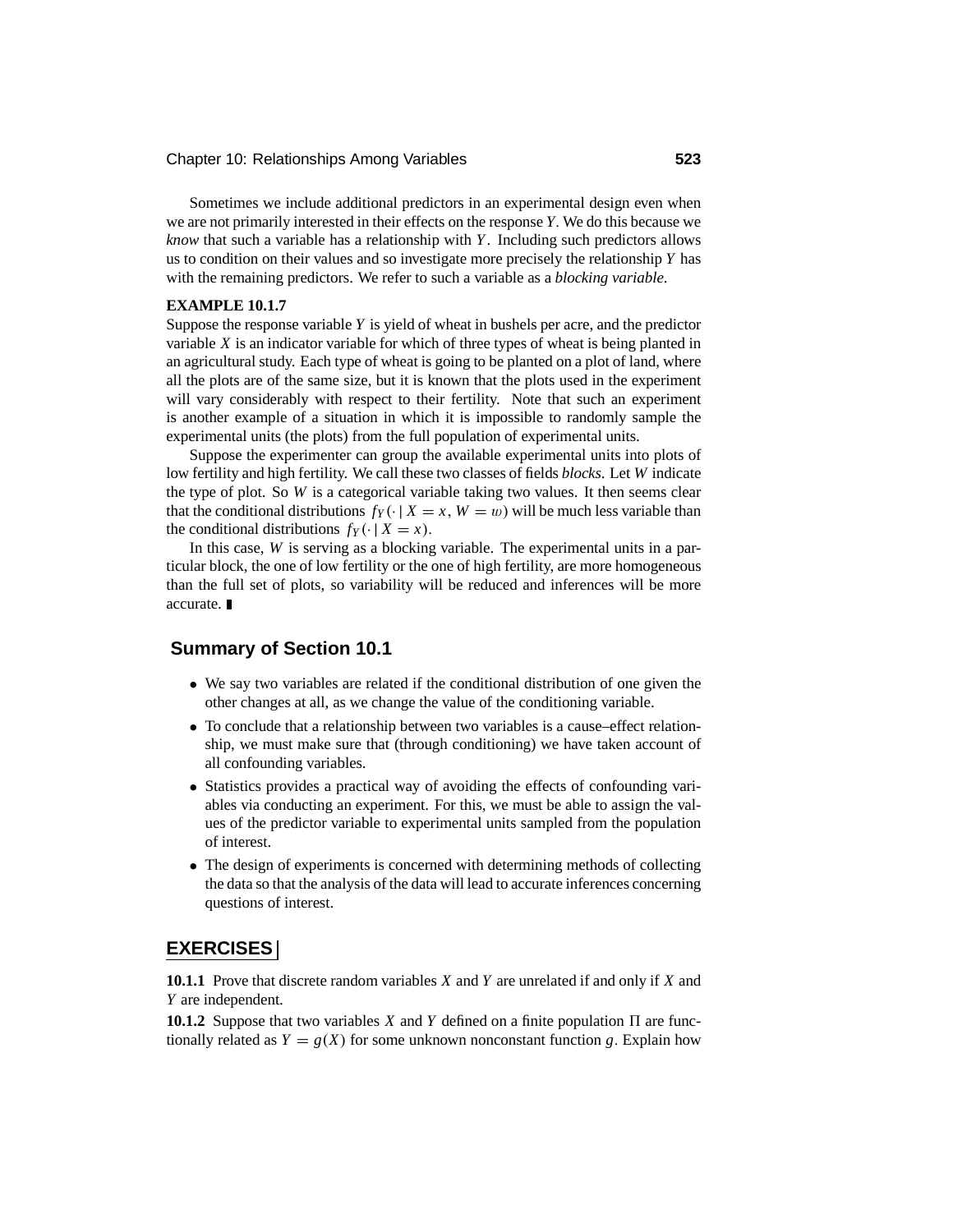this situation is covered by Definition 10.1.1, i.e., the definition will lead us to conclude that *X* and *Y* are related. What about the situation in which  $g(x) = c$  for some value *c* for every *x*? (Hint: Use the relative frequency functions of the variables.)

**10.1.3** Suppose that a census is conducted on a population and the joint distribution of  $(X, Y)$  is obtained as in the following table.

|       | $x = 1$ | $Y=2$ |      |
|-------|---------|-------|------|
| $X=1$ | 0.15    | 0.18  |      |
|       | 0.12    | 0.09  | 0.06 |

Determine whether or not a relationship exists between *Y* and *X*.

**10.1.4** Suppose that a census is conducted on a population and the joint distribution of  $(X, Y)$  is obtained as in the following table.

|       | $=$  | $Y=2$ | $=$ 3 |
|-------|------|-------|-------|
| $X =$ | 1/6  | 1/6   |       |
| $X=2$ | 1/12 | 1/12  | /6    |

Determine whether or not a relationship exists between *Y* and *X*.

**10.1.5** Suppose that *X* is a random variable and  $Y = X^2$ . Determine whether or not *X* and *Y* are related. What happens when *X* has a degenerate distribution?

**10.1.6** Suppose a researcher wants to investigate the relationship between birth weight and performance on a standardized test administered to children at two years of age. If a relationship is found, can this be claimed to be a cause–effect relationship? Explain why or why not?

**10.1.7** Suppose a large study of all doctors in Canada was undertaken to determine the relationship between various lifestyle choices and lifelength. If the conditional distribution of lifelength given various smoking habits changes, then discuss what can be concluded from this study.

**10.1.8** Suppose a teacher wanted to determine whether an open- or closed-book exam was a more appropriate way to test students on a particular topic. The response variable is the grade obtained on the exam out of 100. Discuss how the teacher could go about answering this question.

**10.1.9** Suppose a researcher wanted to determine whether or not there is a cause– effect relationship between the type of political ad (negative or positive) seen by a voter from a particular population and the way the voter votes. Discuss your advice to the researcher about how best to conduct the study.

**10.1.10** If two random variables have a nonzero correlation, are they necessarily related? Explain why or why not.

**10.1.11** An experimenter wants to determine the relationship between weight change *Y* over a specified period and the use of a specially designed diet. The predictor variable *X* is a categorical variable indicating whether or not a person is on the diet. A total of 200 volunteers signed on for the study; a random selection of 100 of these were given the diet and the remaining 100 continued their usual diet.

(a) Record the experimental design.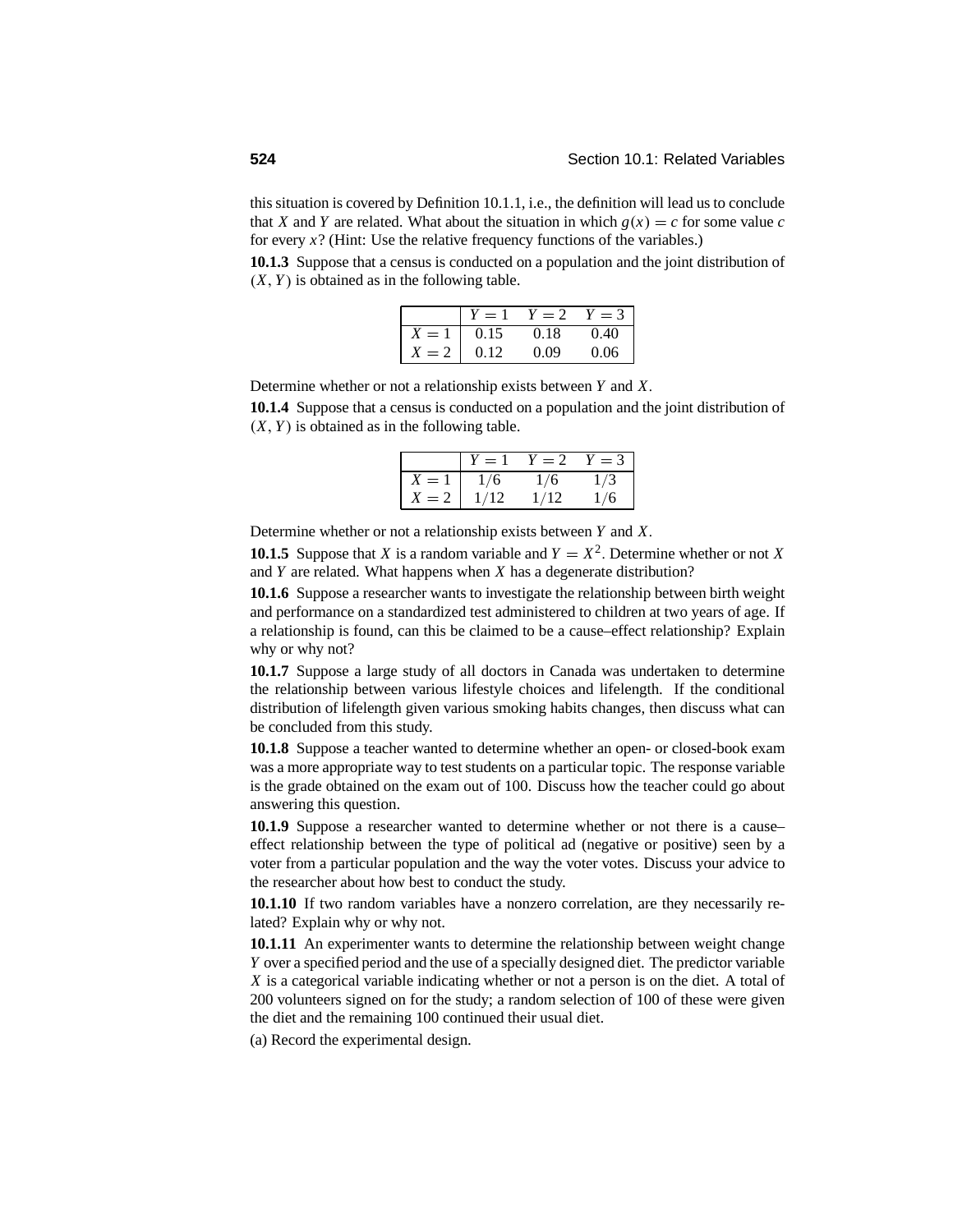(b) If the results of the study are to be applied to the population of all humans, what concerns do you have about how the study was conducted?

(c) It is felt that the amount of weight lost or gained also is dependent on the initial weight *W* of a participant. How would you propose that the experiment be altered to take this into account?

**10.1.12** A study will be conducted, involving the population of people aged 15 to 19 in a particular country, to determine whether a relationship exists between the response *Y* (amount spent in dollars in a week on music downloads) and the predictors *W* (gender) and *X* (age in years).

(a) If observations are to be taken from every possible conditional distribution of *Y* given the two factors, then how many such conditional distributions are there?

(b) Identify the types of each variable involved in the study.

(c) Suppose there are enough funds available to monitor 2000 members of the population. How would you recommend that these resources be allocated among the various combinations of factors?

(d) If a relationship is found between the response and the predictors, can this be claimed to be a cause–effect relationship? Explain why or why not.

(e) Suppose that in addition, it was believed that family income would likely have an effect on *Y* and that families could be classified into low and high income. Indicate how you would modify the study to take this into account.

**10.1.13** A random sample of 100 households, from the set of all households containing two or more members in a given geographical area, is selected and their television viewing habits are monitored for six months. A random selection of 50 of the households is sent a brochure each week advertising a certain program. The purpose of the study is to determine whether there is any relationship between exposure to the brochure and whether or not this program is watched.

(a) Identify suitable response and predictor variables.

(b) If a relationship is found, can this be claimed to be a cause–effect relationship? Explain why or why not.

**10.1.14** Suppose we have a quantitative response variable *Y* and two categorical predictor variables *<sup>W</sup>* and *<sup>X</sup>*, both taking values in {0, <sup>1</sup>}. Suppose the conditional distributions of *Y* are given by

$$
Y | W = 0, X = 0 \sim N (3, 5)
$$
  
 
$$
Y | W = 1, X = 0 \sim N (3, 5)
$$
  
 
$$
Y | W = 0, X = 1 \sim N (4, 5)
$$
  
 
$$
Y | W = 1, X = 1 \sim N (4, 5).
$$

Does *W* have a relationship with *Y*? Does *X* have a relationship with *Y*? Explain your answers.

**10.1.15** Suppose we have a quantitative response variable *Y* and two categorical predictor variables *<sup>W</sup>* and *<sup>X</sup>*, both taking values in {0, <sup>1</sup>}. Suppose the conditional distri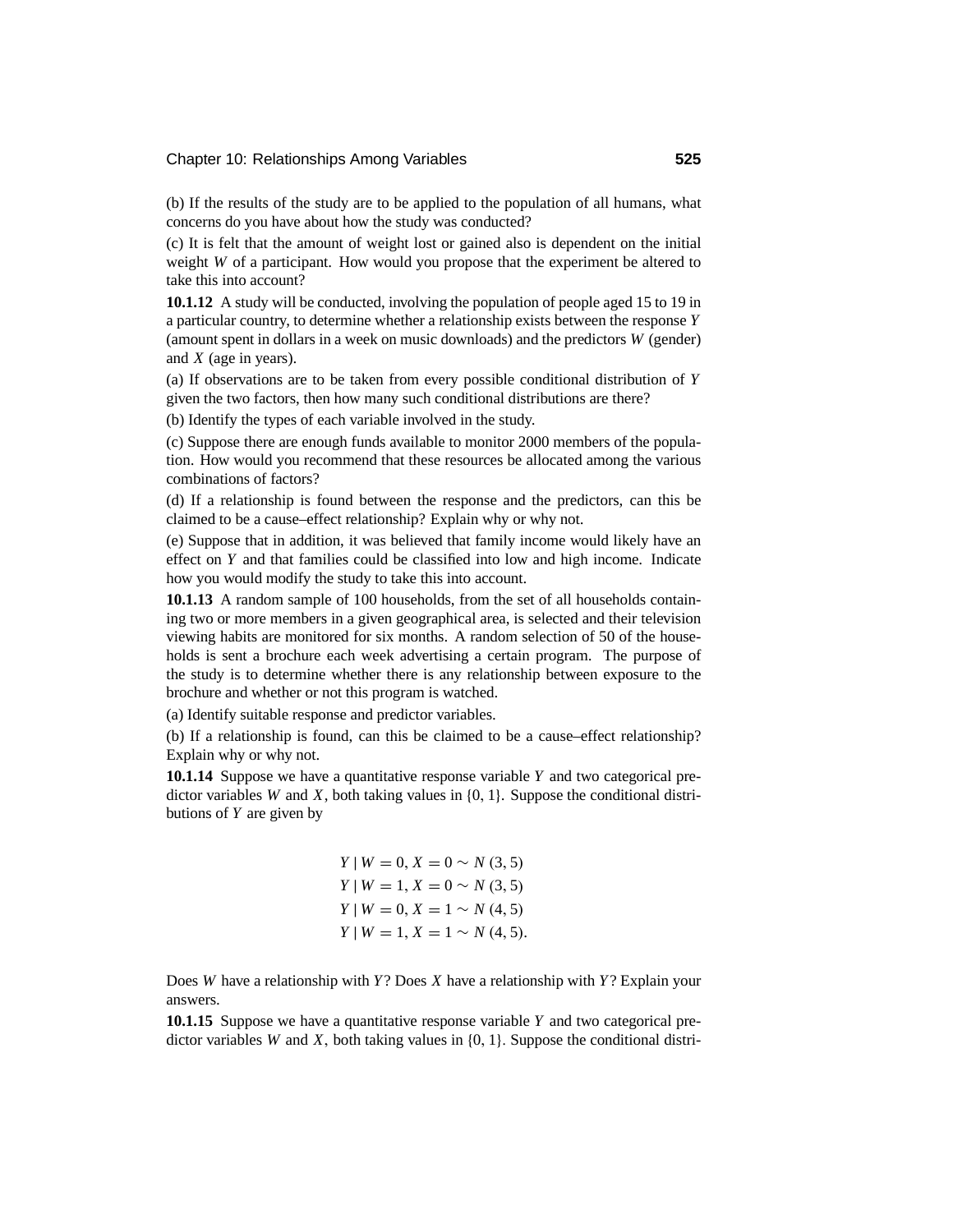butions of *Y* are given by

 $Y$  |  $W = 0$ ,  $X = 0 \sim N(2, 5)$ *Y* | *W* = 1, *X* = 0 ∼ *N* (3, 5) *Y* | *W* = 0, *X* = 1 ∼ *N* (4, 5) *Y*  $|W = 1, X = 1 ~ ∨ N$  (4, 5).

Does *W* have a relationship with *Y*? Does *X* have a relationship with *Y*? Explain your answers.

**10.1.16** Do the predictors interact in Exercise 10.1.14? Do the predictors interact in Exercise 10.1.15? Explain your answers.

**10.1.17** Suppose we have variables *X* and *Y* defined on the population  $\Pi = \{1, 2, \ldots, \}$ 10}, where  $X(i) = 1$  when *i* is odd and  $X(i) = 0$  when *i* is even,  $Y(i) = 1$  when *i* is divisible by 3 and  $Y(i) = 0$  otherwise.

(a) Determine the relative frequency function of *X*.

(b) Determine the relative frequency function of *Y*.

(c) Determine the joint relative frequency function of (*X*, *Y*).

(d) Determine all the conditional distributions of *Y* given *X*.

(e) Are *X* and *Y* related? Justify your answer.

**10.1.18** A mathematical approach to examining the relationship between variables *X* and *Y* is to see whether there is a function *g* such that  $Y = g(X)$ . Explain why this approach does not work for many practical applications where we are examining the relationship between variables. Explain how statistics treats this problem.

**10.1.19** Suppose a variable *X* takes the values 1 and 2 on a population and the conditional distributions of *Y* given *X* are  $N(0, 5)$  when  $X = 1$ , and  $N(0, 7)$  when  $X = 2$ . Determine whether *X* and *Y* are related and if so, describe their relationship.

**10.1.20** A variable *Y* has conditional distribution given *X* specified by  $N(1 + 2x, |x|)$ when  $X = x$ . Determine if X and Y are related and if so, describe what their relationship is.

**10.1.21** Suppose that *X* ∼ Uniform[−1, 1] and *Y* =  $X^2$ . Determine the correlation between *Y* and *X*. Are *X* and *Y* related?

### **PROBLEMS**

**10.1.22** If there is more than one predictor involved in an experiment, do you think it is preferable for the predictors to interact or not? Explain your answer. Can the experimenter control whether or not predictors interact?

**10.1.23** Prove directly, using Definition 10.1.1, that when *X* and *Y* are related variables defined on a finite population  $\Pi$ , then *Y* and *X* are also related.

**10.1.24** Suppose that *X*, *Y*, *Z* are independent  $N(0, 1)$  random variables and that  $U =$  $X + Z$ ,  $V = Y + Z$ . Determine whether or not the variables *U* and *V* are related. (Hint: Calculate Cov(*U*, *V*) .)

**10.1.25** Suppose that  $(X, Y, Z)$  ∼ Multinomial $(n, 1/3, 1/3, 1/3)$ . Are *X* and *Y* related?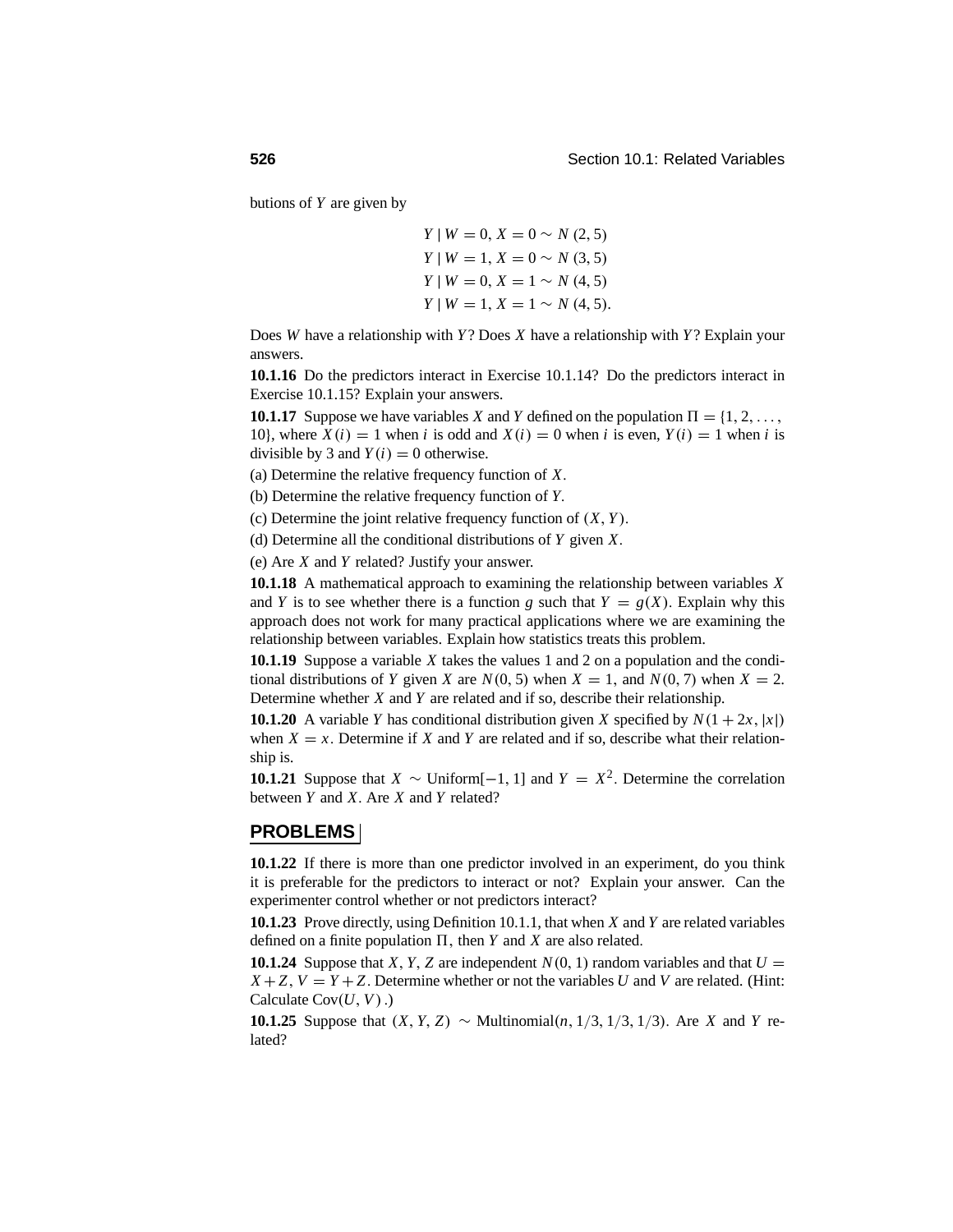Chapter 10: Relationships Among Variables **527**

**10.1.26** Suppose that  $(X, Y)$  ∼ Bivariate-Normal $(\mu_1, \mu_2, \sigma_1, \sigma_2, \rho)$ . Show that *X* and *Y* are unrelated if and only if  $Corr(X, Y) = 0$ .

**10.1.27** Suppose that  $(X, Y, Z)$  have probability function  $p_{X,Y,Z}$ . If *Y* is related to *X* but not to *Z*, then prove that  $p_{X,Y,Z}(x, y, z) = p_{Y|X}(y|x)p_{X|Z}(x|z)p_Z(z)$ .

# **10.2 Categorical Response and Predictors**

There are two possible situations when we have a single categorical response *Y* and a single categorical predictor *X*. The categorical predictor is either random or deterministic, depending on how we sample. We examine these two situations separately.

### **10.2.1 Random Predictor**

We consider the situation in which *X* is categorical, taking values in  $\{1, \ldots, a\}$ , and *Y* is categorical, taking values in  $\{1, \ldots, b\}$ . If we take a sample  $\pi_1, \ldots, \pi_n$  from the population, then the values  $X(\pi_i) = x_i$  are random, as are the values  $Y(\pi_i) = y_i$ .

Suppose the sample size *n* is very small relative to the population size (so we can assume that i.i.d. sampling is applicable). Then, letting  $\theta_{ij} = P(X = i, Y = j)$ , we obtain the likelihood function (see Problem 10.2.15)

$$
L(\theta_{11},\ldots,\theta_{ab} \mid (x_1, y_1),\ldots,(x_n, y_n)) = \prod_{i=1}^a \prod_{j=1}^b \theta_{ij}^{f_{ij}},
$$
 (10.2.1)

where  $f_{ij}$  is the number of sample values with  $(X, Y) = (i, j)$ . An easy computation (see Problem 10.2.16) shows that the MLE of  $(\theta_{11}, \ldots, \theta_{kl})$  is given by  $\hat{\theta}_{ij} = f_{ij}/n$ and that the standard error of this estimate (because the incidence of a sample member falling in the  $(i, j)$ -th cell is distributed Bernoulli $(\theta_{ij})$  and using Example 6.3.2) is given by

$$
\sqrt{\frac{\hat{\theta}_{ij}(1-\hat{\theta}_{ij})}{n}}.
$$

We are interested in whether or not there is a relationship between *X* and *Y*. To answer this, we look at the conditional distributions of *Y* given *X*. The conditional distributions of *Y* given *X*, using  $\theta_i = \theta_{i1} + \cdots + \theta_{ib} = P(X = i)$ , are given in the following table.

|       | $Y=1$                               |          | $Y = b$                  |
|-------|-------------------------------------|----------|--------------------------|
| $X=1$ | $\theta_{11}/\theta_{1}$ .          | $\cdots$ | $\theta_{1b}/\theta_1$ . |
|       |                                     |          |                          |
|       | $X = a \mid \theta_{a1}/\theta_{a}$ |          | $\theta_{ab}/\theta_a$ . |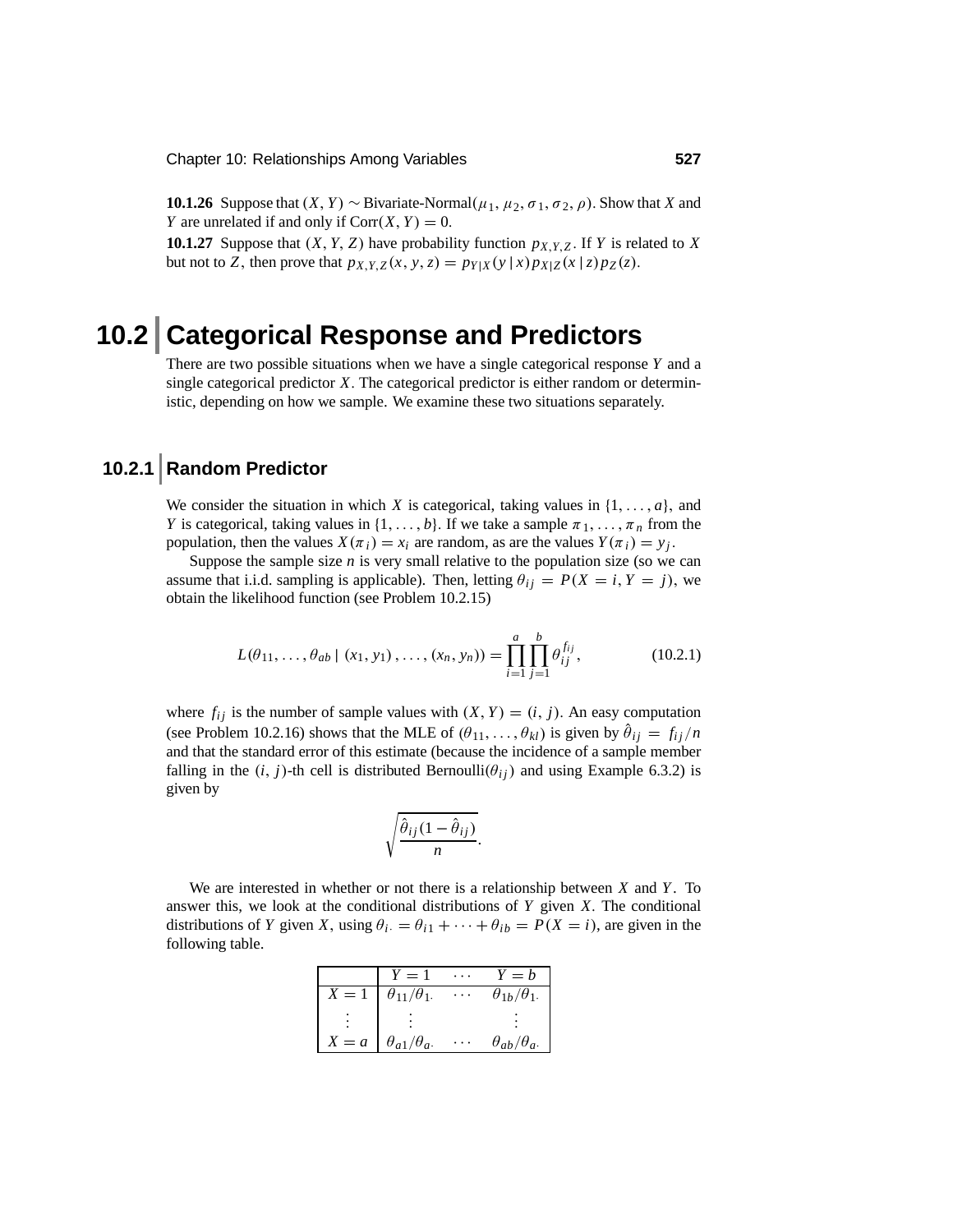Then estimating  $\theta_{ij}/\theta_i$ . by  $\hat{\theta}_{ij}/\hat{\theta}_i = f_{ij}/f_i$ , where  $f_i = f_{i1} + \cdots + f_{ib}$ , the estimated conditional distributions are as in the following table.

|         | $Y=1$            |   | $Y = b$        |
|---------|------------------|---|----------------|
| $X=1$   | $f_{11}/f_1$ .   | . | $f_{1b}/f_1$ . |
|         |                  |   |                |
| $X = a$ | $f_{a1}/f_{a}$ . |   | $f_{ab}/f_a$ . |

If we conclude that there is a relationship between *X* and *Y*, then we look at the table of estimated conditional distributions to determine the form of the relationship, i.e., how the conditional distributions change as we change the value of *X* we are conditioning on.

How, then, do we infer whether or not a relationship exists between *X* and *Y*? No relationship exists between *Y* and *X* if and only if the conditional distributions of *Y* given  $X = x$  do not change with *x*. This is the case if and only if *X* and *Y* are independent, and this is true if and only if

$$
\theta_{ij} = P(X = i, Y = j) = P(X = i)P(Y = j) = \theta_i \theta_{ij},
$$

for every *i* and *j* where  $\theta_{\cdot j} = \theta_{1j} + \cdots + \theta_{aj} = P(Y = j)$ . Therefore, to assess whether or not there is a relationship between *X* and *Y*, it is equivalent to assess the null hypothesis  $H_0: \theta_{ij} = \theta_i \theta_{ij}$  for every *i* and *j*.

How should we assess whether or not the observed data are surprising when  $H_0$ holds? The methods of Section 9.1.2, and in particular Theorem 9.1.2, can be applied here, as we have that

$$
(F_{11}, F_{12}, \ldots, F_{ab}) \sim \text{Multinomial}(n, \theta_1, \theta_1, \theta_1, \theta_2, \ldots, \theta_a, \theta_b)
$$

when  $H_0$  holds, where  $F_{ij}$  is the count in the  $(i, j)$ -th cell.

To apply Theorem 9.1.2, we need the MLE of the parameters of the model under  $H_0$ . The likelihood, when  $H_0$  holds, is

$$
L(\theta_1, \ldots, \theta_a, \theta_{\cdot 1}, \ldots, \theta_{\cdot b} | (x_1, y_1), \ldots, (x_n, y_n)) = \prod_{i=1}^a \prod_{j=1}^b (\theta_i \theta_{\cdot j})^{f_{ij}}.
$$
 (10.2.2)

From this, we deduce (see Problem 10.2.17) that the MLE's of the  $\theta_i$  and  $\theta_{\cdot j}$  are given by  $\hat{\theta}_i = f_i / n$  and  $\hat{\theta}_{\cdot j} = f_{\cdot j} / n$ . Therefore, the relevant chi-squared statistic is

$$
X^{2} = \sum_{i=1}^{a} \sum_{j=1}^{b} \frac{\left(f_{ij} - n\hat{\theta}_{i}.\hat{\theta}_{.j}\right)^{2}}{n\hat{\theta}_{i}.\hat{\theta}_{.j}}.
$$

Under  $H_0$ , the parameter space has dimension  $(a - 1) + (b - 1) = a + b - 2$ , so we compare the observed value of  $X^2$  with the  $\chi^2((a-1)(b-1))$  distribution because  $ab-1-a-b+2=(a-1)(b-1).$ 

Consider an example.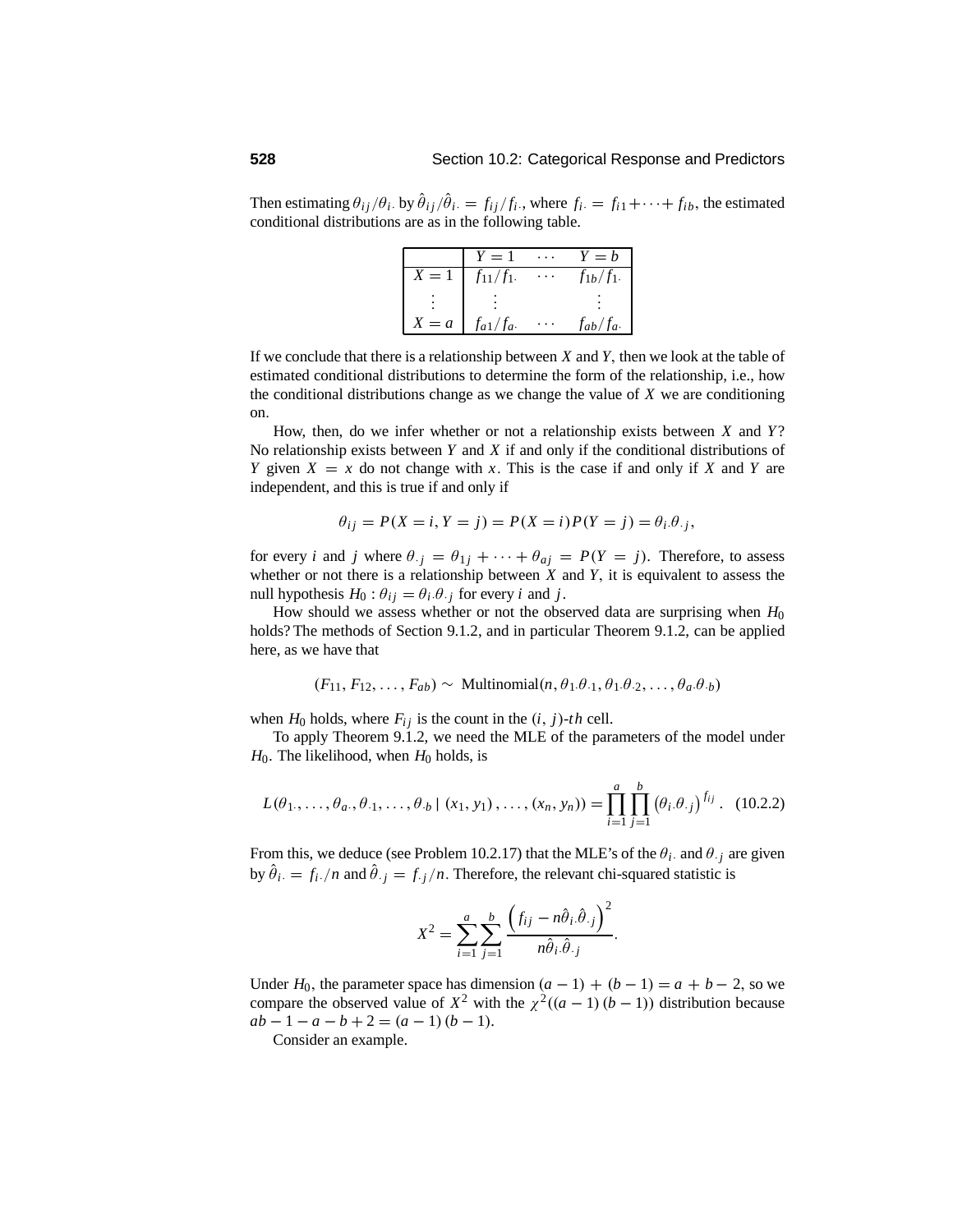#### **EXAMPLE 10.2.1** *Piston Ring Data*

The following table gives the counts of piston ring failures, where variable *Y* is the compressor number and variable *X* is the leg position based on a sample of  $n = 166$ . These data were taken from *Statistical Methods in Research and Production*, by O. L. Davies (Hafner Publishers, New York, 1961).

Here, *Y* takes four values and *X* takes three values ( $N = North$ ,  $C = Central$ , and *S*  $=$  South).

|             | $=$ $\overline{ }$ | $Y=2$ | $Y=3$ | $=$ |
|-------------|--------------------|-------|-------|-----|
| $X = N$     |                    |       |       |     |
| $X = C$     |                    |       |       |     |
| $\zeta = S$ | ר ו                |       | 19    |     |

The question of interest is whether or not there is any relation between compressor and leg position. Because  $f_1 = 53$ ,  $f_2 = 41$ , and  $f_3 = 72$ , the conditional distributions of *Y* given *X* are estimated as in the rows of the following table.

| $Y=1$                                                             | $Y=2$ | $Y = 3$ | $Y=4$ |
|-------------------------------------------------------------------|-------|---------|-------|
| $X = N$   17/53 = 0.321 11/53 = 0.208 11/53 = 0.208 14/53 = 0.264 |       |         |       |
| $X = C$   17/41 = 0.415 9/41 = 0.222 8/41 = 0.195 7/41 = 0.171    |       |         |       |
| $X = S$   12/72 = 0.167 13/72 = 0.181 19/72 = 0.264 28/72 = 0.389 |       |         |       |

Comparing the rows, it certainly looks like there is a difference in the conditional distributions, but we must assess whether or not the observed differences can be explained as due to sampling error. To see if the observed differences are real, we carry out the chi-squared test.

Under the null hypothesis of independence, the MLE's are given by

$$
\hat{\theta}_{.1} = \frac{46}{166}, \quad \hat{\theta}_{.2} = \frac{33}{166}, \quad \hat{\theta}_{.3} = \frac{38}{166}, \quad \hat{\theta}_{.4} = \frac{49}{166}
$$

for the *Y* probabilities, and by

$$
\hat{\theta}_{1} = \frac{53}{166}, \quad \hat{\theta}_{2} = \frac{41}{166}, \quad \hat{\theta}_{3} = \frac{72}{166}
$$

for the *X* probabilities. Then the estimated expected counts  $n\hat{\theta}_i \cdot \hat{\theta}_i$  are given by the following table.

|                                         |  | $Y = 1$ $Y = 2$ $Y = 3$ $Y = 4$ |
|-----------------------------------------|--|---------------------------------|
| $X = N$ 14.6867 10.5361 12.1325 15.6446 |  |                                 |
| $X = C$ 11.3614 8.1506 9.3855 12.1024   |  |                                 |
| $X = S$ 19.9518 14.3133 16.4819 21.2530 |  |                                 |

The standardized residuals (using (9.1.6))

$$
\frac{f_{ij} - n\hat{\theta}_i \cdot \hat{\theta}_{.j}}{\sqrt{n\hat{\theta}_i \cdot \hat{\theta}_{.j}(1 - \hat{\theta}_i \cdot \hat{\theta}_{.j})}}
$$

 $\overline{\phantom{a}}$ 

are as in the following table.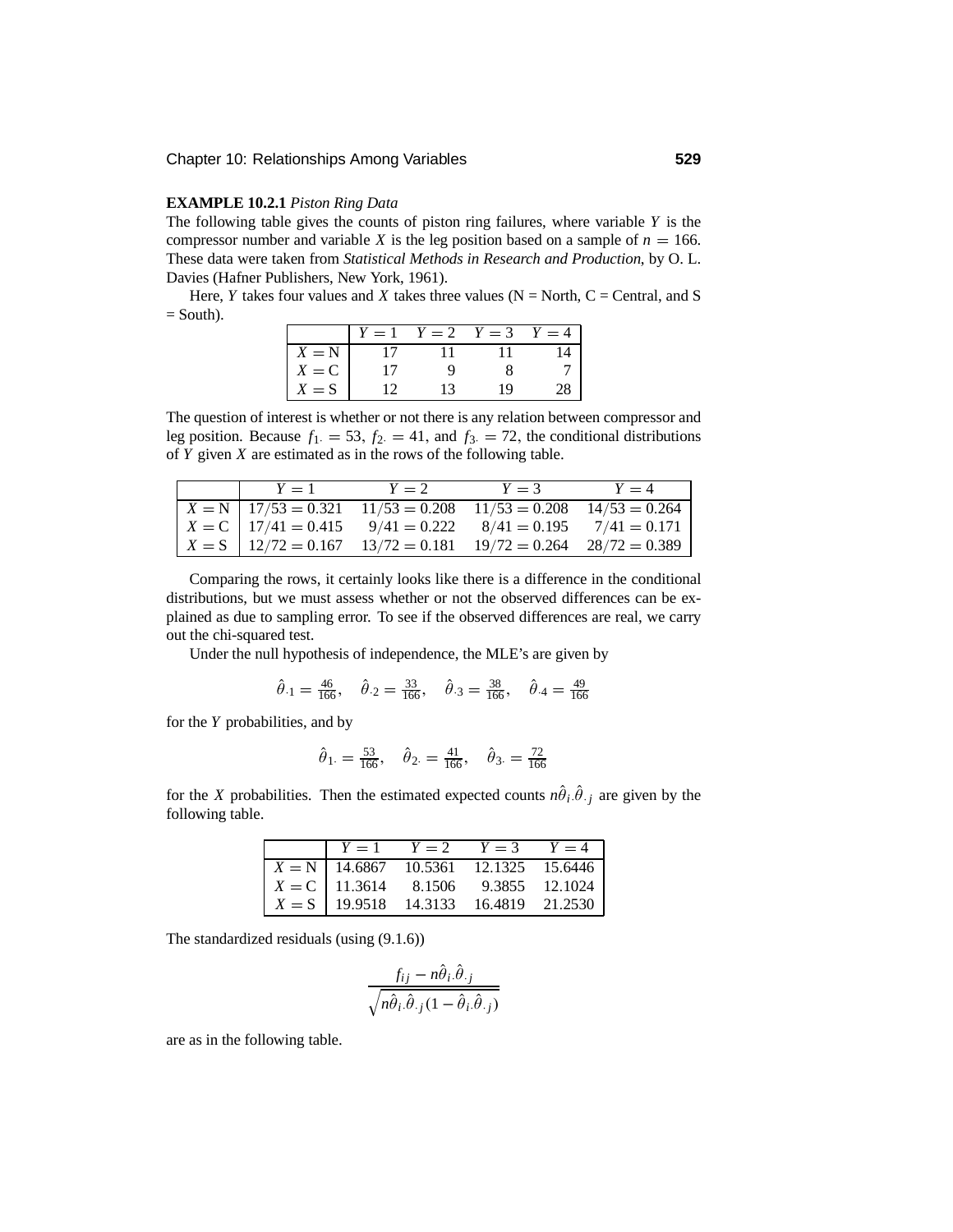|         | $Y=1$     | $Y=2$     | $Y = 3$   | $Y = 4$   |
|---------|-----------|-----------|-----------|-----------|
| $X = N$ | 0.6322    | 0.1477    | $-0.3377$ | $-0.4369$ |
| $X = C$ | 1.7332    | 0.3051    | $-0.4656$ | $-1.5233$ |
| $X = S$ | $-1.8979$ | $-0.3631$ | 0.6536    | 1.5673    |

All of the standardized residuals seem reasonable, and we have that  $X^2 = 11.7223$ with  $P(\chi^2(6) > 11.7223) = 0.0685$ , which is not unreasonably small.

So, while there may be some indication that the null hypothesis of no relationship is false, this evidence is not overwhelming. Accordingly, in this case, we may assume that *Y* and *X* are independent and use the estimates of cell probabilities obtained under this assumption.

We must also be concerned with model checking, i.e., is the model that we have assumed for the data  $(x_1, y_1), \ldots, (x_n, y_n)$  correct? If these observations are i.i.d., then indeed the model is correct, as that is all that is being effectively assumed. So we need to check that the observations are a plausible i.i.d. sample. Because the minimal sufficient statistic is given by  $(f_{11},..., f_{ab})$ , such a test could be based on the conditional distribution of the sample  $(x_1, y_1), \ldots, (x_n, y_n)$  given  $(f_{11}, \ldots, f_{ab})$ . The distribution theory for such tests is computationally difficult to implement, however, and we do not pursue this topic further in this text.

# **10.2.2 Deterministic Predictor**

Consider again the situation in which *X* is categorical, taking values in  $\{1, \ldots, a\}$ , and *Y* is categorical, taking values in  $\{1, \ldots, b\}$ . But now suppose that we take a sample  $\pi_1, \ldots, \pi_n$  from the population, where we have specified that  $n_i$  sample members have the value  $X = i$ , etc. This could be by assignment, when we are trying to determine whether a cause–effect relationship exists; or we might have *a* populations  $\Pi_1, \ldots, \Pi_a$ and want to see whether there is any difference in the distribution of *Y* between populations. Note that  $n_1 + \cdots + n_a = n$ .

In both cases, we again want to make inferences about the conditional distributions of *Y* given *X* as represented by the following table.

|             | $Y=1$            | $Y = b$          |
|-------------|------------------|------------------|
| $\zeta = 1$ | $\theta_{1 X=1}$ | $\theta_{b X=1}$ |
|             |                  |                  |
| $X = a$     | $\theta_{1 X=a}$ | $\theta_{b X=a}$ |

A difference in the conditional distributions means there is a relationship between *Y* and *X*. If we denote the number of observations in the *i*th sample that have  $Y = j$ by  $f_{ij}$ , then assuming the sample sizes are small relative to the population sizes, the likelihood function is given by

$$
L(\theta_{1|X=1},\ldots,\theta_{b|X=a} | (x_1, y_1),\ldots,(x_n, y_n)) = \prod_{i=1}^a \prod_{j=1}^b (\theta_{j|X=i})^{f_{ij}},\qquad(10.2.3)
$$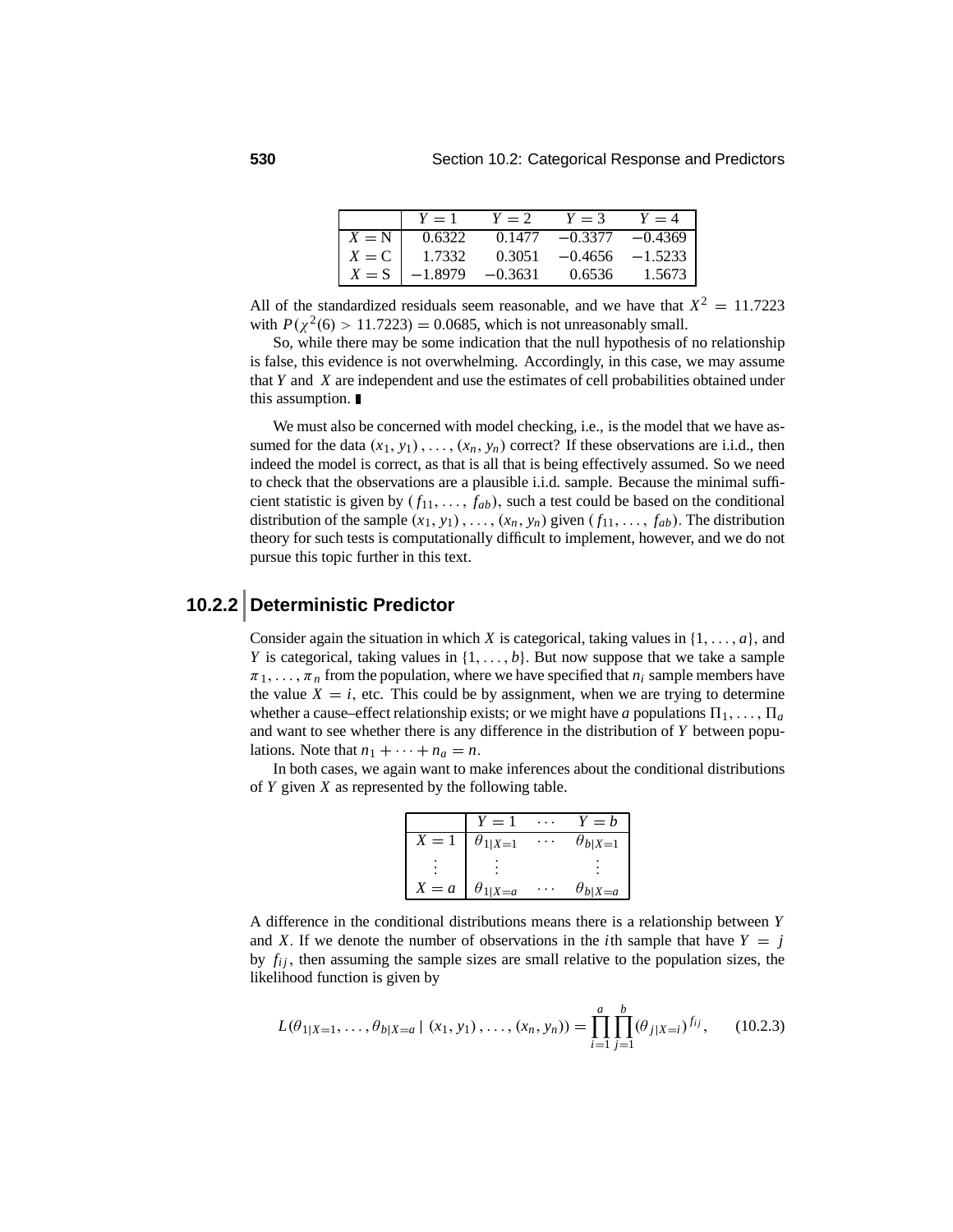### Chapter 10: Relationships Among Variables **531**

and the MLE is given by  $\hat{\theta}_{j|X=i} = f_{ij}/n_i$  (Problem 10.2.18).

There is no relationship between  $\ddot{Y}$  and  $\ddot{X}$  if and only if the conditional distributions do not vary as we vary *X*, or if and only if

$$
H_0: \theta_{j|X=1} = \cdots = \theta_{j|X=a} = \theta_j
$$

for all  $j = 1, \ldots, b$  for some probability distribution  $\theta_1, \ldots, \theta_b$ . Under  $H_0$ , the likelihood function is given by

$$
L(\theta_1, ..., \theta_b \mid (x_1, y_1), ..., (x_n, y_n)) = \prod_{j=1}^b \theta_j^{f_j},
$$
 (10.2.4)

and the MLE of  $\theta_j$  is given by  $\hat{\theta}_j = f_{\cdot j}/n$  (see Problem 10.2.19). Then, applying Theorem 9.1.2, we have that the statistic

$$
X^{2} = \sum_{i=1}^{a} \sum_{j=1}^{b} \frac{(f_{ij} - n_{i} \hat{\theta}_{j})^{2}}{n_{i} \hat{\theta}_{j}}
$$

has an approximate  $\chi^2((a-1)(b-1))$  distribution under  $H_0$  because there are  $a(b-1)$ free parameters in the full model,  $(b - 1)$  parameters in the independence model, and  $a(b-1) - (b-1) = (a-1)(b-1).$ 

Consider an example.

### **EXAMPLE 10.2.2**

This example is taken from a famous applied statistics book, *Statistical Methods,* 6th ed.*,* by G. Snedecor and W. Cochran (Iowa State University Press, Ames, 1967). Individuals were classified according to their blood type *Y* (O, A, B, and AB, although the AB individuals were eliminated, as they were small in number) and also classified according to *X*, their disease status (peptic ulcer  $=$  P, gastric cancer  $=$  G, or control  $=$ C). So we have three populations; namely, those suffering from a peptic ulcer, those suffering from gastric cancer, and those suffering from neither. We suppose further that the individuals involved in the study can be considered as random samples from the respective populations.

The data are given in the following table.

|         | $=$ $\Omega$ | $Y = A$ | $Y = B$ | Total |
|---------|--------------|---------|---------|-------|
| $X = P$ | 983          | 679     |         | 1796  |
| $X = G$ | 383          | 416     | 84      | 883   |
| $X = C$ | 2892         | 2625    | 570     | 6087  |

The estimated conditional distributions of *Y* given *X* are then as follows.

|         | $Y = \Omega$                | $Y = A$             | $Y = B$            |
|---------|-----------------------------|---------------------|--------------------|
| $X = P$ | $983/1796 = 0.547$          | $679/1796 = 0.378$  | $134/1796 = 0.075$ |
| $X = G$ | $383/883 = 0.434$           | $416/883 = 0.471$   | $84/883 = 0.095$   |
|         | $X = C$   2892/6087 = 0.475 | $2625/6087 = 0.431$ | $570/6087 = 0.093$ |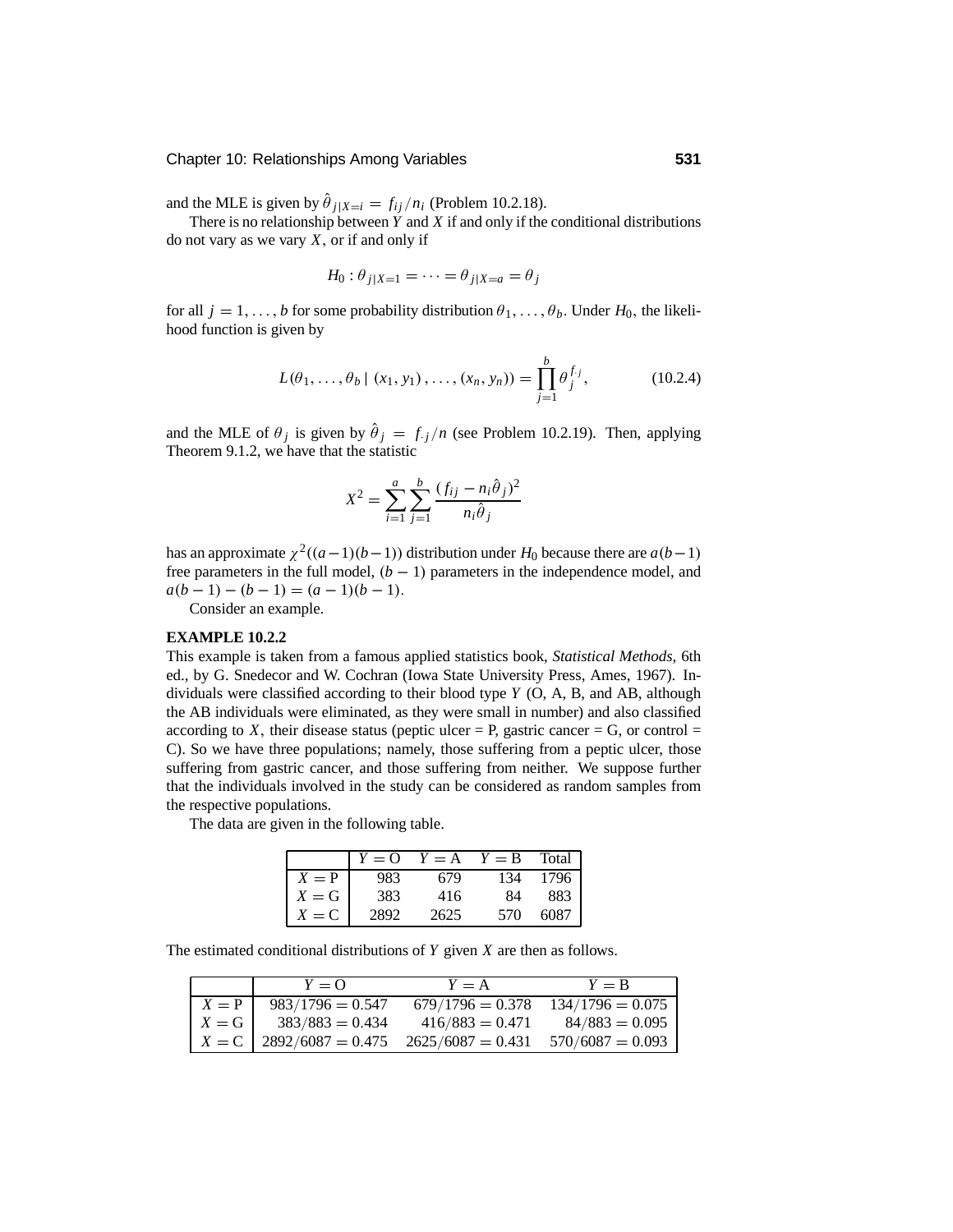We now want to assess whether or not there is any evidence for concluding that a difference exists among these conditional distributions. Under the null hypothesis that no difference exists, the MLE's of the probabilities  $\theta_1 = P(Y = 0)$ ,  $\theta_2 = P(Y = A)$ , and  $\theta_3 = P(Y = B)$  are given by

$$
\hat{\theta}_1 = \frac{983 + 383 + 2892}{1796 + 883 + 6087} = 0.4857,
$$
  
\n
$$
\hat{\theta}_2 = \frac{679 + 416 + 2625}{1796 + 883 + 6087} = 0.4244,
$$
  
\n
$$
\hat{\theta}_3 = \frac{134 + 84 + 570}{1796 + 883 + 6087} = 0.0899.
$$

Then the estimated expected counts  $n_i \hat{\theta}_j$  are given by the following table.

|         | $Y = \Omega$ | $Y = A$   | $Y = R$  |
|---------|--------------|-----------|----------|
| $X = P$ | 872 3172     | 762.2224  | 161 4604 |
| $X = G$ | 428 8731     | 374.7452  | 79.3817  |
| $X = C$ | 2956.4559    | 2583.3228 | 547 2213 |

The standardized residuals (using (9.1.6))  $(f_{ij} - n_i \hat{\theta}_j)/(n_i \hat{\theta}(1 - \hat{\theta}_j))^{1/2}$  are given by the following table.

|         | $Y = \Omega$ | $Y = A$   | $Y = B$   |
|---------|--------------|-----------|-----------|
| $X = P$ | 5.2219       | $-3.9705$ | $-2.2643$ |
| $X = G$ | $-3.0910$    | 2.8111    | 0.5441    |
| $X = C$ | $-1.6592$    | 1.0861    | 1.0227    |

We have that  $X^2 = 40.5434$  and  $P(\chi^2(4) > 40.5434) = 0.0000$ , so we have strong evidence against the null hypothesis of no relationship existing between *Y* and *X*. Observe the large residuals when  $X = P$  and  $Y = O$ ,  $Y = A$ .

We are left with examining the conditional distributions to ascertain what form the relationship between *Y* and *X* takes. A useful tool in this regard is to plot the conditional distributions in bar charts, as we have done in Figure 10.2.1. From this, we see that the peptic ulcer population has greater proportion of blood type O than the other populations.



Figure 10.2.1: Plot of the conditional distributions of *Y*, given *X*, in Example 10.2.2.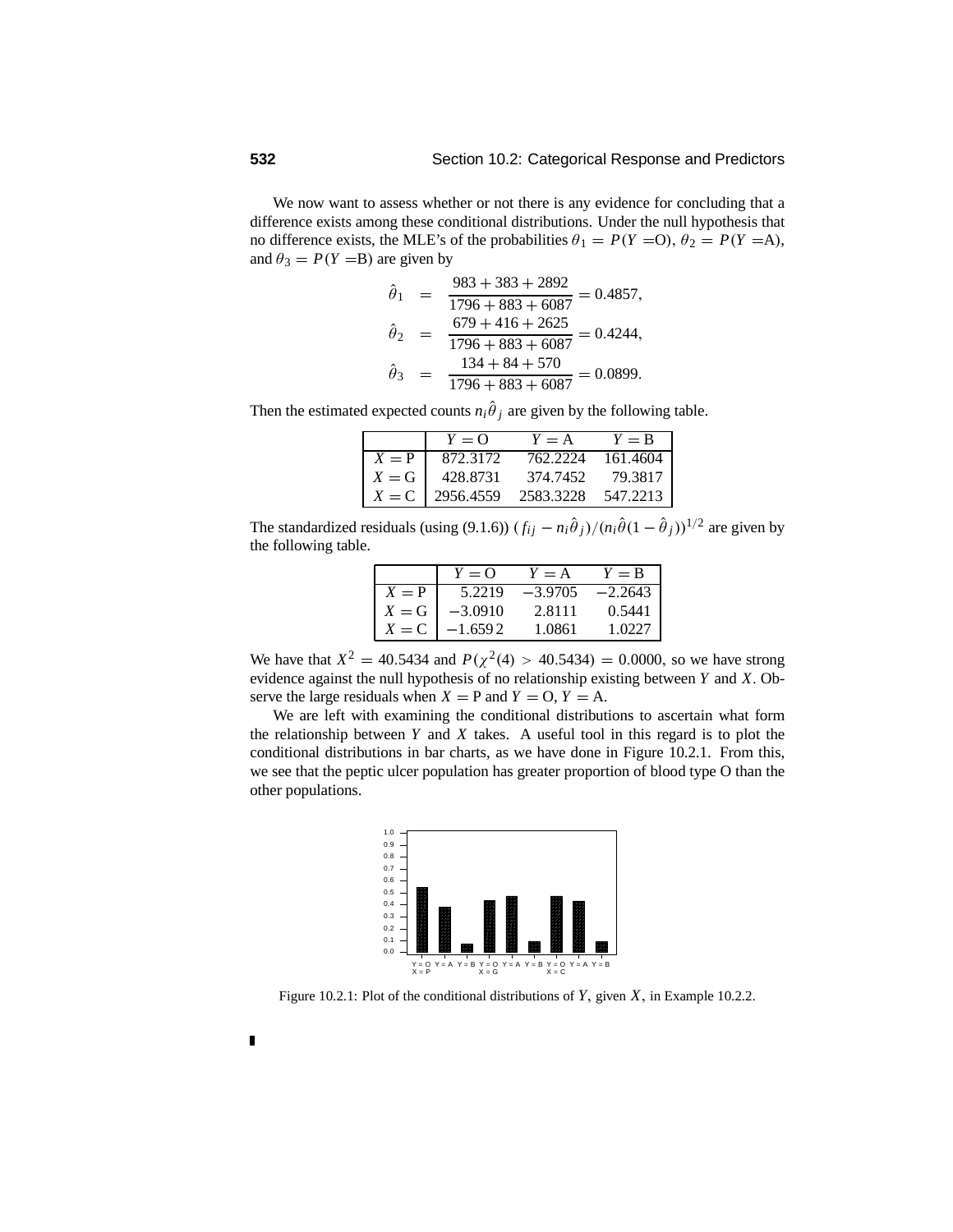## **10.2.3 Bayesian Formulation**

We now add a prior density  $\pi$  for the unknown values of the parameters of the models discussed in Sections 10.2.1 and 10.2.2. Depending on how we choose  $\pi$ , and depending on the particular computation we want to carry out, we could be faced with some difficult computational problems. Of course, we have the Monte Carlo methods available in such circumstances, which can often render a computation fairly straightforward.

The most common choice of prior in these circumstances is to choose a conjugate prior. Because the likelihoods discussed in this section are as in Example 7.1.3, we see immediately that Dirichlet priors will be conjugate for the full model in Section 10.2.1 and that products of independent Dirichlet priors will be conjugate for the full model in Section 10.2.2.

In Section 10.2.1, the general likelihood — i.e., no restrictions on the  $\theta_{ij}$  — is of the form

$$
L(\theta_{11},\ldots,\theta_{ab} \mid (x_1,y_1),\ldots,(x_n,y_n)) = \prod_{i=1}^a \prod_{j=1}^b \theta_{ij}^{f_{ij}}.
$$

If we place a Dirichlet( $\alpha_{11}, \ldots, \alpha_{ab}$ ) prior on the parameter, then the posterior density is proportional to

$$
\prod_{i=1}^a \prod_{j=1}^b \theta_{ij}^{f_{ij}+a_{ij}-1},
$$

so the posterior is a Dirichlet( $f_{11} + \alpha_{11}, \ldots, f_{ab} + \alpha_{ab}$ ) distribution.

In Section 10.2.2, the general likelihood is of the form

$$
L(\theta_{1|X=1},\ldots,\theta_{b|X=a} | (x_1,y_1),\ldots,(x_n,y_n)) = \prod_{i=1}^a \prod_{j=1}^b (\theta_{j|X=i})^{f_{ij}}.
$$

Because  $\sum_{j=1}^{b} \theta_{j|X=i} = 1$  for each  $i = 1, ..., a$ , we must place a prior on each distribution  $(\theta_{1|X=i}, \ldots, \theta_{b|X=i})$ . If we choose the prior on the *i*th distribution to be Dirichlet( $\alpha_{1|i}, \ldots, \alpha_{q|i}$ ), then the posterior density is proportional to

$$
\prod_{i=1}^a \prod_{j=1}^b \theta_{j|i}^{f_{ij} + \alpha_{j|i} - 1}.
$$

We recognize this as the product of independent Dirichlet distributions, with the posterior distribution on  $(\theta_{1|X=i}, \ldots, \theta_{b|X=i})$  equal to a

Dirichlet
$$
(f_{i1} + a_{1|i}, \ldots, f_{ib} + a_{b|i})
$$

distribution.

A special and important case of the Dirichlet priors corresponds to the situation in which we feel that we have no information about the parameter. In such a situation, it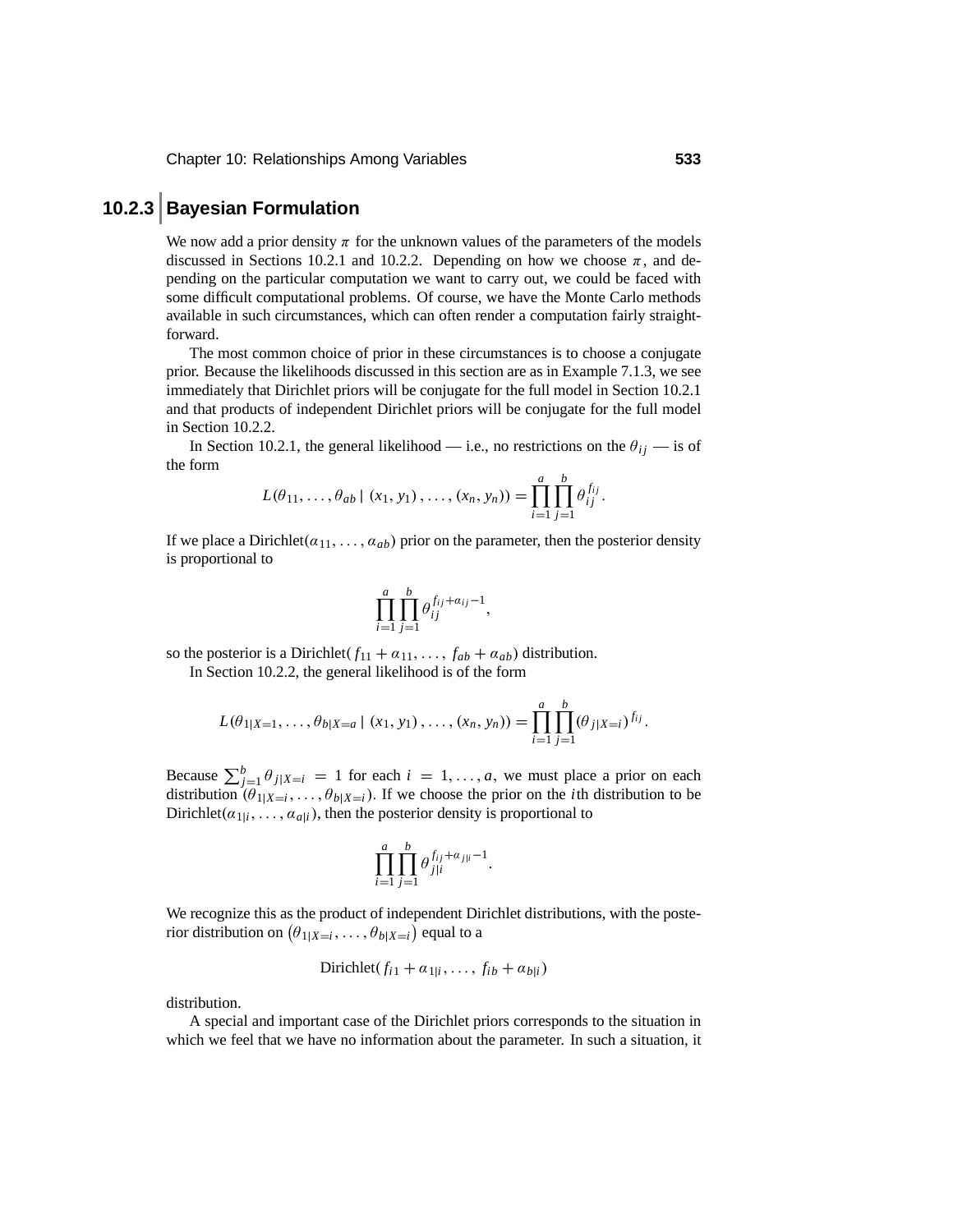makes sense to choose all the parameters of the Dirichlet to be 1, so that the priors are all uniform.

There are many characteristics of a Dirichlet distribution that can be evaluated in closed form, e.g., the expectation of any polynomial (see Problem 10.2.20). But still there will be many quantities for which exact computations will not be available. It turns out that we can always easily generate samples from Dirichlet distributions, provided we have access to a generator for beta distributions. This is available with most statistical packages. We now discuss how to do this.

### **EXAMPLE 10.2.3** *Generating from a Dirichlet* $(a_1, \ldots, a_k)$  *Distribution*

The technique we discuss here is a commonly used method for generating from multivariate distributions. If we want to generate a value of the random vector  $(X_1, \ldots, X_k)$ , then we can proceed as follows. First, generate a value  $x_1$  from the marginal distribution of  $X_1$ . Next, generate a value  $x_2$  from the conditional distribution of  $X_2$  given  $X_1 = x_1$ . Then generate a value  $x_3$  from the conditional distribution of  $X_3$ , given that  $X_1 = x_1$  and  $X_2 = x_2$ , etc.

If the distribution of *X* is discrete, then we have that the probability of a particular vector of values  $(x_1, x_2, \ldots, x_k)$  arising via this scheme is

$$
P(X_1 = x_1)P(X_2 = x_2 | X_1 = x_1) \cdots P(X_k = x_k | X_1 = x_1, \ldots, X_{k-1} = x_{k-1}).
$$

Expanding each of these conditional probabilities, we obtain

$$
P(X_1 = x_1) \frac{P(X_1 = x_1, X_2 = x_2)}{P(X_1 = x_1)} \cdots \frac{P(X_1 = x_1, ..., X_{k-1} = x_{k-1}, X_k = x_k)}{P(X_1 = x_1, ..., X_{k-1} = x_{k-1})},
$$

which equals  $P(X_1 = x_1, ..., X_{k-1} = x_{k-1}, X_k = x_k)$ , and so  $(x_1, x_2, ..., x_k)$  is a value from the joint distribution of  $(X_1, \ldots, X_k)$ . This approach also works for absolutely continuous distributions, and the proof is the same but uses density functions instead.

In the case of  $(X_1, \ldots, X_{k-1}) \sim$  Dirichlet $(a_1, \ldots, a_k)$ , we have that (see Challenge 10.2.23)  $X_1 \sim \text{Beta}(\alpha_1, \alpha_2 + \cdots + \alpha_k)$  and  $X_i$  given  $X_1 = x_1, \ldots, X_{i-1} = x_{i-1}$ has the same distribution as  $(1 - x_1 - \cdots - x_{i-1})U_i$ , where

$$
U_i \sim \text{Beta}(\alpha_i, \alpha_{i+1} + \cdots + \alpha_k)
$$

and  $U_2, \ldots, U_{k-1}$  are independent. Note that  $X_k = 1 - X_1 - \cdots - X_{k-1}$  for any Dirichlet distribution. So we generate *X*<sub>1</sub> ∼ Beta( $\alpha_1, \alpha_2 + \cdots + \alpha_k$ ), generate *U*<sub>2</sub> ∼ Beta $(\alpha_2, \alpha_3 + \cdots + \alpha_k)$  and put  $X_2 = (1 - X_1)U_2$ , generate  $U_3 \sim \text{Beta}(\alpha_3, \alpha_4 + \cdots + \alpha_k)$  $\alpha_k$ ) and put  $X_3 = (1 - X_1 - X_2)U_3$ , etc.

Below, we present a table of a sample of  $n = 5$  values from a Dirichlet(2, 3, 1, 1.5) distribution.

|  | $X_1$    | $X_2$    | $X_3$    | $X_{\it \Delta}$ |
|--|----------|----------|----------|------------------|
|  | 0.116159 | 0.585788 | 0.229019 | 0.069034         |
|  | 0.166639 | 0.566369 | 0.056627 | 0.210366         |
|  | 0.411488 | 0.183686 | 0.326451 | 0.078375         |
|  | 0.483124 | 0.316647 | 0.115544 | 0.084684         |
|  | 0.117876 | 0.147869 | 0.418013 | 0.316242         |

Appendix B contains the code used for this. It can be modified to generate from any Dirichlet distribution.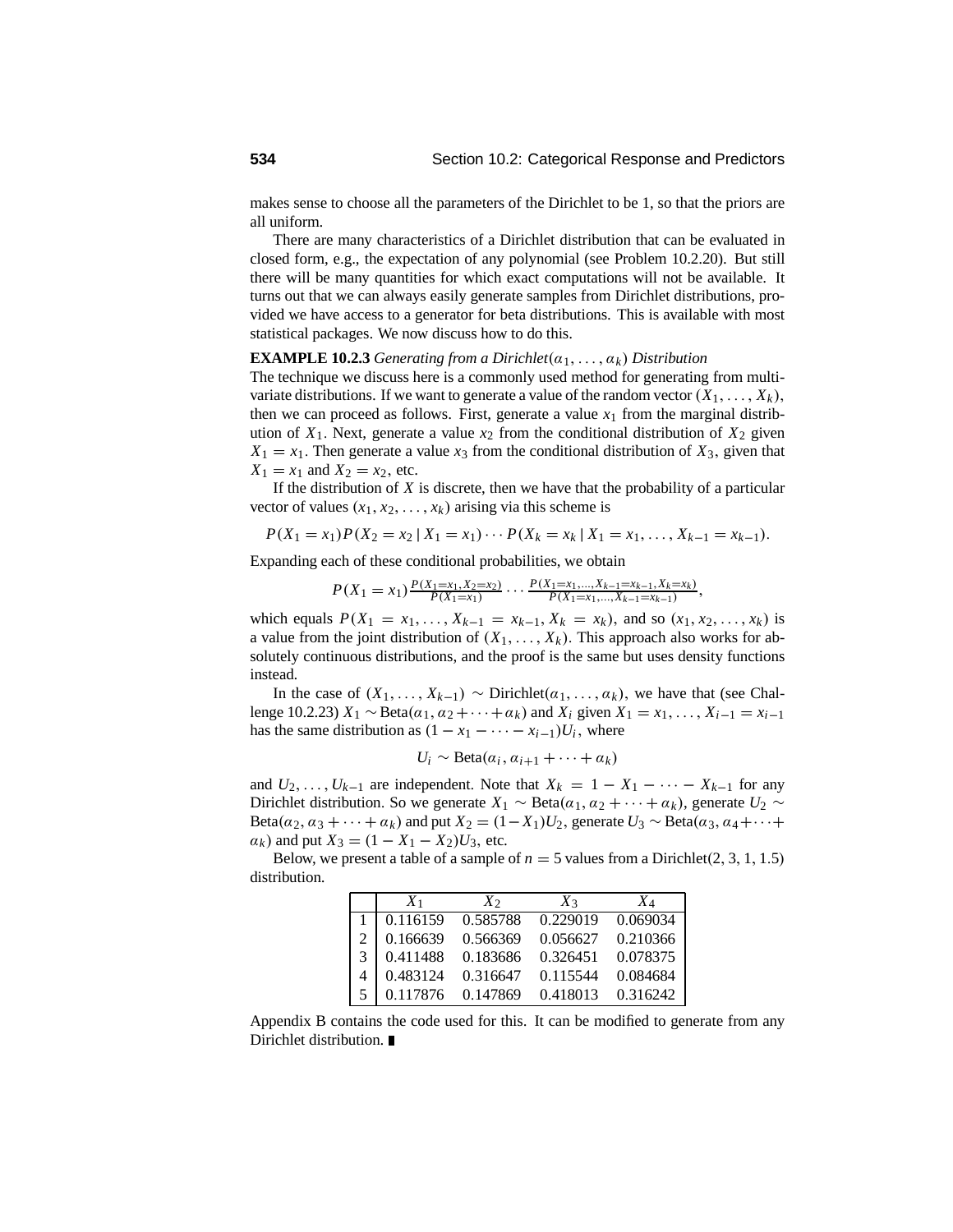### **Summary of Section 10.2**

- In this section, we have considered the situation in which we have a categorical response variable and a categorical predictor variable.
- We distinguished two situations. The first arises when the value of the predictor variable is not assigned, and the second arises when it is.
- In both cases, the test of the null hypothesis that no relationship exists involved the chi-squared test.

### **EXERCISES**

**10.2.1** The following table gives the counts of accidents for two successive years in a particular city.

|        | June | July | August |
|--------|------|------|--------|
| Year 1 | 60   | 100  | 80     |
| Year 2 | 80   | 100  | 60     |

Is there any evidence of a difference in the distribution of accidents for these months between the two years?

**10.2.2** The following data are from a study by Linus Pauling (1971) *("*The significance of the evidence about ascorbic acid and the common cold,"*Proceedings of the National Academy of Sciences*, Vol. 68, p. 2678), concerned with examining the relationship between taking vitamin C and the incidence of colds. Of 279 participants in the study, 140 received a placebo (sugar pill) and 139 received vitamin C.

|           | No Cold | Cold |
|-----------|---------|------|
| Placebo   | 31      | 109  |
| Vitamin C | l 7     | 177  |

Assess the null hypothesis that there is no relationship between taking vitamin C and the incidence of the common cold.

**10.2.3** A simulation experiment is carried out to see whether there is any relationship between the first and second digits of a random variable generated from a Uniform[0, 1] distribution. A total of 1000 uniforms were generated; if the first and second digits were in  $\{0, 1, 2, 3, 4\}$  they were recorded as a 0, and as a 1 otherwise. The cross-classified data are given in the following table.

|               | Second digit 0 | Second digit 1 |
|---------------|----------------|----------------|
| First digit 0 | 240            | 250            |
| First digit 1 | 255            | 255            |

Assess the null hypothesis that there is no relationship between the digits.

**10.2.4** Grades in a first-year calculus course were obtained for randomly selected students at two universities and classified as pass or fail. The following data were obtained.

|              | Fail | Pass |
|--------------|------|------|
| University 1 | 33   | 143  |
| University 2 |      | 263  |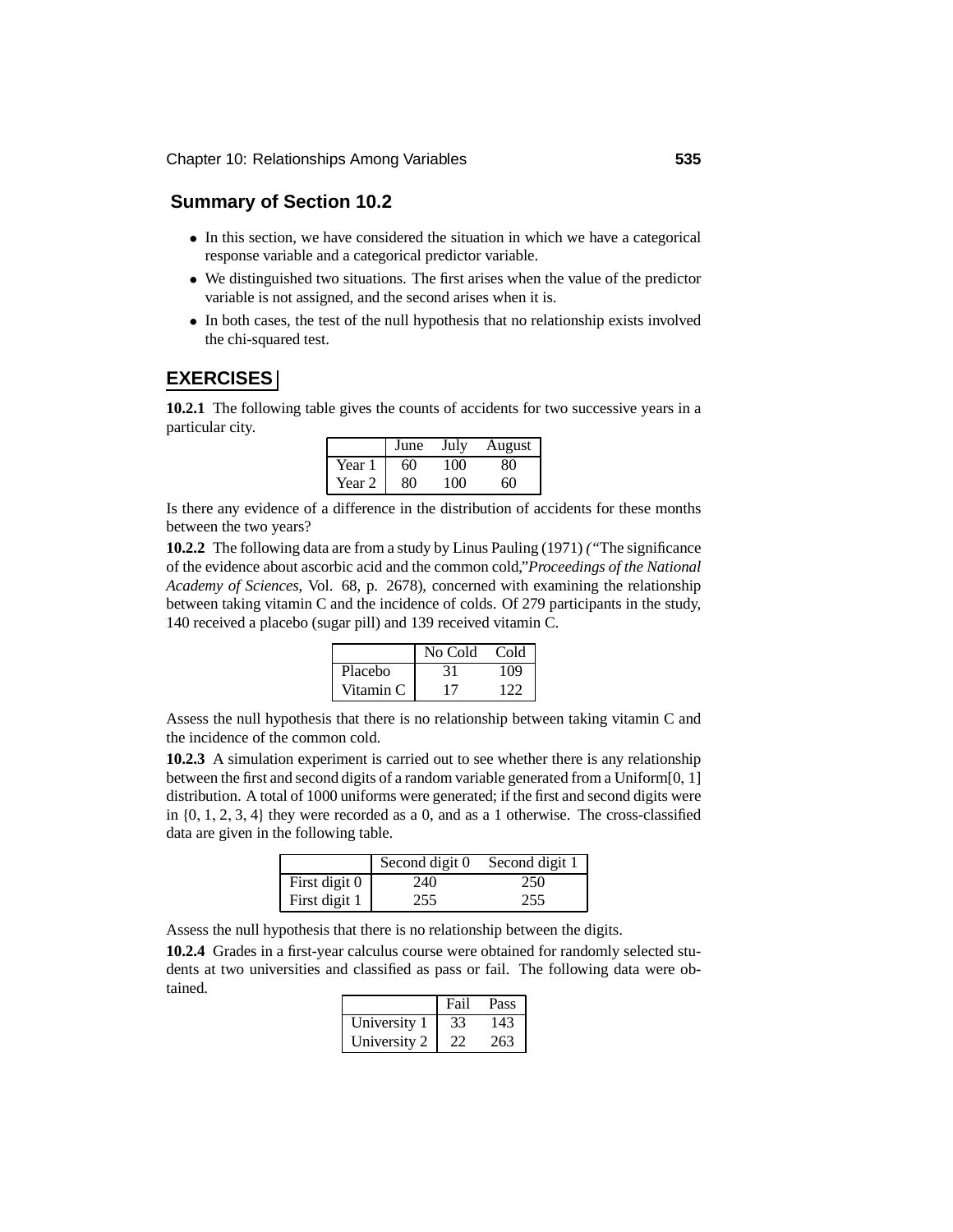Is there any evidence of a relationship between calculus grades and university?

**10.2.5** The following data are recorded in *Statistical Methods for Research Workers* , by R. A. Fisher (Hafner Press, New York, 1922), and show the classifications of 3883 Scottish children by gender (*X*) and hair color (*Y*).

|         |     |     | $Y = \text{fair } Y = \text{red } Y = \text{medium } Y = \text{dark } Y = \text{jet black }$ |     |  |
|---------|-----|-----|----------------------------------------------------------------------------------------------|-----|--|
| $X = m$ | 592 | 119 | 849                                                                                          | 504 |  |
| $X = f$ | 544 |     | 677                                                                                          | 451 |  |

(a) Is there any evidence for a relationship between hair color and gender?

(b) Plot the appropriate bar chart(s).

(c) Record the residuals and relate these to the results in parts (a) and (b). What do you conclude about the size of any deviation from independence?

**10.2.6** Suppose we have a controllable predictor *X* that takes four different values, and we measure a binary-valued response *Y*. A random sample of 100 was taken from the population and the value of *X* was randomly assigned to each individual in such a way that there are 25 sample members taking each of the possible values of *X*. Suppose that the following data were obtained.

|       | $X=1$ | $X = 2$ $X = 3$ | $X=4$ |
|-------|-------|-----------------|-------|
| $Y=0$ |       | 16              |       |
| $Y=1$ | 13    |                 |       |

(a) Assess whether or not there is any evidence against a cause–effect relationship existing between *X* and *Y*.

(b) Explain why it is possible in this example to assert that any evidence found that a relationship exists is evidence that a cause–effect relationship exists.

**10.2.7** Write out in full how you would generate a value from a Dirichlet(1, 1, 1, 1) distribution.

**10.2.8** Suppose we have two categorical variables defined on a population  $\Pi$  and we conduct a census. How would you decide whether or not a relationship exists between *X* and *Y*? If you decided that a relationship existed, how would you distinguish between a strong and a weak relationship?

**10.2.9** Suppose you simultaneously roll two dice *n* times and record the outcomes. Based on these values, how would you assess the null hypothesis that the outcome on each die is independent of the outcome on the other?

**10.2.10** Suppose a professor wants to assess whether or not there is any difference in the final grade distributions (A, B, C, D, and F) between males and females in a particular class. To assess the null hypothesis that there is no difference between these distributions, the professor carries out a chi-squared test.

(a) Discuss how the professor carried out this test.

(b) If the professor obtained evidence against the null hypothesis, discuss what concerns you have over the use of the chi-squared test.

**10.2.11** Suppose that a chi-squared test is carried out, based on a random sample of *n* from a population, to assess whether or not two categorical variables *X* and *Y* are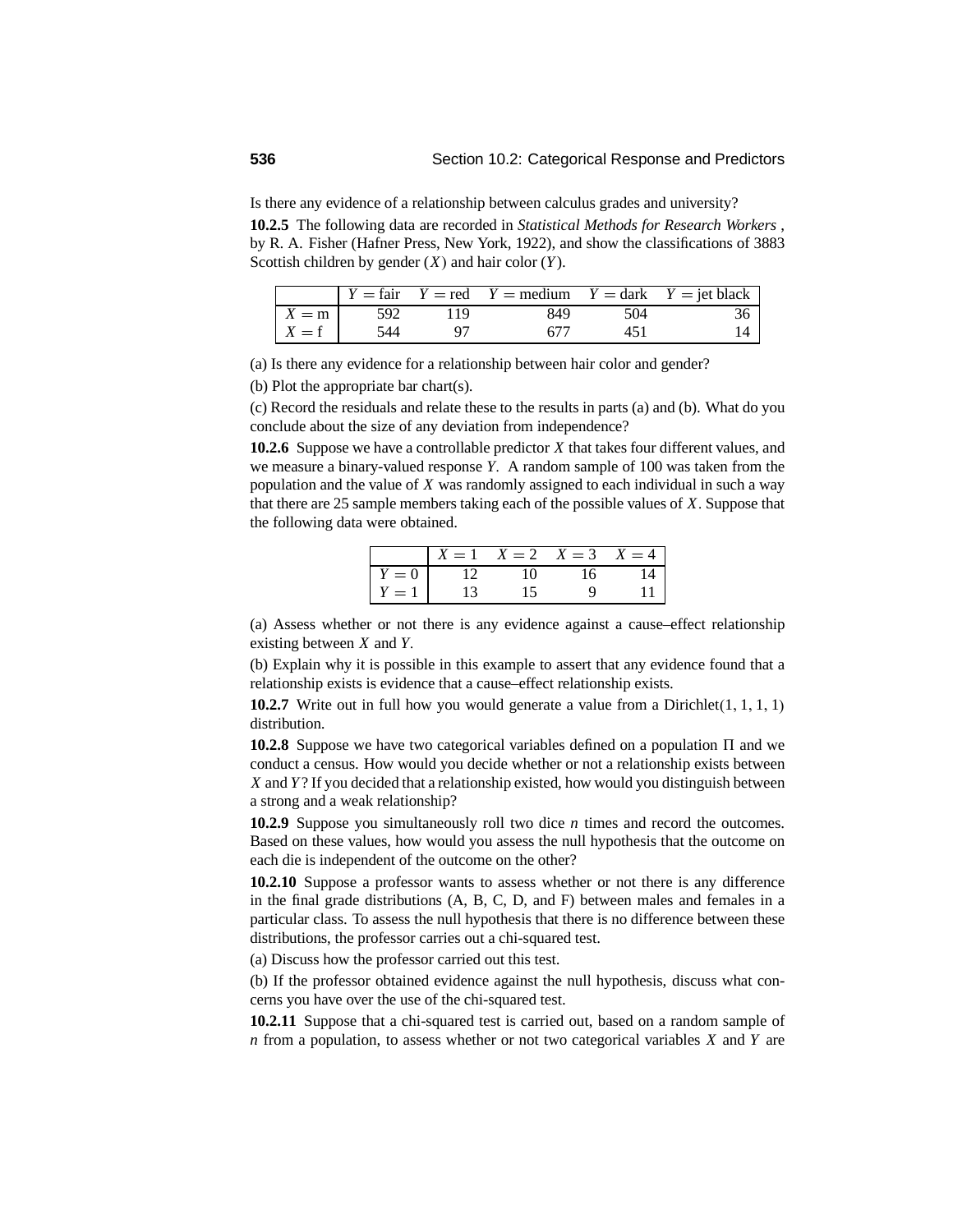independent. Suppose the P-value equals 0.001 and the investigator concludes that there is evidence against independence. Discuss how you would check to see if the deviation from independence was of practical significance.

### **PROBLEMS**

**10.2.12** In Example 10.2.1, place a uniform prior on the parameters (a Dirichlet distribution with all parameters equal to 1) and then determine the posterior distribution of the parameters.

**10.2.13** In Example 10.2.2, place a uniform prior on the parameters of each population (a Dirichlet distribution with all parameters equal to 1) and such that the three priors are independent. Then determine the posterior distribution.

**10.2.14** In a 2  $\times$  2 table with probabilities  $\theta_{ij}$ , prove that the row and column variables are independent if and only if

$$
\frac{\theta_{11}\theta_{22}}{\theta_{12}\theta_{21}} = 1,
$$

namely, we have independence if and only if the *cross-ratio* equals 1.

**10.2.15** Establish that the likelihood in (10.2.1) is correct when the population size is infinite (or when we are sampling with replacement from the population).

**10.2.16** (MV) Prove that the MLE of  $(\theta_{11}, \ldots, \theta_{ab})$  in (10.2.1) is given by  $\hat{\theta}_{ij}$  =  $f_{ij}/n$ . Assume that  $f_{ij} > 0$  for every *i*, *j*. (Hint: Use the facts that a continuous function on this parameter space  $\Omega$  must achieve its maximum at some point in  $\Omega$ and that, if the function is continuously differentiable at such a point, then all its firstorder partial derivatives are zero there. This will allow you to conclude that the unique solution to the score equations must be the point where the log-likelihood is maximized. Try the case where  $a = 2$ ,  $b = 2$  first.)

**10.2.17** (MV) Prove that the MLE of  $(\theta_1, \ldots, \theta_a, \theta_1, \ldots, \theta_b)$  in (10.2.2) is given by  $\hat{\theta}_i = f_i / n$  and  $\hat{\theta}_{\cdot j} = f_{\cdot j} / n$ . Assume that  $f_i > 0$ ,  $f_{\cdot j} > 0$  for every *i*, *j*. (Hint: Use the hint in Problem 10.2.16.)

**10.2.18** (MV) Prove that the MLE of  $(\theta_{1|X=1},..., \theta_{b|X=a})$  in (10.2.3) is given by  $\hat{\theta}_{j|X=i} = f_{ij}/n_i$ . Assume that  $f_{ij} > 0$  for every *i*, *j*. (Hint: Use the hint in Problem 10.2.16.)

**10.2.19** (MV) Prove that the MLE of  $(\theta_1, \ldots, \theta_b)$  in (10.2.4) is given by  $\hat{\theta}_i = f_i/n$ . Assume that  $f_{\cdot j} > 0$  for every *i*, *j*. (Hint: Use the hint in Problem 10.2.16.)

**10.2.20** Suppose that  $X = (X_1, \ldots, X_{k-1}) \sim$  Dirichlet $(\alpha_1, \ldots, \alpha_k)$ . Determine  $E(X_1^{l_1} \cdots X_k^{l_k})$  in terms of the gamma function, when  $l_i > 0$  for  $i = 1, ..., k$ .

### **COMPUTER PROBLEMS**

**10.2.21** Suppose that  $(\theta_1, \theta_2, \theta_3, \theta_4) \sim$  Dirichlet $(1, 1, 1, 1)$ , as in Exercise 10.2.7. Generate a sample of size  $N = 10^4$  from this distribution and use this to estimate the expectations of the  $\theta_i$ . Compare these estimates with their exact values. (Hint: There is some relevant code in Appendix B for the generation; see Appendix C for formulas for the exact values of these expectations.)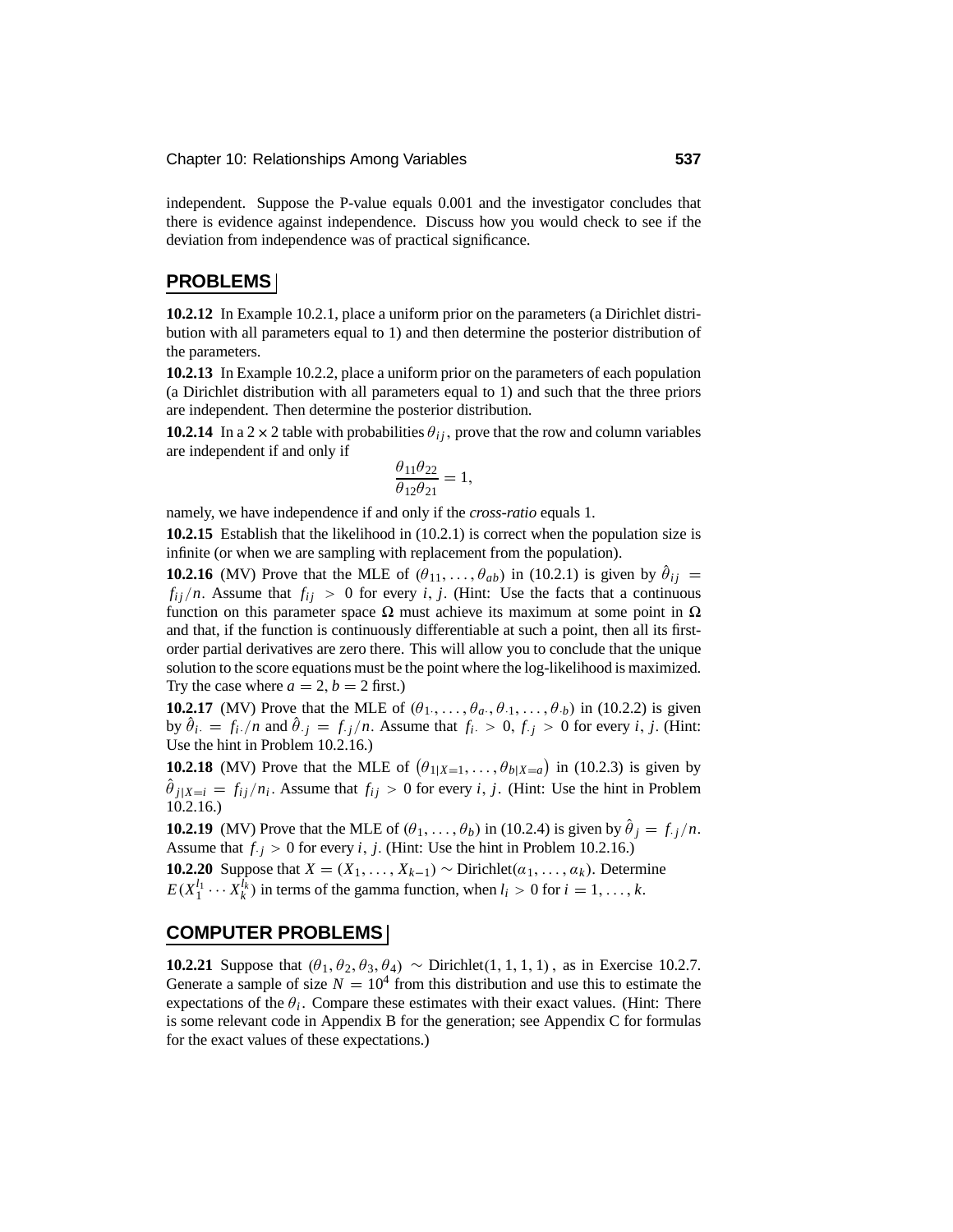**10.2.22** For Problem 10.2.12, generate a sample of size  $N = 10^4$  from the posterior distribution of the parameters and use this to estimate the posterior expectations of the cell probabilities. Compare these estimates with their exact values. (Hint: There is some relevant code in Appendix B for the generation; see Appendix C for formulas for the exact values of these expectations.)

### **CHALLENGES**

**10.2.23** (MV) Establish the validity of the method discussed in Example 10.2.3 for generating from a Dirichlet $(\alpha_1, \ldots, \alpha_k)$  distribution.

# **10.3 Quantitative Response and Predictors**

When the response and predictor variables are all categorical, it can be difficult to formulate simple models that adequately describe the relationship between the variables. We are left with recording the conditional distributions and plotting these in bar charts. When the response variable is quantitative, however, useful models have been formulated that give a precise mathematical expression for the form of the relationship that may exist. We will study these kinds of models in the next three sections. This section concentrates on the situation in which all the variables are quantitative.

### **10.3.1 The Method of Least Squares**

The *method of least squares* is a general method for obtaining an estimate of a distribution mean. It does not require specific distributional assumptions and so can be thought of as a distribution-free method (see Section 6.4).

Suppose we have a random variable  $Y$ , and we want to estimate  $E(Y)$  based on a sample  $(y_1, \ldots, y_n)$ . The following principle is commonly used to generate estimates.

The *least-squares principle* says that we select the point  $t$  ( $y_1, \ldots, y_n$ ), in the set of possible values for  $E(Y)$ , that minimizes the sum of squared deviations (hence, "least squares") given by  $\sum_{i=1}^{n} (y_i - t(y_1, \ldots, y_n))^2$ . Such an estimate is called a *least-squares estimate.*

Note that a least-squares estimate is defined for every sample size, even  $n = 1$ .

To implement least squares, we must find the minimizing point  $t(y_1, \ldots, y_n)$ . Perhaps a first guess at this value is the sample average  $\bar{y}$ . Because  $\sum_{i=1}^{n} (y_i - \bar{y})(\bar{y} - \bar{y})(\bar{y} - \bar{y})$  $t(y_1,..., y_n)) = (\bar{y} - t(y_1,..., y_n))(\sum_{i=1}^n y_i - n\bar{y}) = 0$ , we have

$$
\sum_{i=1}^{n} (y_i - t(y_1, \dots, y_n))^2 = \sum_{i=1}^{n} (y_i - \bar{y} + \bar{y} - t(y_1, \dots, y_n))^2
$$
  
= 
$$
\sum_{i=1}^{n} (y_i - \bar{y})^2 + 2 \sum_{i=1}^{n} (y_i - \bar{y}) (\bar{y} - t(y_1, \dots, y_n)) + \sum_{i=1}^{n} (\bar{y} - t(y_1, \dots, y_n))^2
$$
  
= 
$$
\sum_{i=1}^{n} (y_i - \bar{y})^2 + n (\bar{y} - t(y_1, \dots, y_n))^2.
$$
 (10.3.1)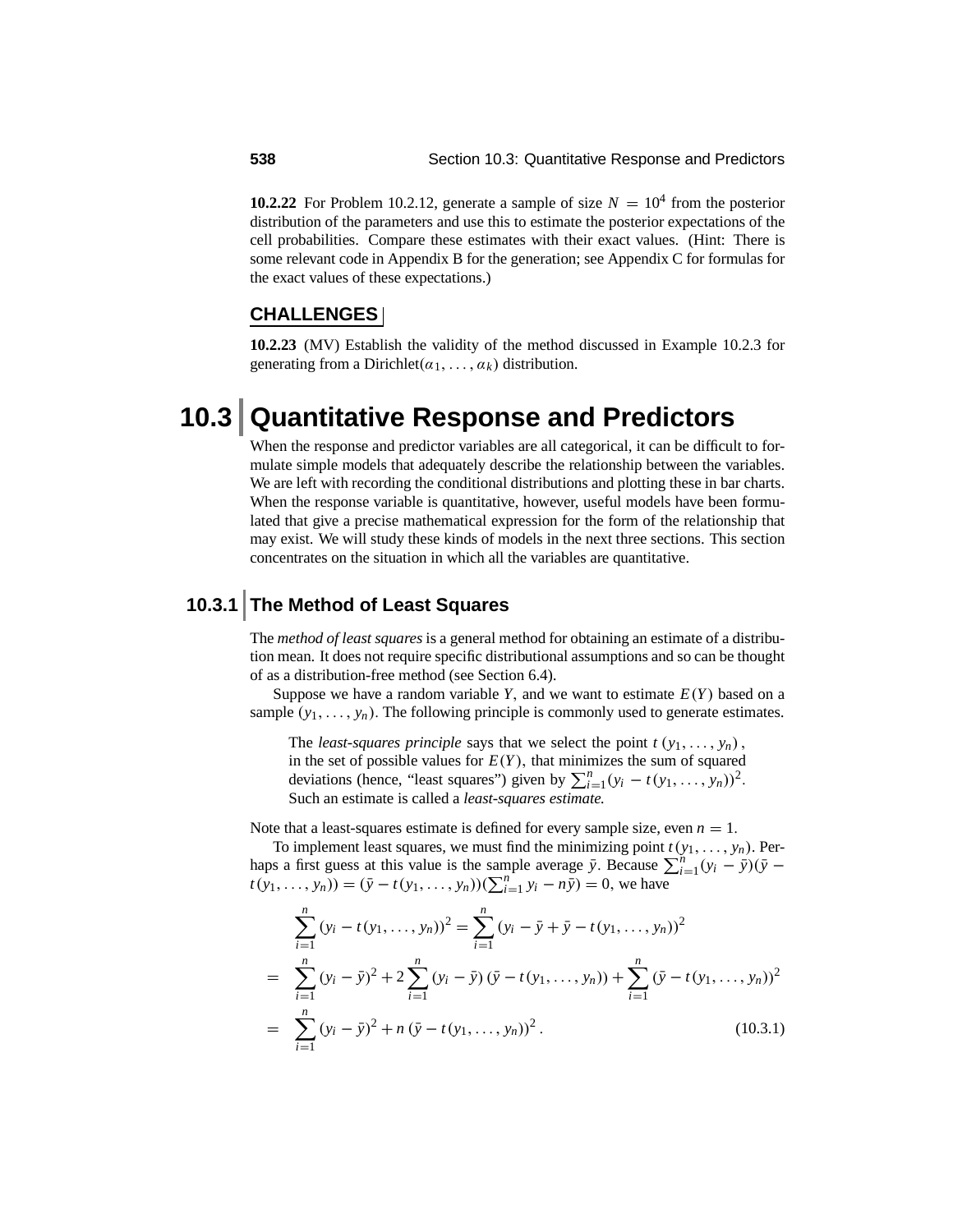Therefore, the smallest possible value of (10.3.1) is  $\sum_{i=1}^{n} (y_i - \bar{y}^2)$ , and this is assumed by taking  $t(y_1,..., y_n) = \bar{y}$ . Note, however, that  $\bar{y}$  might not be a possible value for  $E(Y)$  and that, in such a case, it will not be the least-squares estimate. In general, (10.3.1) says that the least-squares estimate is the value  $t(y_1, \ldots, y_n)$  that is closest to  $\bar{y}$  and is a possible value for  $E(Y)$ .

Consider the following example.

### **EXAMPLE 10.3.1**

Suppose that *Y* has one of the distributions on  $S = \{0, 1\}$  given in the following table.

|          | $= 0$ | $=$ |
|----------|-------|-----|
| $p_1(y)$ | 1/2   | 1/2 |
| $p_2(y)$ | 173   | 2/3 |

Then the mean of *Y* is given by

$$
E_1(Y) = 0\left(\frac{1}{2}\right) + 1\left(\frac{1}{2}\right) = \frac{1}{2}
$$
 or  $E_2(Y) = 0\left(\frac{1}{3}\right) + 1\left(\frac{2}{3}\right) = \frac{2}{3}$ .

Now suppose we observe the sample  $(0, 0, 1, 1, 1)$  and so  $\overline{y} = 3/5$ . Because the possible values for  $E(Y)$  are in  $\{1/2, 2/3\}$ , we see that  $t(0, 0, 1, 1, 1) = 2/3$  because  $(3/5 - 2/3)^2 = 0.004$  while  $(3/5 - 1/2)^2 = 0.01$ .

Whenever the set of possible values for  $E(Y)$  is an interval  $(a, b)$ , however, and  $P(Y \in (a, b)) = 1$ , then  $\bar{y} \in (a, b)$ . This implies that  $\bar{y}$  is the least-squares estimator of  $E(Y)$ . So we see that in quite general circumstances,  $\bar{y}$  is the least-squares estimate.

There is an equivalence between least squares and the maximum likelihood method when we are dealing with normal distributions.

### **EXAMPLE 10.3.2** *Least Squares with Normal Distributions*

Suppose that  $(y_1, \ldots, y_n)$  is a sample from an  $N(\mu, \sigma_0^2)$  distribution, where  $\mu$  is unknown. Then the MLE of  $\mu$  is obtained by finding the value of  $\mu$  that maximizes

$$
L(\mu | y_1, ..., y_n) = \exp \left\{ -\frac{n}{2\sigma_0^2} (\bar{y} - \mu)^2 \right\}.
$$

Equivalently, the MLE maximizes the log-likelihood

$$
l(\mu \mid y_1, \ldots, y_n) = -\frac{n}{2\sigma_0^2} (\bar{y} - \mu)^2
$$

.

So we need to find the value of  $\mu$  that minimizes  $(\bar{y} - \mu)^2$  just as with least squares.

In the case of the normal location model, we see that the least-squares estimate and the MLE of  $\theta$  agree. This equivalence is true in general for normal models (e.g., the location-scale normal model), at least when we are considering estimates of location parameters.

Some of the most important applications of least squares arise when we have that the response is a random vector  $\overline{Y} = (Y_1, \ldots, Y_n)' \in \mathbb{R}^n$  (the prime ' indicates that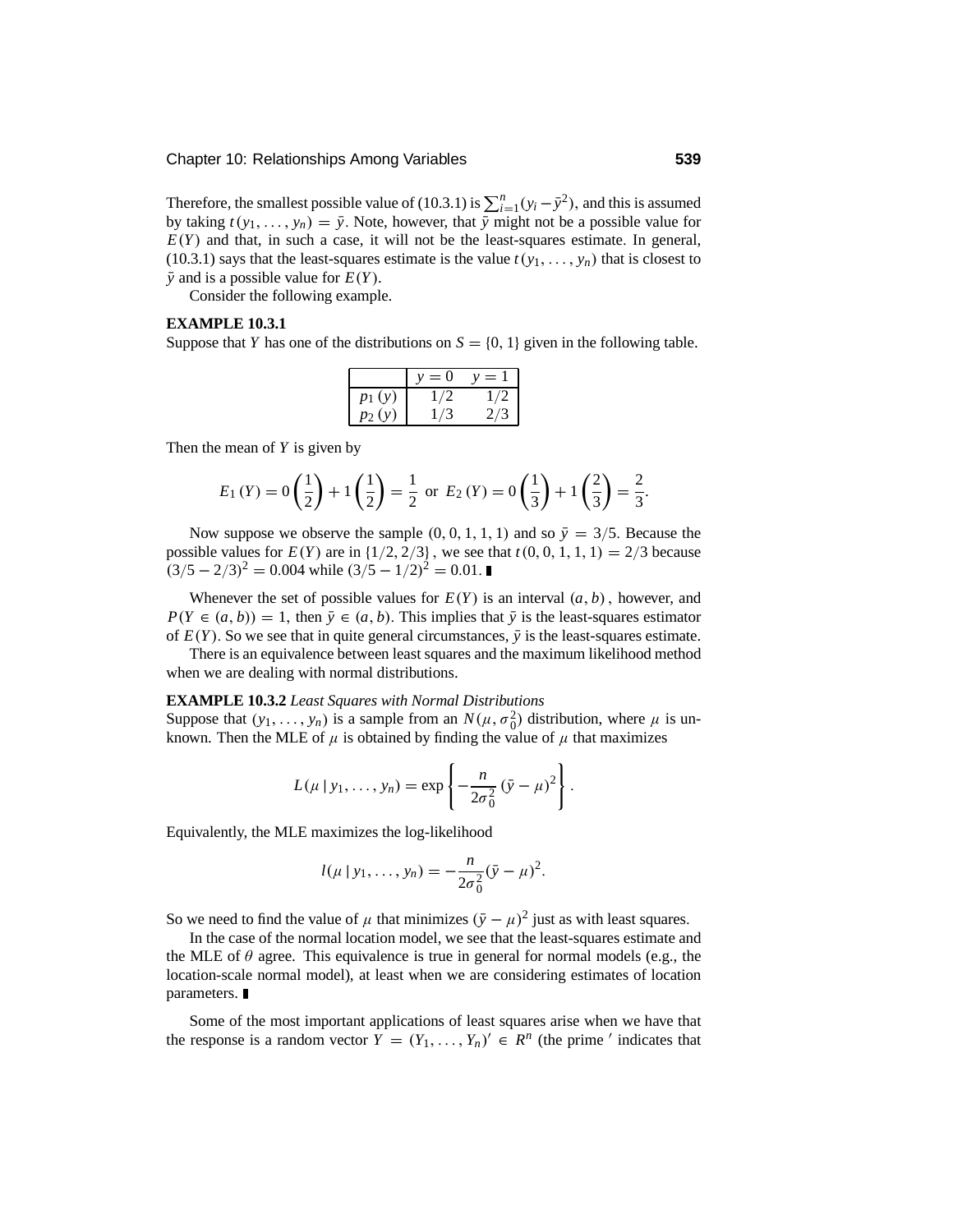we consider *Y* as a column), and we observe a single observation  $y = (y_1, \ldots, y_n)' \in \mathbb{R}^n$ .  $R^n$ . The expected value of  $Y \in R^n$  is defined to be the vector of expectations of its component random variables, namely,

$$
E(Y) = \left(\begin{array}{c} E(Y_1) \\ \vdots \\ E(Y_n) \end{array}\right) \in R^n.
$$

The least-squares principle then says that, based on the single observation  $y = (y_1, \ldots, y_n)$ *yn*), we must find

$$
t(y) = t(y_1, ..., y_n) = t_1(y_1, ..., y_n), ..., t_n(y_1, ..., y_n)'
$$

in the set of possible values for  $E(Y)$  (a subset of  $R^n$ ), that minimizes

$$
\sum_{i=1}^{n} (y_i - t_i(y_1, \dots, y_n))^2.
$$
 (10.3.2)

So  $t(y)$  is the possible value for  $E(Y)$  that is closest to *y*, as the squared distance between two points  $x, y \in \mathbb{R}^n$  is given by  $\sum_{i=1}^n (x_i - y_i)^2$ .

As is common in statistical applications, suppose that there are predictor variables that may be related to *Y* and whose values are observed. In this case, we will replace  $E(Y)$  by its conditional mean, given the observed values of the predictors. The leastsquares estimate of the conditional mean is then the value  $t(y_1, \ldots, y_n)$ , in the set of possible values for the conditional mean of *Y*, that minimizes (10.3.2). We will use this definition in the following sections.

Finding the minimizing value of  $t(y)$  in (10.3.2) can be a challenging optimization problem when the set of possible values for the mean is complicated. We will now apply least squares to some important problems where the least-squares solution can be found in closed form.

### **10.3.2 The Simple Linear Regression Model**

Suppose we have a single quantitative response variable *Y* and a single quantitative predictor *X*, e.g., *Y* could be blood pressure measured in pounds per square inch and *X* could be age in years. To study the relationship between these variables, we examine the conditional distributions of *Y*, given  $X = x$ , to see how these change as we change *x*.

We might choose to examine a particular characteristic of these distributions to see how it varies with *x*. Perhaps the most commonly used characteristic is the conditional mean of *Y* given  $X = x$ , or  $E(Y | X = x)$  (see Section 3.5).

In the *regression model* (see Section 10.1), we *assume* that the conditional distributions have constant shape and that they change, as we change  $x$ , at most through the conditional mean. In the *simple linear regression model*, we assume that the only way the conditional mean can change is via the relationship

$$
E(Y \mid X = x) = \beta_1 + \beta_2 x,
$$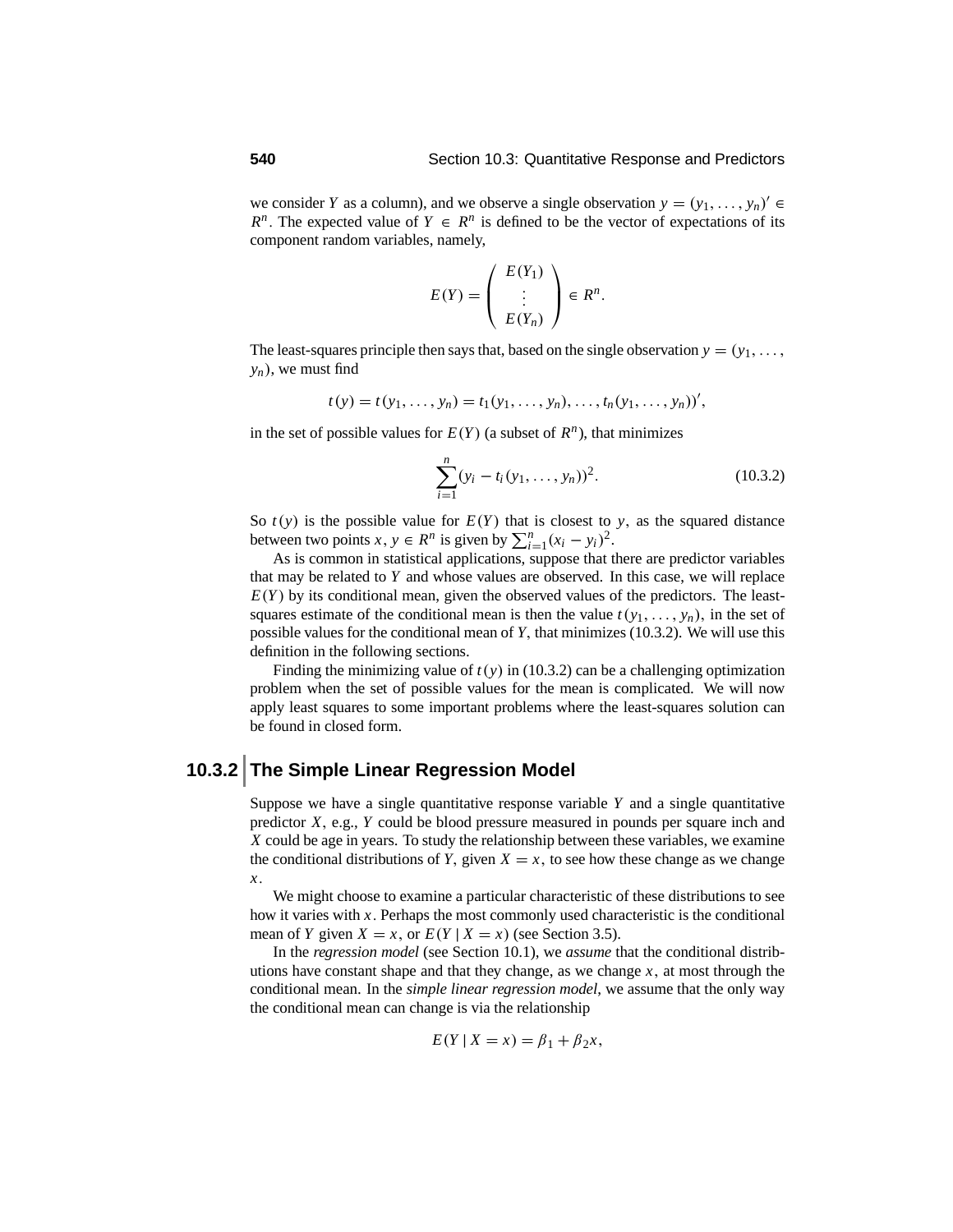Chapter 10: Relationships Among Variables **541**

for some unknown values of  $\beta_1 \in R^1$  (the intercept term) and  $\beta_2 \in R^1$  (the slope coefficient). We also refer to  $\beta_1$  and  $\beta_2$  as the *regression coefficients*.

Suppose we observe the independent values  $(x_1, y_1), \ldots, (x_n, y_n)$  for  $(X, Y)$ . Then, using the simple linear regression model, we have that

$$
E\left(\left(\begin{array}{c} Y_1 \\ \vdots \\ Y_n \end{array}\right)\middle| \ X_1 = x_1, \dots, X_n = x_n\right) = \left(\begin{array}{c} \beta_1 + \beta_2 x_1 \\ \vdots \\ \beta_1 + \beta_2 x_n \end{array}\right). \tag{10.3.3}
$$

Equation (10.3.3) tells us that the conditional expected value of the response  $(Y_1, \ldots, Y_n)'$  is in a particular subset of  $R^n$ . Furthermore, (10.3.2) becomes

$$
\sum_{i=1}^{n} (y_i - t_i(y))^2 = \sum_{i=1}^{n} (y_i - \beta_1 - \beta_2 x_i)^2,
$$
 (10.3.4)

and we must find the values of  $\beta_1$  and  $\beta_2$  that minimize (10.3.4). These values are called the *least-squares estimates* of  $\beta_1$  and  $\beta_2$ .

Before we show how to do this, consider an example.

### **EXAMPLE 10.3.3**

Suppose we obtained the following  $n = 10$  data points  $(x_i, y_i)$ .

| $(3.9, 8.9)$ $(2.6, 7.1)$ | (2.4, 4.6)                                                               | $(4.1, 10.7)$ $(-0.2, 1.0)$ |
|---------------------------|--------------------------------------------------------------------------|-----------------------------|
|                           | $(5.4, 12.6)$ $(0.6, 3.3)$ $(-5.6, -10.4)$ $(-1.1, -2.3)$ $(-2.1, -1.6)$ |                             |

In Figure 10.3.1, we have plotted these points together with the line  $y = 1 + x$ .



Figure 10.3.1: A plot of the data points  $(x_i, y_i)$  (+) and the line  $y = 1 + x$  in Example 10.3.3.

Notice that with  $\beta_1 = 1$  and  $\beta_2 = 1$ , then

$$
(y_i - \beta_1 - \beta_2 x_i)^2 = (y_i - 1 - x_i)^2
$$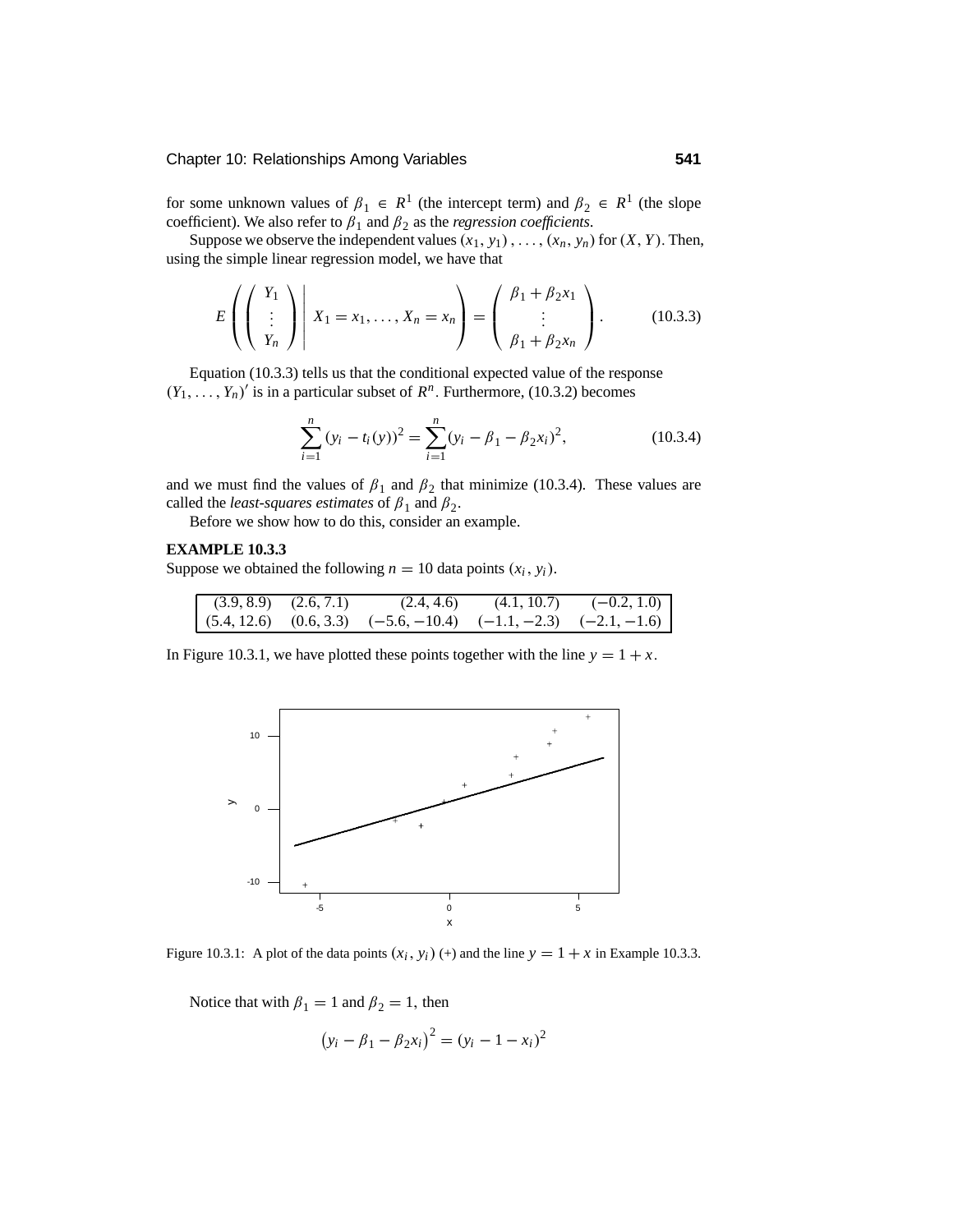is the squared vertical distance between the point  $(x_i, y_i)$  and the point on the line with the same *x* value. So  $(10.3.4)$  is the sum of these squared deviations and in this case equals

$$
(8.9 - 1 - 3.9)^2 + (7.1 - 1 - 2.6)^2 + \dots + (-1.6 - 1 + 2.1)^2 = 141.15.
$$

If  $\beta_1 = 1$  and  $\beta_2 = 1$  were the least-squares estimates, then 141.15 would be equal to the smallest possible value of (10.3.4). In this case, it turns out (see Example 10.3.4) that the least-squares estimates are given by the values  $\beta_1 = 1.33$ ,  $\beta_2 = 2.06$ , and the minimized value of (10.3.4) is given by 8.46, which is much smaller than 141.15.

So we see that, in finding the least-squares estimates, we are in essence finding the line  $\beta_1 + \beta_2 x$  that best fits the data, in the sense that the sum of squared vertical deviations of the observed points to the line is minimized.

### **Scatter Plots**

As part of Example 10.3.3, we plotted the points  $(x_1, y_1), \ldots, (x_n, y_n)$  in a graph. This is called a *scatter plot,* and it is a recommended first step as part of any analysis of the relationship between quantitative variables *X* and *Y*. A scatter plot can give us a very general idea of whether or not a relationship exists and what form it might take.

It is important to remember, however, that the appearance of such a plot is highly dependent on the scales we choose for the axes. For example, we can make a scatter plot look virtually flat (and so indicate that no relationship exists) by choosing to place too wide a range of tick marks on the *y*-axis. So we must always augment a scatter plot with a statistical analysis based on numbers.

### **Least-Squares Estimates, Predictions, and Standard Errors**

For the simple linear regression model, we can work out exact formulas for the leastsquares estimates of  $\beta_1$  and  $\beta_2$ .

**Theorem 10.3.1** Suppose that  $E(Y | X = x) = \beta_1 + \beta_2 x$ , and we observe the independent values  $(x_1, y_1), \ldots, (x_n, y_n)$  for  $(X, Y)$ . Then the least-squares estimates of  $\beta_1$  and  $\beta_2$  are given by

$$
b_1 = \bar{y} - b_2 \bar{x}
$$
 and  $b_2 = \frac{\sum_{i=1}^{n} (x_i - \bar{x}) (y_i - \bar{y})}{\sum_{i=1}^{n} (x_i - \bar{x})^2}$ ,

respectively, whenever  $\sum_{i=1}^{n} (x_i - \bar{x})^2 \neq 0$ .

**PROOF** The proof of this result can be found in Section 10.6.

We call the line  $y = b_1 + b_2x$  the *least-squares line*, or *best-fitting line*, and  $b_1 + b_2x$ is the least-squares estimate of  $E(Y | X = x)$ . Note that  $\sum_{i=1}^{n} (x_i - \bar{x})^2 = 0$  if and only if  $x_1 = \cdots = x_n$ . In such a case we cannot use least squares to estimate  $\beta_1$  and  $\beta_2$ , although we can still estimate  $E(Y | X = x)$  (see Problem 10.3.19).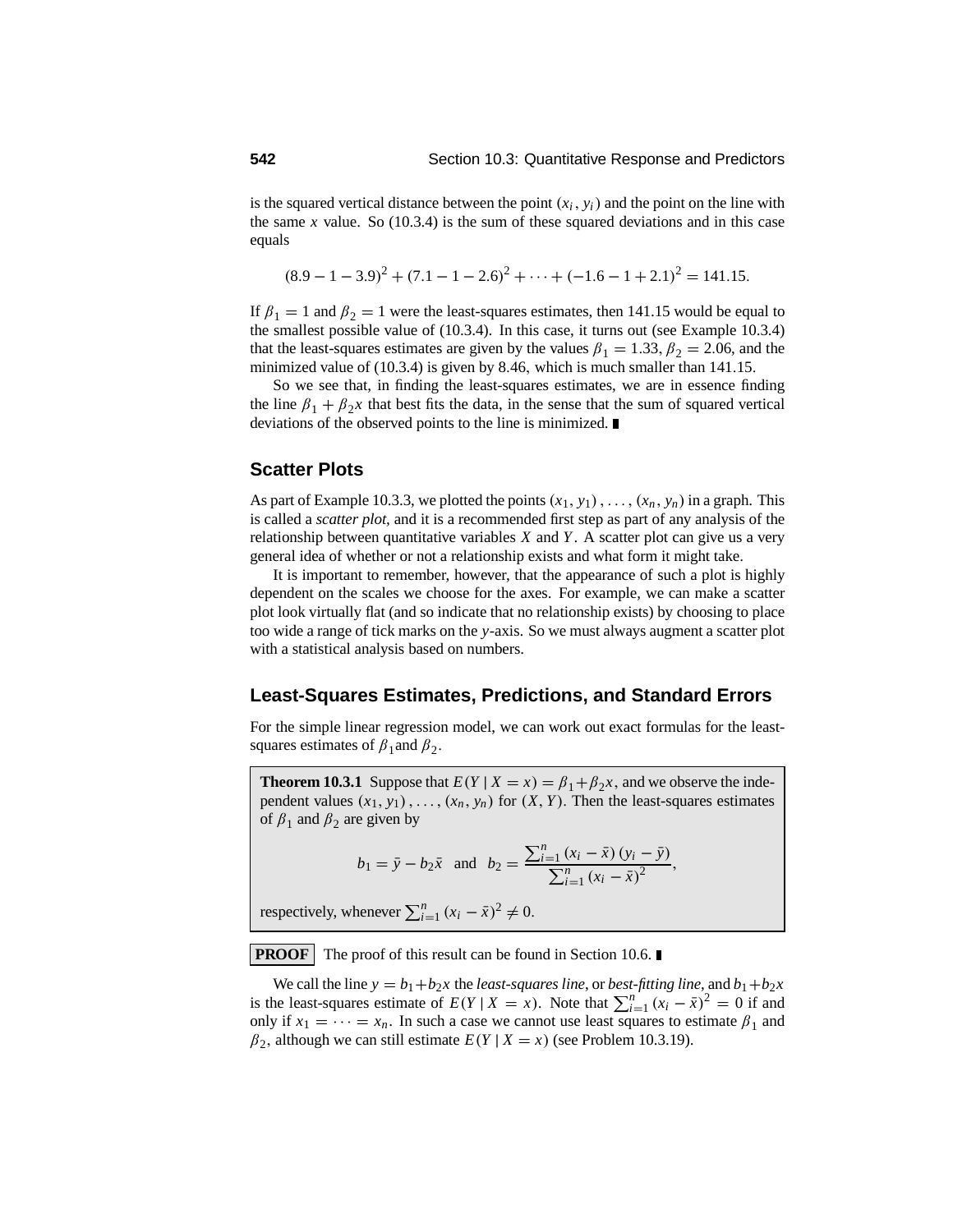Chapter 10: Relationships Among Variables **543**

Now that we have estimates  $b_1, b_2$  of the regression coefficients, we want to use these for inferences about  $\beta_1$  and  $\beta_2$ . These estimates have the unbiasedness property.

**Theorem 10.3.2** If  $E(Y | X = x) = \beta_1 + \beta_2 x$ , and we observe the independent values  $(x_1, y_1), \ldots, (x_n, y_n)$  for  $(X, Y)$ , then (i)  $E(B_1 | X_1 = x_1, \ldots, X_n = x_n) = \beta_1$ , (ii)  $E(B_2 | X_1 = x_1, \ldots, X_n = x_n) = \beta_2$ .

**PROOF** The proof of this result can be found in Section 10.6.

Note that Theorem 10.3.2 and the theorem of total expectation imply that  $E(B_1) = \beta_1$ and  $E(B_2) = \beta_2$  unconditionally as well.

Adding the assumption that the conditional variances exist, we have the following theorem.

**Theorem 10.3.3** If  $E(Y | X = x) = \beta_1 + \beta_2 x$ ,  $Var(Y | X = x) = \sigma^2$  for every *x*, and we observe the independent values  $(x_1, y_1), \ldots, (x_n, y_n)$  for  $(X, Y)$ , then (i)  $\text{Var}(B_1 | X_1 = x_1, \ldots, X_n = x_n) = \sigma^2 \left( \frac{1}{n} + \bar{x}^2 / \sum_{i=1}^n (x_i - \bar{x})^2 \right),$ (ii)  $\text{Var}(B_2 | X_1 = x_1, \ldots, X_n = x_n) = \sigma^2 / \sum_{i=1}^n (x_i - \bar{x})^2$ , (iii)  $Cov(B_1, B_2 | X_1 = x_1, ..., X_n = x_n) = -\sigma^2 \bar{x} / \sum_{i=1}^n (x_i - \bar{x})^2$ .

**PROOF** See Section 10.6 for the proof of this result.

For the least-squares estimate  $b_1 + b_2x$  of the mean  $E(Y | X = x) = \beta_1 + \beta_2x$ , we have the following result.

**Corollary 10.3.1**

$$
\text{Var}(B_1 + B_2 x \mid X_1 = x_1, \dots, X_n = x_n) = \sigma^2 \left( \frac{1}{n} + \frac{(x - \bar{x})^2}{\sum_{i=1}^n (x_i - \bar{x})^2} \right) \tag{10.3.5}
$$

**PROOF** See Section 10.6 for the proof of this result.

A natural predictor of a future value of *Y*, when  $X = x$ , is given by the conditional mean  $E(Y | X = x) = \beta_1 + \beta_2 x$ . Because we do not know the values of  $\beta_1$  and  $\beta_2$ , we use the estimated mean  $b_1 + b_2x$  as the predictor.

When we are predicting *Y* at an *x* value that lies within the range of the observed values of *X*, we refer to this as an *interpolation*. When we want to predict at an *x* value that lies outside this range, we refer to this as an *extrapolation*. Extrapolations are much less reliable than interpolations. The farther away  $x$  is from the observed range of *X* values, then, intuitively, the less reliable we feel such a prediction will be. Such considerations should always be borne in mind. From (10.3.5), we see that the variance of the prediction at the value  $X = x$  increases as x moves away from  $\bar{x}$ . So to a certain extent, the standard error does reflect this increased uncertainty, but note that its form is based on the assumption that the simple linear regression model is correct.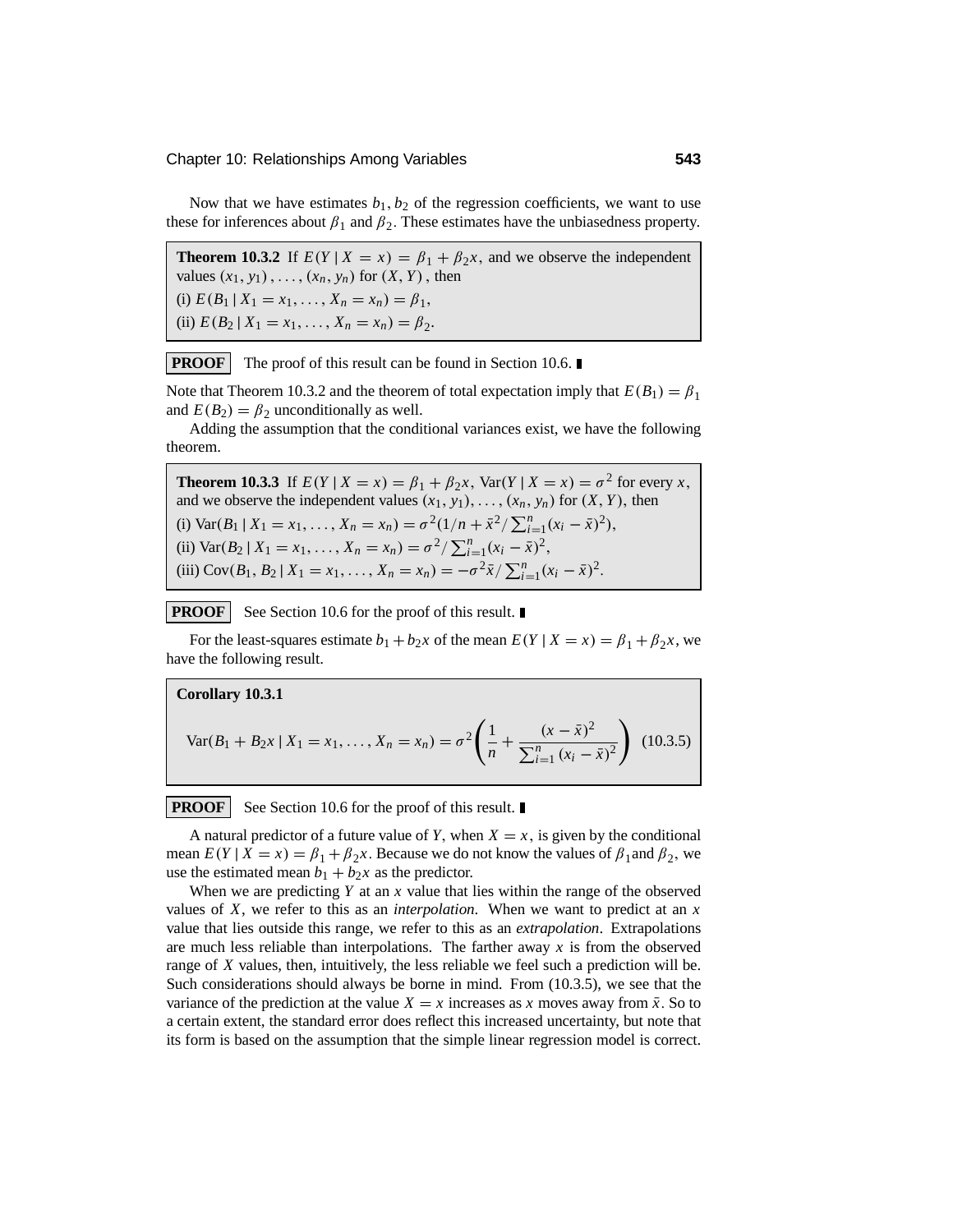Even if we accept the simple linear regression model based on the observed data (we will discuss model checking later in this section), this model may fail to apply for very different values of *x*, and so the predictions would be in error.

We want to use the results of Theorem 10.3.3 and Corollary 10.3.1 to calculate standard errors of the least-squares estimates. Because we do not know  $\sigma^2$ , however, we need an estimate of this quantity as well. The following result shows that

$$
s^{2} = \frac{1}{n-2} \sum_{i=1}^{n} (y_{i} - b_{1} - b_{2}x_{i})^{2}
$$
 (10.3.6)

is an unbiased estimate of  $\sigma^2$ .

**Theorem 10.3.4** If  $E(Y | X = x) = \beta_1 + \beta_2 x$ ,  $Var(Y | X = x) = \sigma^2$  for every *x*, and we observe the independent values  $(x_1, y_1), \ldots, (x_n, y_n)$  for  $(X, Y)$ , then

$$
E(S^2 | X_1 = x_1, ..., X_n = x_n) = \sigma^2.
$$

**PROOF** See Section 10.6 for the proof of this result.

Therefore, the standard error of  $b_1$  is then given by

$$
s\left(\frac{1}{n}+\frac{\bar{x}^2}{\sum_{i=1}^n(x_i-\bar{x})^2}\right)^{1/2},\,
$$

and the standard error of  $b_2$  is then given by

$$
s\left(\sum_{i=1}^n\,(x_i-\bar{x})^2\right)^{-1/2}.
$$

Under further assumptions, these standard errors can be interpreted just as we interpreted standard errors of estimates of the mean in the location and location-scale normal models.

#### **EXAMPLE 10.3.4** (*Example 10.3.3 continued*)

Using the data in Example 10.3.3 and the formulas of Theorem 10.3.1, we obtain  $b_1 =$ 1.33,  $b_2 = 2.06$  as the least-squares estimates of the intercept and slope, respectively. So the least-squares line is given by  $1.33 + 2.06x$ . Using (10.3.6), we obtain  $s^2 = 1.06$ as the estimate of  $\sigma^2$ .

Using the formulas of Theorem 10.3.3, the standard error of  $b_1$  is 0.3408, while the standard error of  $b_2$  is 0.1023.

The prediction of *Y* at  $X = 2.0$  is given by  $1.33 + 2.06$  (2) = 5.45. Using Corollary 10.3.1, this estimate has standard error 0.341. This prediction is an interpolation.

### **The ANOVA Decomposition and the** *F***-Statistic**

The following result gives a decomposition of the *total sum of squares*  $\sum_{i=1}^{n} (y_i - \bar{y})^2$ .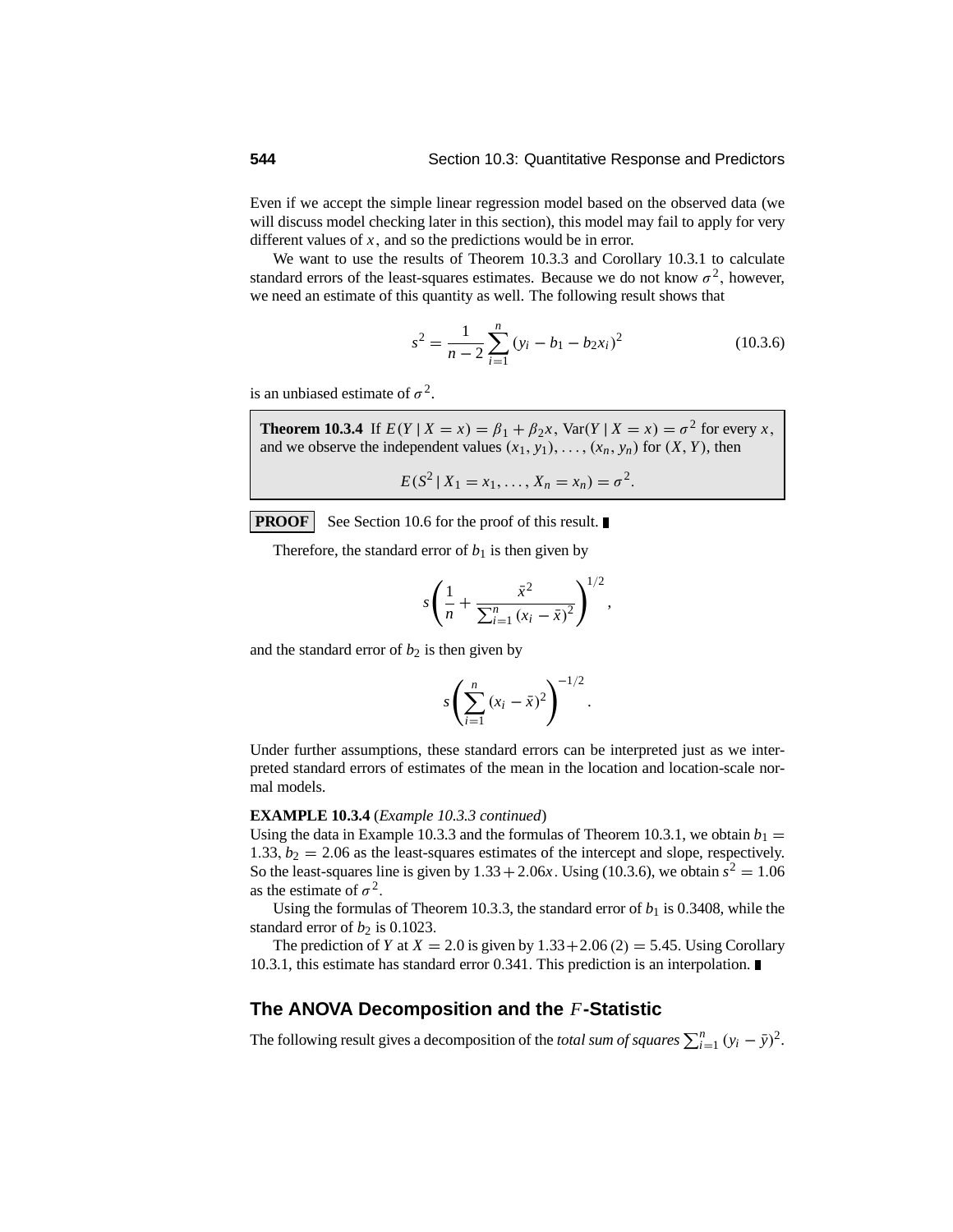Chapter 10: Relationships Among Variables **545**

**Lemma 10.3.1** If 
$$
(x_1, y_1), ..., (x_n, y_n)
$$
 are such that  $\sum_{i=1}^n (x_i - \bar{x})^2 \neq 0$ , then  

$$
\sum_{i=1}^n (y_i - \bar{y})^2 = b_2^2 \sum_{i=1}^n (x_i - \bar{x})^2 + \sum_{i=1}^n (y_i - b_1 - b_2 x_i)^2.
$$

**PROOF** The proof of this result can be found in Section 10.6.

We refer to

$$
b_2^2 \sum_{i=1}^n (x_i - \bar{x})^2
$$

as the *regression sum of squares* (RSS) and refer to

$$
\sum_{i=1}^{n} (y_i - b_1 - b_2 x_i)^2
$$

as the *error sum of squares* (ESS).

If we think of the total sum of squares as measuring the total observed variation in the response values  $y_i$ , then Lemma 10.3.1 provides a decomposition of this variation into the RSS, measuring changes in the response due to changes in the predictor, and the ESS, measuring changes in the response due to the contribution of random error.

It is common to write this decomposition in an *analysis of variance table* (ANOVA).

| Source | Df    | Sum of Squares                           | Mean Square         |
|--------|-------|------------------------------------------|---------------------|
|        |       | $\sum_{i=1}^{n} (x_i - \bar{x})^2$       | $(x_i - \bar{x})^2$ |
| Error  | $n-2$ | $\sum_{i=1}^{n} (y_i - b_1 - b_2 x_i)^2$ |                     |
| Total  |       |                                          |                     |

Here, Df stands for degrees of freedom (we will discuss how the Df entries are calculated in Section 10.3.4). The entries in the Mean Square column are calculated by dividing the corresponding sum of squares by the Df entry.

To see the significance of the ANOVA table, note that, from Theorem 10.3.3,

$$
E\left(B_2^2\sum_{i=1}^n(x_i-\bar{x})^2\middle|X_1=x_1,\ldots,X_n=x_n\right)=\sigma^2+\beta_2^2\sum_{i=1}^n(x_i-\bar{x})^2,\quad(10.3.7)
$$

which is equal to  $\sigma^2$  if and only if  $\beta_2 = 0$  (we are always assuming here that the  $x_i$ vary). Given that the simple linear regression model is correct, we have that  $\beta_2 = 0$  if and only if there is no relationship between the response and the predictor. Therefore,  $b_2^2 \sum_{i=1}^n (x_i - \bar{x})^2$  is an unbiased estimator of  $\sigma^2$  if and only if  $\beta_2 = 0$ . Because  $s^2$ is always an unbiased estimate of  $\sigma^2$  (Theorem 10.3.4), a sensible statistic to use in assessing  $H_0: \beta_2 = 0$ , is given by

$$
F = \frac{\text{RSS}}{\text{ESS}/(n-2)} = \frac{b_2^2 \sum_{i=1}^n (x_i - \bar{x})^2}{s^2},
$$
(10.3.8)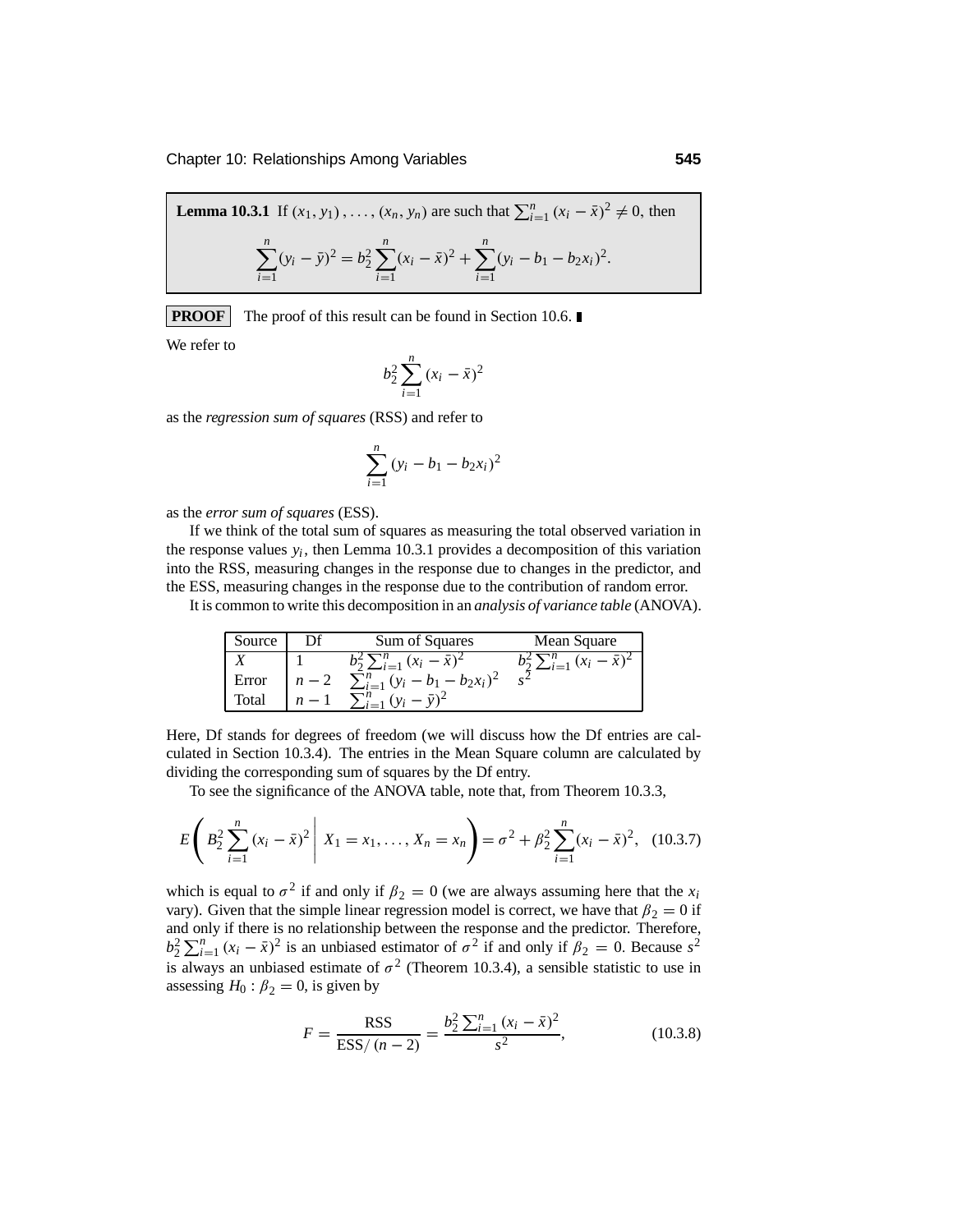as this is the ratio of two unbiased estimators of  $\sigma^2$  when *H*<sub>0</sub> is true. We then conclude that we have evidence against  $H_0$  when  $F$  is large, as (10.3.7) also shows that the numerator will tend to be larger than  $\sigma^2$  when  $H_0$  is false. We refer to (10.3.8) as the *F-statistic*. We will subsequently discuss the sampling distribution of *F* to see how to determine when the value  $F$  is so large as to be evidence against  $H_0$ .

**EXAMPLE 10.3.5** (*Example 10.3.3 continued*) Using the data of Example 10.3.3, we obtain

$$
\sum_{i=1}^{n} (y_i - \bar{y})^2 = 437.01,
$$
  
\n
$$
b_2^2 \sum_{i=1}^{n} (x_i - \bar{x})^2 = 428.55,
$$
  
\n
$$
\sum_{i=1}^{n} (y_i - b_1 - b_2 x_i)^2 = 437.01 - 428.55 = 8.46,
$$

and so

$$
F = \frac{b_2^2 \sum_{i=1}^n (x_i - \bar{x})^2}{s^2} = \frac{428.55}{1.06} = 404.29.
$$

Note that  $F$  is much bigger than 1, and this seems to indicate a linear effect due to  $X$ .

### **The Coefficient of Determination and Correlation**

Lemma 10.3.1 implies that

$$
R^{2} = \frac{b_{2}^{2} \sum_{i=1}^{n} (x_{i} - \bar{x})^{2}}{\sum_{i=1}^{n} (y_{i} - \bar{y})^{2}}
$$

satisfies  $0 \leq R^2 \leq 1$ . Therefore, the closer  $R^2$  is to 1, the more of the observed total variation in the response is accounted for by changes in the predictor. In fact, we interpret  $R^2$ , called the *coefficient of determination*, as the proportion of the observed variation in the response explained by changes in the predictor via the simple linear regression.

The coefficient of determination is an important descriptive statistic, for, even if we conclude that a relationship does exist, it can happen that most of the observed variation is due to error. If we want to use the model to predict further values of the response, then the coefficient of determination tells us whether we can expect highly accurate predictions or not. A value of  $R^2$  near 1 means highly accurate predictions, whereas a value near 0 means that predictions will not be very accurate.

### **EXAMPLE 10.3.6** (*Example 10.3.3 continued*)

Using the data of Example 10.3.3, we obtain  $R^2 = 0.981$ . Therefore, 98.1% of the observed variation in *Y* can be explained by the changes in *X* through the linear relation. This indicates that we can expect fairly accurate predictions when using this model, at least when we are predicting within the range of the observed *X* values.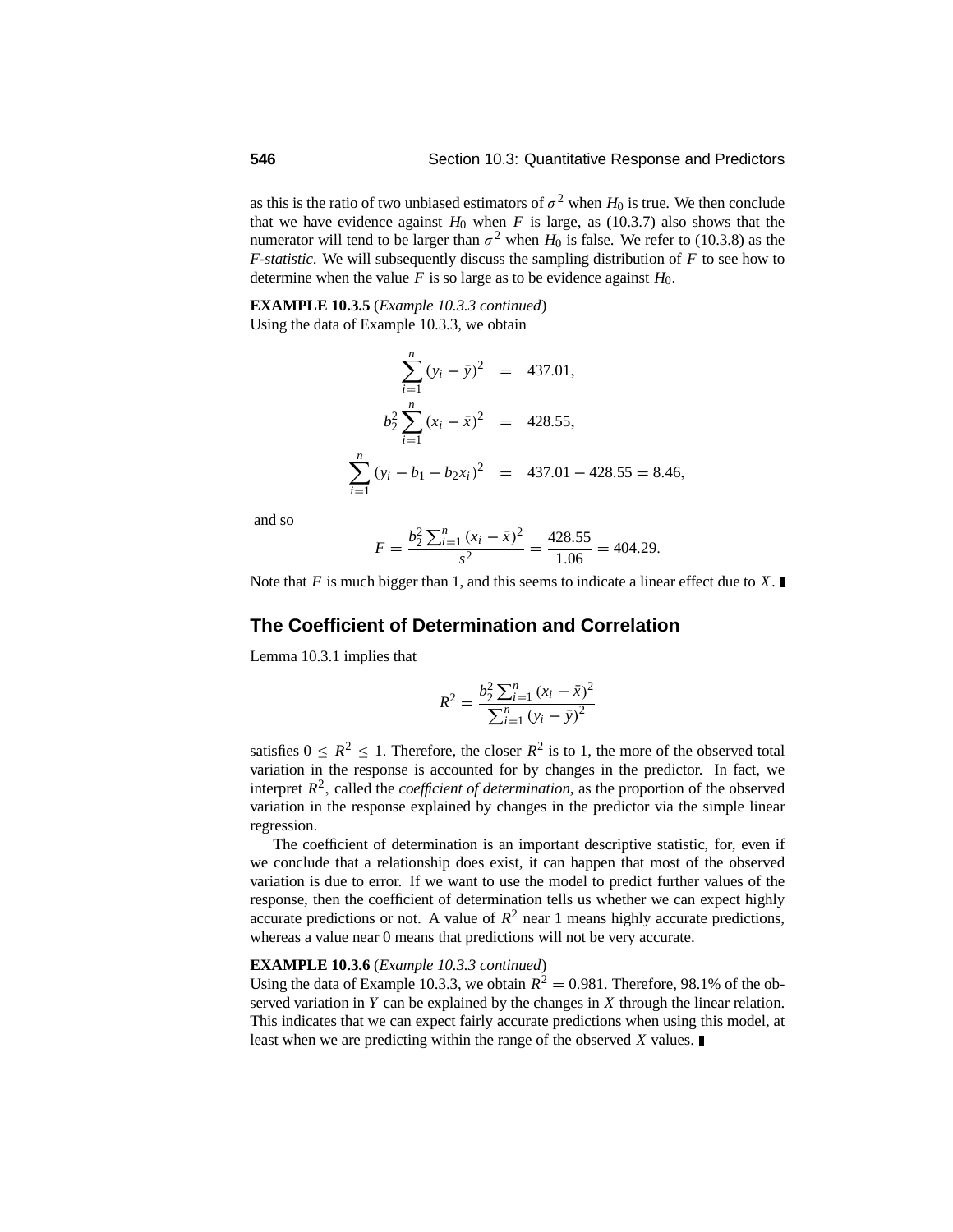Chapter 10: Relationships Among Variables **547**

Recall that in Section 3.3, we defined the correlation coefficient between random variables *X* and *Y* to be

$$
\rho_{XY} = \text{Corr}(X, Y) = \frac{\text{Cov}(X, Y)}{\text{Sd}(X)\,\text{Sd}(Y)}.
$$

In Corollary 3.6.1, we proved that  $-1 \leq \rho_{XY} \leq 1$  with  $\rho_{XY} = \pm 1$  if and only if *Y* = *a* ± *cX* for some constants *a*  $\in$  *R*<sup>1</sup> and *c* > 0. So  $\rho_{XY}$  can be taken as a measure of the extent to which a linear relationship exists between *X* and *Y*.

If we do not know the joint distribution of  $(X, Y)$ , then we will have to estimate  $\rho_{XY}$ . Based on the observations  $(x_1, y_1), \ldots, (x_n, y_n)$ , the natural estimate to use is the *sample correlation coefficient*

$$
r_{xy} = \frac{s_{xy}}{s_x s_y},
$$

where

$$
s_{xy} = \frac{1}{n-1} \sum_{i=1}^{n} (x_i - \bar{x}) (y_i - \bar{y})
$$

is the *sample covariance* estimating  $Cov(X, Y)$ , and  $s_x, s_y$  are the sample standard deviations for the *X* and *Y* variables, respectively. Then −1 ≤  $r_{xy}$  ≤ 1 with  $r_{xy}$  = ±1 if and only if  $y_i = a \pm c x_i$  for some constants  $a \in R^1$  and  $c > 0$ , for every *i* (the proof is the same as in Corollary 3.6.1 using the joint distribution that puts probability mass  $1/n$  at each point  $(x_i, y_i)$  — see Problem 3.6.16).

The following result shows that the coefficient of determination is the square of the correlation between the observed *X* and *Y* values.

**Theorem 10.3.5** If 
$$
(x_1, y_1), ..., (x_n, y_n)
$$
 are such that  $\sum_{i=1}^n (x_i - \bar{x})^2 \neq 0$ ,  $\sum_{i=1}^n (y_i - \bar{y})^2 \neq 0$ , then  $R^2 = r_{xy}^2$ .

**PROOF** We have

$$
r_{xy}^2 = \frac{\left(\sum_{i=1}^n (x_i - \bar{x}) (y_i - \bar{y})\right)^2}{\sum_{i=1}^n (x_i - \bar{x})^2 \sum_{i=1}^n (y_i - \bar{y})^2} = b_2^2 \frac{\sum_{i=1}^n (x_i - \bar{x})^2}{\sum_{i=1}^n (y_i - \bar{y})^2} = R^2,
$$

where we have used the formula for  $b_2$  given in Theorem 10.3.1.

# **Confidence Intervals and Testing Hypotheses**

We need to make some further assumptions in order to discuss the sampling distributions of the various statistics that we have introduced. We have the following results.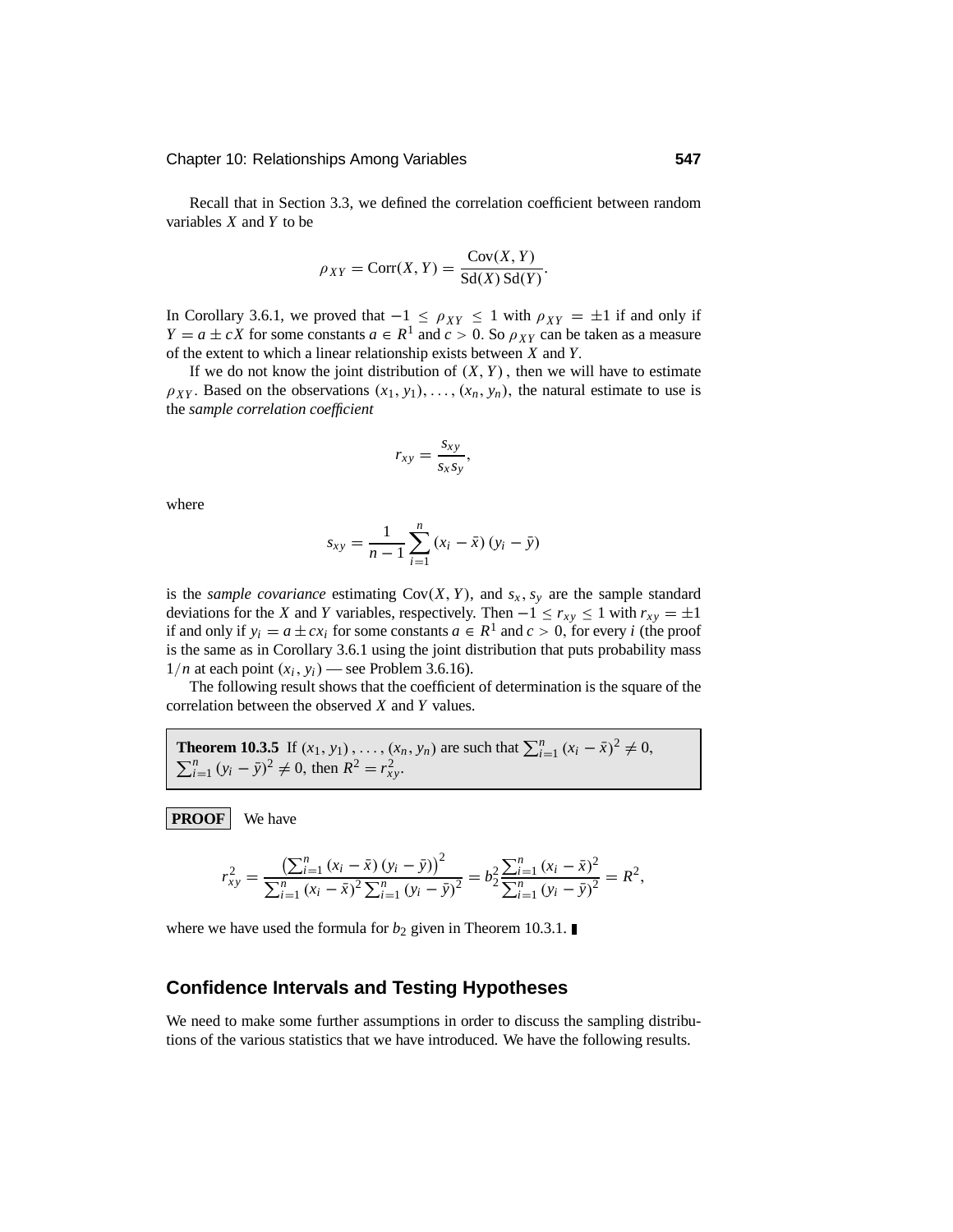**Theorem 10.3.6** If *Y*, given  $X = x$ , is distributed  $N(\beta_1 + \beta_2 x, \sigma^2)$ , and we observe the independent values  $(x_1, y_1), \ldots, (x_n, y_n)$  for  $(X, Y)$ , then the conditional distributions of  $B_1$ ,  $B_2$ , and  $S^2$ , given  $X_1 = x_1, \ldots, X_n = x_n$ , are as follows. (i)  $B_1 \sim N(\beta_1, \sigma^2(1/n + \bar{x}^2/\sum_{i=1}^n (x_i - \bar{x})^2))$ (ii)  $B_2 \sim N(\beta_2, \sigma^2 / \sum_{i=1}^n (x_i - \bar{x})^2)$ (iii)  $B_1 + B_2x \sim N(\beta_1 + \beta_2x, \sigma^2(1/n + (x - \bar{x})^2/\sum_{i=1}^n (x_i - \bar{x})^2))$ (iv)  $(n-2) S^2/\sigma^2 \sim \chi^2(n-2)$  independent of  $(B_1, B_2)$ 

**PROOF** The proof of this result can be found in Section 10.6.

**Corollary 10.3.2** (i)  $(B_1 - \beta_1)/(S(1/n + \bar{x}^2/\sum_{i=1}^n (x_i - \bar{x})^2)^{1/2}) \sim t(n-2)$ (ii)  $(B_2 - \beta_2)(\sum_{i=1}^n (x_i - \bar{x})^2)^{1/2}/S \sim t(n-2)$ (iii)  $B_1 + B_2x - \beta_1 - \beta_2x$  $\frac{S((1/n + (x - \bar{x})^2))}{\sum_{i=1}^n (x_i - \bar{x})^2^{1/2}}$  ~ *t*(*n* − 2) (iv) If *F* is defined as in (10.3.8), then *H*<sup>0</sup> :  $\beta_2 = 0$  is true if and only if *F* ∼  $F(1, n-2)$ .

**PROOF** The proof of this result can be found in Section 10.6.

Using Corollary 10.3.2(i), we have that

$$
b_1 \pm s \left( \frac{1}{n} + \bar{x}^2 / \sum_{i=1}^n (x_i - \bar{x})^2 \right)^{1/2} t_{(1+\gamma)/2} (n-2)
$$

is an exact  $\gamma$ -confidence interval for  $\beta_1$ . Also, from Corollary 10.3.2(ii),

$$
b_2 \pm s \left( \sum_{i=1}^n (x_i - \bar{x})^2 \right)^{-1/2} t_{(1+\gamma)/2} (n-2)
$$

is an exact  $\gamma$  -confidence interval for  $\beta_2$ .

From Corollary 10.3.2(iv), we can test  $H_0: \beta_2 = 0$  by computing the P-value

$$
P\left(F \ge \frac{b_2^2 \sum_{i=1}^n (x_i - \bar{x})^2}{s^2}\right),\tag{10.3.9}
$$

where  $F \sim F(1, n-2)$ , to see whether or not the observed value (10.3.8) is surprising. This is sometimes called the *ANOVA test*. Note that Corollary 10.3.2(ii) implies that we can also test  $H_0: \beta_2 = 0$  by computing the P-value

$$
P\left(|T| \ge \frac{b_2\left(\sum_{i=1}^n (x_i - \bar{x})^2\right)^{1/2}}{s}\right),\tag{10.3.10}
$$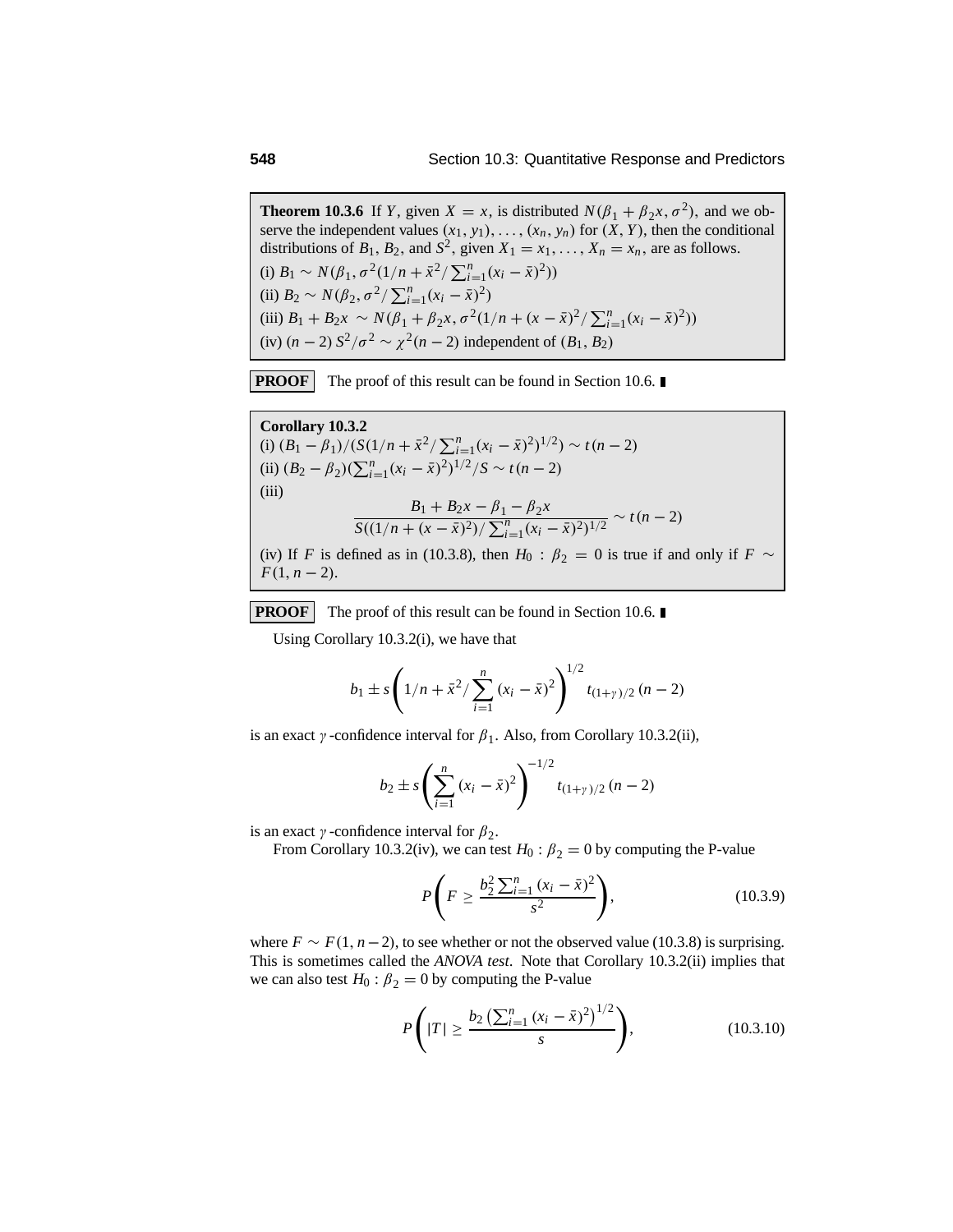Chapter 10: Relationships Among Variables **549**

where  $T \sim t(n-2)$ . The proof of Corollary 10.3.2(iv) reveals that (10.3.9) and (10.3.10) are equal.

#### **EXAMPLE 10.3.7** (*Example 10.3.3 continued*)

Using software or Table D.4, we obtain  $t_{0.975}$  (8) = 2.306. Then, using the data of Example 10.3.3, we obtain a 0.95-confidence interval for  $\beta_1$  as

$$
b_1 \pm s \left( \frac{1}{n} + \bar{x}^2 / \sum_{i=1}^n (x_i - \bar{x})^2 \right)^{1/2} t_{(1+\gamma)/2}(n-2)
$$
  
= 1.33 \pm (0.3408) (2.306) = [0.544, 2.116]

and a 0.95-confidence interval for  $\beta_2$  as

$$
b_2 \pm s \left( \sum_{i=1}^n (x_i - \bar{x})^2 \right)^{-1/2} t_{(1+\gamma)/2}(n-2)
$$
  
= 2.06 \pm (0.1023) (2.306) = [1.824, 2.296].

The 0.95-confidence interval for  $\beta_2$  does not include 0, so we have evidence against the null hypothesis  $H_0$ :  $\beta_2 = 0$  and conclude that there is evidence of a relationship between *X* and *Y*. This is confirmed by the *F*-test of this null hypothesis, as it gives the P-value  $P(F \ge 404.29) = 0.000$  when  $F \sim F(1, 8)$ .

#### **Analysis of Residuals**

In an application of the simple regression model, we must check to make sure that the assumptions make sense in light of the data we have collected. Model checking is based on the residuals  $y_i - b_1 - b_2 x_i$  (after standardization), as discussed in Section 9.1. Note that the *i*th residual is just the difference between the observed value  $y_i$  at  $x_i$ and the predicted value  $b_1 + b_2x_i$  at  $x_i$ .

From the proof of Theorem 10.3.4, we have the following result.

**Corollary 10.3.3** (i)  $E(Y_i - B_1 - B_2x_i | X_1 = x_1, \ldots, X_n = x_n) = 0$ (ii)  $\text{Var}(Y_i - B_1 - B_2 x_i \mid X_1 = x_1, \ldots, X_n = x_n) = \sigma^2 \left( 1 - \frac{1}{n} - \frac{(x_i - \bar{x})^2}{\sum_{i=1}^n (x_i - \bar{x})^2} \right)$  $\frac{(x_i-\bar{x})^2}{\sum_{i=1}^n(x_i-\bar{x})^2}$ 

This leads to the definition of the *i*th standardized residual as

$$
\frac{y_i - b_1 - b_2 x_i}{s \left(1 - \frac{1}{n} - (x_i - \bar{x})^2 / \sum_{j=1}^n (x_j - \bar{x})^2\right)^{1/2}}.
$$
\n(10.3.11)

Corollary 10.3.3 says that (10.3.11), with  $\sigma$  replacing *s*, is a value from a distribution with conditional mean 0 and conditional variance 1. Furthermore, when the conditional distribution of the response given the predictors is normal, then the conditional distribution of this quantity is *N*(0, 1) (see Problem 10.3.21). These results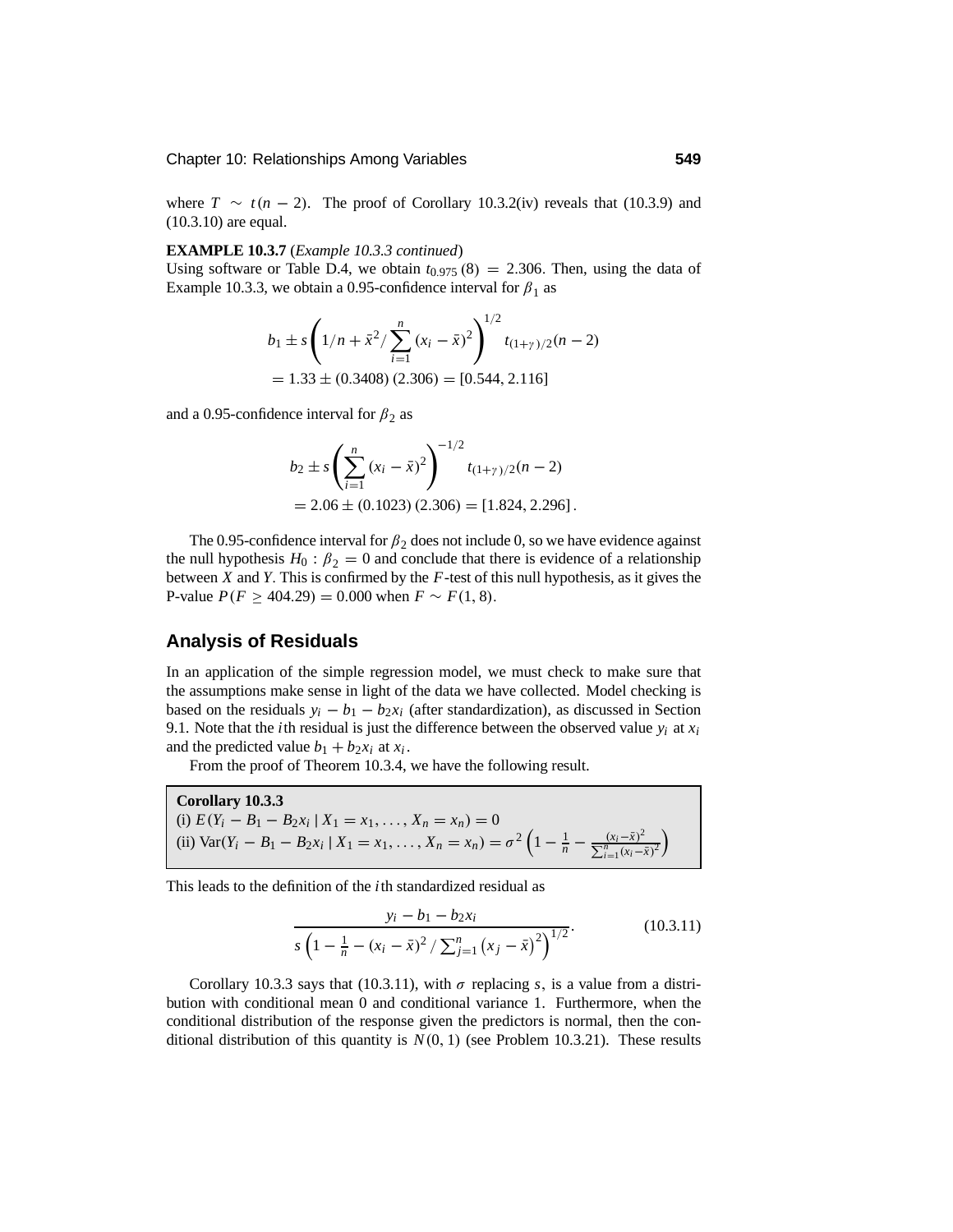are approximately true for (10.3.11) for large *n*. Furthermore, it can be shown (see Problem 10.3.20) that

Cov
$$
(Y_i - B_1 - B_2x_i, Y_j - B_1 - B_2x_j | X_1 = x_1, ..., X_n = x_n)
$$
  
=  $-\sigma^2 \left( \frac{1}{n} + \frac{(x_i - \bar{x}) (x_j - \bar{x})}{\sum_{k=1}^n (x_k - \bar{x})^2} \right).$ 

Therefore, under the normality assumption, the residuals are approximately independent when *n* is large and

$$
\frac{x_i - \bar{x}}{\sqrt{\sum_{k=1}^n (x_k - \bar{x})^2}} \to 0
$$

as  $n \to \infty$ . This will be the case whenever Var(*X*) is finite (see Challenge 10.3.27) or, in the design context, when the values of the predictor are chosen accordingly. So one approach to model checking here is to see whether the values given by (10.3.11) look at all like a sample from the  $N(0, 1)$  distribution. For this, we can use the plots discussed in Chapter 9.

#### **EXAMPLE 10.3.8** (*Example 10.3.3 continued*) Using the data of Example 10.3.3, we obtain the following standardized residuals.

|  | $-0.49643$ 0.43212 $-1.73371$ |                                                     | 1.00487 0.08358 |
|--|-------------------------------|-----------------------------------------------------|-----------------|
|  |                               | $0.17348$ $0.75281$ $-0.28430$ $-1.43570$ $1.51027$ |                 |

These are plotted against the predictor *x* in Figure 10.3.2.



Figure 10.3.2: Plot of the standardized residuals in Example 10.3.8.

It is recommended that we plot the standardized residuals against the predictor, as this may reveal some underlying relationship that has not been captured by the model. This residual plot looks reasonable. In Figure 10.3.3, we have a normal probability plot of the standardized residuals. These points lie close to the line through the origin with slope equal to 1, so we conclude that we have no evidence against the model here.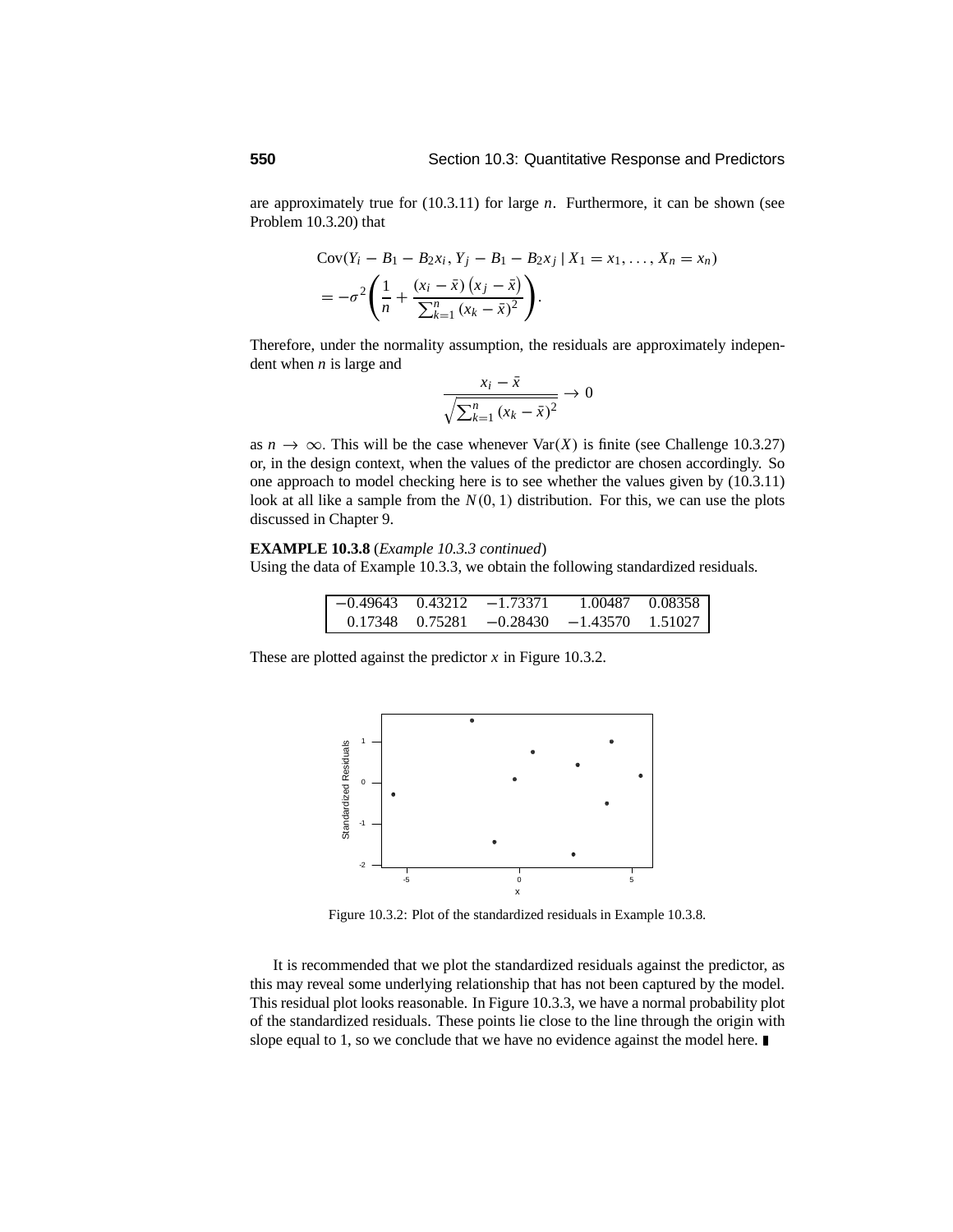

Figure 10.3.3: Normal probability plot of the standardized residuals in Example 10.3.8.

What do we do if model checking leads to a failure of the model? As discussed in Chapter 9, perhaps the most common approach is to consider making various transformations of the data to see whether there is a simple modification of the model that will pass. We can make transformations, not only to the response variable *Y*, but to the predictor variable *X* as well.

# **An Application of Simple Linear Regression Analysis**

The following data set is taken from *Statistical Methods*, 6th ed., by G. Snedecor and W. Cochran (Iowa State University Press, Ames, 1967) and gives the record speed *Y* in miles per hour at the Indianapolis Memorial Day car races in the years 1911–1941, excepting the years 1917–1918. We have coded the year *X* starting at 0 in 1911 and incrementing by 1 for each year. There are  $n = 29$  data points  $(x_i, y_i)$ . The goal of the analysis is to obtain the least-squares line and, if warranted, make inferences about the regression coefficients. We take the normal simple linear regression model as our statistical model. Note that this is an observational study.

| Year | Speed | Year | Speed | Year | Speed |
|------|-------|------|-------|------|-------|
| 0    | 74.6  | 12   | 91.0  | 22   | 104.2 |
| 1    | 78.7  | 13   | 98.2  | 23   | 104.9 |
| 2    | 75.9  | 14   | 101.1 | 24   | 106.2 |
| 3    | 82.5  | 15   | 95.9  | 25   | 109.1 |
| 4    | 89.8  | 16   | 97.5  | 26   | 113.6 |
| 5    | 83.3  | 17   | 99.5  | 27   | 117.2 |
| 8    | 88.1  | 18   | 97.6  | 28   | 115.0 |
| 9    | 88.6  | 19   | 100.4 | 29   | 114.3 |
| 10   | 89.6  | 20   | 96.6  | 30   | 115.1 |
| 11   | 94.5  | 21   | 104.1 |      |       |

Using Theorem 10.3.1, we obtain the least-squares line as  $y = 77.5681 + 1.27793x$ . This line, together with a *scatter plot* of the values  $(x_i, y_i)$ , is plotted in Figure 10.3.4.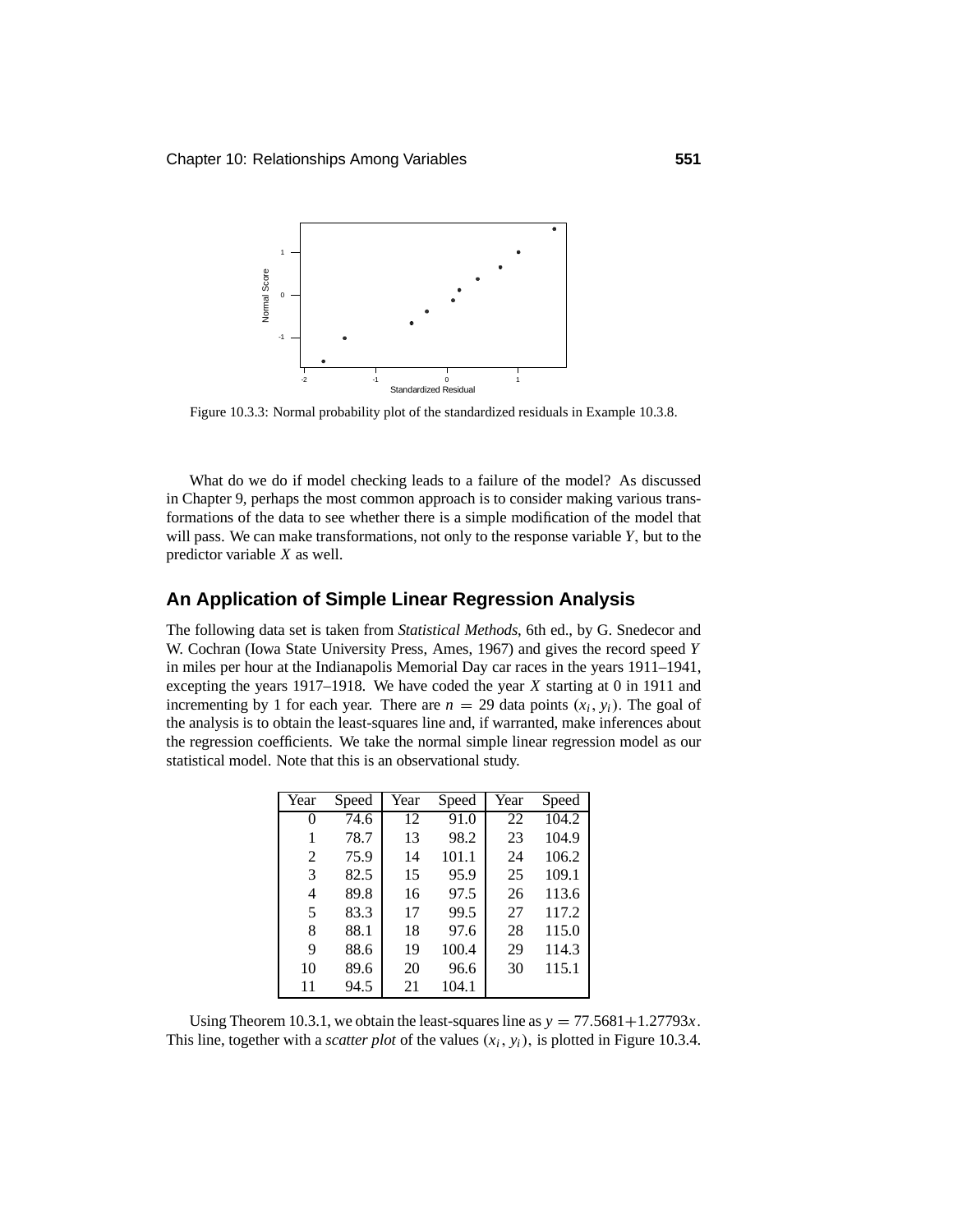The fit looks quite good, but this is no guarantee of model correctness, and we must carry out some form of model checking.

Figure 10.3.5 is a plot of the standardized residuals against the predictor. This plot looks reasonable, with no particularly unusual pattern apparent. Figure 10.3.6 is a normal probability plot of the standardized residuals. The curvature in the center might give rise to some doubt about the normality assumption. We generated a few samples of  $n = 29$  from an  $N(0, 1)$  distribution, however, and looking at the normal probability plots (always recommended) reveals that this is not much cause for concern. Of course, we should also carry out model checking procedures based upon the standardized residuals and using P-values, but we do not pursue this topic further here.



Figure 10.3.4: A scatter plot of the data together with a plot of the least-squares line.



Figure 10.3.5: A plot of the standardized residuals against the predictor.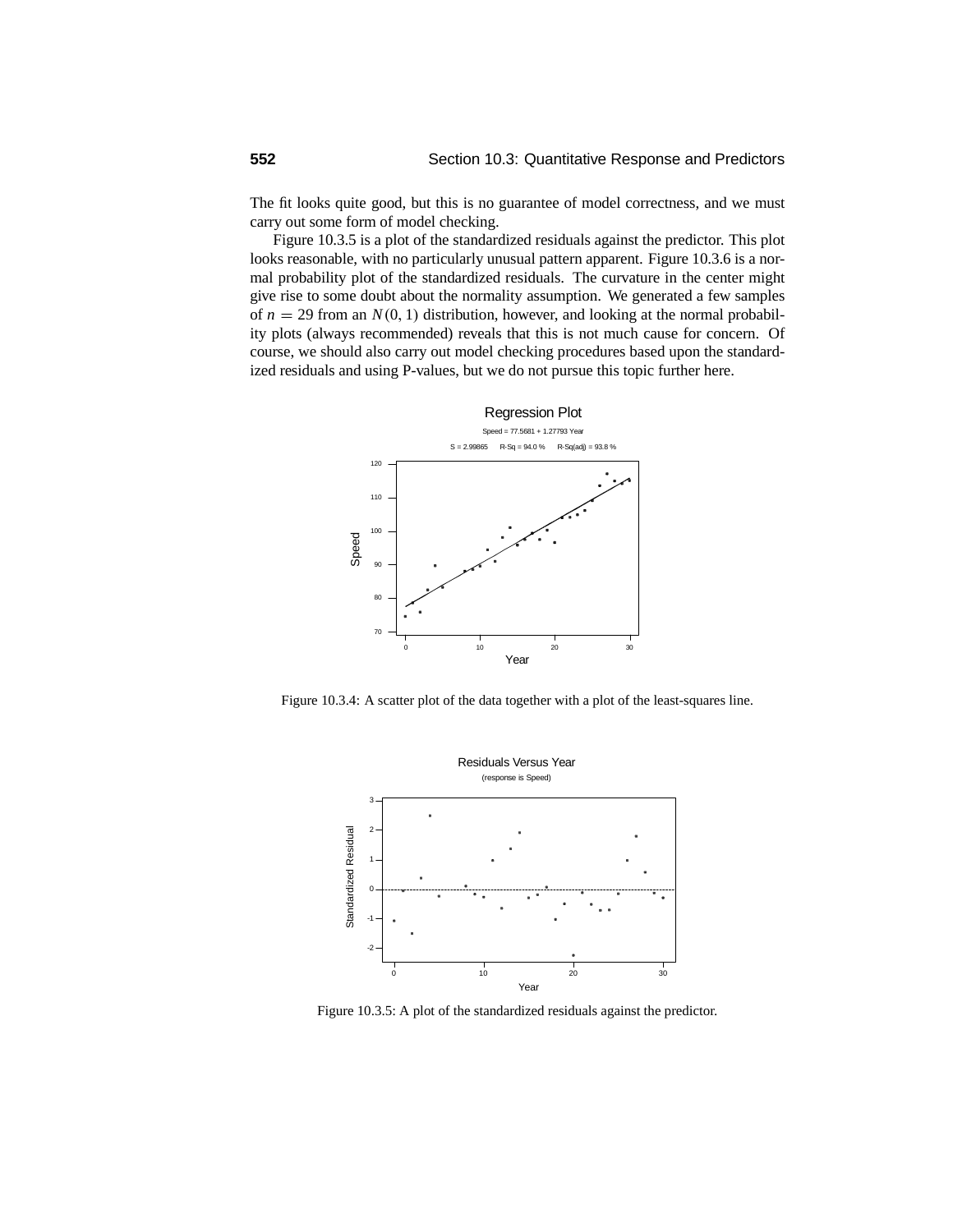

Figure 10.3.6: A normal probability plot of the standardized residuals.

Based on the results of our model checking, we decide to proceed to inferences about the regression coefficients. The estimates and their standard errors are given in the following table, where we have used the estimate of  $\sigma^2$  given by  $s^2 = (2.999)^2$ , to compute the standard errors. We have also recorded the *t*-statistics appropriate for testing each of the hypotheses  $H_0: \beta_1 = 0$  and  $H_0: \beta_2 = 0$ .

|    |        | Coefficient   Estimate Standard Error t-statistic |       |
|----|--------|---------------------------------------------------|-------|
|    | 77.568 | 1 1 1 8                                           | 69.39 |
| D٥ | 1.278  | 0 062                                             | 20.55 |

From this, we see that the P-value for assessing  $H_0: \beta_2 = 0$  is given by

$$
P(|T| \ge 20.55) = 0.000,
$$

when  $T \sim t$  (27), and so we have strong evidence against  $H_0$ . It seems clear that there is a strong positive relationship between *Y* and *X*. Since the 0.975 point of the *t*(27) distribution equals 2.0518, a 0.95-confidence interval for  $\beta_2$  is given by

 $1.278 \pm (0.062) 2.0518 = [1.1508, 1.4052]$ .

The ANOVA decomposition is given in the following table.

| Source     | Df | Sum of Squares | Mean Square |
|------------|----|----------------|-------------|
| Regression |    | 3797.0         | 3797.0      |
| Error      | 27 | 242.8          | 9.0         |
| Total      |    | 4039.8         |             |

Accordingly, we have that  $F = 3797.0/9.0 = 421.888$  and, as  $F \sim F(1, 27)$  when *H*<sub>0</sub> :  $\beta_2 = 0$  is true,  $P(F > 421.888) = 0.000$ , which simply confirms (as it must) what we got from the preceding *t*-test.

The coefficient of determination is given by  $R^2 = 3797.0/4039.8 = 0.94$ . Therefore, 94% of the observed variation in the response variable can be explained by the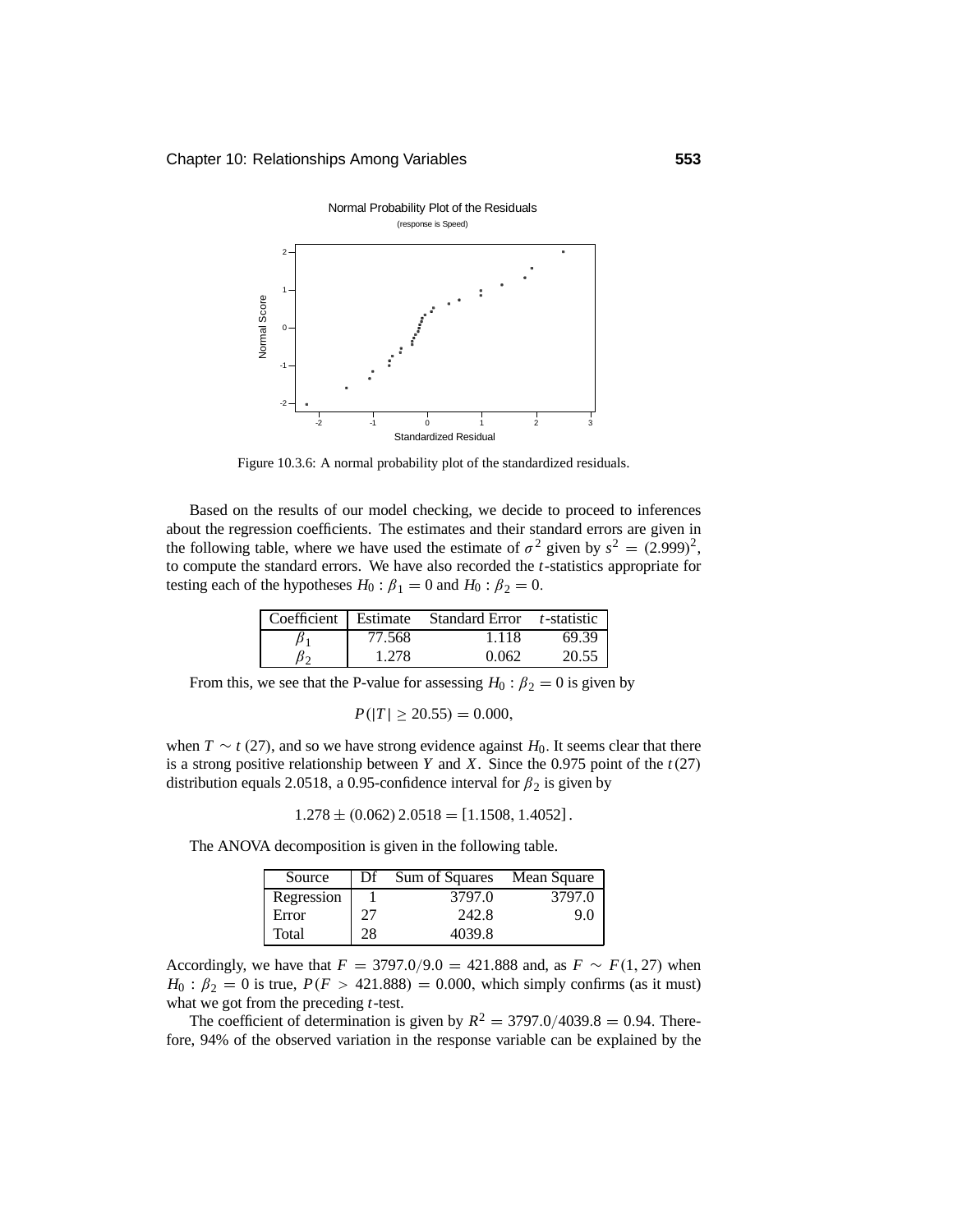changes in the predictor through the simple linear regression. The value of  $R^2$  indicates that the fitted model will be an excellent predictor of future values, provided that the value of *X* that we want to predict at, is in the range (or close to it) of the values of *X* used to fit the model.

# **10.3.3 Bayesian Simple Linear Model (Advanced)**

For the Bayesian formulation of the simple linear regression model with normal error, we need to add a prior distribution for the unknown parameters of the model, namely,  $\beta_1$ ,  $\beta_2$ , and  $\sigma^2$ . There are many possible choices for this. A relevant prior is dependent on the application.

To help simplify the calculations, we reparameterize the model as follows. Let  $\alpha_1 = \beta_1 + \beta_2\bar{x}$  and  $\alpha_2 = \beta_2$ . It is then easy to show (see Problem 10.3.24) that

$$
\sum_{i=1}^{n} (y_i - \beta_1 - \beta_2 x_i)^2 = \sum_{i=1}^{n} (y_i - \alpha_1 - \alpha_2 (x_i - \bar{x}))^2
$$
  
= 
$$
\sum_{i=1}^{n} ((y_i - \bar{y}) - (\alpha_1 - \bar{y}) - \alpha_2 (x_i - \bar{x}))^2
$$
  
= 
$$
\sum_{i=1}^{n} (y_i - \bar{y})^2 + n(\alpha_1 - \bar{y})^2 + \alpha_2^2 \sum_{i=1}^{n} (x_i - \bar{x})^2
$$
  
- 
$$
2\alpha_2 \sum_{i=1}^{n} (x_i - \bar{x})(y_i - \bar{y}).
$$
 (10.3.12)

The likelihood function, using this reparameterization, then equals

$$
(2\pi\sigma^2)^{-n/2} \exp\left(-\frac{1}{2\sigma^2}\sum_{i=1}^n (y_i - a_1 - a_2(x_i - \bar{x}))^2\right).
$$

From (10.3.12), and setting

$$
c_x^2 = \sum_{i=1}^n (x_i - \bar{x})^2,
$$
  
\n
$$
c_y^2 = \sum_{i=1}^n (y_i - \bar{y})^2,
$$
  
\n
$$
c_{xy} = \sum_{i=1}^n (x_i - \bar{x})(y_i - \bar{y}),
$$

we can write this as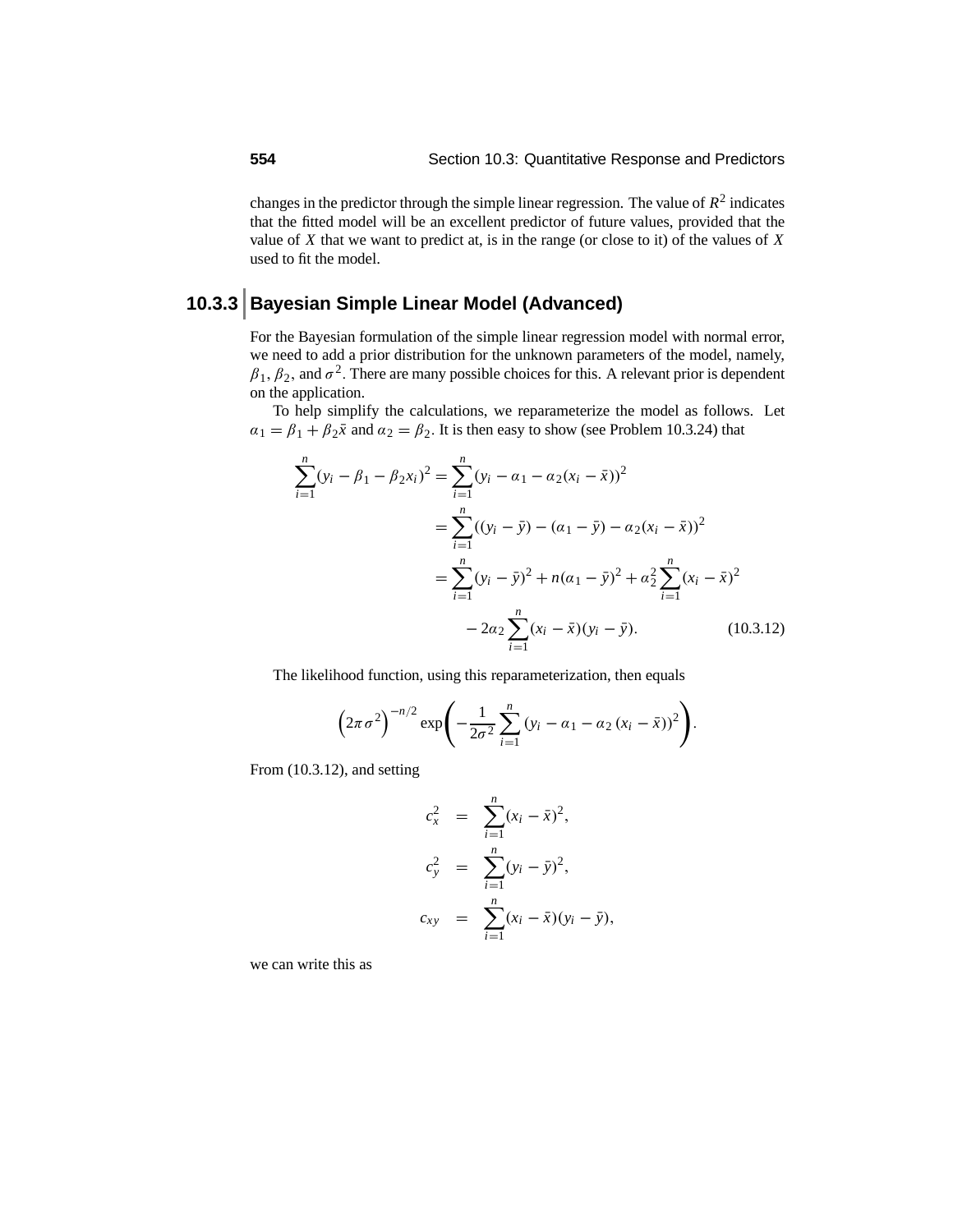$$
(2\pi\sigma^2)^{-n/2} \exp\left(-\frac{c_y^2}{2\sigma^2}\right) \exp\left(-\frac{n}{2\sigma^2}(\alpha_1 - \bar{y})^2\right)
$$
  
 
$$
\times \exp\left(-\frac{1}{2\sigma^2}\left\{\alpha_2^2 c_x^2 - 2\alpha_2 c_{xy}\right\}\right)
$$
  
= 
$$
(2\pi\sigma^2)^{-n/2} \exp\left(-\frac{c_y^2 - c_x^2 a^2}{2\sigma^2}\right) \exp\left(-\frac{n}{2\sigma^2}(\alpha_1 - \bar{y})^2\right)
$$
  

$$
\times \exp\left(-\frac{c_x^2}{2\sigma^2}(\alpha_2 - a)^2\right),
$$

where the last equality follows from  $a_2^2c_x^2 - 2a_2c_{xy} = c_x^2(a_2 - a)^2 - c_x^2a^2$  with  $a =$  $c_{xy}/c_x^2$ .

This implies that, whenever the prior distribution on  $(\alpha_1, \alpha_2)$  is such that  $\alpha_1$  and  $\alpha_2$  are independent given  $\sigma^2$ , then the posterior distributions of  $\alpha_1$  and  $\alpha_2$  are also independent given  $\sigma^2$ . Note also that  $\bar{y}$  and *a* are the least-squares estimates (as well as the MLE's) of  $\alpha_1$  and  $\alpha_2$ , respectively (see Problem 10.3.24).

Now suppose we take the prior to be

$$
\begin{array}{rcl}\n\alpha_1 \mid \alpha_2, \sigma^2 & \sim & N(\mu_1, \tau_1^2 \sigma^2), \\
\alpha_2 \mid \sigma^2 & \sim & N(\mu_2, \tau_2^2 \sigma^2), \\
1/\sigma^2 & \sim & \text{Gamma}(k, \nu).\n\end{array}
$$

Note that  $\alpha_1$  and  $\alpha_2$  are independent given  $\sigma^2$ .

As it turns out, this prior is conjugate, so we can easily determine an exact form for the posterior distribution (see Problem 10.3.25). The joint posterior of  $(a_1, a_2, 1/\sigma^2)$ is given by

$$
\alpha_1 | \alpha_2, \sigma^2 \sim N \left( \left( n + \frac{1}{\tau_1^2} \right)^{-1} \left( n \bar{y} + \frac{\mu_1}{\tau_1^2} \right), \left( n + \frac{1}{\tau_1^2} \right)^{-1} \sigma^2 \right),
$$
  
\n
$$
\alpha_2 | \sigma^2 \sim N \left( \left( c_x^2 + \frac{1}{\tau_2^2} \right)^{-1} \left( c_x^2 a + \frac{\mu_2}{\tau_2^2} \right), \left( c_x^2 + \frac{1}{\tau_2^2} \right)^{-1} \sigma^2 \right),
$$
  
\n
$$
\frac{1}{\sigma^2} \sim \text{Gamma} \left( \kappa + \frac{n}{2}, \nu_{xy} \right),
$$

where

$$
v_{xy} = \frac{1}{2} \left\{ \begin{array}{c} c_y^2 - c_x^2 a^2 + \left[ n \bar{y}^2 + \frac{\mu_1^2}{\tau_1^2} - \left( n + \frac{1}{\tau_1^2} \right)^{-1} \left( n \bar{y} + \frac{\mu_1}{\tau_1^2} \right)^2 \right] \\ + \left[ c_x^2 a^2 + \frac{\mu_2^2}{\tau_2^2} - \left( c_x^2 + \frac{1}{\tau_2^2} \right)^{-1} \left( c_x^2 a + \frac{\mu_2}{\tau_2^2} \right)^2 \right] + \nu. \end{array} \right.
$$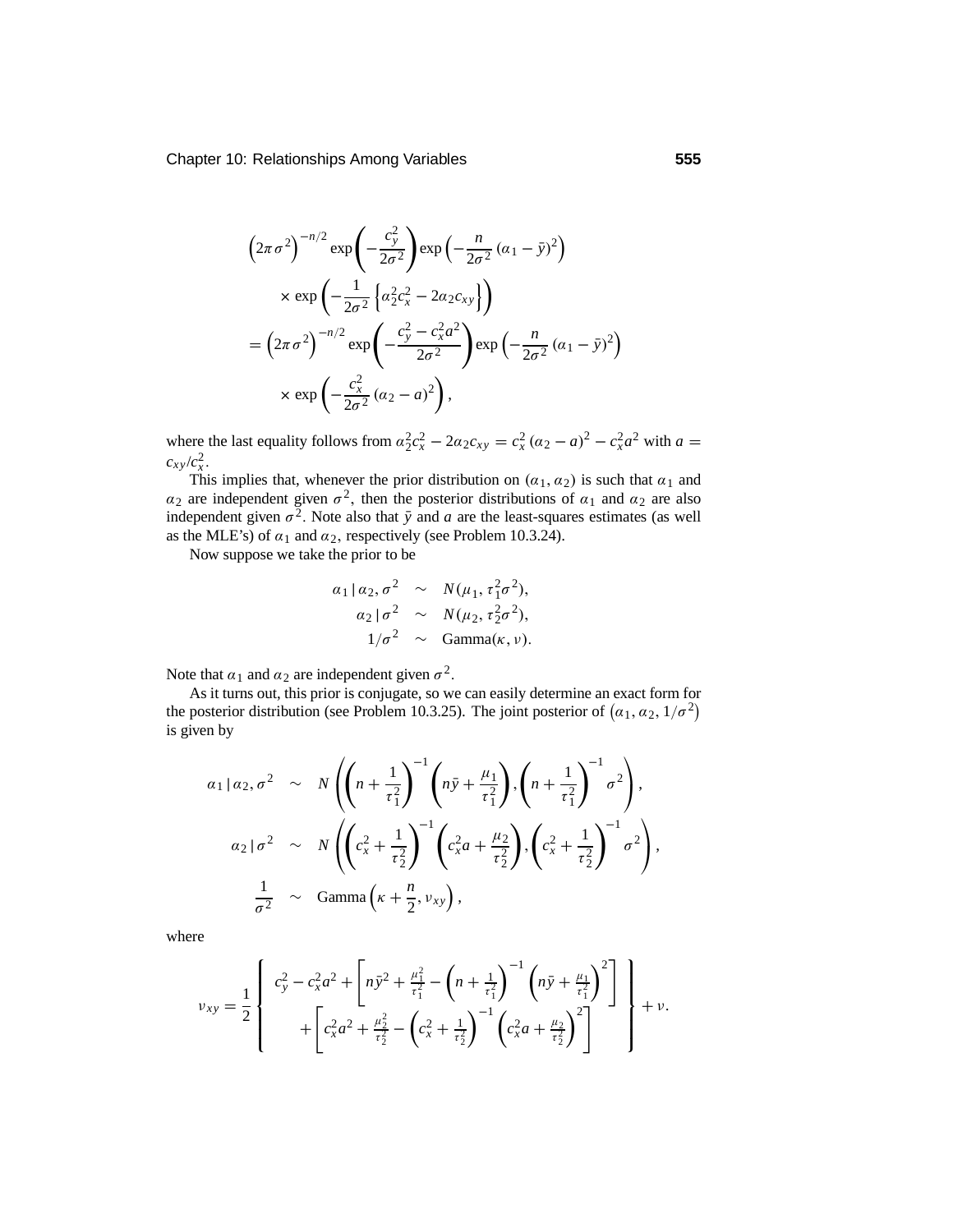Of course, we must select the values of the hyperparameters  $\mu_1$ ,  $\tau_1$ ,  $\mu_2$ ,  $\tau_2$ ,  $\kappa$ , and  $\nu$ to fully specify the prior.

Now observe that for a diffuse analysis, i.e., when we have little or no prior information about the parameters, we let  $\tau_1 \to \infty$ ,  $\tau_2 \to \infty$ , and  $\nu \to 0$ , and the posterior converges to

$$
\alpha_1 | \alpha_2, \sigma^2 \sim N(\bar{y}, \sigma^2/n),
$$
  
\n
$$
\alpha_2 | \sigma^2 \sim N(a, \sigma^2/c_x^2),
$$
  
\n
$$
1/\sigma^2 \sim \text{Gamma}(k + n/2, v_{xy})
$$

where  $v_{xy} = (1/2)\{c_y^2 - c_x^2 a^2\}$ . But this still leaves us with the necessity of choosing the hyperparameter  $\kappa$ . We will see, however, that this choice has only a small effect on the analysis when *n* is not too small.

We can easily work out the marginal posterior distribution of the  $a_i$ . For example, in the diffuse case, the marginal posterior density of  $\alpha_2$  is proportional to

$$
\int_0^{\infty} \left(\frac{1}{\sigma^2}\right)^{1/2} \exp\left\{-\frac{c_x^2}{2\sigma^2}(\alpha_2 - a)^2\right\} \left(\frac{1}{\sigma^2}\right)^{\kappa + (n/2) - 1} \exp\left\{-\frac{v_{xy}}{\sigma^2}\right\} d\left(\frac{1}{\sigma^2}\right)
$$
  
= 
$$
\int_0^{\infty} \left(\frac{1}{\sigma^2}\right)^{\kappa + (n/2) - (1/2)} \exp\left\{-\left(v_{xy} + \frac{c_x^2}{2}(\alpha_2 - a)^2\right)\frac{1}{\sigma^2}\right\} d\left(\frac{1}{\sigma^2}\right).
$$

Making the change of variable  $1/\sigma^2 \rightarrow w$ , where

$$
w = \left(v_{xy} + \frac{c_x^2}{2}(a_2 - a)^2\right)\frac{1}{\sigma^2}
$$

in the preceding integral, shows that the marginal posterior density of  $\alpha_2$  is proportional to

$$
\left(1+\frac{c_x^2}{2v_{xy}}(a_2-a)^2\right)^{-(\kappa+(n+1)/2)}\int_0^\infty w^{\kappa+(n/2)-(1/2)}\exp\{-w\}\,dw,
$$

which is proportional to

$$
\left(1+\frac{c_x^2}{2v_{xy}}(a_2-a)^2\right)^{-(2\kappa+n+1)/2}.
$$

This establishes (see Problem 4.6.17) that the posterior distribution of  $\alpha_2$  is specified by

$$
\sqrt{2\kappa + n} \frac{\alpha_2 - a}{\sqrt{2v_{xy}/c_x^2}} \sim t(2\kappa + n).
$$

So a  $\gamma$ -HPD (highest posterior density) interval for  $\alpha_2$  is given by

$$
a \pm \frac{1}{\sqrt{2\kappa + n}} \sqrt{\frac{2v_{xy}}{c_x^2}} t_{(1+\gamma)/2} (2\kappa + n).
$$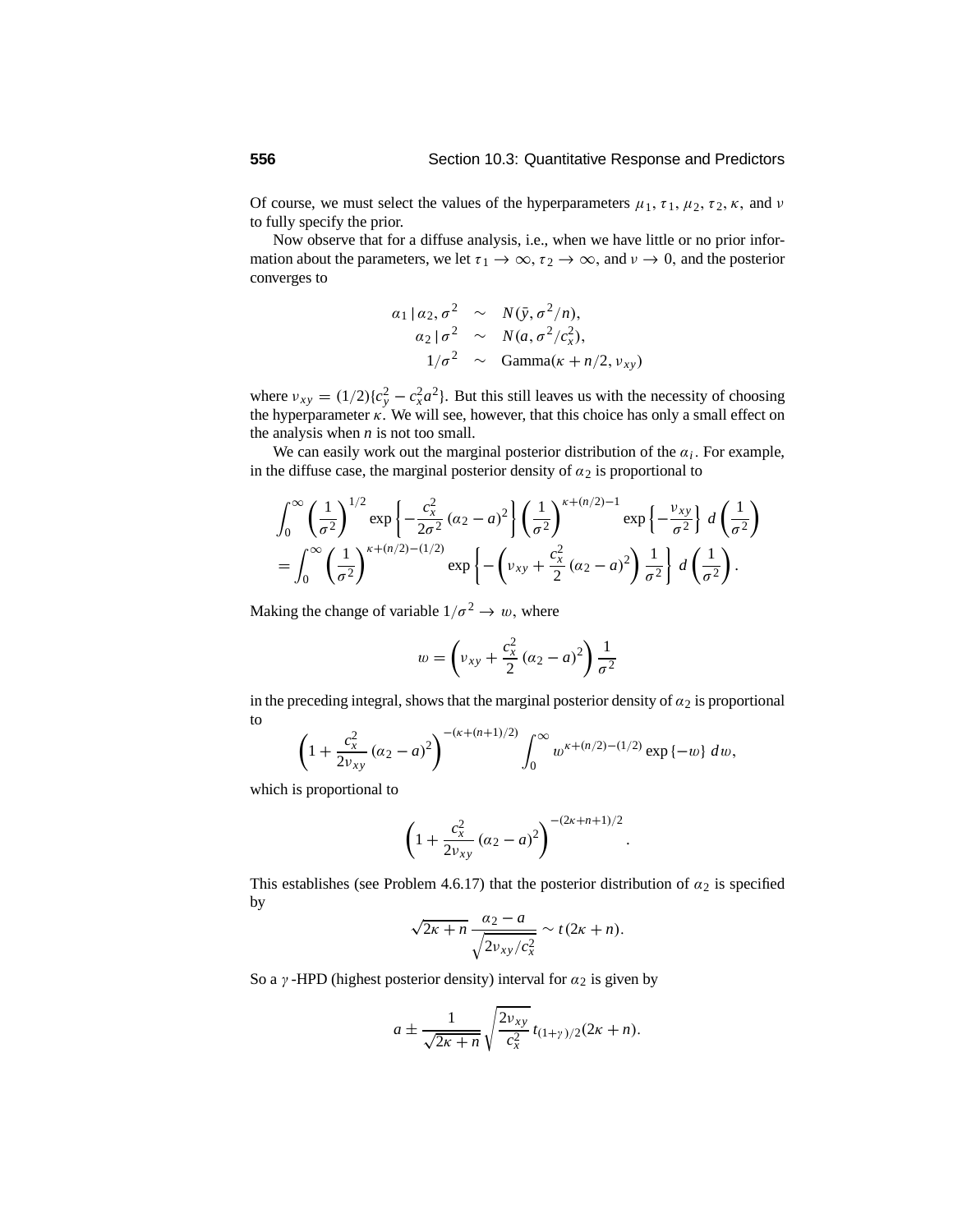Note that these intervals will not change much as we change  $\kappa$ , provided that *n* is not too small.

We consider an application of a Bayesian analysis for such a model.

**EXAMPLE 10.3.9** *Haavelmo's Data on Income and Investment*

The data for this example were taken from *An Introduction to Bayesian Inference in Econometrics*, by A. Zellner (Wiley Classics, New York, 1996). The response variable *Y* is income in U.S. dollars per capita (deflated), and the predictor variable *X* is investment in dollars per capita (deflated) for the United States for the years 1922–1941. The data are provided in the following table.

| Year | Income | Investment | Year | Income | Investment |
|------|--------|------------|------|--------|------------|
| 1922 | 433    | 39         | 1932 | 372    | 22         |
| 1923 | 483    | 60         | 1933 | 381    | 17         |
| 1924 | 479    | 42         | 1934 | 419    | 27         |
| 1925 | 486    | 52         | 1935 | 449    | 33         |
| 1926 | 494    | 47         | 1936 | 511    | 48         |
| 1927 | 498    | 51         | 1937 | 520    | 51         |
| 1928 | 511    | 45         | 1938 | 477    | 33         |
| 1929 | 534    | 60         | 1939 | 517    | 46         |
| 1930 | 478    | 39         | 1940 | 548    | 54         |
| 1931 | 440    | 41         | 1941 | 629    | 100        |

In Figure 10.3.7, we present a normal probability plot of the standardized residuals, obtained via a least-squares fit. In Figure 10.3.8, we present a plot of the standardized residuals against the predictor. Both plots indicate that the model assumptions are reasonable.

Suppose now that we analyze these data using the limiting diffuse prior with  $\kappa = 2$ . Here, we have that  $\bar{y} = 483$ ,  $c_y^2 = 64993$ ,  $c_x^2 = 5710.55$ , and  $c_{xy} = 17408.3$ , so that *a* = 17408.3/5710.55 = 3.05 and *v<sub>xy</sub>* = (64993 − 17408.3) /2 = 23792.35. The posterior is then given by

$$
\begin{array}{rcl}\n\alpha_1 \mid \alpha_2, \sigma^2 & \sim & N(483, \sigma^2/20), \\
\alpha_2 \mid \sigma^2 & \sim & N(3.05, \sigma^2/5710.55), \\
1/\sigma^2 & \sim & \text{Gamma}(12, 23792.35).\n\end{array}
$$

The primary interest here is in the investment multiplier  $\alpha_2$ . By the above results, a 0.95-HPD interval for  $\alpha_2$ , using  $t_{0.975}(24) = 2.0639$ , is given by

$$
a \pm \frac{1}{\sqrt{2\kappa + n}} \sqrt{\frac{2v_{xy}}{r_x^2}} t_{(1+\gamma)/2} (2\kappa + n - 1)
$$
  
= 3.05 \pm \frac{1}{\sqrt{24}} \sqrt{\frac{2 \cdot 23792.35}{5710.55}} t\_{0.975}(24) = 3.05 \pm (0.589) 2.0639  
= (1.834, 4.266).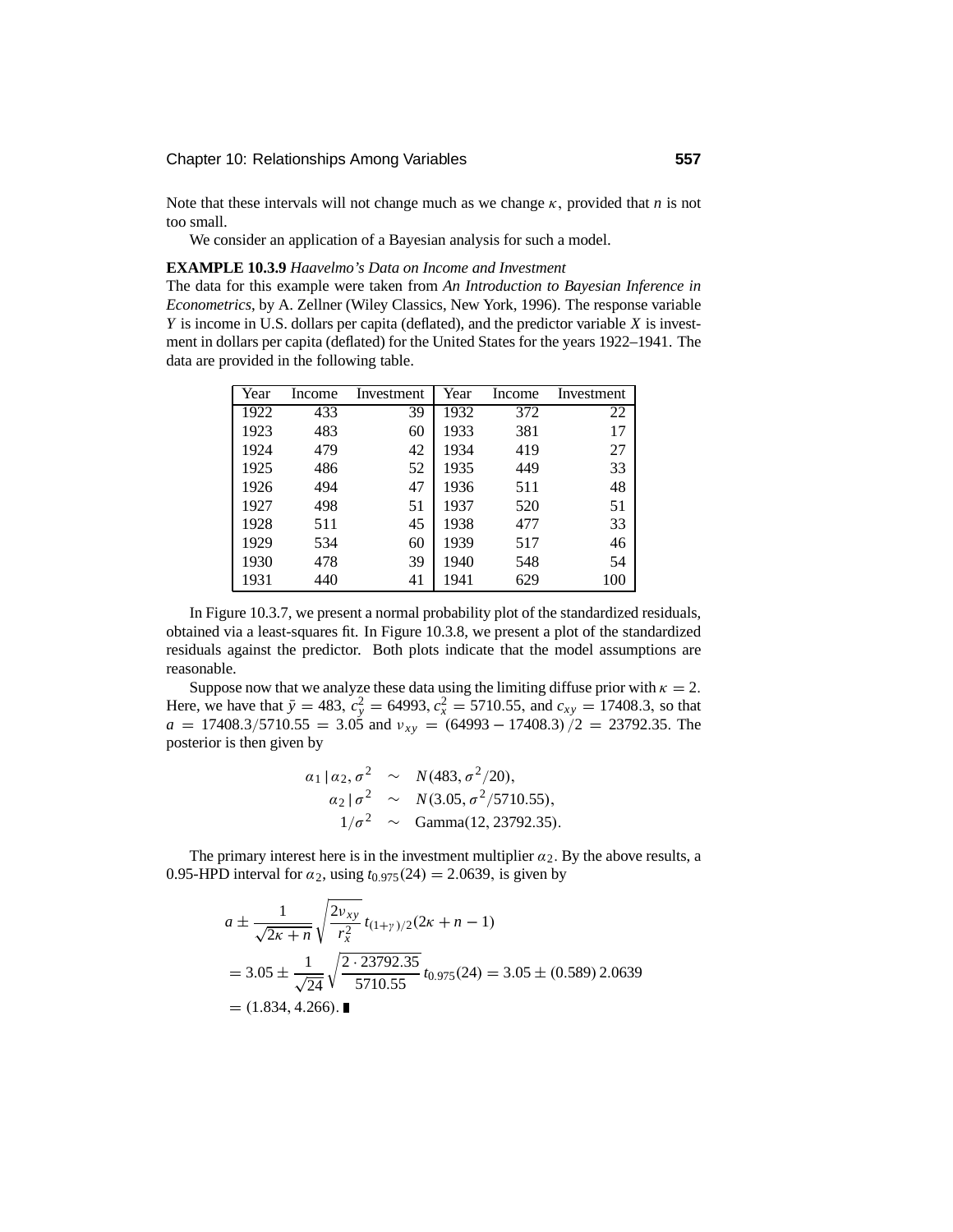

Figure 10.3.7: Normal probability plot of the standardized residuals in Example 10.3.9.



Figure 10.3.8: Plot of the standardized residuals against the predictor in Example 10.3.9.

# **10.3.4 The Multiple Linear Regression Model (Advanced)**

We now consider the situation in which we have a quantitative response *Y* and quantitative predictors  $X_1, \ldots, X_k$ . For the regression model, we assume that the conditional distributions of *Y*, given the predictors, have constant shape and that they change, as the predictors change, at most through the conditional mean  $E(Y | X_1 = x_1, \ldots, X_k = x_k)$ . For the *linear regression model*, we assume that this conditional mean is of the form

$$
E(Y | X_1 = x_1, ..., X_k = x_k) = \beta_1 x_1 + \dots + \beta_k x_k.
$$
 (10.3.13)

This is linear in the unknown  $\beta_i \in R^1$  for  $i = 1, ..., k$ .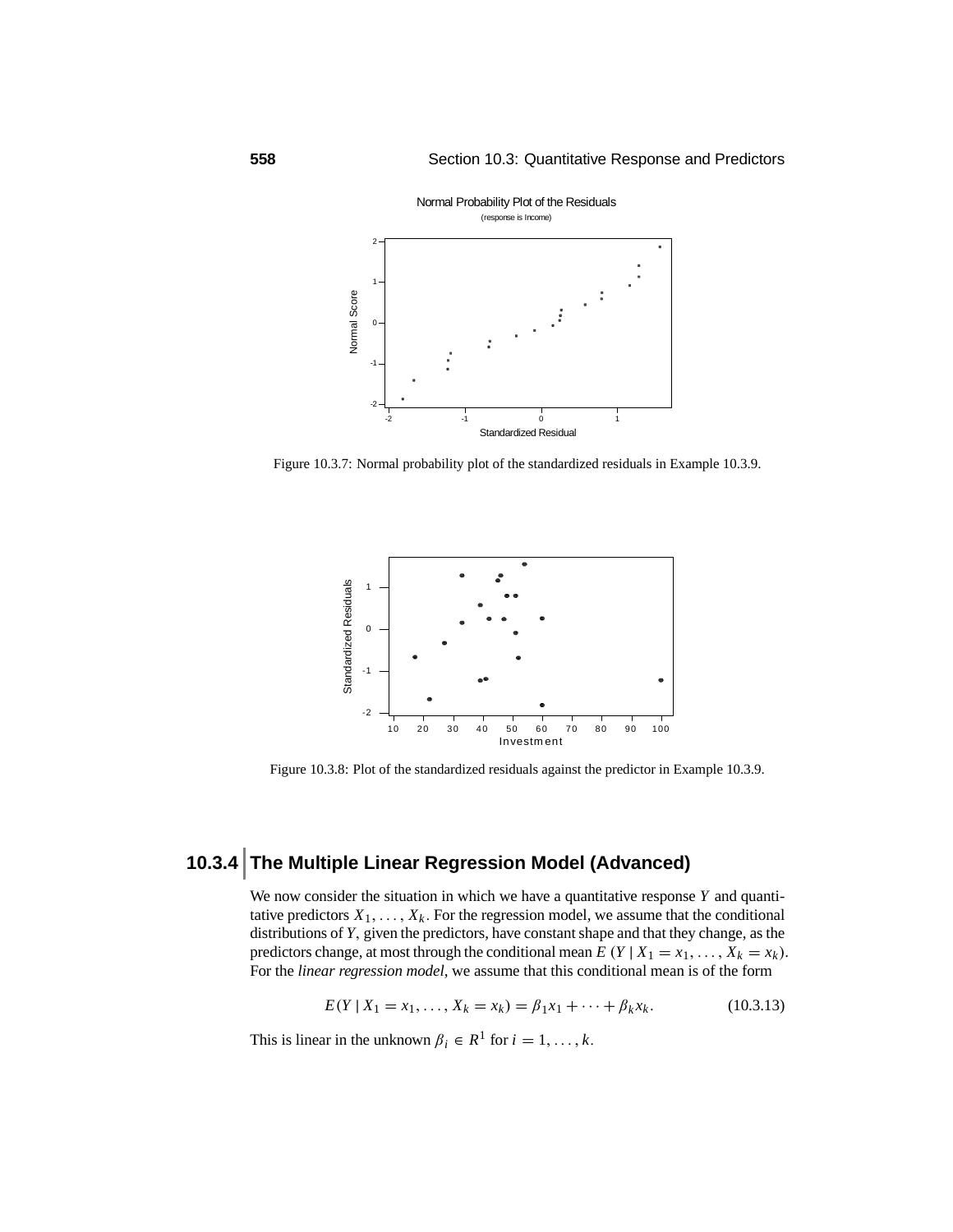We will develop only the broad outline of the analysis of the multiple linear regression model here. All results will be stated without proofs provided. The proofs can be found in more advanced texts. It is important to note, however, that all of these results are just analogs of the results we developed by elementary methods in Section 10.3.2, for the simple linear regression model.

# **Matrix Formulation of the Least-Squares Problem**

For the analysis of the multiple linear regression model, we need some *matrix* concepts. We will briefly discuss some of these here, but also see Appendix A.4.

Let  $A \in \mathbb{R}^{m \times n}$  denote a rectangular array of numbers with *m* rows and *n* columns, and let  $a_{ij}$  denote the entry in the *i*th row and *j*th column (referred to as the  $(i, j)$ -th entry of *A*). For example,

$$
A = \left(\begin{array}{ccc} 1.2 & 1.0 & 0.0 \\ 3.2 & 0.2 & 6.3 \end{array}\right) \in R^{2 \times 3}
$$

denotes a 2  $\times$  3 matrix and, for example,  $a_{22} = 0.2$ .

We can add two matrices of the same dimensions *m* and *n* by simply adding their elements componentwise. So if  $A, B \in R^{m \times n}$  and  $C = A + B$ , then  $c_{ij} = a_{ij} +$  $b_{ij}$ . Furthermore, we can multiply a matrix by a real number  $c$  by simply multiplying every entry in the matrix by *c*. So if  $A \in R^{m \times n}$ , then  $B = cA \in R^{m \times n}$  and  $b_{ij} =$ *ca<sub>i</sub>*. We will sometimes write a matrix  $A \in R^{m \times n}$  in terms of its columns as  $\overline{A} =$  $(a_1 \ldots a_n)$  so that here  $a_i \in R^m$ . Finally, if  $A \in R^{m \times n}$  and  $b \in R^n$ , then we define the product of *A* times *b* as  $Ab = b_1a_1 + \cdots + b_na_n \in R^m$ .

Suppose now that  $Y \in \mathbb{R}^n$  and that  $E(Y)$  is constrained to lie in a set of the form

$$
S = \{ \beta_1 v_1 + \dots + \beta_k v_k : \beta_i \in R^1, i = 1, \dots, k \},\
$$

where  $v_1, \ldots, v_k$  are fixed vectors in  $R^n$ . A set such as *S* is called a *linear subspace* of  $R^n$ . When  $\{v_1, \ldots, v_k\}$  has the *linear independence property*, namely,

$$
\beta_1v_1+\cdots+\beta_kv_k=0
$$

if and only if  $\beta_1 = \cdots = \beta_k = 0$ , then we say that *S* has dimension *k* and  $\{v_1, \ldots, v_k\}$ is a *basis* for *S*.

If we set

$$
V = (v_1 \cdots v_k) = \begin{pmatrix} v_{11} & v_{12} & \cdots & v_{1k} \\ v_{21} & v_{22} & \cdots & v_{2k} \\ \vdots & \vdots & & \vdots \\ v_{n1} & v_{n2} & \cdots & v_{nk} \end{pmatrix} \in R^{n \times k},
$$

then we can write

$$
E(Y) = \beta_1 v_1 + \dots + \beta_k v_k = \begin{pmatrix} \beta_1 v_{11} + \beta_2 v_{12} + \dots + \beta_k v_{1k} \\ \beta_1 v_{21} + \beta_2 v_{22} + \dots + \beta_k v_{2k} \\ \vdots \\ \beta_1 v_{n1} + \beta_2 v_{n2} + \dots + \beta_k v_{nk} \end{pmatrix} = V\beta
$$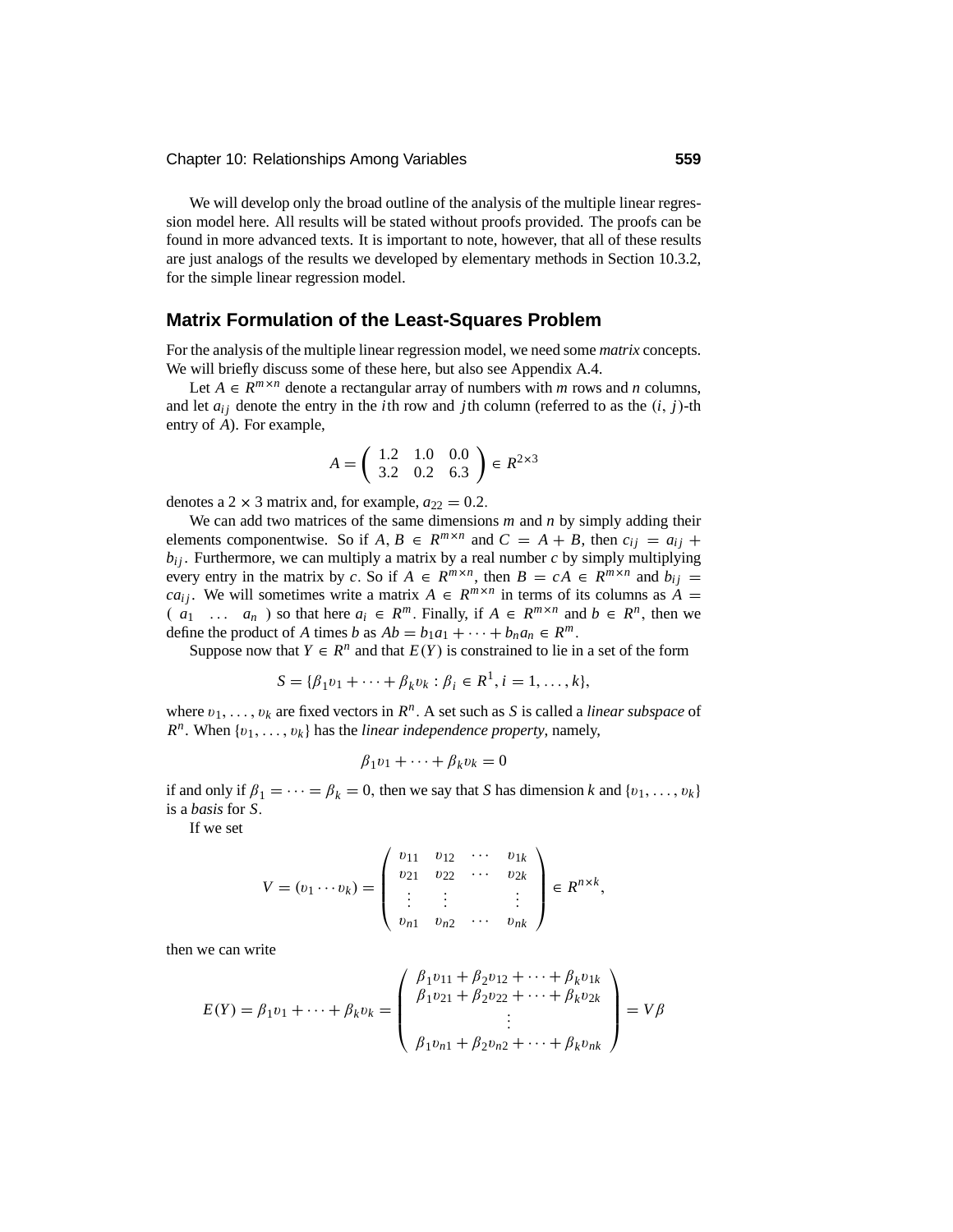for some unknown point  $\beta = (\beta_1, \beta_2, \dots, \beta_k)'$ . When we observe  $y \in R^n$ , then the least-squares estimate of  $E(Y)$  is obtained by finding the value of  $\beta$  that minimizes

$$
\sum_{i=1}^n (y_i - \beta_1 v_{i1} - \beta_2 v_{i2} - \cdots - \beta_k v_{ik})^2.
$$

It can be proved that a unique minimizing value for  $\beta \in R^k$  exists whenever  $\{v_1,\ldots,v_k\}$  is a basis. The minimizing value of  $\beta$  will be denoted by *b* and is called the *least-squares estimate* of  $\beta$ . The point  $b_1v_1 + \cdots + b_kv_k = Vb$  is the least-squares estimate of  $E(Y)$  and is sometimes called the vector of *fitted values*. The point  $y - Vb$ is called the vector of *residuals*.

We now consider how to calculate *b*. For this, we need to understand what it means to multiply the matrix  $A \in R^{m \times k}$  on the right by the matrix  $B \in R^{k \times n}$ . The *matrix product*  $\overrightarrow{AB}$  is defined to be the  $m \times n$  matrix whose  $(i, j)$ -th entry is given by

$$
\sum_{l=1}^k a_{il}b_{lj}.
$$

Notice that the array *A* must have the same number of columns as the number of rows of *B* for this product to be defined. The *transpose* of a matrix  $A \in R^{m \times k}$  is defined to be

$$
A' = \left(\begin{array}{ccc} a_{11} & \cdots & a_{m1} \\ \vdots & & \vdots \\ a_{1k} & \cdots & a_{mk} \end{array}\right) \in R^{k \times m},
$$

namely, the *i*th column of *A* becomes the *i*th row of *A*<sup>'</sup>. For a matrix  $A \in R^{k \times k}$ , the *matrix inverse* of *A* is defined to be the matrix  $A^{-1}$  such that

$$
AA^{-1} = A^{-1}A = I,
$$

where  $I \in R^{k \times k}$  has 1's along its diagonal and 0's everywhere else; it is called the  $k \times k$ *identity matrix*. It is not always the case that  $A \in R^{k \times k}$  has an inverse, but when it does it can be shown that the inverse is unique. Note that there are many mathematical and statistical software packages that include the facility for computing matrix products, transposes, and inverses.

We have the following fundamental result.

**Theorem 10.3.7** If  $E(Y) \in S = \{ \beta_1 v_1 + \cdots + \beta_k v_k : \beta_i \in R^1, i = 1, ..., k \}$ and the columns of  $V = (v_1 \cdots v_k)$  have the linear independence property, then  $(V'V)^{-1}$  exists, the least-squares estimate of  $\beta$  is unique, and it is given by

$$
b = \begin{pmatrix} b_1 \\ \vdots \\ b_k \end{pmatrix} = (V'V)^{-1} V'y.
$$
 (10.3.14)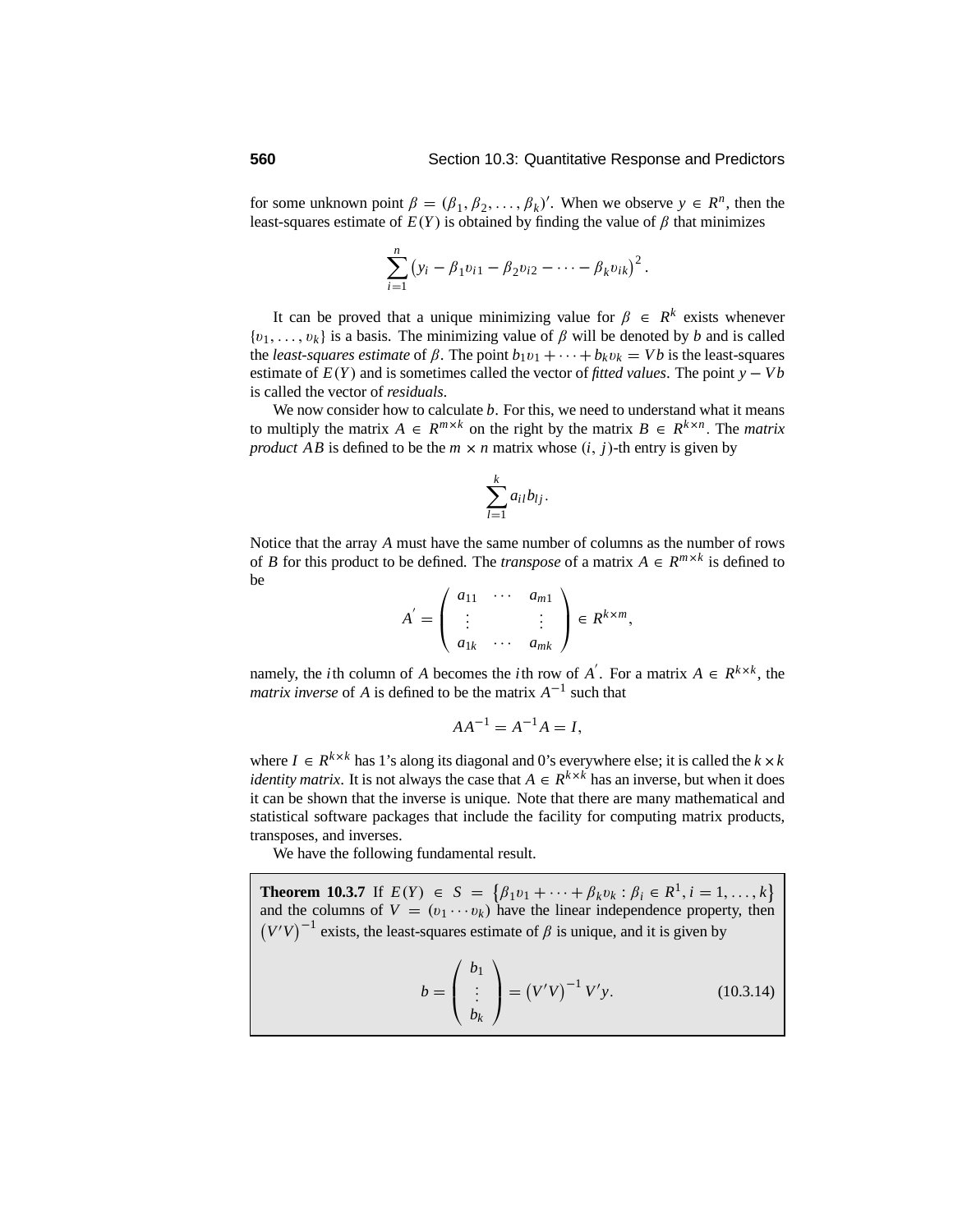Chapter 10: Relationships Among Variables **561**

## **Least-Squares Estimates, Predictions, and Standard Errors**

For the linear regression model (10.3.13), we have that (writing  $X_{ij}$  for the *j*th value of  $X_i$ )

$$
E\left(\left(\begin{array}{c} Y_1 \\ \vdots \\ Y_n \end{array}\right)\middle| \ X_{ij} = x_{ij} \text{ for all } i, j\right) = \left(\begin{array}{c} \beta_1 x_{11} + \dots + \beta_k x_{1k} \\ \vdots \\ \beta_1 x_{n1} + \dots + \beta_k x_{nk} \end{array}\right) = \beta_1 v_1 + \dots + \beta_k v_k = V\beta,
$$

where  $\beta = (\beta_1, \ldots, \beta_k)'$  and

$$
V = (\begin{array}{cccc} v_1 & v_2 & \ldots & v_k \end{array}) = \left( \begin{array}{cccc} x_{11} & \cdots & x_{1k} \\ \vdots & & \vdots \\ x_{n1} & \cdots & x_{nk} \end{array} \right) \in R^{n \times k}.
$$

We will assume, hereafter, that the columns  $v_1, \ldots, v_k$  of *V* have the linear independence property. Then (replacing expectation by conditional expectation) it is immediate that the least-squares estimate of  $\beta$  is given by (10.3.14).

As with the simple linear regression model, we have a number of results concerning the least-squares estimates. We state these here without proof.

**Theorem 10.3.8** If the  $(x_{i1},...,x_{ik}, y_i)$  are independent observations for  $i = 1,...$ *n*, and the linear regression model applies, then

$$
E(B_i | X_{ij} = x_{ij} \text{ for all } i, j) = \beta_i
$$

for  $i = 1, \ldots, k$ .

So Theorem 10.3.8 states that the least-squares estimates are unbiased estimates of the linear regression coefficients.

If we want to assess the accuracy of these estimates, then we need to be able to compute their standard errors.

**Theorem 10.3.9** If the  $(x_{i1},...,x_{ik}, y_i)$  are independent observations for  $i = 1,...,$ *n*, from the linear regression model, and if  $Var(Y | X_1 = x_1, ..., X_k = x_k) = \sigma^2$ for every  $x_1, \ldots, x_k$ , then

Cov
$$
(B_i, B_j | X_{ij} = x_{ij} \text{ for all } i, j) = \sigma^2 c_{ij},
$$
 (10.3.15)

where  $c_{ij}$  is the  $(i, j)$ -th entry in the matrix  $(V'V)^{-1}$ .

We have the following result concerning the estimation of the mean

$$
E(Y | X_1 = x_1, ..., X_k) = x_k = \beta_1 x_1 + \dots + \beta_k x_k
$$

by the estimate  $b_1x_1 + \cdots + b_kx_k$ .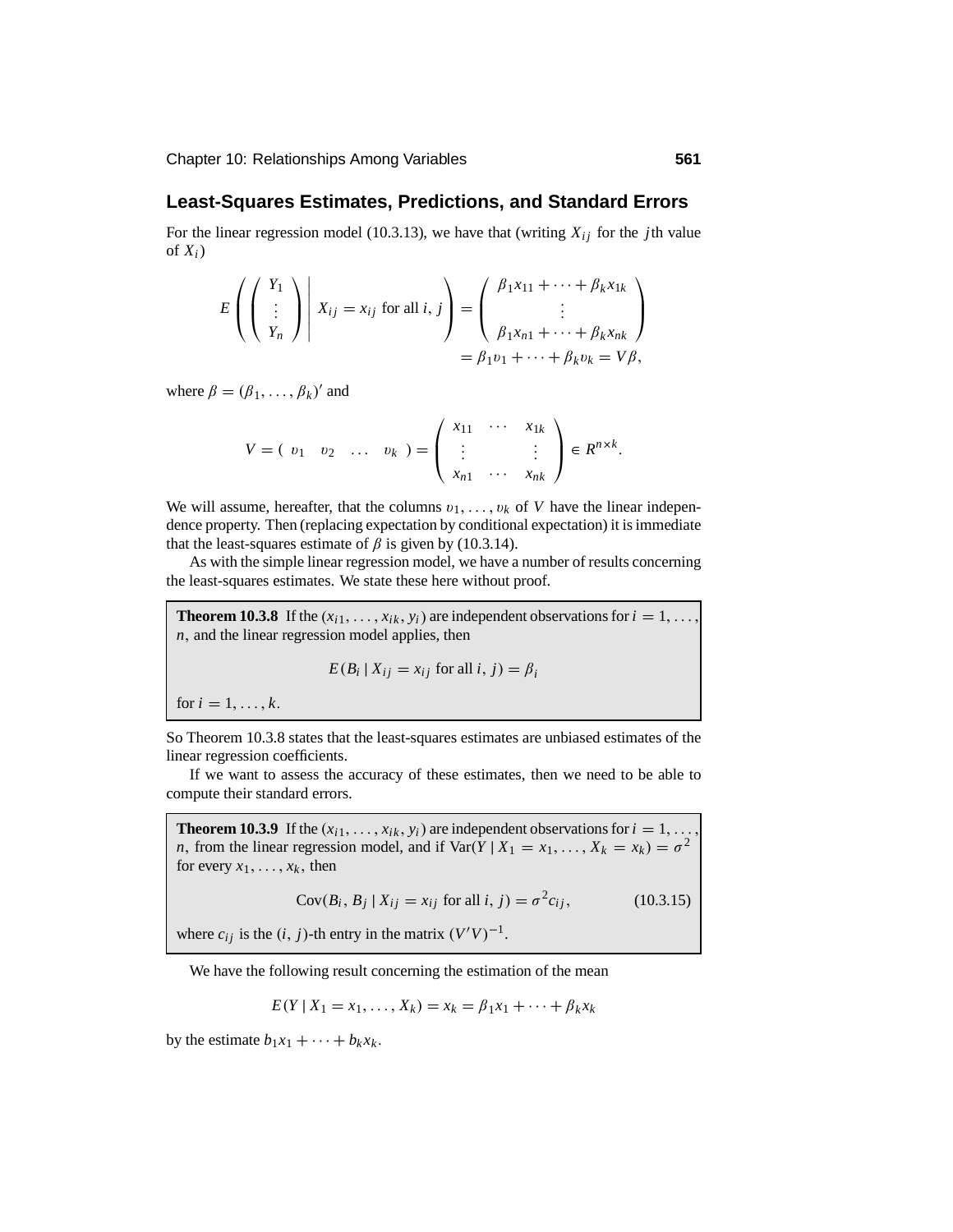**Corollary 10.3.4**

$$
\text{Var}(B_1x_1 + \dots + B_kx_k \mid X_{ij} = x_{ij} \text{ for all } i, j)
$$
\n
$$
= \sigma^2 \left( \sum_{i=1}^k x_i^2 c_{ii} + 2 \sum_{i < j} x_i x_j c_{ij} \right) = \sigma^2 x' (V'V)^{-1} x,\tag{10.3.16}
$$

where  $x = (x_1, \ldots, x_k)$ .

We also use  $b_1x_1 + \cdots + b_kx_k = b'x$  as a prediction of a new response value when  $X_1 = x_1, \ldots, X_k = x_k$ .

We see, from Theorem 10.3.9 and Corollary 10.3.4, that we need an estimate of  $\sigma^2$ to compute standard errors. The estimate is given by

$$
s^{2} = \frac{1}{n-k} \sum_{i=1}^{n} (y_{i} - b_{1}x_{i1} - \dots - b_{k}x_{ik})^{2} = \frac{1}{n-k} (y - Xb)'(y - Xb), \quad (10.3.17)
$$

and we have the following result.

**Theorem 10.3.10** If the  $(x_{i1},...,x_{ik}, y_i)$  are independent observations for  $i =$ 1,..., *n*, from the linear regression model, and if  $Var(Y | X_1 = x_1, ..., X_k = x_k) =$  $\sigma^2$ , then *E*(*S*<sup>2</sup> | *X<sub>ij</sub>* = *x<sub>ij</sub>* for all *i*, *j*) =  $\sigma$ <sup>2</sup>.

Combining (10.3.15) and (10.3.17), we deduce that the standard error of  $b_i$  is  $s\sqrt{c_{ii}}$ . Combining (10.3.16) and (10.3.17), we deduce that the standard error of  $b_1x_1 + \cdots$  $b_k x_k$  is

$$
s\left(\sum_{i=1}^k x_i^2 c_{ii} + 2\sum_{i < j} x_i x_j c_{ij}\right)^{1/2} = s(x'(V'V)^{-1}x)^{1/2}.
$$

#### **The ANOVA Decomposition and** *F***-Statistics**

When one of the predictors  $X_1, \ldots, X_k$  is constant, then we say that the model has an *intercept term*. By convention, we will always take this to be the first predictor. So when we want the model to have an intercept term, we take  $X_1 \equiv 1$  and  $\beta_1$  is the intercept, e.g., the simple linear regression model. Note that it is common to denote the intercept term by  $\beta_0$  so that  $X_0 \equiv 1$  and  $X_1, \ldots, X_k$  denote the predictors that actually change. We will also adopt this convention when it seems appropriate.

Basically, inclusion of an intercept term is very common, as this says that, when the predictors that actually change have no relationship with the response *Y*, then the intercept is the unknown mean of the response. When we do not include an intercept, then this says we *know* that the mean response is 0 when there is no relationship between *Y* and the nonconstant predictors. Unless there is substantive, application-based evidence to support this, we will generally not want to make this assumption.

Denoting the intercept term by  $\beta_1$ , so that  $X_1 \equiv 1$ , we have the following ANOVA decomposition for this model that shows how to isolate the observed variation in *Y* that can be explained by changes in the nonconstant predictors.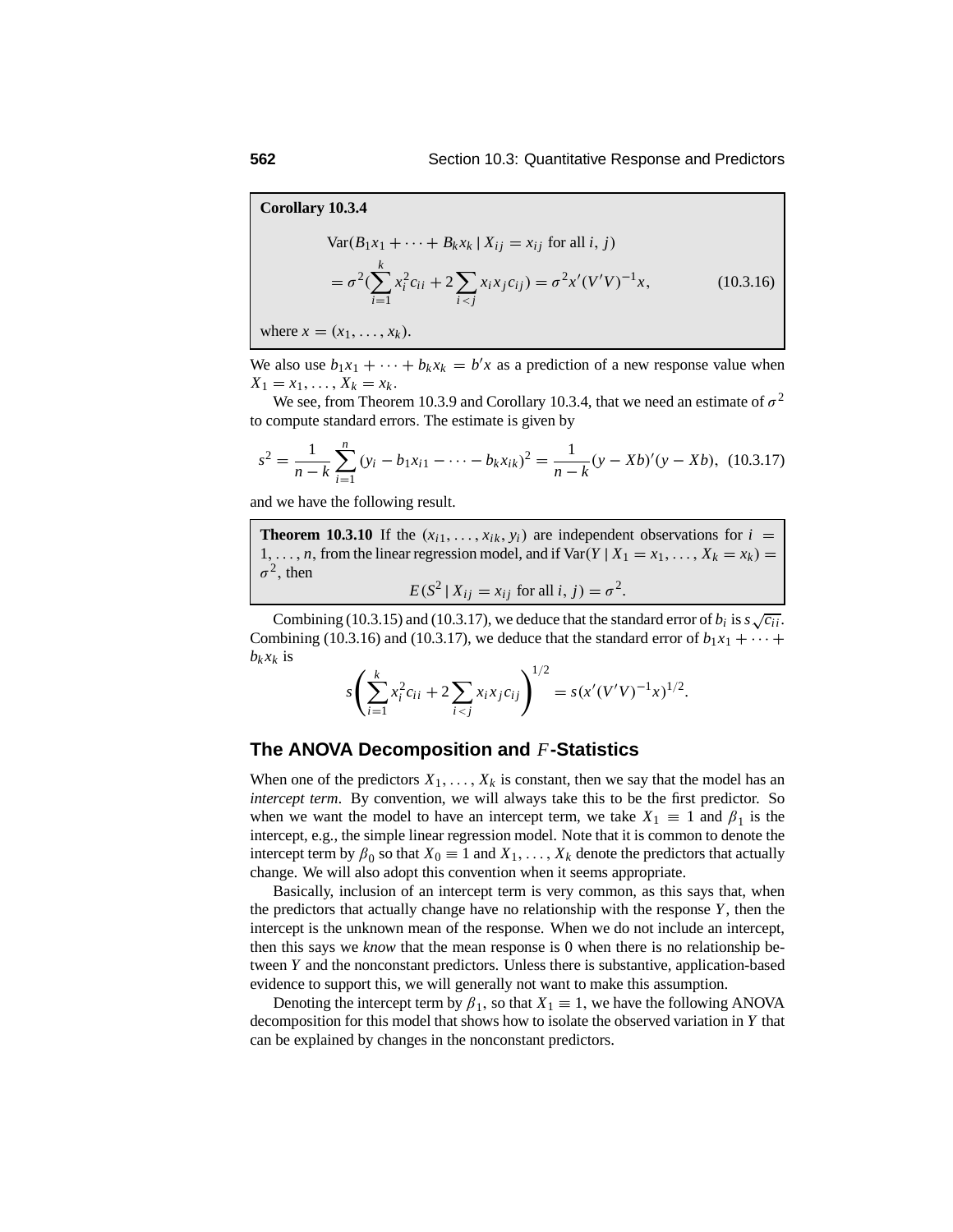**Lemma 10.3.2** If, for  $i = 1, \ldots, n$ , the values  $(x_{i1}, \ldots, x_{ik}, y_i)$  are such that the matrix  $V$  has linearly independent columns, with  $v_1$  equal to a column of ones, then  $b_1 = \bar{y} - b_2\bar{x}_2 - \cdots - b_k\bar{x}_k$  and #*n*  $(y_i - \bar{y})^2 = \sum^n$ 

$$
\sum_{i=1} (y_i - \bar{y})^2 = \sum_{i=1} (b_2(x_{i2} - \bar{x}_2) + \dots + b_k(x_{ik} - \bar{x}_k))^2
$$

$$
+ \sum_{i=1}^n (y_i - b_1x_{i1} - \dots - b_kx_{ik})^2.
$$

We call

RSS 
$$
(X_2, ..., X_k)
$$
 =  $\sum_{i=1}^n (b_2 (x_{i2} - \bar{x}_2) + ... + b_k (x_{ik} - \bar{x}_k))^2$ 

the regression sum of squares and

$$
ESS = \sum_{i=1}^{n} (y_i - b_1 x_{i1} - \dots - b_k x_{ik})^2
$$

the error sum of squares. This leads to the following ANOVA table.

| Source | Df        | Sum of Squares                     | Mean Square                                                                         |
|--------|-----------|------------------------------------|-------------------------------------------------------------------------------------|
|        |           |                                    | $X_2, \ldots, X_k \mid k-1$ RSS $(X_2, \ldots, X_k)$ RSS $(X_2, \ldots, X_k)/(k-1)$ |
| Error  | $n-k$ ESS |                                    |                                                                                     |
| Total  | $n-1$     | $\sum_{i=1}^{n} (y_i - \bar{y})^2$ |                                                                                     |

When there is an intercept term, the null hypothesis of no relationship between the response and the predictors is equivalent to  $H_0$ :  $\beta_2 = \cdots = \beta_k = 0$ . As with the simple linear regression model, the mean square for regression can be shown to be an unbiased estimator of  $\sigma^2$  if and only if the null hypothesis is true. Therefore, a sensible statistic to use for assessing the null hypothesis is the *F*-statistic

$$
F = \frac{\text{RSS}(X_2, \ldots, X_k)/(k-1)}{s^2},
$$

with large values being evidence against the null.

Often, we want to assess the null hypothesis  $H_0$ :  $\beta_{l+1}$  =  $\cdots$  =  $\beta_k$  = 0 or, equivalently, the hypothesis that the model is given by

$$
E(Y | X_1 = x_1, ..., X_k = x_k) = \beta_1 x_1 + \cdots + \beta_l x_l,
$$

where  $l < k$ . This hypothesis says that the last  $k - l$  predictors  $X_{l+1}, \ldots, X_k$ , have no relationship with the response.

If we denote the least-squares estimates of  $\beta_1, \ldots, \beta_l$ , obtained by fitting the smaller model, by  $b_1^*, \ldots, b_l^*$ , then we have the following result.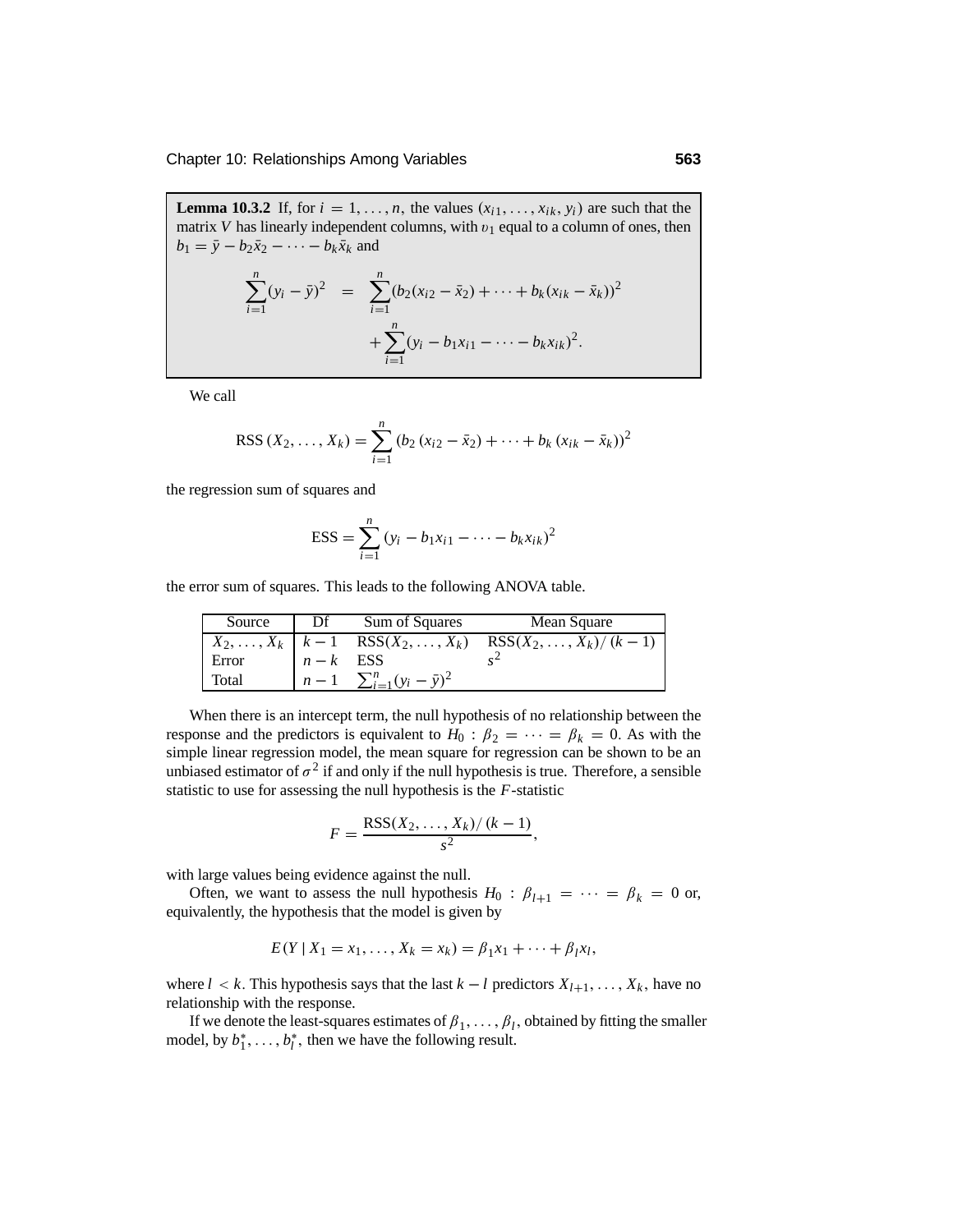**Lemma 10.3.3** If the  $(x_{i1},...,x_{ik}, y_i)$  for  $i = 1,...,n$  are values for which the matrix *V* has linearly independent columns, with  $v_1$  equal to a column of ones, then  $RSS(X_2, \ldots, X_k) = \sum_{k=1}^{n}$ 

$$
RSS(X_2, ..., X_k) = \sum_{i=1}^{n} (b_2(x_{i2} - \bar{x}_2) + \dots + b_k(x_{ik} - \bar{x}_k))^2
$$
  
\n
$$
\geq \sum_{i=1}^{n} (b_2^*(x_{i2} - \bar{x}_2) + \dots + b_l^*(x_{il} - \bar{x}_l))^2
$$
  
\n
$$
= RSS(X_2, ..., X_l).
$$
 (10.3.18)

On the right of the inequality in (10.3.18), we have the regression sum of squares obtained by fitting the model based on the first *l* predictors. Therefore, we can interpret the difference of the left and right sides of (10.3.18), namely,

$$
RSS(X_{l+1},...,X_k | X_2,...,X_l) = RSS(X_2,...,X_k) - RSS(X_2,...,X_l)
$$

as the contribution of the predictors  $X_{l+1},..., X_k$  to the regression sum of squares when the predictors  $X_1, \ldots, X_l$  are in the model. We get the following ANOVA table (actually only the first three columns of the ANOVA table) corresponding to this decomposition of the total sum of squares.

| Source | Df        | Sum of Squares                                                                                                                                                            |
|--------|-----------|---------------------------------------------------------------------------------------------------------------------------------------------------------------------------|
|        |           |                                                                                                                                                                           |
|        |           | $\begin{vmatrix} X_2, , X_l \\ X_{l+1}, , X_k   X_2, , X_l \end{vmatrix}$ $\begin{vmatrix} l-1 & RSS(X_2, , X_l) \\ k-l & RSS(X_{l+1}, , X_k   X_2, , X_l) \end{vmatrix}$ |
| Error  | $n-k$ ESS |                                                                                                                                                                           |
| Total  |           | $n-1$ $\sum_{i=1}^{n} (y_i - \bar{y})^2$                                                                                                                                  |

It can be shown that the null hypothesis  $H_0: \beta_{l+1} = \cdots = \beta_k = 0$  holds if and only if

$$
RSS(X_{l+1},\ldots,X_k | X_2,\ldots,X_l)/(k-l)
$$

is an unbiased estimator of  $\sigma^2$ . Therefore, a sensible statistic to use for assessing this null hypothesis is the *F*-statistic

$$
F = \frac{\text{RSS}(X_{l+1}, \ldots, X_k | X_2, \ldots, X_l) / (k-l)}{s^2},
$$

with large values being evidence against the null.

#### **The Coefficient of Determination**

The coefficient of determination for this model is given by

$$
R^{2} = \frac{\text{RSS}(X_{2},...,X_{k})}{\sum_{i=1}^{n}(y_{i}-\bar{y})^{2}},
$$

which, by Lemma 10.3.2, is always between 0 and 1. The value of  $R^2$  gives the proportion of the observed variation in *Y* that is explained by the inclusion of the nonconstant predictors in the model.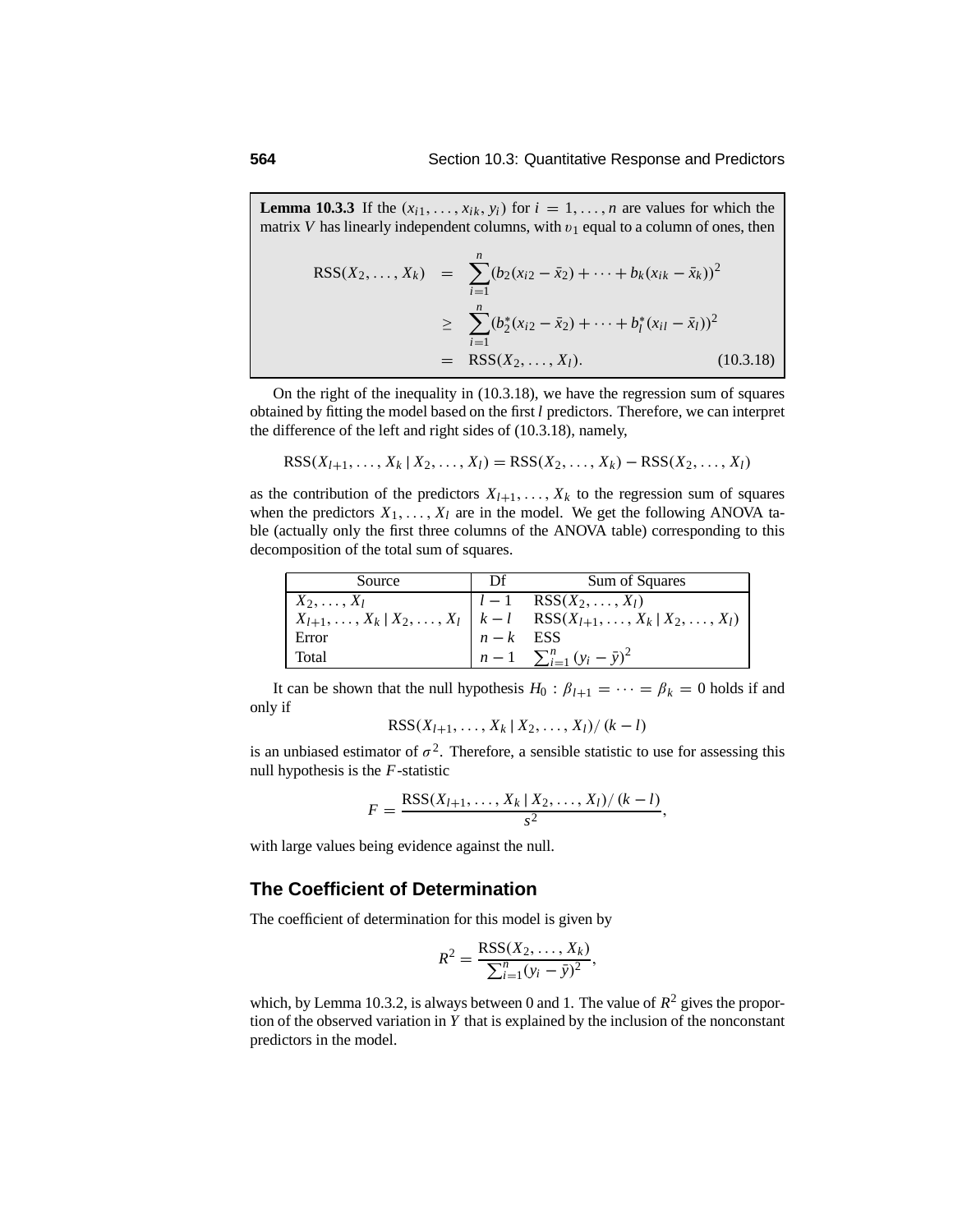It can be shown that  $R^2$  is the square of the *multiple correlation coefficient* between *Y* and  $X_1, \ldots, X_k$ . However, we do not discuss the multiple correlation coefficient in this text.

#### **Confidence Intervals and Testing Hypotheses**

For inference, we have the following result.

**Theorem 10.3.11** If the conditional distribution of *Y* given  $(X_1, \ldots, X_k) = (x_1, \ldots, x_k)$  $x_k$ ) is  $N(\beta_1 x_1 + \cdots + \beta_k x_k, \sigma^2)$ , and if we observe the independent values  $(x_{i1}, \ldots, x_k)$ ,  $x_{ik}$ ,  $y_i$ ) for  $i = 1, ..., n$ , then the conditional distributions of the  $B_i$  and  $S^2$ , given  $X_{ij} = x_{ij}$  for all *i*, *j*, are as follows. (i)  $B_i \sim N(\beta_i, \sigma^2 c_{ii})$ (ii)  $B_1x_1 + \cdots + B_kx_k$  is distributed *N*  $\overline{'}$  $\beta_1x_1 + \cdots + \beta_kx_k, \sigma^2$  $\left(\frac{k}{\sum_{i=1}^{k}}\right)$ *<sup>i</sup>*=<sup>1</sup>  $x_i^2 c_{ii} + 2 \sum$  $\sum_{i < j} x_i x_j c_{ij}$ ) (iii)  $(n - k) S^2/\sigma^2 \sim \chi^2(n - k)$  independent of  $(B_1, \ldots, B_k)$ 

**Corollary 10.3.5** (i)  $(B_i - \beta_i)/s c_{ii}^{1/2} \sim t(n-k)$ (ii)  $B_1x_1 + \cdots + B_kx_k - \beta_1x_1 - \cdots - \beta_kx_k$  $S\left(\sum_{i=1}^k x_i^2 c_{ii} + 2\sum_{i < j} x_i x_j c_{ij}\right)^{1/2} \sim t(n-k)$ (iii)  $H_0: \beta_{l+1} = \cdots = \beta_k = 0$  is true if and only if  $F = \frac{(RSS(X_2, ..., X_k) - RSS(X_2, ..., X_l))/(k - l)}{S^2} \sim F(k - l, n - k)$ 

#### **Analysis of Residuals**

In an application of the multiple regression model, we must check to make sure that the assumptions make sense. Model checking is based on the residuals  $y_i - b_1 x_{i1}$  − ···− *bk xik* (after standardization), just as discussed in Section 9.1. Note that the *<sup>i</sup>*th residual is simply the difference between the observed value  $y_i$  at  $(x_{i1},...,x_{ik})$  and the predicted value  $b_1x_{i1} + \cdots + b_kx_{ik}$  at  $(x_{i1}, \ldots, x_{ik})$ .

We also have the following result (this can be proved as a Corollary of Theorem 10.3.10).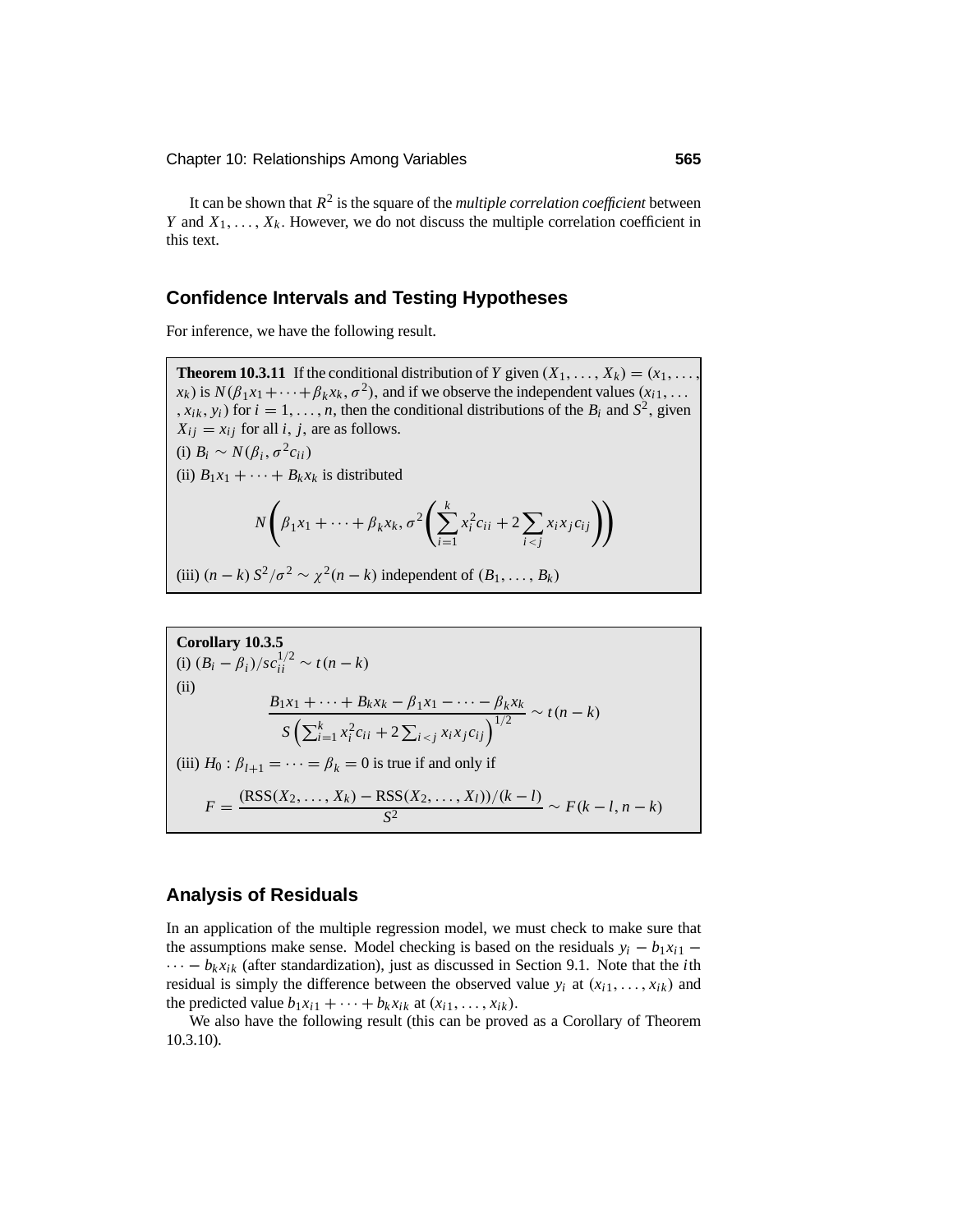**Corollary 10.3.6** (i)  $E(Y_i - B_1x_{i1} - \cdots - B_kx_{ik} | V) = 0$  $(iii) \text{Cov}(Y_i - B_1x_{i1} - \cdots - B_kx_{ik}, Y_j - B_1x_{j1} - \cdots - B_kx_{jk}, V_j = \sigma^2 d_{ij}$ , where  $d_{ij}$  is the  $(i, j)$ -th entry of the matrix  $I - V(V'V)^{-1}V'$ .

Therefore, the standardized residuals are given by

$$
\frac{y_j - b_1 x_{j1} - \dots - b_k x_{jk}}{s d_{ii}^{1/2}}.
$$
 (10.3.19)

When *s* is replaced by  $\sigma$  in (10.3.19), Corollary 10.3.6 implies that this quantity has conditional mean 0 and conditional variance 1. Furthermore, when the conditional distribution of the response given the predictors is normal, then it can be shown that the conditional distribution of this quantity is  $N(0, 1)$ . These results are also approximately true for (10.3.19) for large *n*. Furthermore, it can be shown that the covariances between the standardized residuals go to 0 as  $n \to \infty$ , under certain reasonable conditions on distribution of the predictor variables. So one approach to model checking here is to see whether the values given by (10.3.19) look at all like a sample from the *N*(0, 1) distribution.

What do we do if model checking leads to a failure of the model? As in Chapter 9, we can consider making various transformations of the data to see if there is a simple modification of the model that will pass. We can make transformations not only to the response variable *Y*, but to the predictor variables  $X_1, \ldots, X_k$  as well.

#### **An Application of Multiple Linear Regression Analysis**

The computations needed to implement a multiple linear regression analysis cannot be carried out by hand. These are much too time-consuming and error-prone. It is therefore important that a statistician have a computer with suitable software available when doing a multiple linear regression analysis.

The data in Table 10.1 are taken from *Statistical Theory and Methodology in Science and Engineering,* 2nd ed*.,* by K. A. Brownlee (John Wiley & Sons, New York, 1965). The response variable *Y* is stack loss (Loss), which represents 10 times the percentage of ammonia lost as unabsorbed nitric oxide. The predictor variables are  $X_1 =$ air flow (Air),  $X_2$  = temperature of inlet water (Temp), and  $X_3$  = the concentration of nitric acid (Acid). Also recorded is the day (Day) on which the observation was taken.

We consider the model *Y* |  $x_1, x_2, x_3 \sim N(\beta_0 + \beta_1 x_1 + \beta_2 x_2 + \beta_3 x_3, \sigma^2)$ . Note that we have included an intercept term. Figure 10.3.9 is a normal probability plot of the standardized residuals. This looks reasonable, except for one residual, <sup>−</sup>2.63822, that diverges quite distinctively from the rest of the values, which lie close to the 45-degree line. Printing out the standardized residuals shows that this residual is associated with the observation on the twenty-first day. Possibly there was something unique about this day's operations, and so it is reasonable to discard this data value and refit the model. Figure 10.3.10 is a normal probability plot obtained by fitting the model to the first 20 observations. This looks somewhat better, but still we might be concerned about at least one of the residuals that deviates substantially from the 45-degree line.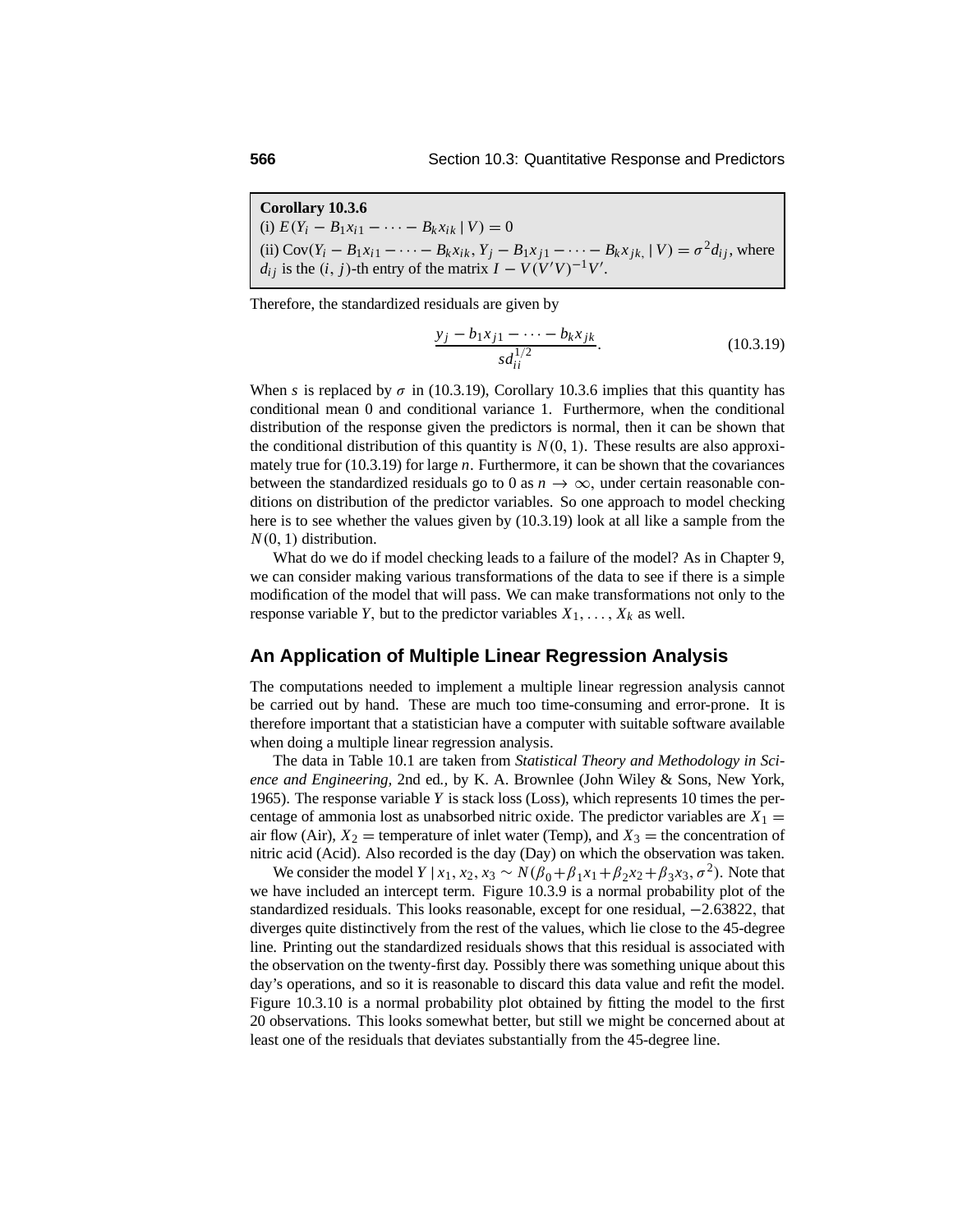Chapter 10: Relationships Among Variables **567**

| Day | Air | Temp | Acid | Loss | Day | Air | Temp | Acid | Loss |
|-----|-----|------|------|------|-----|-----|------|------|------|
|     | 80  | 27   | 89   | 42   | 12  | 58  | 17   | 88   | 13   |
| 2   | 80  | 27   | 88   | 37   | 13  | 58  | 18   | 82   | 11   |
| 3   | 75  | 25   | 90   | 37   | 14  | 58  | 19   | 93   | 12   |
| 4   | 62  | 24   | 87   | 28   | 15  | 50  | 18   | 89   | 8    |
| 5   | 62  | 22   | 87   | 18   | 16  | 50  | 18   | 86   | 7    |
| 6   | 62  | 23   | 87   | 18   | 17  | 50  | 19   | 72   | 8    |
| 7   | 62  | 24   | 93   | 19   | 18  | 50  | 19   | 79   | 8    |
| 8   | 62  | 24   | 93   | 20   | 19  | 50  | 20   | 80   | 9    |
| 9   | 58  | 23   | 87   | 15   | 20  | 56  | 20   | 82   | 15   |
| 10  | 58  | 18   | 80   | 14   | 21  | 70  | 20   | 91   | 15   |
| 11  | 58  | 18   | 89   | 14   |     |     |      |      |      |

Table 10.1: Data for Application of Multiple Linear Regression Analysis



Figure 10.3.9: Normal probability plot of the standardized residuals based on all the data.



Figure 10.3.10: Normal probability plot of the standardized residuals based on the first 20 data values.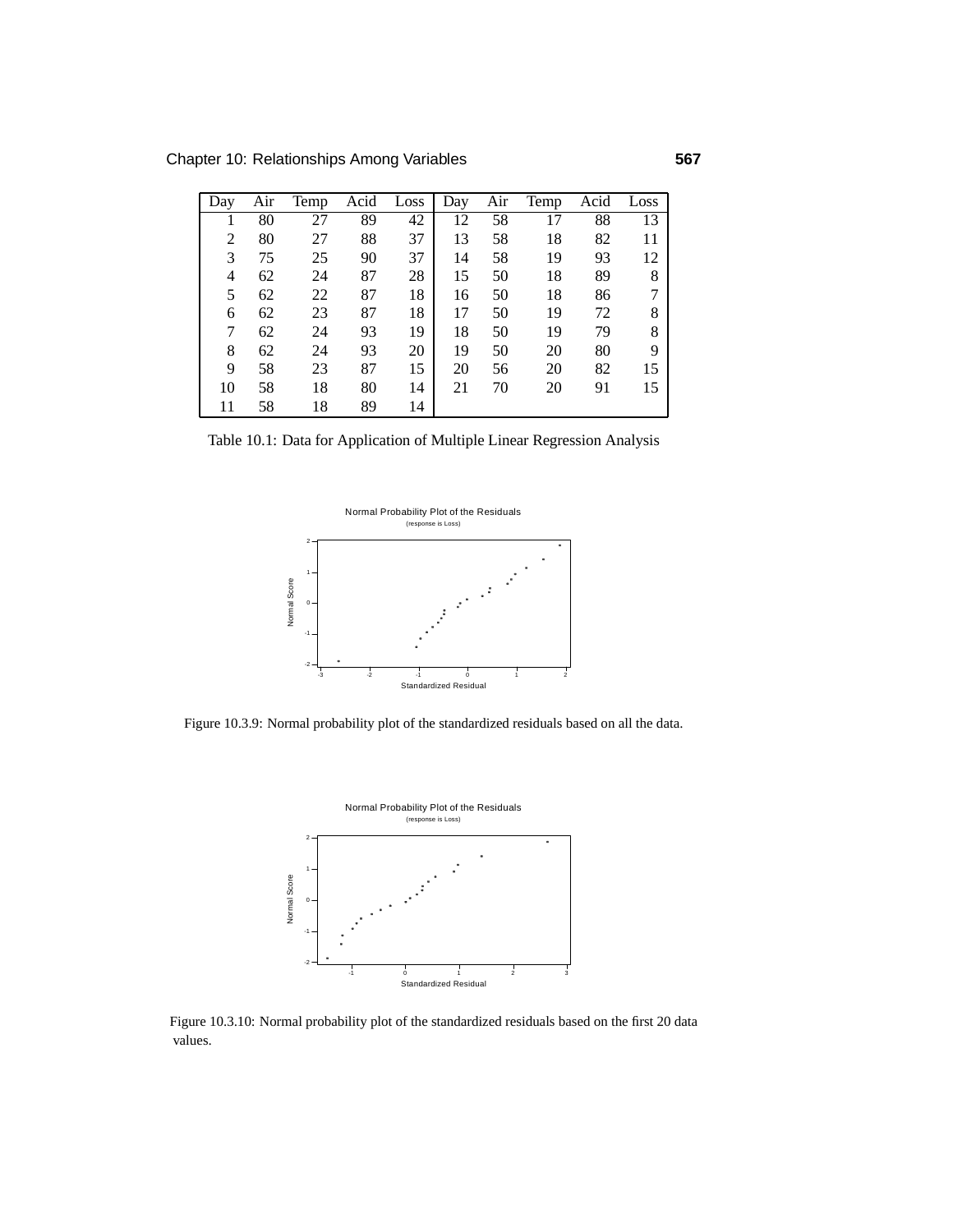Following the analysis of these data in *Fitting Equations to Data,* by C. Daniel and F. S. Wood (Wiley-Interscience, New York, 1971), we consider instead the model

$$
\ln Y | x_1, x_2, x_3 \sim N(\beta_0 + \beta_1 x_1 + \beta_2 x_2 + \beta_3 x_3, \sigma^2), \tag{10.3.20}
$$

i.e., we transform the response variable by taking its logarithm and use all of the data. Often, when models do not fit, simple transformations like this can lead to major improvements. In this case, we see a much improved normal probability plot, as provided in Figure 10.3.11.



Figure 10.3.11: Normal probability plot of the standardized residuals for all the data using ln *Y* as the response.

We also looked at plots of the standardized residuals against the various predictors, and these looked reasonable. Figure 10.3.12 is a plot of the standardized residuals against the values of Air.



Figure 10.3.12: A plot of the standardized residuals for all the data, using ln *Y* as the response, against the values of the predictor Air.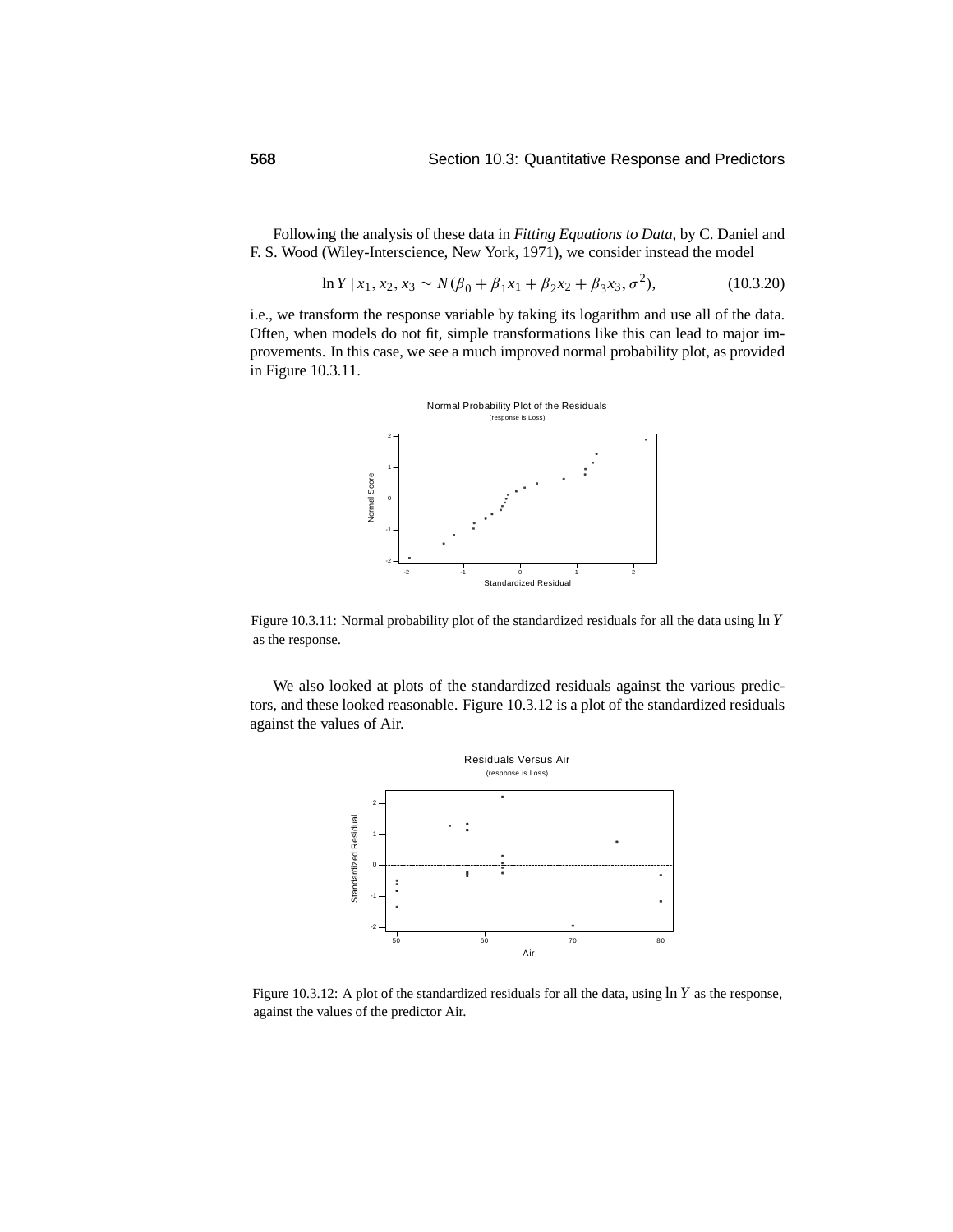Now that we have accepted the model (10.3.20), we can proceed to inferences about the unknowns of the model. The least-squares estimates of the  $\beta_i$ , their standard errors (Se), the corresponding *t*-statistics for testing the  $\beta_i = 0$ , and the P-values for this are given in the following table.

| Coefficient | Estimate    | Se       | <i>t</i> -statistic | P-value |
|-------------|-------------|----------|---------------------|---------|
| $\mu_{0}$   | $-0.948700$ | 0.647700 | $-1.46$             | 0.161   |
|             | 0.034565    | 0.007343 | 4.71                | 0.000   |
| $\beta_2$   | 0.063460    | 0.020040 | 3.17                | 0.006   |
| D2          | 0.002864    | 0.008510 | 0.34                | 0.742   |

The estimate of  $\sigma^2$  is given by  $s^2 = 0.0312$ .

To test the null hypothesis that there is no relationship between the response and the predictors, or that, equivalently,  $H_0: \beta_1 = \beta_2 = \beta_3 = 0$ , we have the following ANOVA table.

| Source          | Df | Sum of Squares | Mean Square |
|-----------------|----|----------------|-------------|
| $X_1, X_2, X_3$ |    | 4.9515         | 1.6505      |
| Error           | 17 | 0.5302         | 0.0312      |
| Total           | 20 | 5.4817         |             |

The value of the *F*-statistic is given by 1.6505/0.0312 = 52.900, and when  $F \sim$  $F(3, 17)$ , we have that  $P(F > 52.900) = 0.000$ . So there is substantial evidence against the null hypothesis. To see how well the model explains the variation in the response, we computed the value of  $R^2 = 86.9\%$ . Therefore, approximately 87% of the observed variation in *Y* can be explained by changes in the predictors in the model.

While we have concluded that a relationship exists between the response and the predictors, it may be that some of the predictors have no relationship with the response. For example, the table of *t*-statistics above would seem to indicate that perhaps  $X_3$ (acid) is not affecting *Y*. We can assess this via the following ANOVA table, obtained by fitting the model ln *Y* | *x*<sub>1</sub>, *x*<sub>2</sub>, *x*<sub>3</sub> ∼ *N*(β<sub>0</sub> + β<sub>1</sub>*x*<sub>1</sub> + β<sub>2</sub>*x*<sub>2</sub>, σ<sup>2</sup>).

| Source           | Df | Sum of Squares | Mean Square |
|------------------|----|----------------|-------------|
| $X_1, X_2$       | റ  | 4.9480         | 2.4740      |
| $X_3   X_1, X_2$ |    | 0.0035         | 0.0035      |
| Error            | 17 | 0.5302         | 0.0312      |
| Total            | 20 | 5.4817         |             |

Note that  $RSS(X_3 | X_1, X_2) = 4.9515 - 4.9480 = 0.0035$ . The value of the *F*-statistic for testing  $H_0$ :  $\beta_3 = 0$  is 0.0035/0.0312 = 0.112, and when  $F \sim F(1, 17)$ , we have that  $P(F > 0.112) = 0.742$ . So we have no evidence against the null hypothesis and can drop  $X_3$  from the model. Actually, this is the same P-value as obtained via the *t*-test of this null hypothesis, as, in general, the *t*-test that a single regression coefficient is 0 is equivalent to the  $F$ -test. Similar tests of the need to include  $X_1$  and  $X_2$  do not lead us to drop these variables from the model.

So based on the above results, we decide to drop  $X_3$  from the model and use the equation

$$
E(Y | X_1 = x_1, X_2 = x_2) = -0.7522 + 0.035402X_1 + 0.06346X_2 \qquad (10.3.21)
$$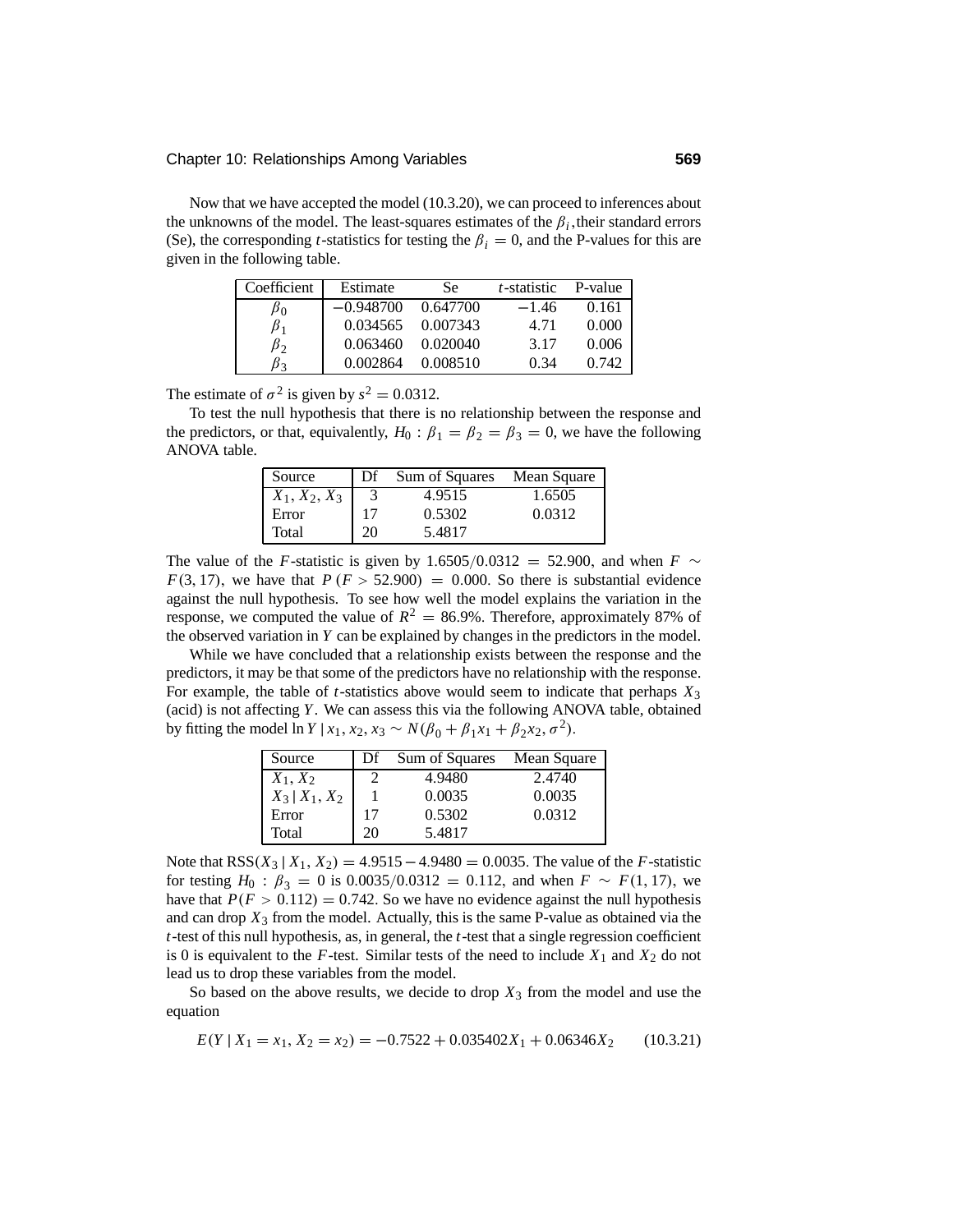to describe the relationship between *Y* and the predictors. Note that the least-squares estimates of  $\beta_0$ ,  $\beta_1$ , and  $\beta_2$  in (10.3.21) are obtained by refitting the model without *X*3.

# **Summary of Section 10.3**

- In this section, we examined the situation in which the response variable and the predictor variables are quantitative.
- In this situation, the linear regression model provides a possible description of the form of any relationship that may exist between the response and the predictors.
- Least squares is a standard method for fitting linear regression models to data.
- The ANOVA is a decomposition of the total variation observed in the response variable into a part attributable to changes in the predictor variables and a part attributable to random error.
- If we assume a normal linear regression model, then we have inference methods available such as confidence intervals and tests of significance. In particular, we have available the *F*-test to assess whether or not a relationship exists between the response and the predictors.
- A normal linear regression model is checked by examining the standardized residuals.

# **EXERCISES**

**10.3.1** Suppose that  $(x_1, \ldots, x_n)$  is a sample from a Bernoulli( $\theta$ ) distribution, where  $\theta \in [0, 1]$  is unknown. What is the least-squares estimate of the mean of this distribution?

**10.3.2** Suppose that  $(x_1, \ldots, x_n)$  is a sample from the Uniform[0,  $\theta$ ], where  $\theta > 0$  is unknown. What is the least-squares estimate of the mean of this distribution?

**10.3.3** Suppose that  $(x_1, \ldots, x_n)$  is a sample from the Exponential( $\theta$ ), where  $\theta > 0$  is unknown. What is the least-squares estimate of the mean of this distribution? **10.3.4** Consider the  $n = 11$  data values in the following table.

| Observation                                                                                                                                                                                                                                                                                                                                                                                                                                                                         | X       |          | Observation |      |      |
|-------------------------------------------------------------------------------------------------------------------------------------------------------------------------------------------------------------------------------------------------------------------------------------------------------------------------------------------------------------------------------------------------------------------------------------------------------------------------------------|---------|----------|-------------|------|------|
|                                                                                                                                                                                                                                                                                                                                                                                                                                                                                     | $-5.00$ | $-10.00$ |             | 1.00 | 3.52 |
| $\mathcal{D}_{\mathcal{A}}^{\mathcal{A}}(\mathcal{A}) = \mathcal{D}_{\mathcal{A}}^{\mathcal{A}}(\mathcal{A}) = \mathcal{D}_{\mathcal{A}}^{\mathcal{A}}(\mathcal{A}) = \mathcal{D}_{\mathcal{A}}^{\mathcal{A}}(\mathcal{A}) = \mathcal{D}_{\mathcal{A}}^{\mathcal{A}}(\mathcal{A}) = \mathcal{D}_{\mathcal{A}}^{\mathcal{A}}(\mathcal{A}) = \mathcal{D}_{\mathcal{A}}^{\mathcal{A}}(\mathcal{A}) = \mathcal{D}_{\mathcal{A}}^{\mathcal{A}}(\mathcal{A}) = \mathcal{D}_{\mathcal{A}}$ | $-4.00$ | $-8.83$  |             | 2.00 | 5.64 |
|                                                                                                                                                                                                                                                                                                                                                                                                                                                                                     | $-3.00$ | $-9.15$  |             | 3.00 | 7.28 |
|                                                                                                                                                                                                                                                                                                                                                                                                                                                                                     | $-2.00$ | $-4.26$  | 10          | 4.00 | 7.62 |
|                                                                                                                                                                                                                                                                                                                                                                                                                                                                                     | $-1.00$ | $-0.30$  | 11          | 5.00 | 8.51 |
|                                                                                                                                                                                                                                                                                                                                                                                                                                                                                     | 0.00    | -0.04    |             |      |      |

Suppose we consider the simple normal linear regression to describe the relationship between the response *Y* and the predictor *X*.

(a) Plot the data in a scatter plot.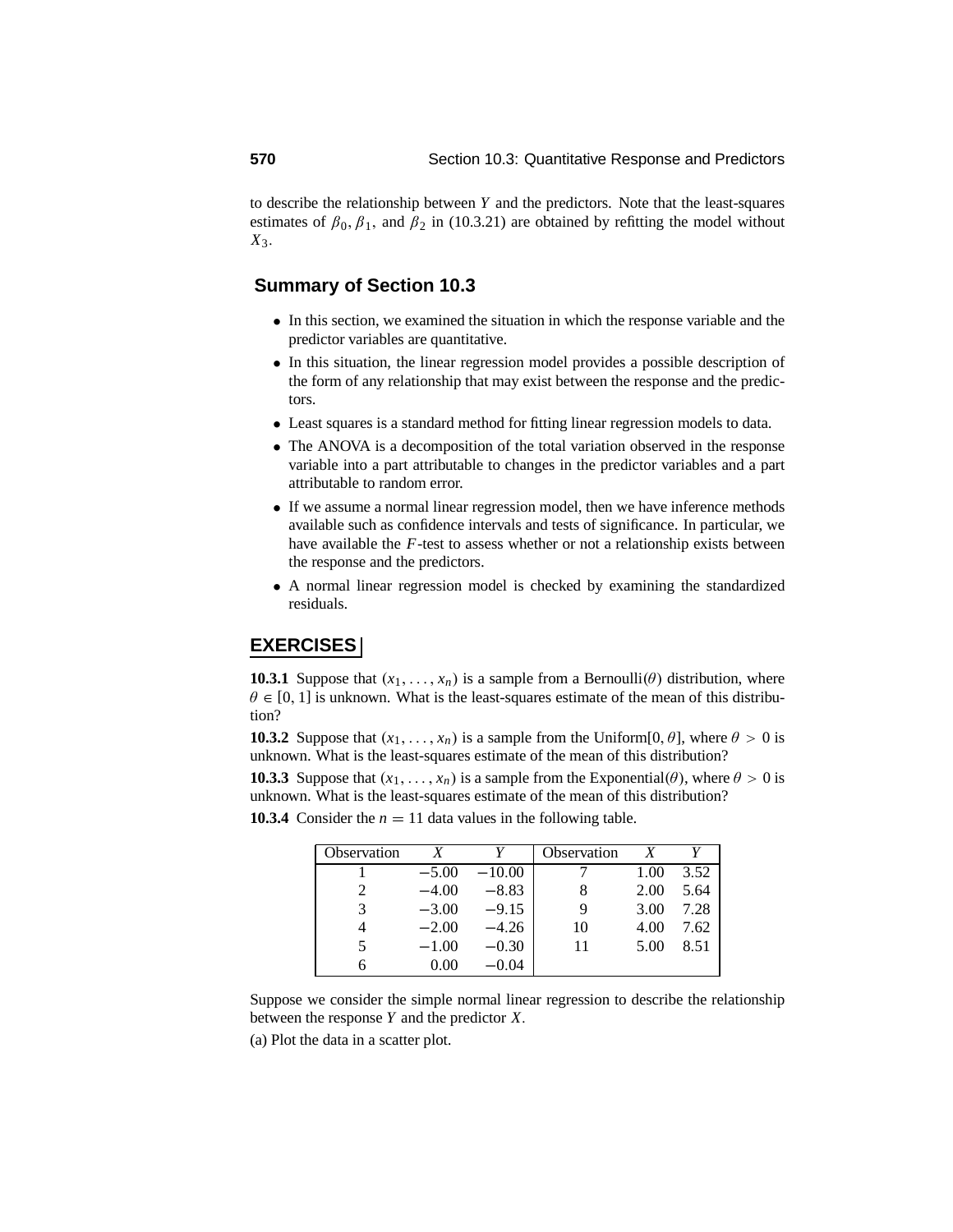(b) Calculate the least-squares line and plot this on the scatter plot in part (a).

(c) Plot the standardized residuals against *X*.

(d) Produce a normal probability plot of the standardized residuals.

(e) What are your conclusions based on the plots produced in parts (c) and (d)?

(f) If appropriate, calculate 0.95-confidence intervals for the intercept and slope.

(g) Construct the ANOVA table to test whether or not there is a relationship between the response and the predictors. What is your conclusion?

(h) If the model is correct, what proportion of the observed variation in the response is explained by changes in the predictor?

(i) Predict a future *Y* at  $X = 0.0$ . Is this prediction an extrapolation or an interpolation? Determine the standard error of this prediction.

(i) Predict a future *Y* at  $X = 6.0$ . Is this prediction an extrapolation or an interpolation? Determine the standard error of this prediction.

(k) Predict a future *Y* at  $X = 20.0$ . Is this prediction an extrapolation or an interpolation? Determine the standard error of this prediction. Compare this with the standard errors obtained in parts (i) and (j) and explain the differences.

**10.3.5** Consider the  $n = 11$  data values in the following table.

| Observation | X       |       | Observation | X    |       |
|-------------|---------|-------|-------------|------|-------|
|             | $-5.00$ | 65.00 |             | 1.00 | 6.52  |
|             | $-4.00$ | 39.17 |             | 2.00 | 17.64 |
| 3           | $-3.00$ | 17.85 |             | 3.00 | 34.28 |
|             | $-2.00$ | 7.74  | 10          | 4.00 | 55.62 |
| 5           | $-1.00$ | 2.70  | 11          | 5.00 | 83.51 |
| 6           | 0.00    | -0.04 |             |      |       |

Suppose we consider the simple normal linear regression to describe the relationship between the response *Y* and the predictor *X*.

(a) Plot the data in a scatter plot.

(b) Calculate the least-squares line and plot this on the scatter plot in part (a).

(c) Plot the standardized residuals against *X*.

(d) Produce a normal probability plot of the standardized residuals.

(e) What are your conclusions based on the plots produced in parts (c) and (d)?

(f) If appropriate, calculate 0.95-confidence intervals for the intercept and slope.

(g) Do the results of your analysis allow you to conclude that there is a relationship between *Y* and *X*? Explain why or why not.

(h) If the model is correct, what proportion of the observed variation in the response is explained by changes in the predictor?

**10.3.6** Suppose the following data record the densities of an organism in a containment vessel for 10 days. Suppose we consider the simple normal linear regression to describe the relationship between the response *Y* (density) and the predictor *X* (day).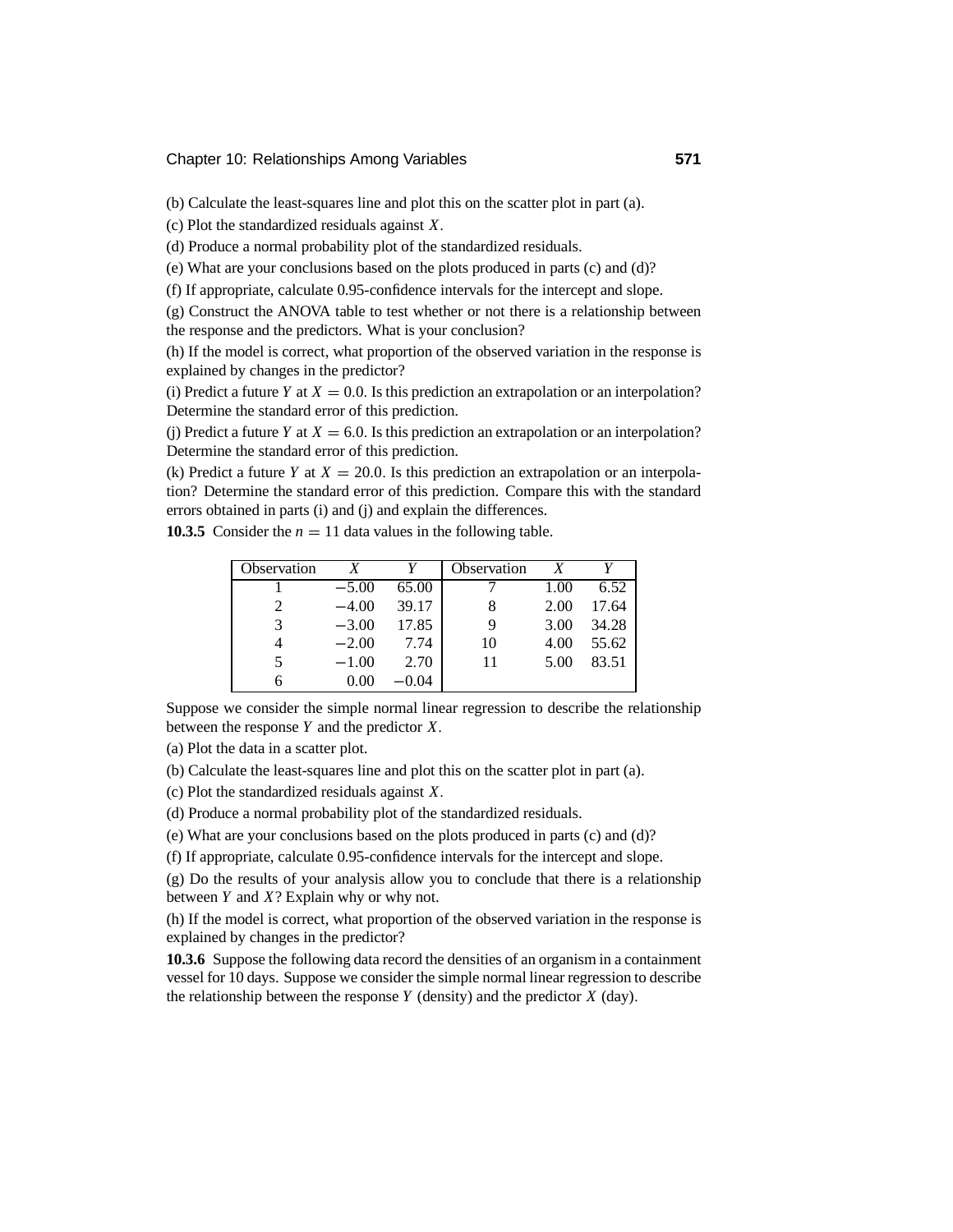| Day | Number/Liter | Day | Number/Liter |
|-----|--------------|-----|--------------|
|     | 1.6          |     | 1341.6       |
|     | 16.7         |     | 2042.9       |
| 3   | 65.2         |     | 7427.0       |
|     | 23.6         | q   | 15571.8      |
|     | 345.3        | 10  | 33128.5      |

(a) Plot the data in a scatter plot.

(b) Calculate the least-squares line and plot this on the scatter plot in part (a).

(c) Plot the standardized residuals against *X*.

(d) Produce a normal probability plot of the standardized residuals.

(e) What are your conclusions based on the plots produced in parts (c) and (d)?

(f) Can you think of a transformation of the response that might address any problems found? If so, repeat parts (a) through (e) after performing this transformation. (Hint: The scatter plot looks like exponential growth. What transformation is the inverse of exponentiation?)

(g) Calculate 0.95-confidence intervals for the appropriate intercept and slope.

(h) Construct the appropriate ANOVA table to test whether or not there is a relationship between the response and the predictors. What is your conclusion?

(i) Do the results of your analysis allow you to conclude that there is a relationship between *Y* and *X*? Explain why or why not.

(j) Compute the proportion of variation explained by the predictor for the two models you have considered. Compare the results.

(k) Predict a future *Y* at  $X = 12$ . Is this prediction an extrapolation or an interpolation? **10.3.7** A student takes weekly quizzes in a course and receives the following grades over 12 weeks.

| Week | Grade | Week | Grade |
|------|-------|------|-------|
|      | 65    |      | 74    |
| 2    | 55    | 8    | 76    |
| 3    | 62    | 9    | 48    |
| 4    | 73    | 10   | 80    |
| 5    | 68    | 11   | 85    |
| 6    | 76    | 12   | 90    |

(a) Plot the data in a scatter plot with  $X =$  week and  $Y =$  grade.

(b) Calculate the least-squares line and plot this on the scatter plot in part (a).

(c) Plot the standardized residuals against *X*.

(d) What are your conclusions based on the plot produced in (c)?

(e) Calculate 0.95-confidence intervals for the intercept and slope.

(f) Construct the ANOVA table to test whether or not there is a relationship between the response and the predictors. What is your conclusion?

(g) What proportion of the observed variation in the response is explained by changes in the predictor?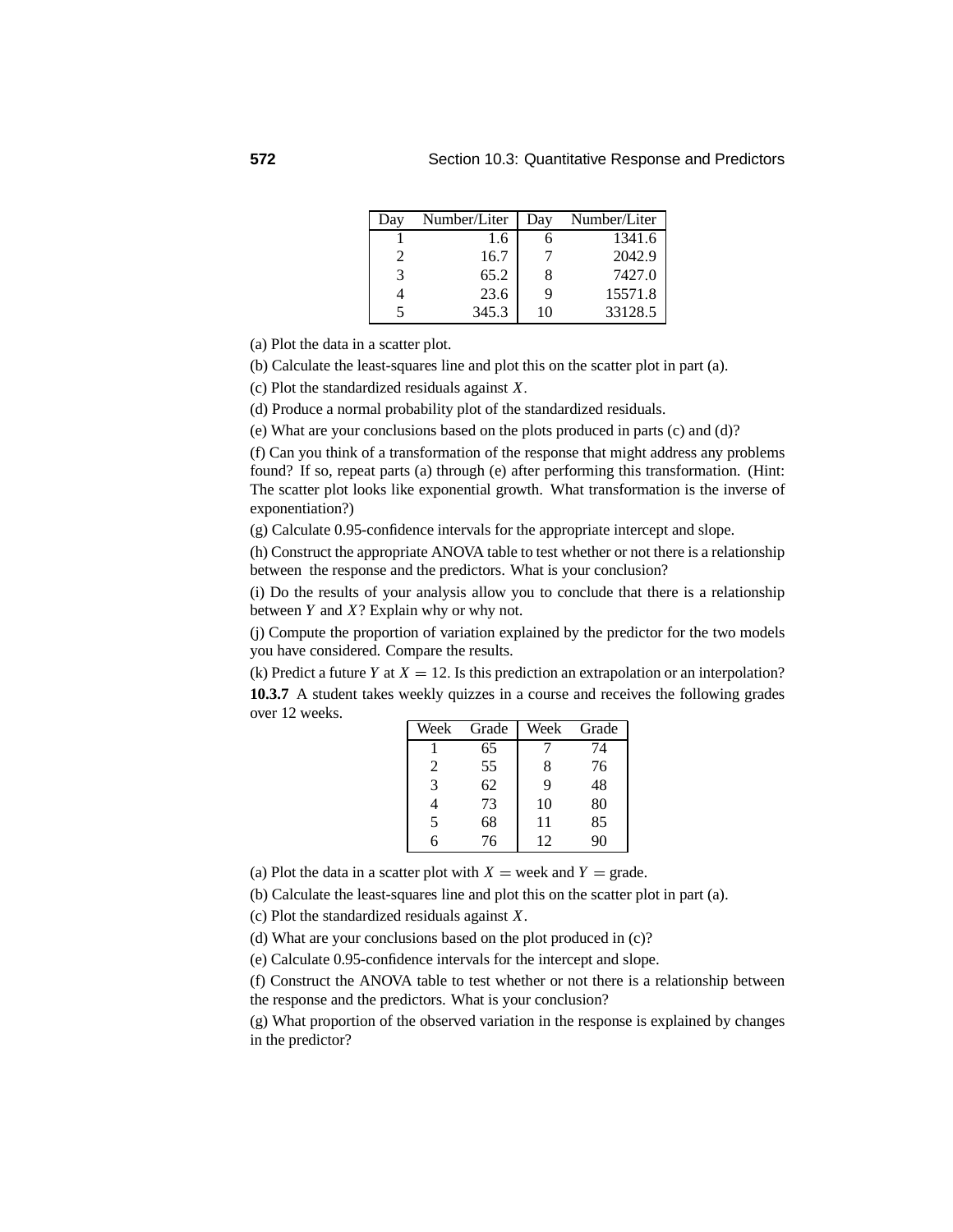**10.3.8** Suppose that  $Y = E(Y | X) + Z$ , where *X*, *Y* and *Z* are random variables.

(a) Show that  $E(Z | X) = 0$ .

(b) Show that  $Cov(E(Y | X), Z) = 0$ . (Hint: Write  $Z = Y - E(Y | X)$  and use Theorems 3.5.2 and 3.5.4.)

(c) Suppose that *Z* is independent of *X*. Show that this implies that the conditional distribution of *Y* given *X* depends on *X* only through its conditional mean. (Hint: Evaluate the conditional distribution function of *Y* given  $X = x$ .)

**10.3.9** Suppose that *X* and *Y* are random variables such that a regression model describes the relationship between *Y* and *X*. If  $E(Y | X) = \exp{\{\beta_1 + \beta_2 X\}}$ , then discuss whether or not this is a simple linear regression model (perhaps involving a predictor other than *X*).

**10.3.10** Suppose that *X* and *Y* are random variables and Corr $(X, Y) = 1$ . Does a simple linear regression model hold to describe the relationship between *Y* and *X*? If so, what is it?

**10.3.11** Suppose that *X* and *Y* are random variables such that a regression model describes the relationship between *Y* and *X*. If  $E(Y | X) = \beta_1 + \beta_2 X^2$ , then discuss whether or not this is a simple linear regression model (perhaps involving a predictor other than *X*).

**10.3.12** Suppose that *X* ∼ *N*(2, 3) independently of *Z* ∼ *N*(0, 1) and *Y* = *X* + *Z*. Does this structure imply that the relationship between *Y* and *X* can be summarized by a simple linear regression model? If so, what are  $\beta_1$ ,  $\beta_2$ , and  $\sigma^2$ ?

**10.3.13** Suppose that a simple linear model is fit to data. An analysis of the residuals indicates that there is no reason to doubt that the model is correct; the ANOVA test indicates that there is substantial evidence against the null hypothesis of no relationship between the response and predictor. The value of  $R^2$  is found to be 0.05. What is the interpretation of this number and what are the practical consequences?

## **COMPUTER EXERCISES**

**10.3.14** Suppose we consider the simple normal linear regression to describe the relationship between the response *Y* (income) and the predictor *X* (investment) for the data in Example 10.3.9.

(a) Plot the data in a scatter plot.

(b) Calculate the least-squares line and plot this on the scatter plot in part (a).

(c) Plot the standardized residuals against *X*.

(d) Produce a normal probability plot of the standardized residuals.

(e) What are your conclusions based on the plots produced in parts (c) and (d)?

(f) If appropriate, calculate 0.95-confidence intervals for the intercept and slope.

(g) Do the results of your analysis allow you to conclude that there is a relationship between *Y* and *X*? Explain why or why not.

(h) If the model is correct, what proportion of the observed variation in the response is explained by changes in the predictor?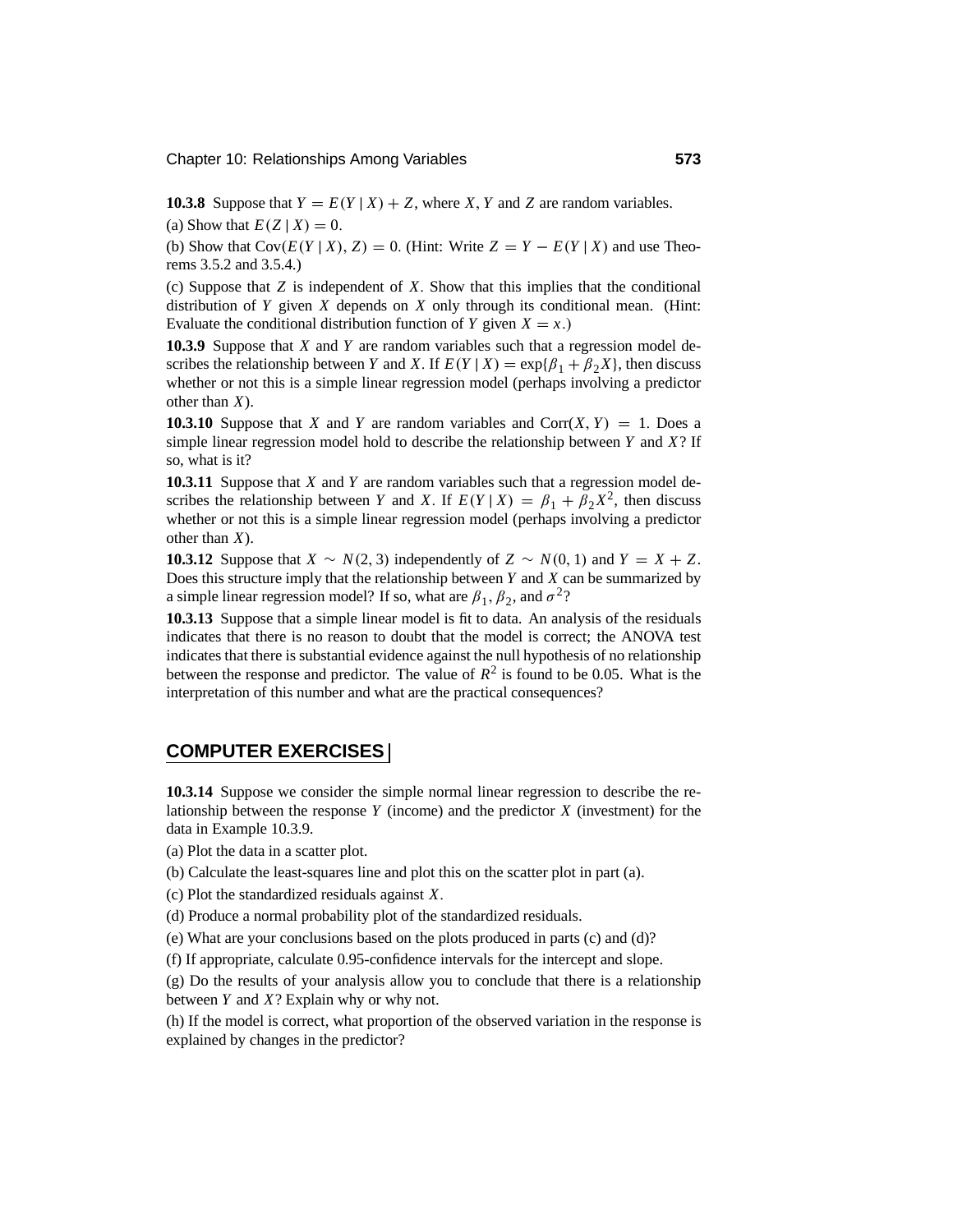| Sample | Strength | Hardness | Sample | Strength | Hardness |
|--------|----------|----------|--------|----------|----------|
|        | 293      | 53       | 11     | 298      | 60       |
| 2      | 349      | 70       | 12     | 292      | 51       |
| 3      | 340      | 78       | 13     | 380      | 95       |
| 4      | 340      | 55       | 14     | 345      | 88       |
| 5      | 340      | 64       | 15     | 257      | 51       |
| 6      | 354      | 71       | 16     | 265      | 54       |
| 7      | 322      | 82       | 17     | 246      | 52       |
| 8      | 334      | 67       | 18     | 286      | 64       |
| 9      | 247      | 56       | 19     | 324      | 83       |
| 10     | 348      | 86       | 20     | 282      | 56       |

**10.3.15** The following data are measurements of tensile strength (100 lb/in<sup>2</sup>) and hardness (Rockwell E) on 20 pieces of die-cast aluminum.

Suppose we consider the simple normal linear regression to describe the relationship between the response *Y* (strength) and the predictor *X* (hardness).

(a) Plot the data in a scatter plot.

(b) Calculate the least-squares line and plot this on the scatter plot in part (a).

(c) Plot the standardized residuals against *X*.

(d) Produce a normal probability plot of the standardized residuals.

(e) What are your conclusions based on the plots produced in parts (c) and (d)?

(f) If appropriate, calculate 0.95-confidence intervals for the intercept and slope.

(g) Do the results of your analysis allow you to conclude that there is a relationship between *Y* and *X*? Explain why or why not.

(h) If the model is correct, what proportion of the observed variation in the response is explained by changes in the predictor?

**10.3.16** Tests were carried out to determine the effect of gas inlet temperature (degrees Fahrenheit) and rotor speed (rpm) on the tar content (grains/cu ft) of a gas stream, producing the following data.

| Observation    | Tar  | Speed | Temperature |
|----------------|------|-------|-------------|
|                | 60.0 | 2400  | 54.5        |
| 2              | 65.0 | 2450  | 58.5        |
| 3              | 63.5 | 2500  | 58.0        |
| $\overline{4}$ | 44.0 | 2700  | 62.5        |
| 5              | 54.5 | 2700  | 68.0        |
| 6              | 26.0 | 2775  | 45.5        |
| 7              | 54.0 | 2800  | 63.0        |
| 8              | 53.5 | 2900  | 64.5        |
| 9              | 33.5 | 3075  | 57.0        |
| 10             | 44.0 | 3150  | 64.0        |

Suppose we consider the normal linear regression model

$$
Y | W = w, X = x \sim N(\beta_1 + \beta_2 w + \beta_3 x, \sigma^2)
$$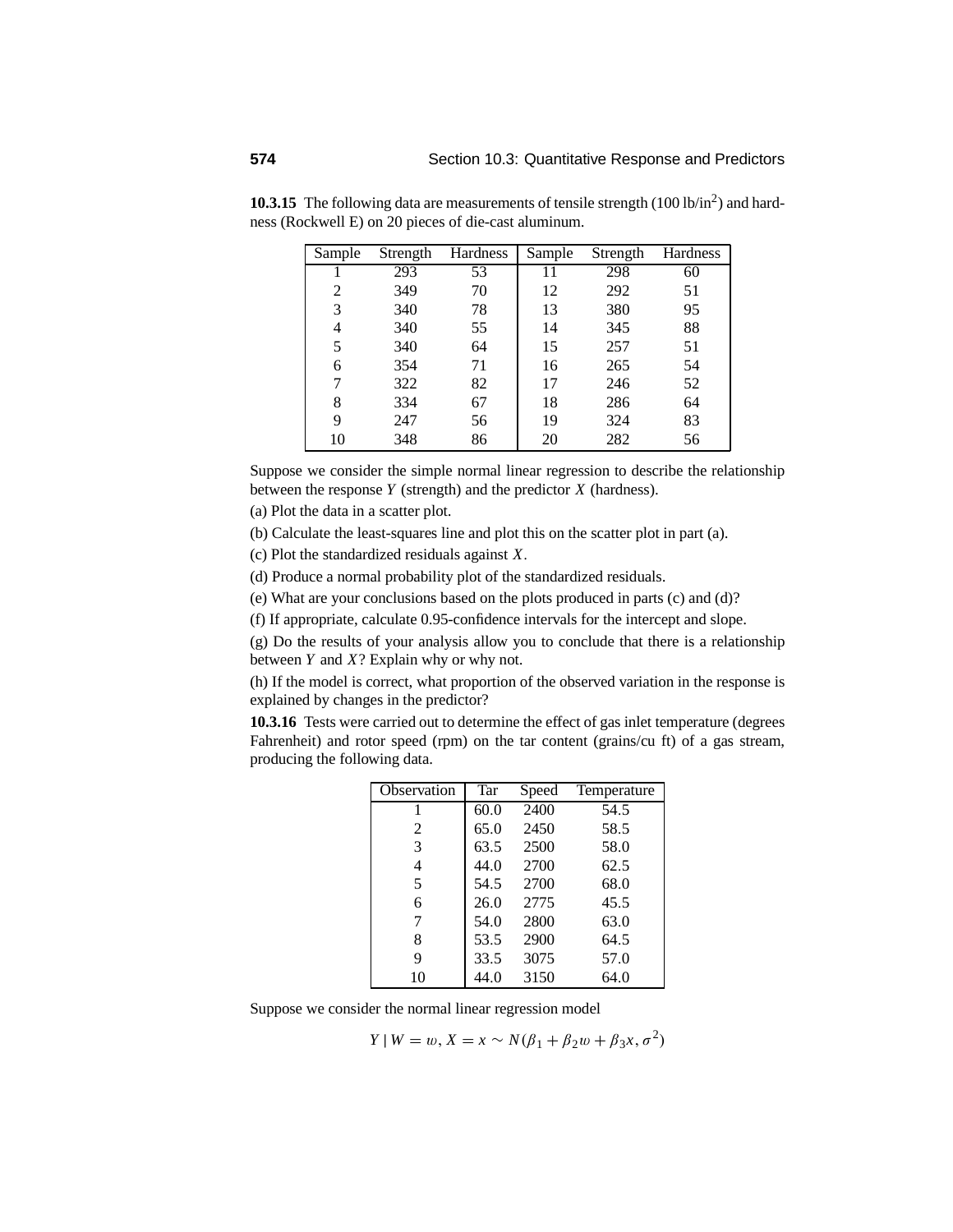to describe the relationship between *Y* (tar content) and the predictors *W* (rotor speed) and *X* (temperature).

(a) Plot the response in scatter plots against each predictor.

(b) Calculate the least-squares equation.

(c) Plot the standardized residuals against *W* and *X*.

(d) Produce a normal probability plot of the standardized residuals.

(e) What are your conclusions based on the plots produced in parts (c) and (d)?

(f) If appropriate, calculate 0.95-confidence intervals for the regression coefficients.

(g) Construct the ANOVA table to test whether or not there is a relationship between the response and the predictors. What is your conclusion?

(h) If the model is correct, what proportion of the observed variation in the response is explained by changes in the predictors?

(i) In an ANOVA table, assess the null hypothesis that there is no effect due to *W*, given that *X* is in the model.

(j) Estimate the mean of *Y* when  $W = 2750$  and  $X = 50.0$ . If we consider this value as a prediction of a future *Y* at these settings, is this an extrapolation or interpolation? **10.3.17** Suppose we consider the normal linear regression model

$$
Y \,|\, X = x \sim N(\beta_1 + \beta_2 x + \beta_3 x^2, \sigma^2)
$$

for the data of Exercise 10.3.5.

(a) Plot the response *Y* in a scatter plot against *X*.

(b) Calculate the least-squares equation.

(c) Plot the standardized residuals against *X*.

(d) Produce a normal probability plot of the standardized residuals.

(e) What are your conclusions based on the plots produced in parts (c) and (d)?

(f) If appropriate, calculate 0.95-confidence intervals for the regression coefficients.

(g) Construct the ANOVA table to test whether or not there is a relationship between the response and the predictor. What is your conclusion?

(h) If the model is correct, what proportion of the observed variation in the response is explained by changes in the predictors?

(i) In an ANOVA table, assess the null hypothesis that there is no effect due to  $X^2$ , given that *X* is in the model.

(i) Compare the predictions of *Y* at  $X = 6$  using the simple linear regression model and using the linear model with a linear and quadratic term.

#### **PROBLEMS**

**10.3.18** Suppose that  $(x_1, \ldots, x_n)$  is a sample from the mixture distribution

0.5Uniform $[0, 1] + 0.5$ Uniform $[2, \theta]$ ,

where  $\theta > 2$  is unknown. What is the least-squares estimate of the mean of this distribution?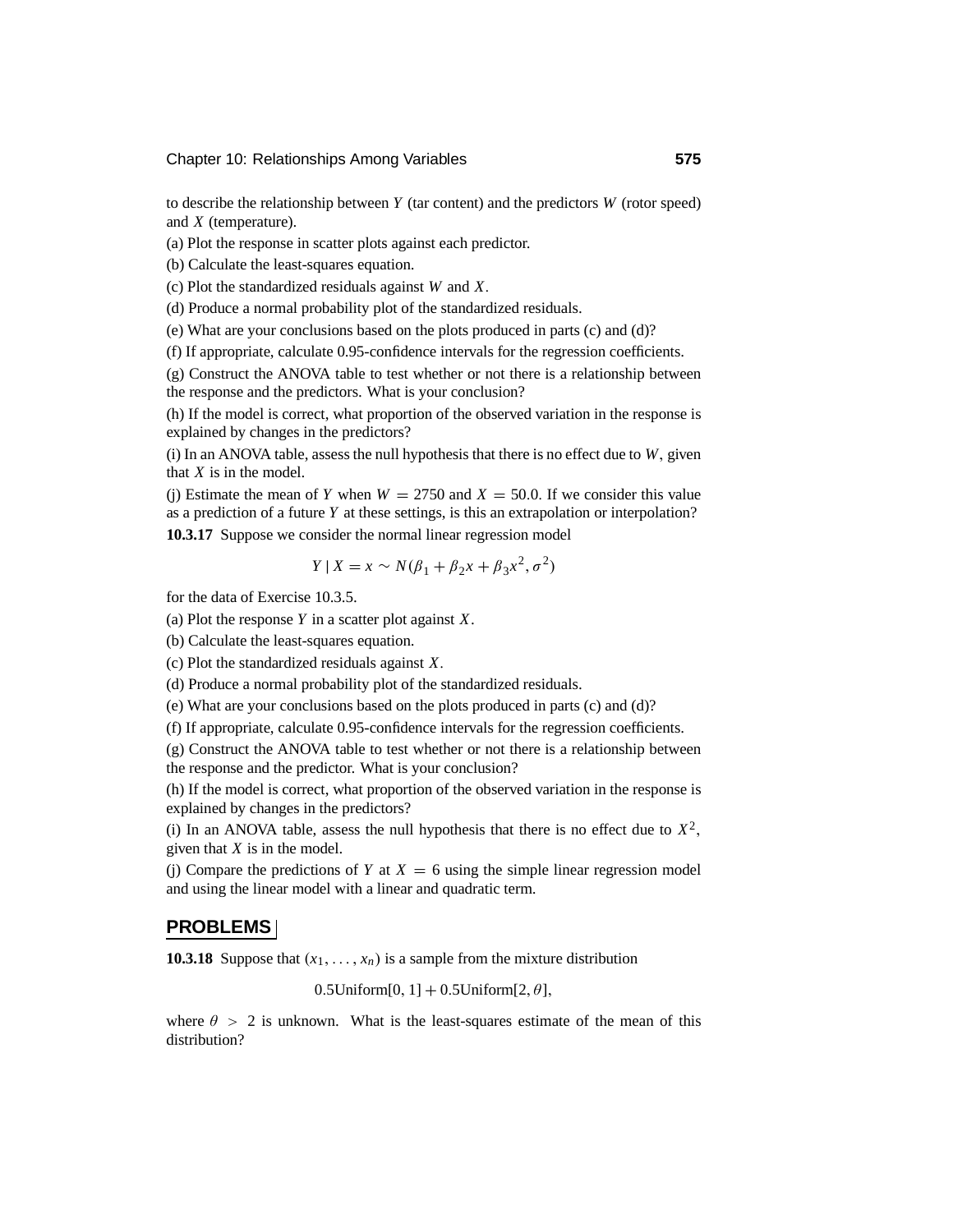**10.3.19** Consider the simple linear regression model and suppose that for the data collected, we have  $\sum_{i=1}^{n} (x_i - \bar{x})^2 = 0$ . Explain how, and for which value of *x*, you would estimate  $E(Y | X = x)$ .

**10.3.20** For the simple linear regression model, under the assumptions of Theorem 10.3.3, establish that

Cov
$$
(Y_i - B_1 - B_2x_i, Y_j - B_1 - B_2x_j | X_1 = x_1, ..., X_n = x_n)
$$
  
=  $\sigma^2 \delta_{ij} - \sigma^2 \left( \frac{1}{n} + \frac{(x_i - \bar{x}) (x_j - \bar{x})}{\sum_{k=1}^n (x_k - \bar{x})^2} \right)$ ,

where  $\delta_{ij} = 1$  when  $i = j$  and is 0 otherwise. (Hint: Use Theorems 3.3.2 and 10.3.3.) **10.3.21** Establish that (10.3.11) is distributed  $N(0, 1)$  when *S* is replaced by  $\sigma$  in the denominator. (Hint: Use Theorem 4.6.1 and Problem 10.3.20.)

**10.3.22** (*Prediction intervals*) Under the assumptions of Theorem 10.3.6, prove that the interval

$$
b_1 + b_2 x \pm s \left( 1 + \frac{1}{n} + \frac{(x_i - \bar{x})^2}{\sum_{k=1}^n (x_k - \bar{x})^2} \right)^{1/2} t_{(1+\gamma)/2}(n-2),
$$

based on independent  $(x_1, y_1), \ldots, (x_n, y_n)$ , will contain *Y* with probability equal to <sup>γ</sup> for a future independent (*X*, *<sup>Y</sup>*) with *<sup>X</sup>* <sup>=</sup> *<sup>x</sup>*. (Hint: Theorems 4.6.1 and 3.3.2 and Corollary 10.3.1.)

**10.3.23** Consider the regression model with no intercept, given by  $E(Y | X = x) =$  $\beta x$ , where  $\beta \in R^1$  is unknown. Suppose we observe the independent values  $x_1, y_1$ ,  $\ldots$ ,  $(x_n, y_n)$ .

(a) Determine the least-squares estimate of  $\beta$ .

(b) Prove that the least-squares estimate *b* of  $\beta$  is unbiased and, when Var(*Y* | *X* = *x*) =  $\sigma^2$ , prove that

$$
Var(B \mid X_1 = x_1, ..., X_n = x_n) = \frac{\sigma^2}{\sum_{i=1}^n x_i^2}.
$$

(c) Under the assumptions given in part (b), prove that

$$
s^{2} = \frac{1}{n-1} \sum_{i=1}^{n} (y_{i} - bx_{i})^{2}
$$

is an unbiased estimator of  $\sigma^2$ .

(d) Record an appropriate ANOVA decomposition for this model and a formula for  $R^2$ , measuring the proportion of the variation observed in *Y* due to changes in *X*.

(e) When  $Y | X = x \sim N(\beta x, \sigma^2)$ , and we observe the independent values  $(x_1, y_1)$ ,  $\ldots$ ,  $(x_n, y_n)$ , prove that  $b \sim N(\beta, \sigma^2 / \sum_{i=1}^n x_i^2)$ .

(f) Under the assumptions of part (e), and assuming that  $(n - 1)S^2/\sigma^2 \sim \chi^2(n - 1)$ independent of  $B$  (this can be proved), indicate how you would test the null hypothesis of no relationship between *Y* and *X*.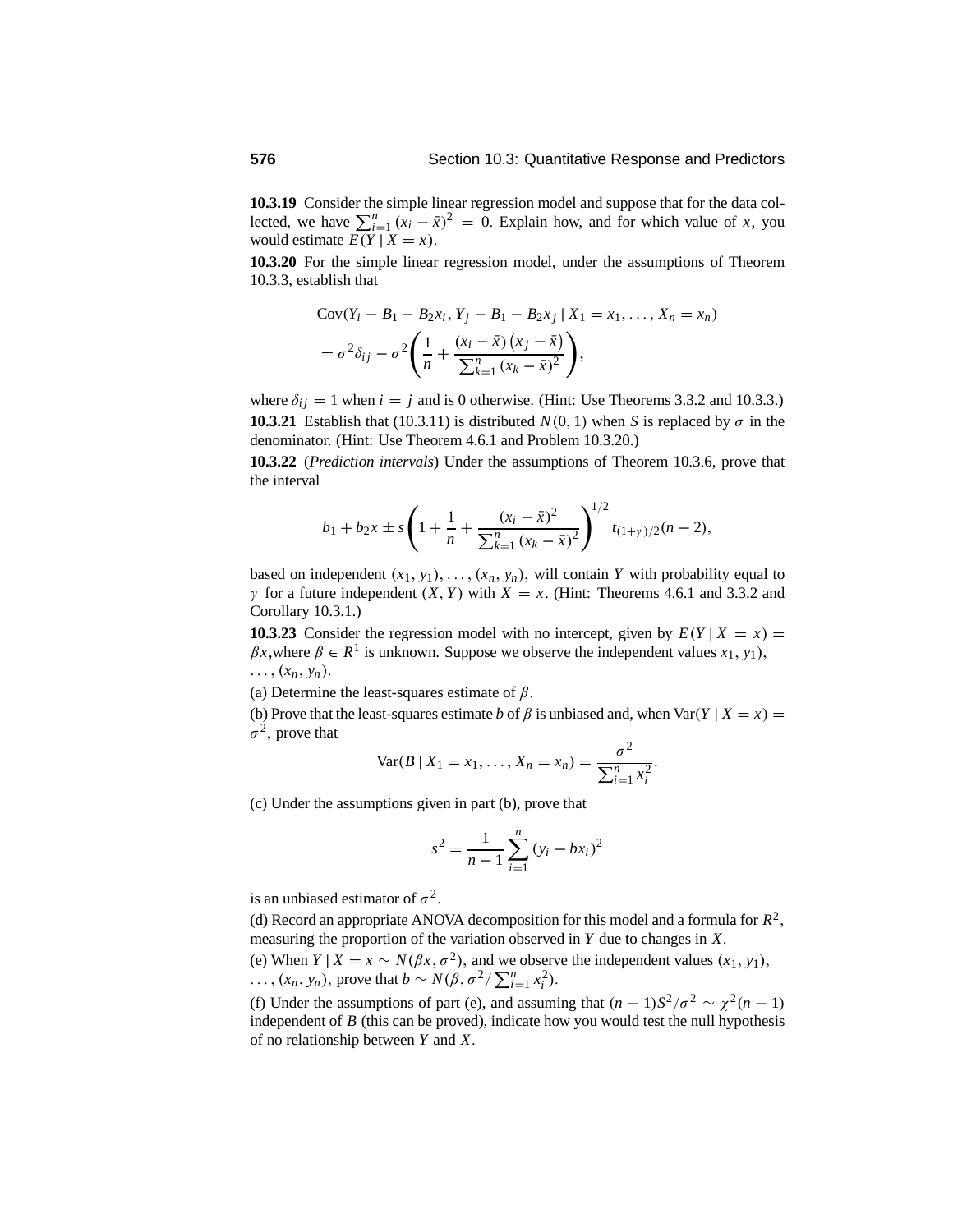Chapter 10: Relationships Among Variables **577**

(g) How would you define standardized residuals for this model and use them to check model validity?

**10.3.24** For data  $(x_1, y_1), \ldots, (x_n, y_n)$ , prove that if  $\alpha_1 = \beta_1 + \beta_2 \bar{x}$  and  $\alpha_2 = \beta_2$ , then  $\sum_{i=1}^n (y_i - \beta_1 - \beta_2 x_i)^2$  equals

$$
\sum_{i=1}^{n} (y_i - \bar{y})^2 + n(\alpha_1 - \bar{y})^2 + \alpha_2^2 \sum_{i=1}^{n} (x_i - \bar{x})^2 - 2\alpha_2 \sum_{i=1}^{n} (x_i - \bar{x})(y_i - \bar{y}).
$$

From this, deduce that  $\bar{y}$  and  $a = \sum_{i=1}^{n} (x_i - \bar{x})(y_i - \bar{y}) / \sum_{i=1}^{n} (x_i - \bar{x})^2$  are the least squares of  $\alpha_1$  and  $\alpha_2$ , respectively.

**10.3.25** For the model discussed in Section 10.3.3, prove that the prior given by  $\alpha_1 | \alpha_2$ ,  $\sigma^2 \sim N(\mu_1, \tau_1^2 \sigma^2)$ ,  $\alpha_2 | \sigma^2 \sim N(\mu_2, \tau_2^2 \sigma^2)$ , and  $1/\sigma^2 \sim \text{Gamma}(\kappa, \nu)$ . Conclude that this prior is conjugate with the posterior distribution, as specified. (Hint: The development is similar to Example 7.1.4, as detailed in Section 7.5.)

**10.3.26** For the model specified in Section 10.3.3, prove that when  $\tau_1 \rightarrow \infty$ ,  $\tau_2 \rightarrow \infty$  $\infty$ , and  $\nu \to 0$ , the posterior distribution of  $\alpha_1$  is given by the distribution of  $\bar{y}$  +  $(2v_{xy}/n(2\kappa+n))^{1/2}$  *Z*, where  $Z \sim t(2\kappa+n)$  and  $v_{xy} = (c_y^2 - a^2c_x^2)/2$ .

## **CHALLENGES**

**10.3.27** If  $X_1, \ldots, X_n$  is a sample from a distribution with finite variance, then prove that

$$
\frac{X_i - X}{\sqrt{\sum_{k=1}^n (X_k - \bar{X})^2}} \stackrel{a.s.}{\to} 0.
$$

# **10.4 Quantitative Response and Categorical Predictors**

In this section, we consider the situation in which the response is quantitative and the predictors are categorical. There can be many categorical predictors, but we restrict our discussion to at most two, as this gives the most important features of the general case. The general case is left to a further course.

# **10.4.1 One Categorical Predictor (One-Way ANOVA)**

Suppose now that the response  $Y$  is quantitative and the predictor  $X$  is categorical, taking *a* values or levels denoted 1,..., *a*. With the regression model, we assume that the only aspect of the conditional distribution of *Y*, given  $X = x$ , that changes as *x* changes, is the mean. We let

$$
\beta_i = E(Y \mid X = i)
$$

denote the mean response when the predictor  $X$  is at level  $i$ . Note that this is immediately a linear regression model.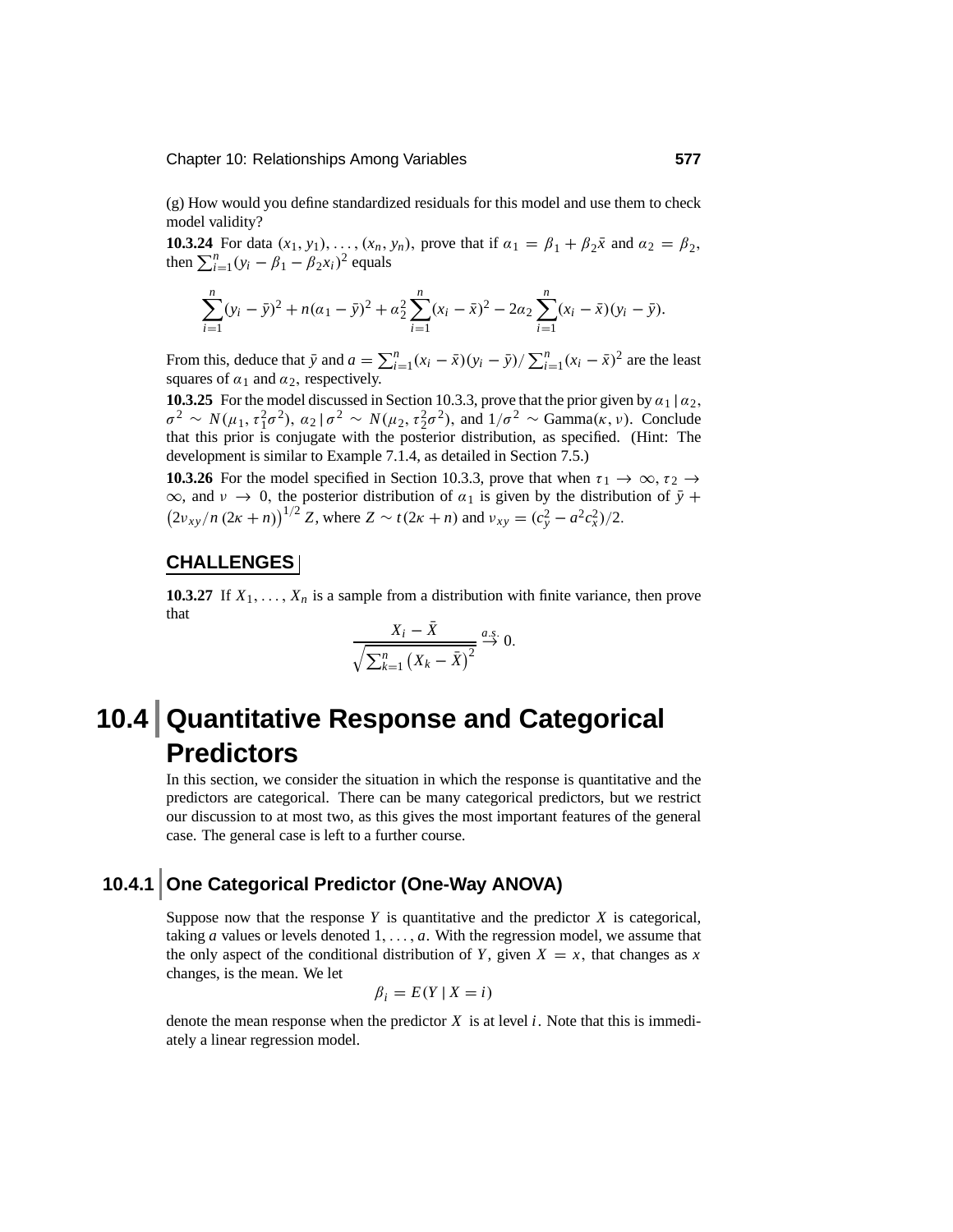We introduce the *dummy variables*

$$
X_i = \begin{cases} 1 & X = i \\ 0 & X \neq i \end{cases}
$$

for  $i = 1, \ldots, a$ . Notice that, whatever the value is of the response Y, only one of the dummy variables takes the value 1, and the rest take the value 0. Accordingly, we can write

$$
E(Y | X_1 = x_1, ..., X_a) = x_a = \beta_1 x_1 + \dots + \beta_a x_a,
$$

because one and only one of the  $x_i = 1$ , whereas the rest are 0. This has exactly the same form as the model discussed in Section 10.3.4, as the  $X_i$  are quantitative. As such, all the results of Section 10.3.4 immediately apply (we will restate relevant results here).

## **Inferences About Individual Means**

Now suppose that we observe  $n_i$  values  $(y_{i1},..., y_{in_i})$  when  $X = i$ , and all the response values are independent. Note that we have *a* independent samples. The leastsquares estimates of the  $\beta_i$  are obtained by minimizing

$$
\sum_{i=1}^{a} \sum_{j=1}^{n_i} (y_{ij} - \beta_i)^2.
$$

The least-squares estimates are then equal to (see Problem 10.4.14)

$$
b_i = \bar{y}_i = \frac{1}{n_i} \sum_{j=1}^{n_i} y_{ij}.
$$

These can be shown to be unbiased estimators of the  $\beta_i$ .

Assuming that the conditional distributions of *Y*, given  $X = x$ , all have variance equal to  $\sigma^2$ , we have that the conditional variance of  $\bar{Y}_i$  is given by  $\sigma^2/n_i$ , and the conditional covariance between  $\overline{Y}_i$  and  $\overline{Y}_j$ , when  $i \neq j$ , is 0. Furthermore, under these conditions, an unbiased estimator of  $\sigma^2$  is given by

$$
s^{2} = \frac{1}{N-a} \sum_{i=1}^{a} \sum_{j=1}^{n_{i}} (y_{ij} - \bar{y}_{i})^{2},
$$

where  $N = n_1 + \cdots + n_k$ .

If, in addition, we assume the normal linear regression model, namely,

$$
Y \mid X = i \sim N(\beta_i, \sigma^2),
$$

then  $\bar{Y}_i \sim N(\beta_i, \sigma^2/n_i)$  independent of  $(N - a) S^2/\sigma^2 \sim \chi^2(N - a)$ . Therefore, by Definition 4.6.2,

$$
T = \frac{\bar{Y}_i - \beta_i}{S/\sqrt{n_i}} \sim t(N - a),
$$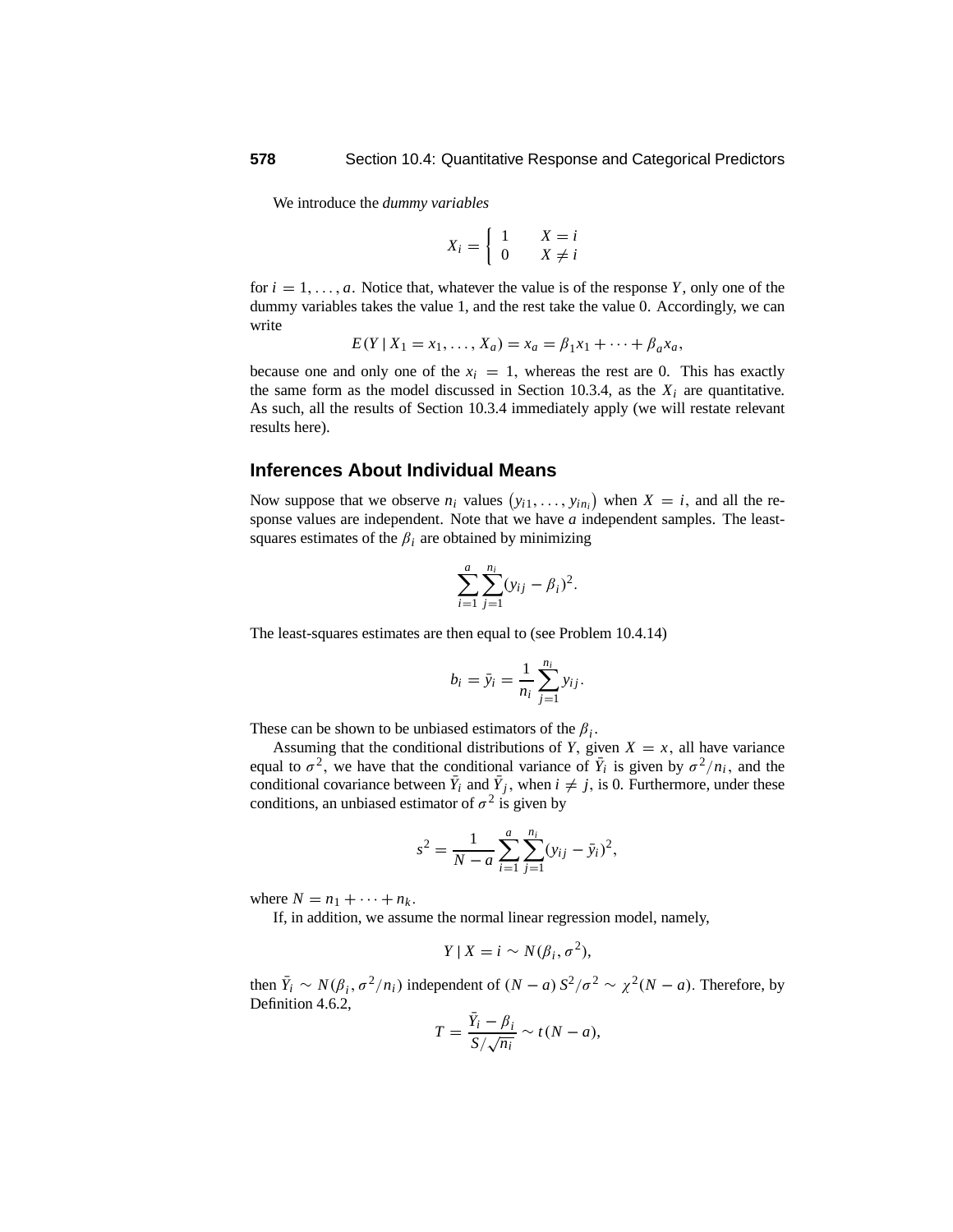#### Chapter 10: Relationships Among Variables **579**

which leads to a  $\gamma$ -confidence interval of the form

$$
\bar{y}_i \pm \frac{s}{\sqrt{n_i}} t_{(1+\gamma)/2}(N-a)
$$

for  $\beta_i$ . Also, we can test the null hypothesis  $H_0: \beta_i = \beta_{i0}$  by computing the P-value

$$
P\left(|T| \geq \left|\frac{\bar{y}_i - \beta_{i0}}{s/\sqrt{n_i}}\right|\right) = 2\left(1 - G\left(\left|\frac{\bar{y}_i - \beta_{i0}}{s/\sqrt{n_i}}\right|; N - a\right)\right),
$$

where  $G(\cdot; N - a)$  is the cdf of the  $t(N - a)$  distribution. Note that these inferences are just like those derived in Section 6.3 for the location-scale normal model, except we now use a different estimator of  $\sigma^2$  (with more degrees of freedom).

# **Inferences about Differences of Means and Two Sample Inferences**

Often we want to make inferences about a difference of means  $\beta_i - \beta_j$ . Note that  $E(\bar{Y}_i - \bar{Y}_j) = \beta_i - \beta_j$  and

$$
\text{Var}(\bar{Y}_i - \bar{Y}_j) = \text{Var}(\bar{Y}_i) + \text{Var}(\bar{Y}_j) = \sigma^2(1/n_i + 1/n_j)
$$

because  $\bar{Y}_i$  and  $\bar{Y}_j$  are independent. By Theorem 4.6.1,

$$
\bar{Y}_i - \bar{Y}_j \sim N(\beta_i - \beta_j, \sigma^2(1/n_i + 1/n_j)).
$$

Furthermore,

$$
\frac{(\bar{Y}_i - \bar{Y}_j) - (\beta_i - \beta_j)}{\sigma (1/n_i + 1/n_j)^{1/2}} \sim N(0, 1)
$$

independent of  $(N - a) S^2/\sigma^2 \sim \chi^2(N - a)$ . Therefore, by Definition 4.6.2,

$$
T = \left( \frac{(\bar{Y}_i - \bar{Y}_j) - (\beta_i - \beta_j)}{\sigma (1/n_i + 1/n_j)^{1/2}} \right) / \sqrt{\frac{(N - a) S^2}{(N - a) \sigma^2}}
$$
  
= 
$$
\frac{(\bar{Y}_i - \bar{Y}_j) - (\beta_i - \beta_j)}{S (1/n_i + 1/n_j)^{1/2}} \sim t(N - a).
$$
 (10.4.1)

This leads to the  $\gamma$ -confidence interval

$$
\bar{y}_i - \bar{y}_j \pm s \sqrt{\frac{1}{n_i} + \frac{1}{n_j}} t_{(1+\gamma)/2}(N - a)
$$

for the difference of means  $\beta_i - \beta_j$ . We can test the null hypothesis  $H_0: \beta_i = \beta_j$ , i.e., that the difference in the means equals 0, by computing the P-value

$$
P\left(|T| \ge \left|\frac{\bar{y}_i - \bar{y}_j}{s\sqrt{\frac{1}{n_i} + \frac{1}{n_j}}}\right|\right) = 2\left(1 - G\left(\left|\frac{\bar{y}_i - \bar{y}_j}{s\sqrt{\frac{1}{n_i} + \frac{1}{n_j}}}\right| ; N - a\right)\right).
$$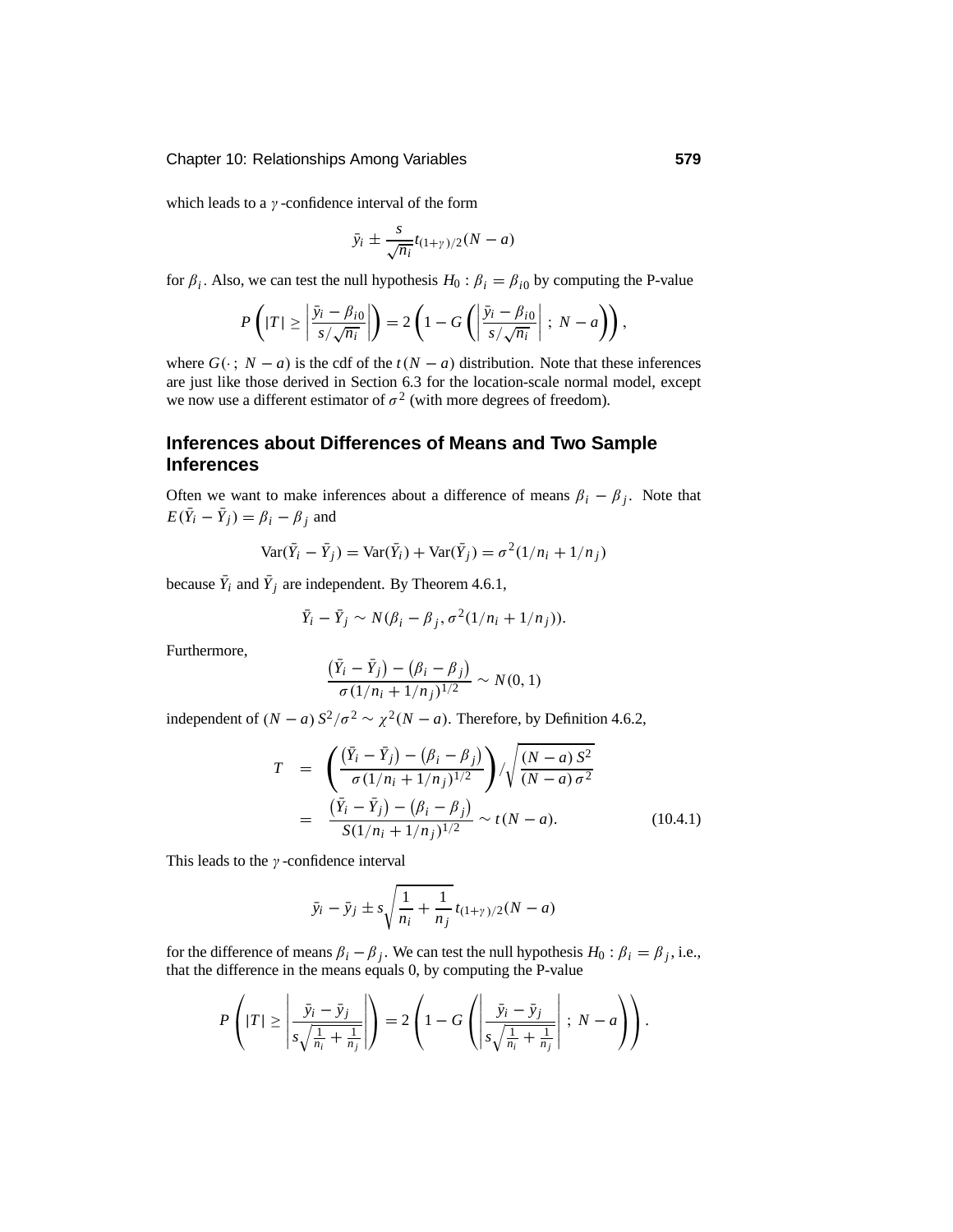When  $a = 2$ , i.e., there are just two values for *X*, we refer to (10.4.1) as the *two-sample t-statistic*, and the corresponding inference procedures are called the *twosample t-confidence interval* and the *two-sample t-test* for the difference of means. In this case, if we conclude that  $\beta_1 \neq \beta_2$ , then we are saying that a relationship exists between *Y* and *X*.

#### **The ANOVA for Assessing a Relationship with the Predictor**

Suppose, in the general case when  $a > 2$ , we are interested in assessing whether or not there is a relationship between the response and the predictor. There is no relationship if and only if all the conditional distributions are the same; this is true, under our assumptions, if and only if  $\beta_1 = \cdots = \beta_a$ , i.e., if and only if all the means are equal. So testing the null hypothesis that there is no relationship between the response and the predictor is equivalent to testing the null hypothesis  $H_0: \beta_1 = \cdots = \beta_a = \beta$  for some unknown  $\beta$ .

If the null hypothesis is true, the least-squares estimate of  $\beta$  is given by  $\bar{y}$ , the overall average response value. In this case, we have that the total variation decomposes as (see Problem 10.4.15)

$$
\sum_{i=1}^{a} \sum_{j=1}^{n_i} (y_{ij} - \bar{y})^2 = \sum_{i=1}^{a} n_i (\bar{y}_i - \bar{y})^2 + \sum_{i=1}^{a} \sum_{j=1}^{n_i} (y_{ij} - \bar{y}_i)^2,
$$

and so the relevant ANOVA table for testing  $H_0$  is given below.

| Source | Df      | Sum of Squares                                               | Mean Square                                          |
|--------|---------|--------------------------------------------------------------|------------------------------------------------------|
|        | $a-1$   | $\sum_{i=1}^{a} n_i (\bar{y}_i - \bar{y})^2$                 | $\sum_{i=1}^{a} n_i (\bar{y}_i - \bar{y})^2 / (a-1)$ |
| Error  | $N - a$ | $\sum_{i=1}^{a} \sum_{j=1}^{n_i} (y_{ij} - \bar{y}_i)^2$     |                                                      |
| Total  |         | $N-1$ $\sum_{i=1}^{a} \sum_{j=1}^{n_i} (y_{ij} - \bar{y})^2$ |                                                      |

To assess  $H_0$ , we use the *F*-statistic

$$
F = \frac{\sum_{i=1}^{a} n_i (\bar{y}_i - \bar{y})^2 / (a - 1)}{s^2}
$$

because, under the null hypothesis, both the numerator and the denominator are unbiased estimators of  $\sigma^2$ . When the null hypothesis is false, the numerator tends to be larger than  $\sigma^2$ . When we add the normality assumption, we have that  $F \sim F(a-1, N)$ <sup>−</sup>*a*), and so we compute the P-value

$$
P\left(F > \frac{\sum_{i=1}^{a} n_i (\bar{y}_i - \bar{y})^2 / (a-1)}{s^2}\right)
$$

to assess whether the observed value of *F* is so large as to be surprising. Note that when  $a = 2$ , this P-value equals the P-value obtained via the two-sample *t*-test.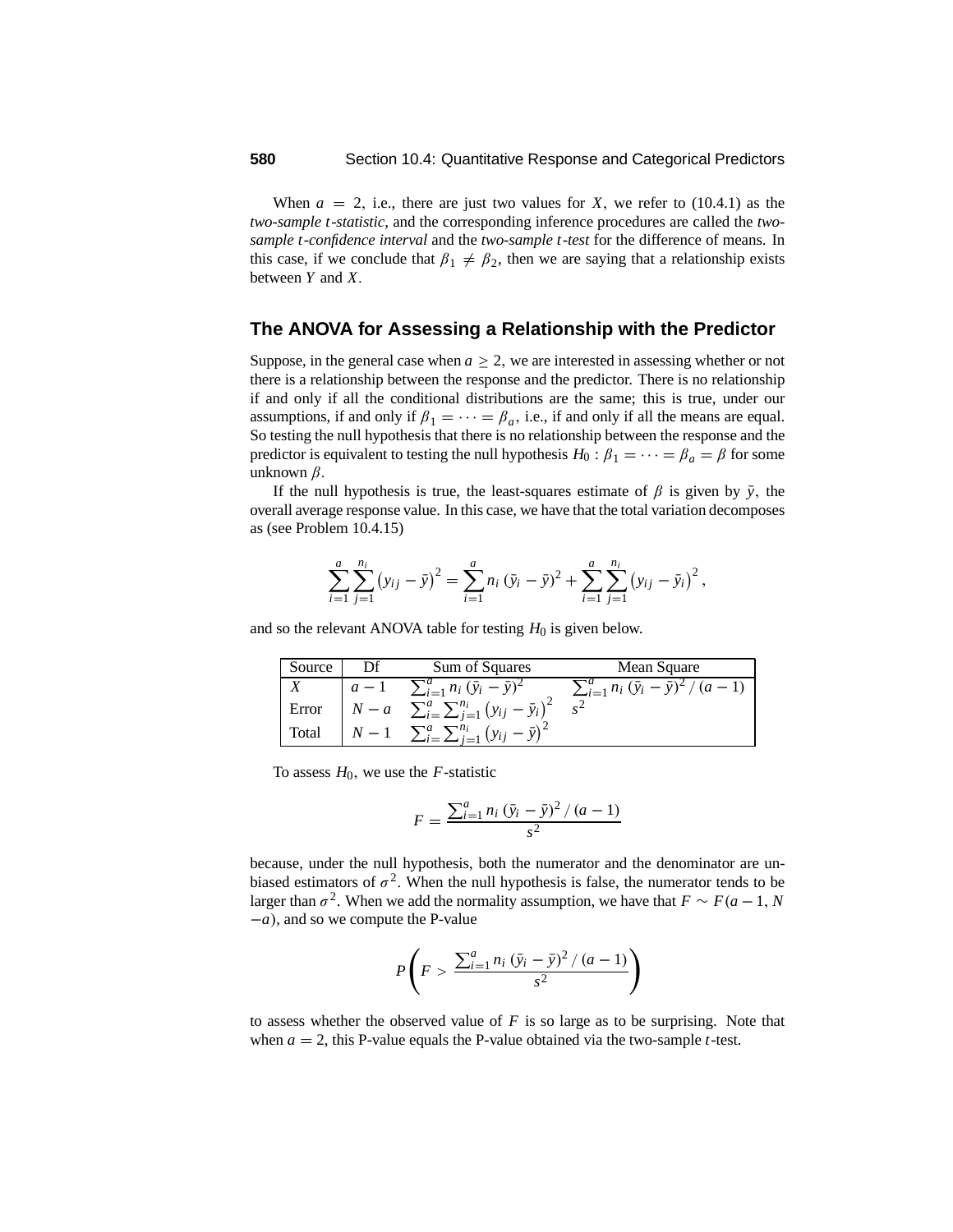#### **Multiple Comparisons**

If we reject the null hypothesis of no differences among the means, then we want to see where the differences exist. For this, we use inference methods based on (10.4.1). Of course, we have to worry about the problem of *multiple comparisons*, as discussed in Section 9.3. Recall that this problem arises whenever we are testing many null hypotheses using a specific critical value, such as 5%, as a cutoff for a P-value, to decide whether or not a difference exists. The cutoff value for an individual P-value is referred to as the *individual error rate*. In effect, even if no differences exist, the probability of concluding that at least one difference exists, the *family error rate*, can be quite high.

There are a number of procedures designed to control the family error rate when making multiple comparisons. The simplest is to lower the individual error rate, as the family error rate is typically an increasing function of this quantity. This is the approach we adopt here, and we rely on statistical software to compute and report the family error rate for us. We refer to this procedure as *Fisher's multiple comparison test*.

# **Model Checking**

To check the model, we look at the standardized residuals (see Problem 10.4.17) given by

$$
\frac{y_{ij} - \bar{y}_i}{s\sqrt{1 - \frac{1}{n_i}}}.
$$
\n(10.4.2)

We will restrict our attention to various plots of the standardized residuals for model checking.

We now consider an example.

#### **EXAMPLE 10.4.1**

A study was undertaken to determine whether or not eight different types of fat are absorbed in different amounts during the cooking of donuts. Results were collected based on cooking six different donuts and then measuring the amount of fat in grams absorbed. We take the variable *X* to be the type of fat and use the model of this section.

The collected data are presented in the following table.

| Fat 1 | 164 | 177 | 168  | 156 | 172 | 195 |
|-------|-----|-----|------|-----|-----|-----|
| Fat 2 | 172 | 197 | 167  | 161 | 180 | 190 |
| Fat 3 | 177 | 184 | 187  | 169 | 179 | 197 |
| Fat 4 | 178 | 196 | 177  | 181 | 184 | 191 |
| Fat 5 | 163 | 177 | 144  | 165 | 166 | 178 |
| Fat 6 | 163 | 193 | 176  | 172 | 176 | 178 |
| Fat 7 | 150 | 179 | 146  | 141 | 169 | 183 |
| Fat 8 | 164 | 169 | 155. | 149 | 170 | 167 |

A normal probability plot of the standardized residuals is provided in Figure 10.4.1. A plot of the standardized residuals against type of fat is provided in Figure 10.4.2.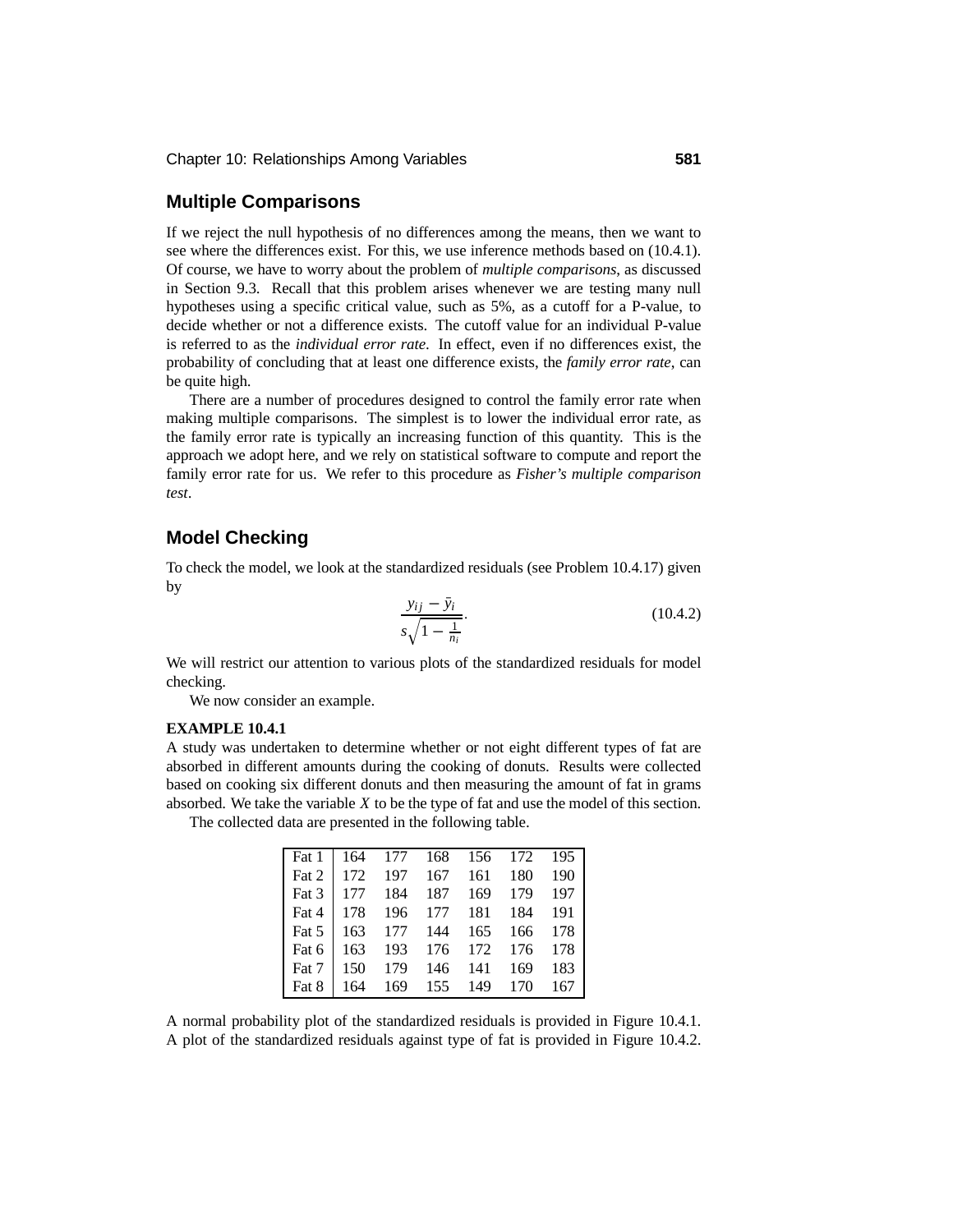Neither plot gives us great grounds for concern over the validity of the model, although there is some indication of a difference in the variability of the response as the type of fat changes. Another useful plot in this situation is a side-by-side boxplot, as it shows graphically where potential differences may lie. Such a plot is provided in Figure 10.4.3.

The following table gives the mean amounts of each fat absorbed.

|  | Fat 1 Fat 2 Fat 3 Fat 4 Fat 5 Fat 6 Fat 7               |  |  | Fat 8 |
|--|---------------------------------------------------------|--|--|-------|
|  | 172.00 177.83 182.17 184.50 165.50 176.33 161.33 162.33 |  |  |       |

The grand mean response is given by 172.8.



Figure 10.4.1: Normal probability plot of the standardized residuals in Example 10.4.1.



Figure 10.4.2: Standardized residuals versus type of fat in Example 10.4.1.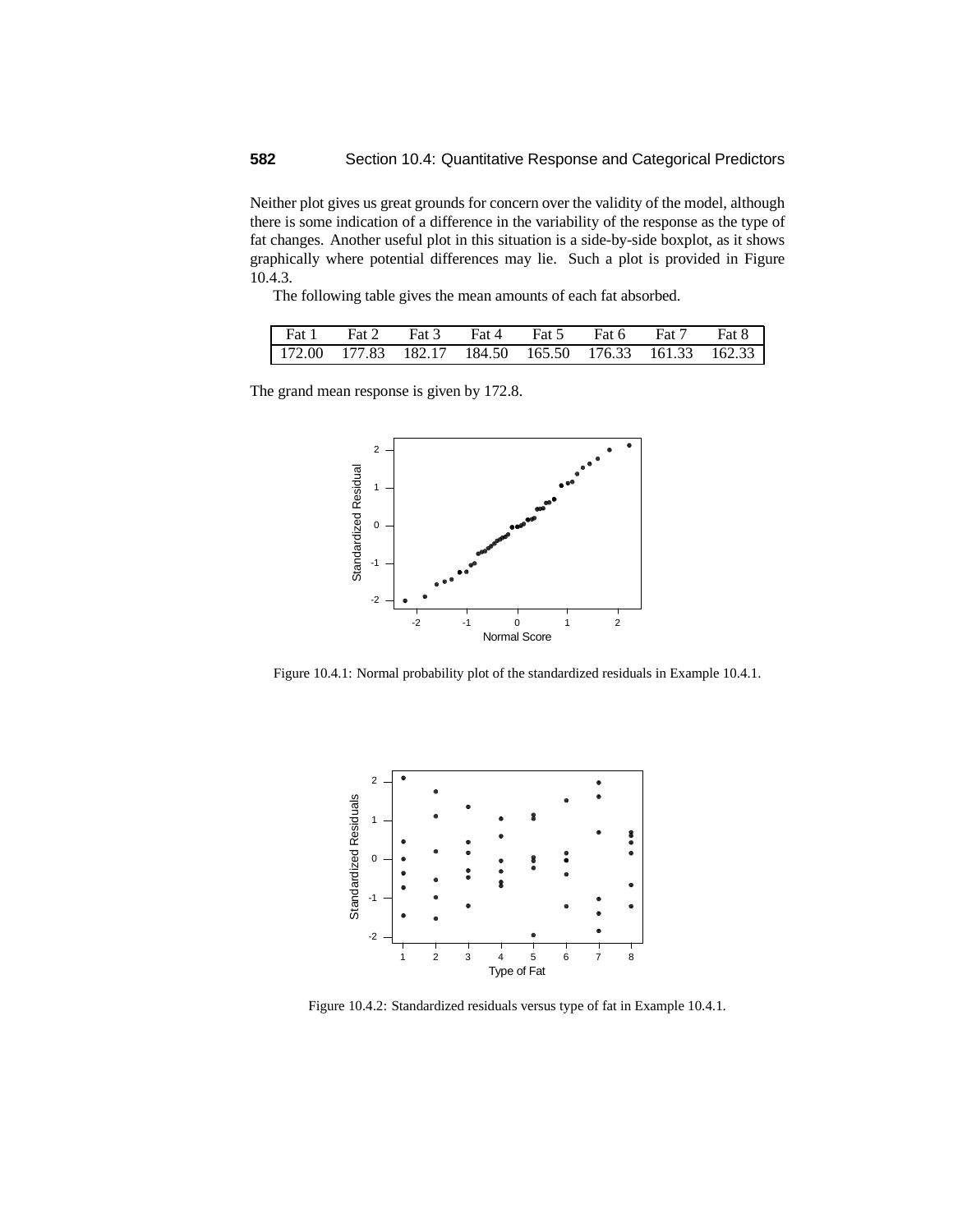

Figure 10.4.3: Side-by-side boxplots of the response versus type of fat in Example 10.4.1.

To assess the null hypothesis of no differences among the types of fat, we calculate the following ANOVA table.

| Source | Df | Sum of Squares Mean Square |     |
|--------|----|----------------------------|-----|
|        |    | 3344                       | 478 |
| Error  | 40 | 5799                       | 145 |
| Total  |    | 9143                       |     |

Then we use the *F*-statistic given by  $F = 478/145 = 3.3$ . Because  $F \sim F(7, 40)$ under  $H_0$ , we obtain the P-value  $P (F > 3.3) = 0.007$ . Therefore, we conclude that there is a difference among the fat types at the 0.05 level.

To ascertain where the differences exist, we look at all pairwise differences. There are  $8 \cdot 7/2 = 28$  such comparisons. If we use the 0.05 level to determine whether or not a difference among means exists, then software computes the family error rate as 0.481, which seems uncomfortably high. When we use the 0.01 level, the family error rate falls to 0.151. With the individual error rate at 0.003, the family error rate is 0.0546. Using the individual error rate of 0.003, the only differences detected among the means are those between Fat 4 and Fat 7, and Fat 4 and Fat 8. Note that Fat 4 has the highest absorption whereas Fats 7 and 8 have the lowest absorptions.

Overall, the results are somewhat inconclusive, as we see some evidence of differences existing, but we are left with some anomalies as well. For example, Fats 4 and 5 are not different and neither are Fats 7 and 5, but Fats 4 and 7 are deemed to be different. To resolve such conflicts requires either larger sample sizes or a more refined experiment so that the comparisons are more accurate.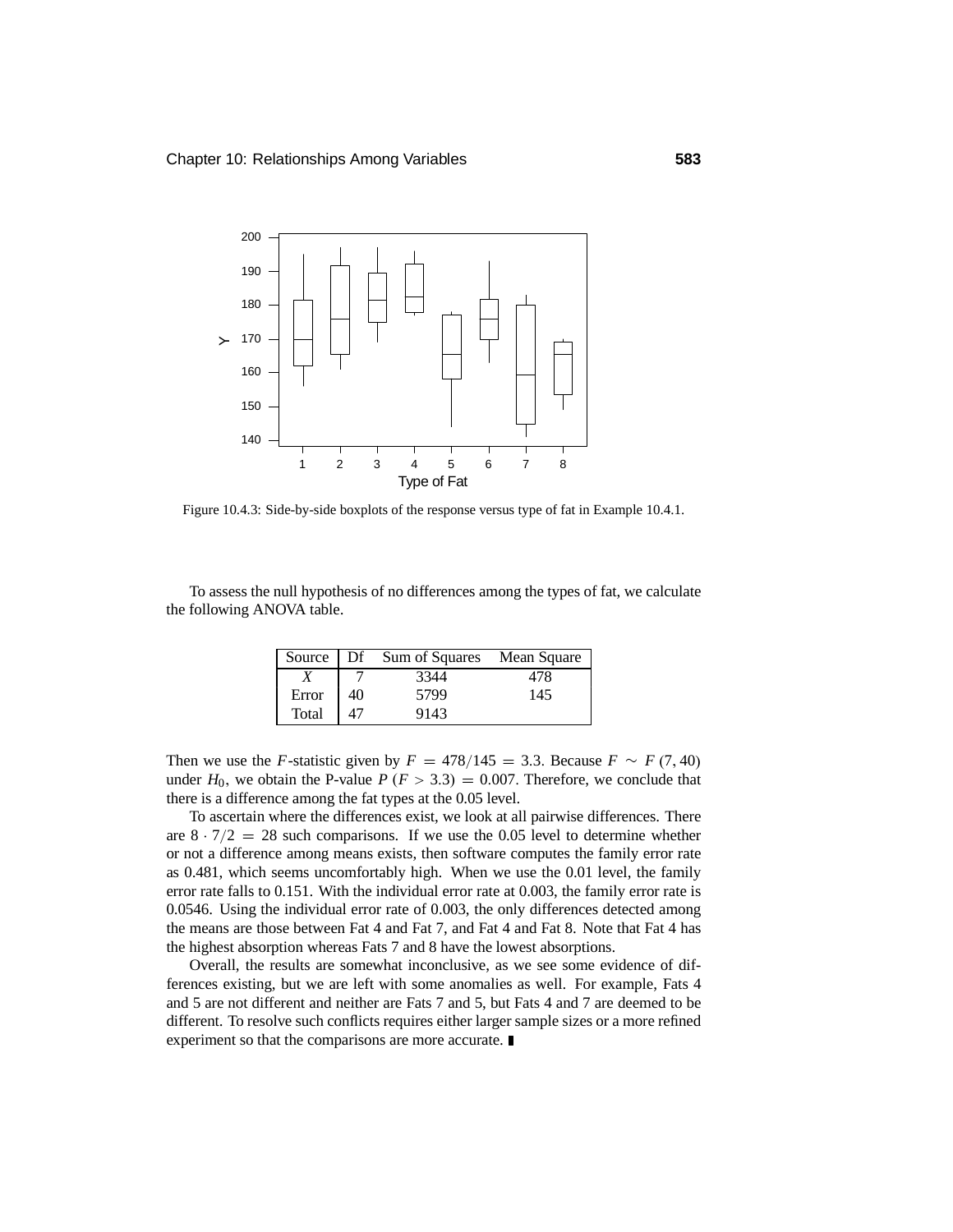# **10.4.2 Repeated Measures (Paired Comparisons)**

Consider *k* quantitative variables  $Y_1, \ldots, Y_k$  defined on a population  $\Pi$ . Suppose that our purpose is to compare the distributions of these variables. Typically, these will be similar variables, all measured in the same units.

### **EXAMPLE 10.4.2**

Suppose that  $\Pi$  is a set of students enrolled in a first-year program requiring students to take both calculus and physics, and we want to compare the marks achieved in these subjects. If we let  $Y_1$  denote the calculus grade and  $Y_2$  denote the physics grade, then we want to compare the distributions of these variables.

### **EXAMPLE 10.4.3**

Suppose we want to compare the distributions of the duration of headaches for two treatments ( $A$  and  $B$ ) in a population of migraine headache sufferers. We let  $Y_1$  denote the duration of a headache after being administered treatment  $A$ , and let  $Y_2$  denote the duration of a headache after being administered treatment *B*.

The *repeated-measures* approach to the problem of comparing the distributions of *Y*<sub>1</sub>,..., *Y*<sub>k</sub>, involves taking a random sample  $\pi_1, \ldots, \pi_n$  from  $\Pi$  and, for each  $\pi_i$ , obtaining the *k*-dimensional value  $(Y_1(\pi_i), \ldots, Y_k(\pi_i)) = (y_{i1}, \ldots, y_{ik})$ . This gives a sample of *n* from a *k*-dimensional distribution. Obviously, this is called repeated measures because we are taking the measurements  $Y_1(\pi_i), \ldots, Y_k(\pi_i)$  on the same π*<sup>i</sup>* .

An alternative to repeated measures is to take  $k$  independent samples from  $\Pi$ and, for each of these samples, to obtain the values of one and only one of the variables  $Y_i$ . There is an important reason why the repeated-measures approach is preferred: We expect less variation in the values of differences, like  $Y_i - Y_j$ , under repeated-measures sampling, than we do under independent sampling because the values  $Y_1(\pi)$ , ...,  $Y_k(\pi)$  are being taken on the *same* member of the population in repeated measures.

To see this more clearly, suppose all of the variances and covariances exist for the joint distribution of  $Y_1, \ldots, Y_k$ . This implies that

$$
Var(Y_i - Y_j) = Var(Y_i) + Var(Y_j) - 2Cov(Y_i, Y_j).
$$
 (10.4.3)

Because  $Y_i$  and  $Y_j$  are similar variables, being measured on the same individual, we expect them to be positively correlated. Now with independent sampling, we have that  $Var(Y_i - Y_j) = Var(Y_i) + Var(Y_i)$ , so the variances of differences should be smaller with repeated measures than with independent sampling.

When we assume that the distributions of the  $Y_i$  differ at most in their means, then it makes sense to make inferences about the differences of the population means  $\mu_i - \mu_j$ , using the differences of the sample means  $\bar{y}_i - \bar{y}_j$ . In the repeated-measures context, we can write

$$
\bar{y}_i - \bar{y}_j = \frac{1}{n} \sum_{l=1}^n (y_{li} - y_{lj}).
$$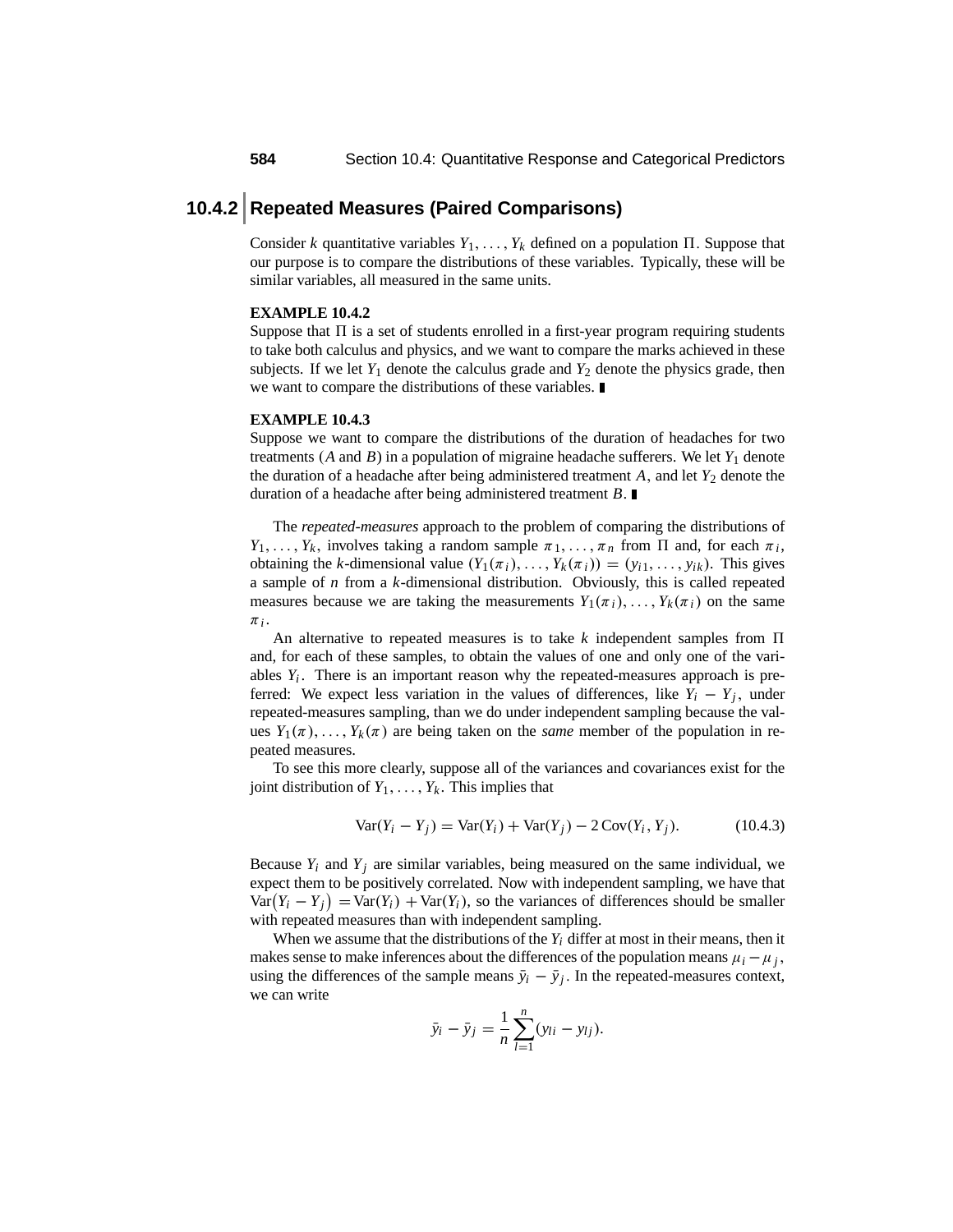Because the individual components of this sum are independent and so,

$$
\text{Var}(\bar{Y}_i - \bar{Y}_j) = \frac{\text{Var}(Y_i) + \text{Var}(Y_j) - 2\text{Cov}(Y_i, Y_j)}{n}.
$$

We can consider the differences  $d_1 = y_{1i} - y_{1j}, \ldots, d_n = y_{ni} - y_{nj}$  to be a sample of *n* from a one-dimensional distribution with mean  $\mu_i - \mu_j$  and variance  $\sigma^2$  given by (10.4.3). Accordingly, we estimate  $\mu_i - \mu_j$  by  $\bar{d} = \bar{y}_i - \bar{y}_j$  and estimate  $\sigma^2$  by

$$
s^{2} = \frac{1}{n-1} \sum_{i=1}^{n} (d_{i} - \bar{d})^{2}.
$$
 (10.4.4)

If we assume that the joint distribution of  $Y_1, \ldots, Y_k$  is multivariate normal (this means that any linear combination of these variables is normally distributed — see Problem 9.1.18), then this forces the distribution of  $Y_i - Y_j$  to be  $N(\mu_i - \mu_j, \sigma^2)$ . Accordingly, we have all the univariate techniques discussed in Chapter 6 for inferences about  $\mu_i - \mu_j$ .

The discussion so far has been about whether the distributions of variables differed. Assuming these distributions differ at most in their means, this leads to a comparison of the means. We can, however, record an observation as  $(X, Y)$ , where *X* takes values in  $\{1,\ldots,k\}$  and  $X = i$  means that  $Y = Y_i$ . Then the conditional distribution of Y given  $X = i$  is the same as the distribution of  $Y_i$ . Therefore, if we conclude that the distributions of the  $Y_i$  are different, we can conclude that a relationship exists between *Y* and *X*. In Example 10.4.2, this means that a relationship exists between a student's grade and whether or not the grade was in calculus or physics. In Example 10.4.3, this means that a relationship exists between length of a headache and the treatment.

When can we assert that such a relationship is in fact a cause–effect relationship? Applying the discussion in Section 10.1.2, we know that we have to be able to assign the value of *X* to a randomly selected element of the population. In Example 10.4.2, we see this is impossible, so we cannot assert that such a relationship is a cause–effect relationship. In Example 10.4.3, however, we can indeed do this — namely, for a randomly selected individual, we randomly assign a treatment to the first headache experienced during the study period and then apply the other treatment to the second headache experienced during the study period.

A full discussion of repeated measures requires more advanced concepts in statistics. We restrict our attention now to the presentation of an example when  $k = 2$ , which is commonly referred to as *paired comparisons*.

### **EXAMPLE 10.4.4** *Blood Pressure Study*

The following table came from a study of the effect of the drug captopril on blood pressure, as reported in *Applied Statistics, Principles and Examples* by D. R. Cox and E. J. Snell (Chapman and Hall, London, 1981). Each measurement is the difference in the systolic blood pressure before and after having been administered the drug.

| -9                                                          |                               | $-4$ $-21$ | $-3$ $-20$ |
|-------------------------------------------------------------|-------------------------------|------------|------------|
|                                                             | $-31$ $-17$ $-26$ $-26$ $-10$ |            |            |
| $\begin{vmatrix} -23 & -33 & -19 & -19 & -23 \end{vmatrix}$ |                               |            |            |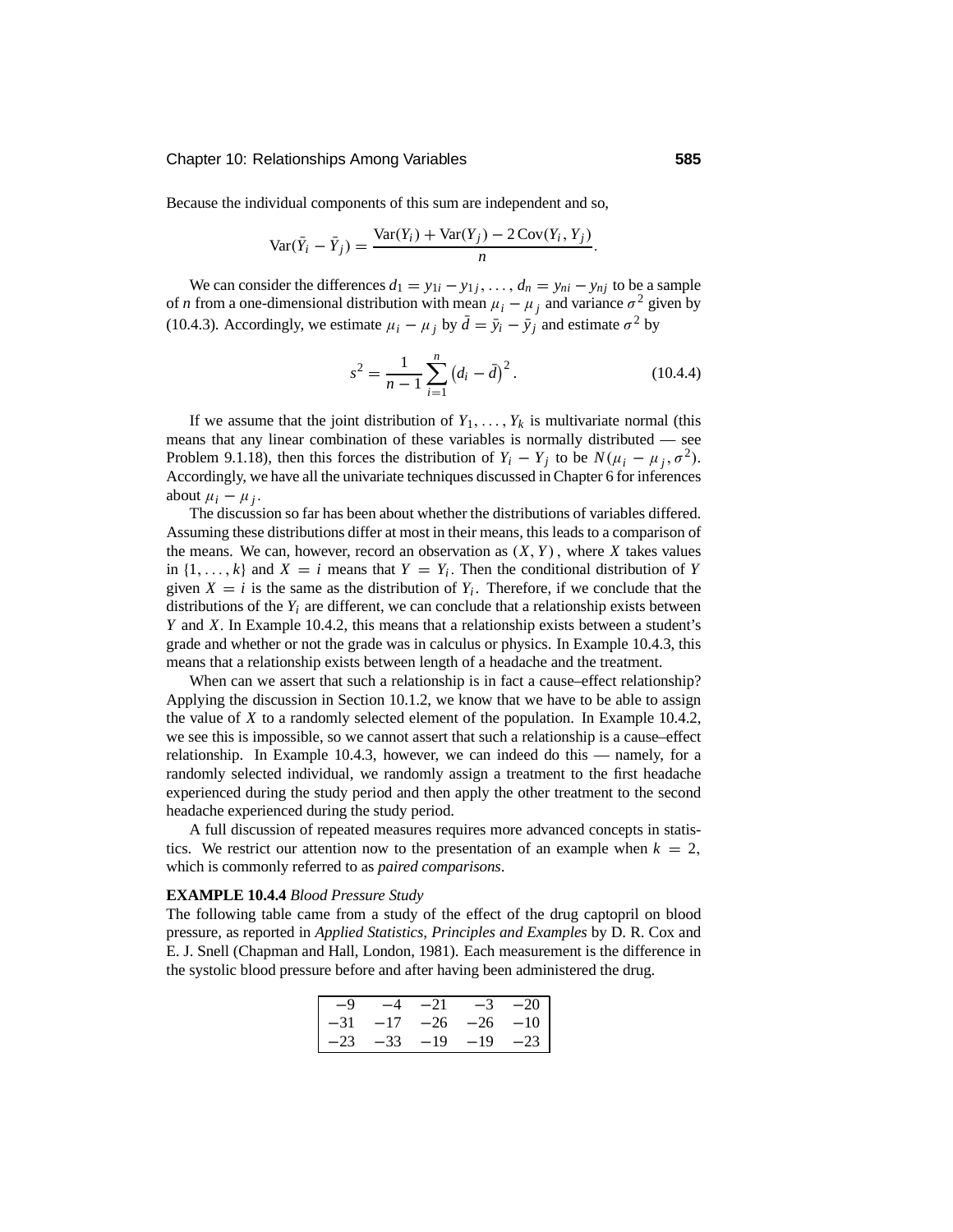Figure 10.4.4 is a normal probability plot for these data and, because this looks reasonable, we conclude that the inference methods based on the assumption of normality are acceptable. Note that here we have not standardized the variable first, so we are only looking to see if the plot is reasonably straight.



Figure 10.4.4: Normal probability plot for the data in Example 10.4.4.

The mean difference is given by  $\bar{d} = -18.93$  with standard deviation  $s = 9.03$ . Accordingly, the standard error of the estimate of the difference in the means, using (10.4.4), is given by  $s/\sqrt{15} = 2.33$ . A 0.95-confidence interval for the difference in the mean systolic blood pressure, before and after being administered captopril, is then

$$
\bar{d} \pm \frac{s}{\sqrt{n}} t_{0.975}(n-1) = -18.93 \pm 2.33 t_{0.975}(14) = (-23.93, -13.93).
$$

Because this does not include 0, we reject the null hypothesis of no difference in the means at the 0.05 level. The actual P-value for the two-sided test is given by

$$
P(|T| > |-18.93/2.33|) = 0.000
$$

because  $T \sim t(14)$  under the null hypothesis  $H_0$  that the means are equal. Therefore, we have strong evidence against *H*0. It seems that we have strong evidence that the drug is leading to a drop in blood pressure.

# **10.4.3 Two Categorical Predictors (Two-Way ANOVA)**

Now suppose that we have a single quantitative response *Y* and two categorical predictors *A* and *B*, where *A* takes *a* levels and *B* takes *b* levels. One possibility is to consider running two one-factor studies. One study will examine the relationship between *Y* and *A*, and the second study will examine the relationship between *Y* and *B*. There are several disadvantages to such an approach, however.

First, and perhaps foremost, doing two separate analyses will not allow us to determine the joint relationship *A* and *B* have with *Y*. This relates directly to the concept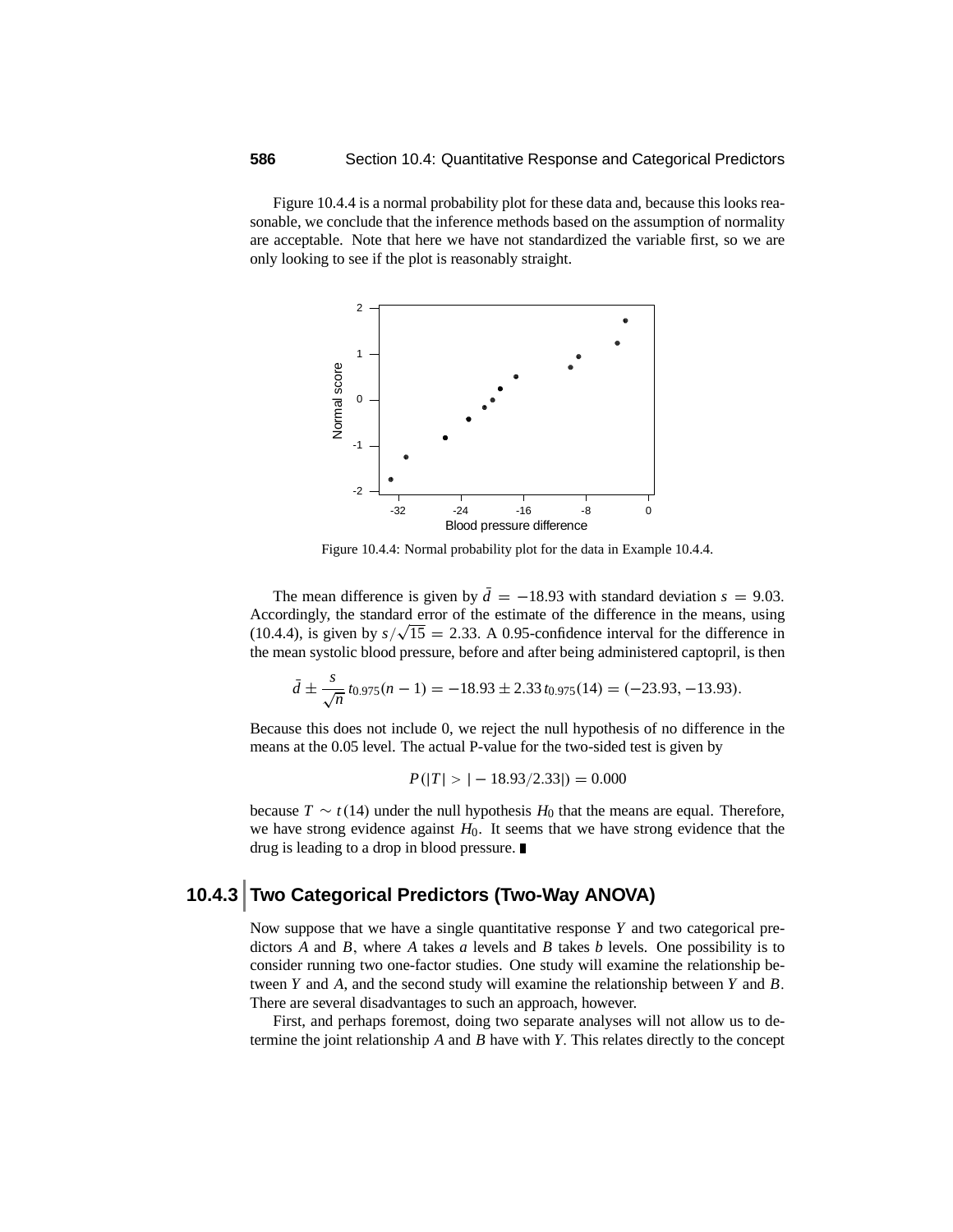of *interaction* between predictors. We will soon define this concept more precisely, but basically, if *A* and *B* interact, then the conditional relationship between *Y* and *A*, given  $B = j$ , changes in some substantive way as we change *j*. If the predictors *A* and *B* do not interact, then indeed we will be able to examine the relationship between the response and each of the predictors separately. But we almost never know that this is the case beforehand and must assess whether or not an interaction exists based on collected data.

A second reason for including both predictors in the analysis is that this will often lead to a reduction in the contribution of random error to the results. By this, we mean that we will be able to explain some of the observed variation in *Y* by the inclusion of the second variable in the model. This depends, however, on the additional variable having a relationship with the response. Furthermore, for the inclusion of a second variable to be worthwhile, this relationship must be strong enough to justify the loss in degrees of freedom available for the estimation of the contribution of random error to the experimental results. As we will see, including the second variable in the analysis results in a reduction in the degrees of freedom in the Error row of the ANOVA table. Degrees of freedom are playing the role of sample size here. The fewer the degrees of freedom in the Error row, the less accurate our estimate of  $\sigma^2$  will be.

When we include both predictors in our analysis, and we have the opportunity to determine the sampling process, it is important that we *cross* the predictors. By this, we mean that we observe *Y* at each combination

$$
(A, B) = (i, j) \in \{1, \ldots, a\} \times \{1, \ldots, b\}.
$$

Suppose, then, that we have  $n_{ij}$  response values at the  $(A, B) = (i, j)$  setting of the predictors. Then, letting

$$
E(Y | (A, B) = (i, j)) = \beta_{ij}
$$

be the mean response when  $A = i$  and  $B = j$ , and introducing the dummy variables

$$
X_{ij} = \begin{cases} 1 & A = i, B = j \\ 0 & A \neq i \text{ or } B \neq j, \end{cases}
$$

we can write

$$
E(Y | X_{ij} = x_{ij} \text{ for all } i, j) = \beta_{11} x_{11} + \beta_{21} x_{21} + \dots + \beta_{ab} x_{ab}
$$
  
= 
$$
\sum_{i=1}^{a} \sum_{j=1}^{b} \beta_{ij} x_{ij}.
$$

The relationship between *Y* and the predictors is completely encompassed in the changes in the  $\beta_{ij}$  as *i* and *j* change. From this, we can see that a regression model for this situation is immediately a linear regression model.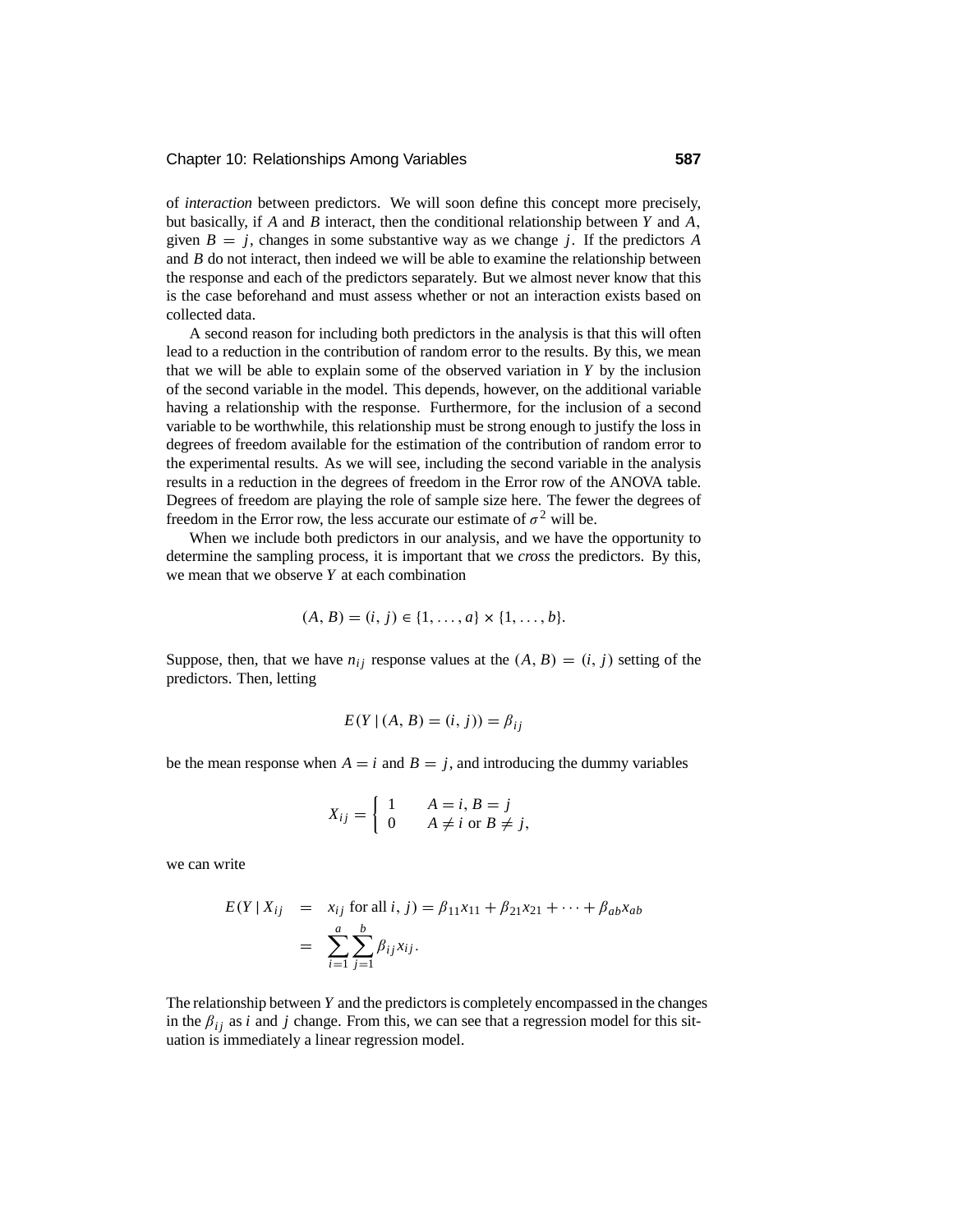### **Inferences About Individual Means and Differences of Means**

Now let  $y_{ijk}$  denote the *k*th response value when  $X_{ij} = 1$ . Then, as in Section 10.4.1, the least-squares estimate of  $\beta_{ij}$  is given by

$$
b_{ij} = \bar{y}_{ij} = \frac{1}{n_{ij}} \sum_{k=1}^{n_{ij}} y_{ijk},
$$

the mean of the observations when  $X_{ij} = 1$ . If in addition we assume that the conditional distributions of *Y*, given the predictors all have variance equal to  $\sigma^2$ , then with  $N = n_{11} + n_{21} + \cdots + n_{ab}$ , we have that

$$
s^{2} = \frac{1}{N - ab} \sum_{i=1}^{a} \sum_{j=1}^{b} \sum_{k=1}^{n_{ij}} (y_{ijk} - \bar{y}_{ij})^{2}
$$
 (10.4.5)

is an unbiased estimator of  $\sigma^2$ . Therefore, using (10.4.5), the standard error of  $\bar{y}_{ij}$  is given by  $s/\sqrt{n_{ij}}$ .

With the normality assumption, we have that  $\bar{Y}_{ij} \sim N(\beta_{ij}, \sigma^2/n_{ij})$ , independent of

$$
\frac{(N-ab) S^2}{\sigma^2} \sim \chi^2(N-ab).
$$

This leads to the  $\gamma$ -confidence intervals

$$
\bar{y}_{ij} \pm \frac{s}{\sqrt{n_{ij}}} t_{(1+\gamma)/2}(N - ab)
$$

for  $\beta_{ij}$  and

$$
\bar{y}_{ij} - \bar{y}_{kl} \pm s \sqrt{\frac{1}{n_{ij}} + \frac{1}{n_{kl}}} t_{(1+\gamma)/2}(N - ab)
$$

for the difference of means  $\beta_{ij} - \beta_{kl}$ .

# **The ANOVA for Assessing Interaction and Relationships with the Predictors**

We are interested in whether or not there is any relationship between *Y* and the predictors. There is no relationship between the response and the predictors if and only if all the  $\beta_{ij}$  are equal. Before testing this, however, it is customary to test the null hypothesis that there is no interaction between the predictors. The precise definition of no interaction here is that

$$
\beta_{ij} = \mu_i + v_j
$$

for all *i* and *j* for some constants  $\mu_i$  and  $v_j$ , i.e., the means can be expressed additively. Note that if we fix  $B = j$  and let A vary, then these *response curves* (a response curve is a plot of the means of one variable while holding the value of the second variable fixed) are all parallel. This is an equivalent way of saying that there is no interaction between the predictors.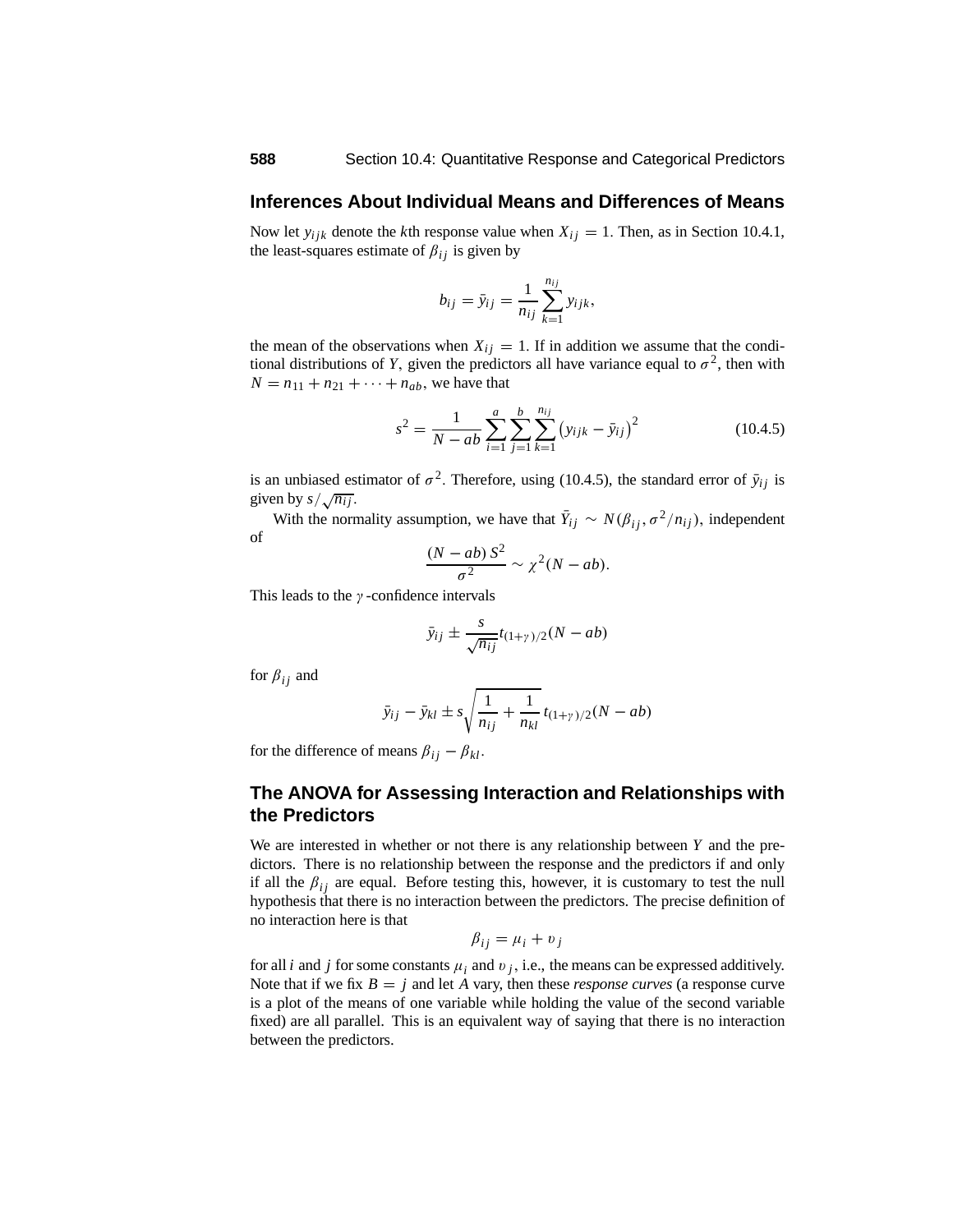In Figure 10.4.5, we have depicted response curves in which the factors do not interact, and in Figure 10.4.6 we have depicted response curves in which they do. Note that the solid lines, for example, joining  $\beta_{11}$  and  $\beta_{21}$ , are there just to make it easier to display the parallelism (or lack thereof) and have no other significance.



Figure 10.4.5: Response curves for expected response with two predictors, with *A* taking three levels and *B* taking two levels. Because they are parallel, the predictors do not interact.



Figure 10.4.6: Response curves for expected response with two predictors, with *A* taking three levels and *B* taking two levels. They are not parallel, so the predictors interact.

To test the null hypothesis of no interaction, we must first fit the model where  $β_{ij} = μ_i + v_j$ , i.e., find the least-squares estimates of the  $β_{ij}$  under these constraints. We will not pursue the mathematics of obtaining these estimates here, but rely on software to do this for us and to compute the sum of squares relevant for testing the null hypothesis of no interaction (from the results of Section 10.3.4, we know that this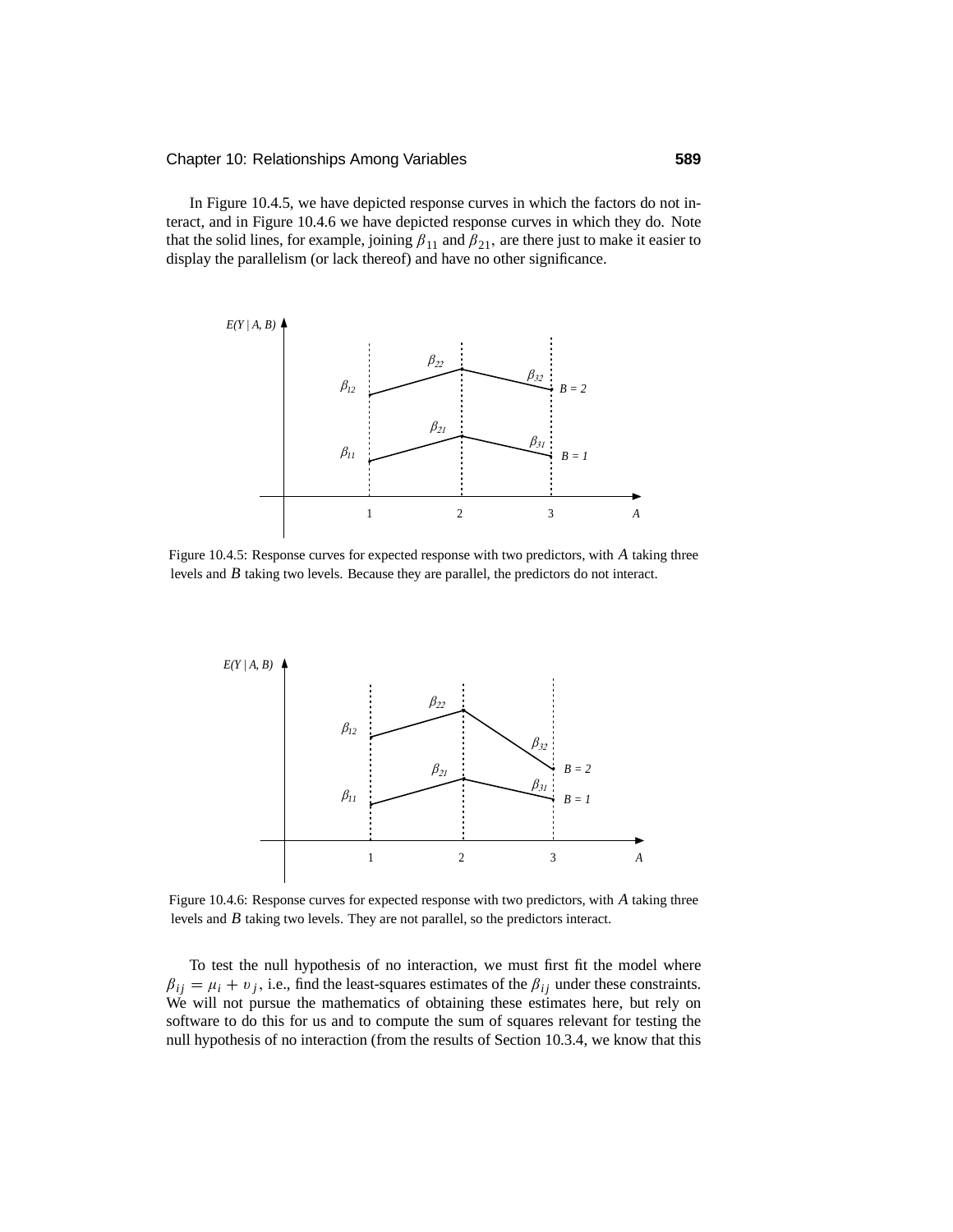is obtained by differencing the regression sum of squares obtained from the full model and the regression sums of squares obtained from the model with no interaction).

If we decide that an interaction exists, then it is immediate that both *A* and *B* have an effect on *Y* (if *A* does not have an effect, then *A* and *B* cannot interact — see Problem 10.4.16); we must look at differences among the  $\bar{y}_{ij}$  to determine the form of the relationship. If we decide that no interaction exists, then *A* has an effect if and only if the  $\mu_i$  vary, and *B* has an effect if and only if the  $v_i$  vary. We can test the null hypothesis  $H_0$ :  $\mu_1 = \cdots = \mu_a$  of no effect due to A and the null hypothesis  $H_0: v_1 = \cdots = v_b$  of no effect due to *V* separately, once we have decided that no interaction exists.

The details for deriving the relevant sums of squares for all these hypotheses are not covered here, but many statistical packages will produce an ANOVA table, as given below.

| Source       | Df           | Sum of Squares                                                                 |
|--------------|--------------|--------------------------------------------------------------------------------|
|              | $a-1$        | RSS(A)                                                                         |
|              |              | RSS(B)                                                                         |
| $A \times B$ | $(a-1)(b-1)$ | $RSS(A \times B)$                                                              |
| Error        | $N - ab$     | $\sum_{i=1}^{a} \sum_{j=1}^{b} \sum_{k=1}^{n_{ij}} (y_{ijk} - \bar{y}_{ij})^2$ |
| Total        |              | $\sum_{i=1}^{a} \sum_{j=1}^{b} \sum_{k=1}^{n_{ij}} (y_{ijk} - \frac{1}{2})$    |

Note that if we had included only *A* in the model, then there would be  $N - a$  degrees of freedom for the estimation of  $\sigma^2$ . By including *B*, we lose  $(N - a) - (N - ab) =$  $a (b - 1)$  degrees of freedom for the estimation of  $\sigma^2$ .

Using this table, we first assess the null hypothesis  $H_0$ : no interaction between  $A$ and *B*, using  $F \sim F((a-1)(b-1), N-ab)$  under  $H_0$ , via the P-value

$$
P\left(F > \frac{\text{RSS}(A \times B)/(a-1)(b-1)}{s^2}\right),\
$$

where  $s^2$  is given by (10.4.5). If we decide that no interaction exists, then we assess the null hypothesis *H*<sup>0</sup> : no effect due to *A*, using  $F ∼ F(a - 1, N - ab)$  under *H*<sup>0</sup>, via the P-value

$$
P\left(F > \frac{\text{RSS}(A)/(a-1)}{s^2}\right),\
$$

and assess  $H_0$ : no effect due to *B*, using  $F \sim F(b-1, N-ab)$  under  $H_0$ , via the P-value

$$
P\left(F > \frac{\text{RSS}(B)/(b-1)}{s^2}\right).
$$

# **Model Checking**

To check the model, we look at the standardized residuals given by (see Problem 10.4.18)

$$
\frac{y_{ijk} - \bar{y}_{ij}}{s\sqrt{1 - 1/n_{ij}}}.
$$
\n(10.4.6)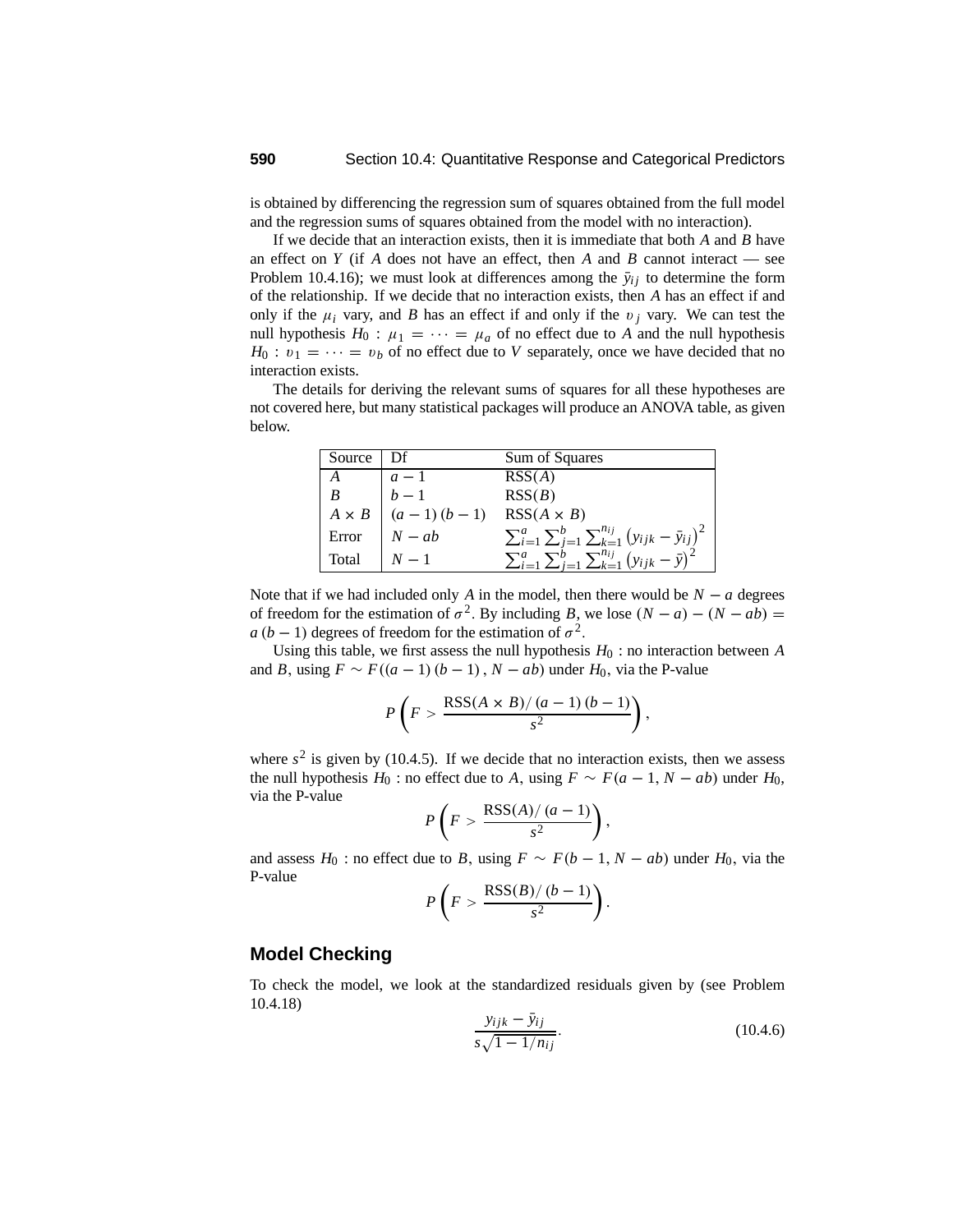We will restrict our attention to various plots of the standardized residuals for model checking.

We consider an example of a two-factor analysis.

#### **EXAMPLE 10.4.5**

The data in the following table come from G. E. P. Box and D. R. Cox, "An analysis of transformations" (*Journal of the Royal Statistical Society*, 1964, Series B, p. 211) and represent survival times, in hours, of animals exposed to one of three different types of poisons and allocated four different types of treatments. We let *A* denote the treatments and *B* denote the type of poison, so we have  $3 \times 4 = 12$  different  $(A, B)$  combinations. Each combination was administered to four different animals; i.e.,  $n_{ij} = 4$  for every *i* and *j*.

|                              | A 2.                                                             | A3.                                       | A4                  |
|------------------------------|------------------------------------------------------------------|-------------------------------------------|---------------------|
|                              | $B1$   3.1, 4.5, 4.6, 4.3 8.2, 11.0, 8.8, 7.2 4.3, 4.5, 6.3, 7.5 |                                           | 4.5, 7.1, 6.6, 6.2  |
|                              | $B2$   3.6, 2.9, 4.0, 2.3 9.2, 6.1, 4.9, 12.4 4.4, 3.5, 3.1, 4.0 |                                           | 5.6, 10.2, 7.1, 3.8 |
| $B3 \mid 2.2, 2.1, 1.8, 2.3$ |                                                                  | $3.0, 3.7, 3.8, 2.9$ $2.3, 2.5, 2.4, 2.2$ | 3.0, 3.6, 3.1, 3.3  |

A normal probability plot for these data, using the standardized residuals after fitting the two-factor model, reveals a definite problem. In the above reference, a transformation of the response to the reciprocal 1/*Y* is suggested, based on a more sophisticated analysis, and this indeed leads to much more appropriate standardized residual plots. Figure 10.4.7 is a normal probability plot for the standardized residuals based on the reciprocal response. This normal probability plot looks reasonable.



Figure 10.4.7: Normal probability plot of the standardized residuals in Example 10.4.5 using the reciprocal of the response.

Figure 10.4.8 is a plot of the standardized residuals against the various (*A*, *B*) combinations, where we have coded the combination  $(i, j)$  as  $b(i - 1) + j$  with  $b = 3$ ,  $i = 1, 2, 3, 4$ , and  $j = 1, 2, 3$ . This coding assigns a unique integer to each combination (*i*, *j*) and is convenient when comparing scatter plots of the response for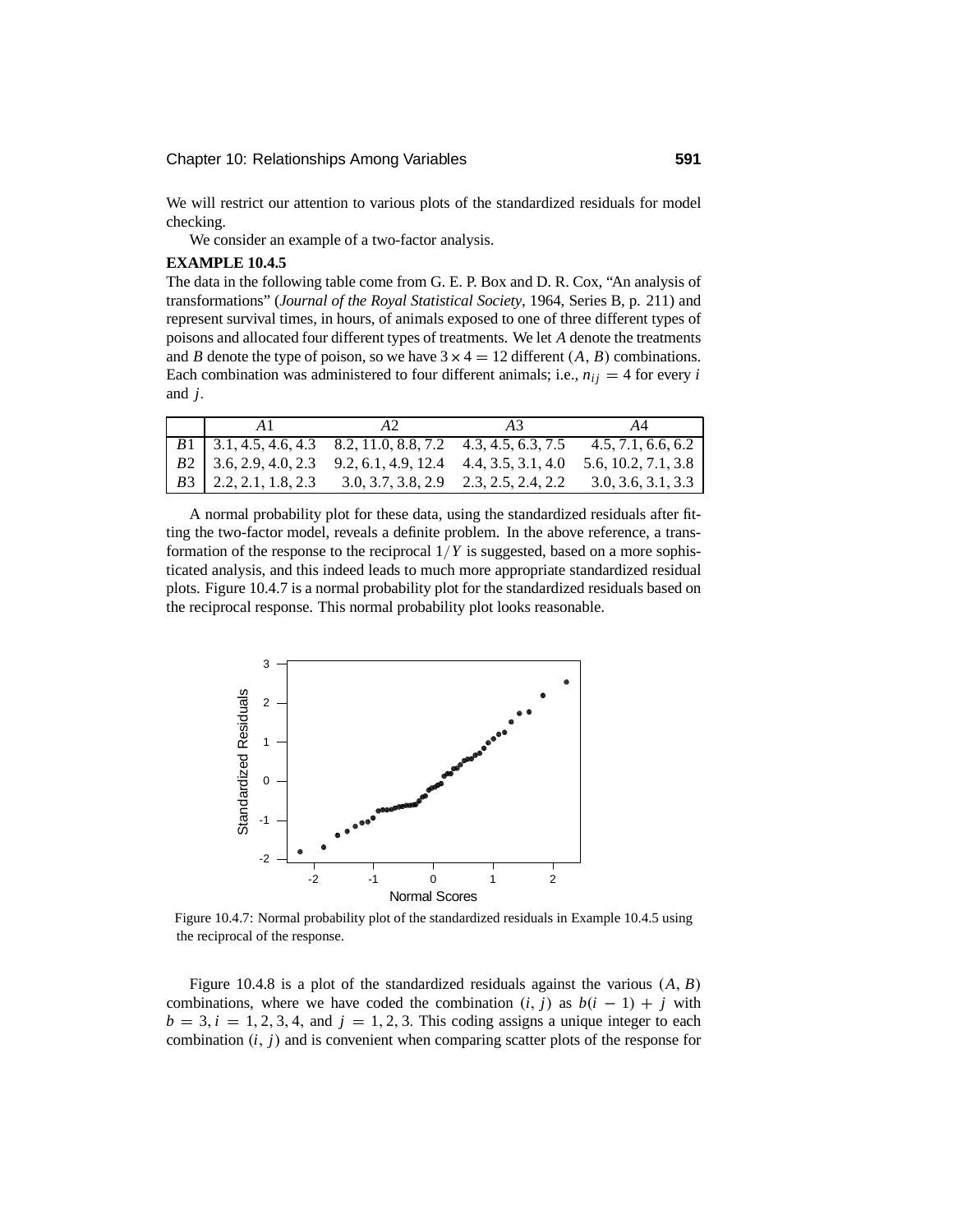each treatment. Again, this residual plot looks reasonable.



Figure 10.4.8: Scatter plot for the data in Example 10.4.5 of the standardized residuals against each value of (*A*, *B*) using the reciprocal of the response.

Below we provide the least-squares estimates of the  $\beta_{ij}$  for the transformed model.

|  | A1 | A2                                 | A3 | A4 |
|--|----|------------------------------------|----|----|
|  |    | B1 0.24869 0.11635 0.18627 0.16897 |    |    |
|  |    | 82 0.32685 0.13934 0.27139 0.17015 |    |    |
|  |    | 83 0.48027 0.30290 0.42650 0.30918 |    |    |

The ANOVA table for the data, as obtained from a standard statistical package, is given below.

| Source       | Df | Sum of Squares | Mean Square |
|--------------|----|----------------|-------------|
| А            | 3  | 0.20414        | 0.06805     |
| B            | 2  | 0.34877        | 0.17439     |
| $A \times B$ | 6  | 0.01571        | 0.00262     |
| Error        | 36 | 0.08643        | 0.00240     |
| Total        | 47 | 0.65505        |             |

From this, we determine that  $s = \sqrt{0.00240} = 4.89898 \times 10^{-2}$ , and so the standard errors of the least-squares estimates are all equal to  $s/2 = 0.0244949$ .

To test the null hypothesis of no interaction between *A* and *B*, we have, using  $F \sim F(6, 36)$  under  $H_0$ , the P-value

$$
P\left(F > \frac{0.00262}{0.00240}\right) = P\left(F > 1.09\right) = 0.387.
$$

We have no evidence against the null hypothesis.

So we can go on to test the null hypothesis of no effect due to *A* and we have, using *F* ∼ *F* (2, 36) under *H*<sub>0</sub>, the P-value

$$
P\left(F > \frac{0.06805}{0.00240}\right) = P(F > 28.35) = 0.000.
$$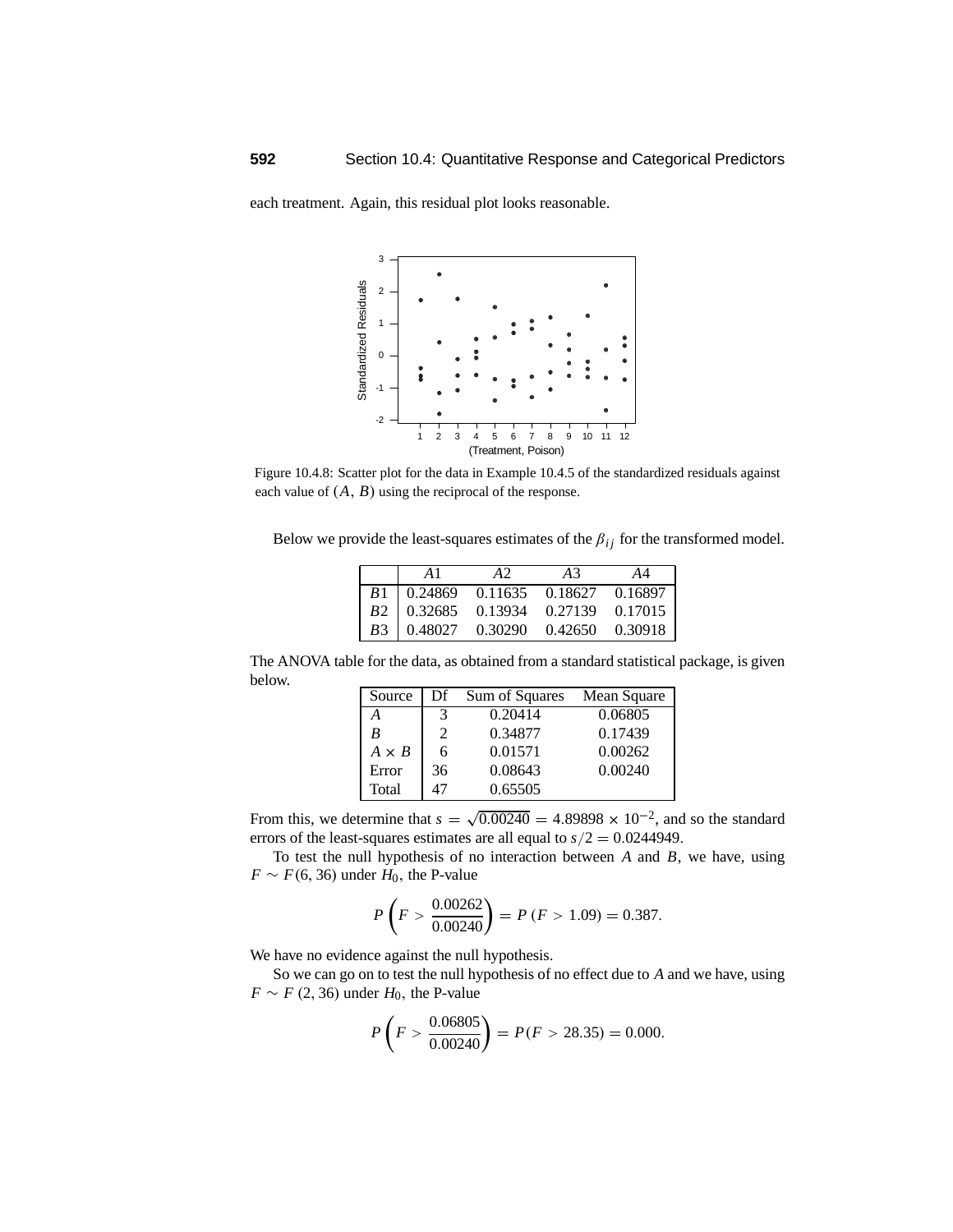We reject this null hypothesis.

Similarly, testing the null hypothesis of no effect due to *B*, we have, using  $F \sim$  $F(2, 36)$  under  $H_0$ , the P-value

$$
P\left(F > \frac{0.17439}{0.00240}\right) = P(F > 72.66) = 0.000.
$$

We reject this null hypothesis as well.

Accordingly, we have decided that the appropriate model is the *additive model* given by  $E(1/Y | (A, B)) = (i, j) = \mu_i + v_j$  (we are still using the transformed response  $1/Y$ ). We can also write this as  $E(1/Y | (A, B)) = (i, j) = (\mu_i + \alpha) + \beta$  $(v_j - a)$  for any choice of  $\alpha$ . Therefore, there is no unique estimate of the additive effects due to *A* or *B*. However, we still have unique least-squares estimates of the means, which are obtained (using software) by fitting the model with constraints on the  $\beta_{ij}$  corresponding to no interaction existing. These are recorded in the following table.

| A 1                                  | A <sub>2</sub> | A3 | A4 |
|--------------------------------------|----------------|----|----|
| 81   0.26977 0.10403 0.21255 0.13393 |                |    |    |
| $B2$ 0.31663 0.15089 0.25942 0.18080 |                |    |    |
| 83 0.46941 0.30367 0.41219 0.33357   |                |    |    |

As we have decided that there is no interaction between *A* and *B*, we can assess single-factor effects by examining the response means for each factor separately. For example, the means for investigating the effect of *A* are given in the following table.

| A 1   | $\Delta$ | AЗ    |       |
|-------|----------|-------|-------|
| 0.352 | 0.186    | 0.295 | 0.216 |

We can compare these means using procedures based on the *t*-distribution. For example, a 0.95-confidence interval for the difference in the means at levels *A*1 and *A*2 is given by

$$
\bar{y}_{1.} - \bar{y}_{2.} \pm \frac{s}{\sqrt{12}} t_{0.975} (36) = (0.352 - 0.186) \pm \sqrt{\frac{0.00240}{12}} 2.0281
$$
  
= (0.13732, 0.19468). (10.4.7)

This indicates that we would reject the null hypothesis of no difference between these means at the 0.05 level.

Notice that we have used the estimate of  $\sigma^2$  based on the full model in (10.4.7). Logically, it would seem to make more sense to use the estimate based on fitting the additive model because we have decided that it is appropriate. When we do so, this is referred to as *pooling*, as it can be shown that the new error estimate is calculated by adding  $RSS(A \times B)$  to the original ESS and dividing by the sum of the  $A \times B$  degrees of freedom and the error degrees of freedom. Not to pool is regarded as a somewhat more conservative procedure.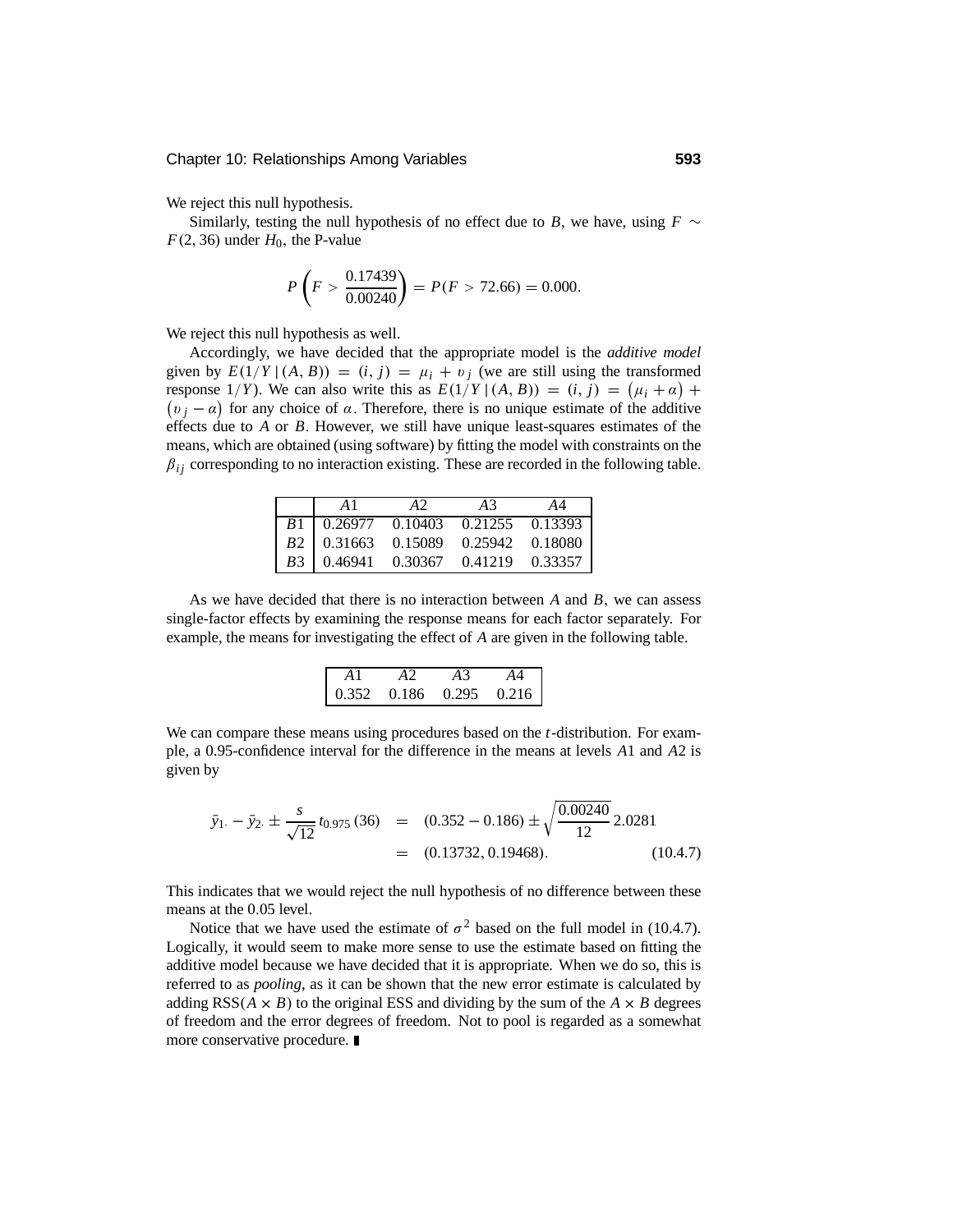# **10.4.4 Randomized Blocks**

With two-factor models, we generally want to investigate whether or not both of these factors have a relationship with the response *Y*. Suppose, however, that we know that a factor *B* has a relationship with *Y*, and we are interested in investigating whether or not another factor *A* has a relationship with *Y*. Should we run a single-factor experiment using the predictor *A*, or run a two-factor experiment including the factor *B*?

The answer is as we have stated at the start of Section 10.4.2. Including the factor *B* will allow us, if *B* accounts for a lot of the observed variation, to make more accurate comparisons. Notice, however, that if *B* does not have a substantial effect on *Y*, then its inclusion will be a waste, as we sacrificed  $a(b - 1)$  degrees of freedom that would otherwise go toward the estimation of  $\sigma^2$ .

So it is important that we do indeed *know* that *B* has a substantial effect. In such a case, we refer to *B* as a *blocking variable*. It is important again that the blocking variable *B* be crossed with *A*. Then we can test for any effect due to *A* by first testing for an interaction between *A* and *B*; if no such interaction is found, then we test for an effect due to *A* alone, just as we have discussed in Section 10.4.3.

A special case of using a blocking variable arises when we have  $n_{ij} = 1$  for all *i* and *j*. In this case,  $N = ab$ , so there are no degrees of freedom available for the estimation of error. In fact, we have that (see Problem 10.4.19)  $s^2 = 0$ . Still, such a design has practical value, provided we are willing to *assume* that there is no interaction between *A* and *B*. This is called a *randomized block design*.

For a randomized block design, we have that

$$
s^{2} = \frac{\text{RSS}(A \times B)}{(a-1)(b-1)}
$$
 (10.4.8)

is an unbiased estimate of  $\sigma^2$ , and so we have  $(a - 1)(b - 1)$  degrees of freedom for the estimation of error. Of course, this will not be correct if *A* and *B* do interact, but when they do not, this can be a highly efficient design, as we have removed the effect of the variation due to *B* and require only *ab* observations for this. When the randomized block design is appropriate, we test for an effect due to *A*, using  $F \sim$ *F*( $a - 1$ ,  $(a - 1)$ )  $(b - 1)$ ) under *H*<sub>0</sub>, via the P-value

$$
P\left(F > \frac{\text{RSS}(A)/(a-1)}{s^2}\right).
$$

# **10.4.5 One Categorical and One Quantitative Predictor**

It is also possible that the response is quantitative while some of the predictors are categorical and some are quantitative. We now consider the situation where we have one categorical predictor *A*, taking *a* values, and one quantitative predictor *W*. We assume that the regression model applies. Furthermore, we restrict our attention to the situation where we suppose that, within each level of *A*, the mean response varies as

$$
E(Y | (A, W)) = (i, w) = \beta_{i1} + \beta_{i2}w,
$$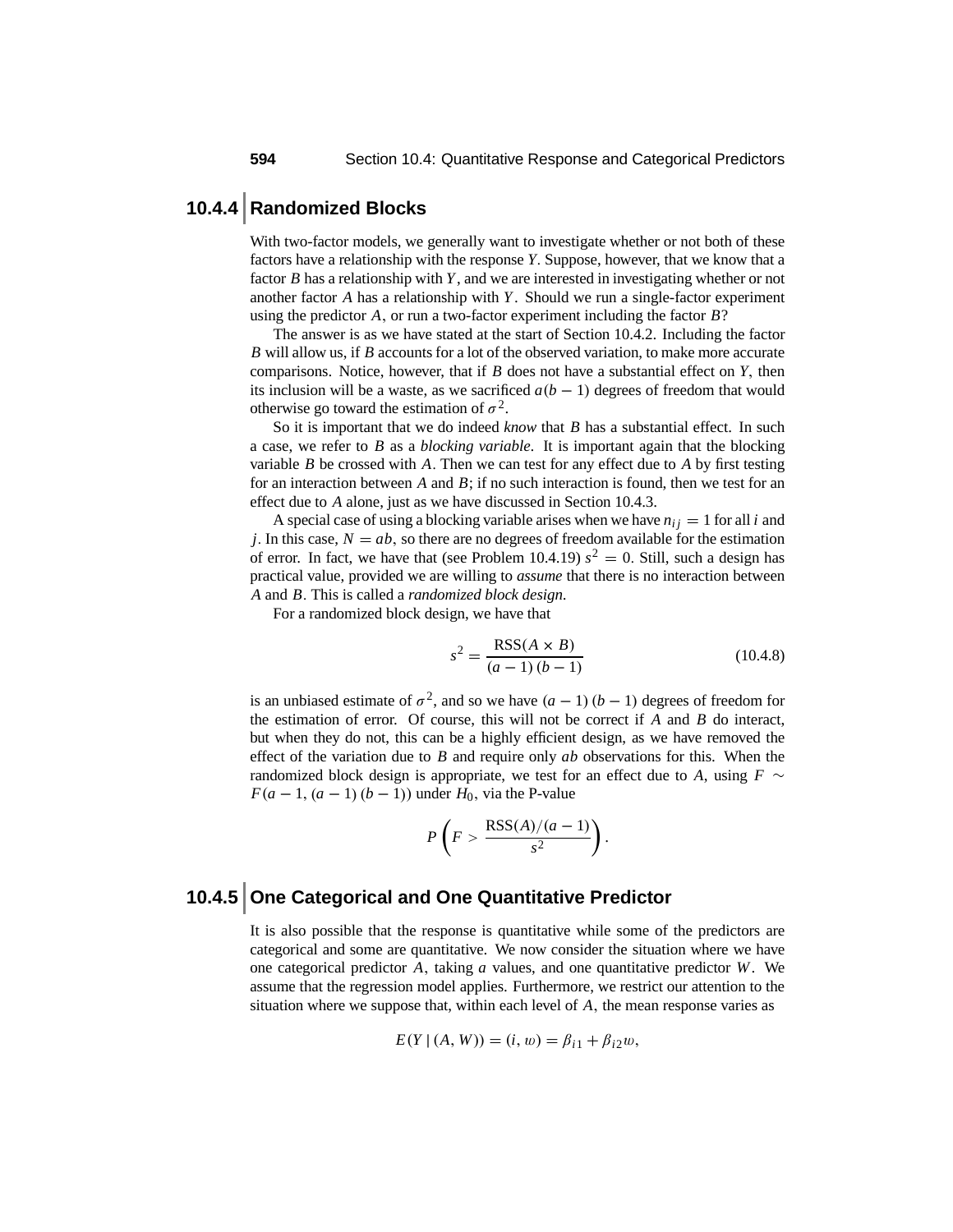so that we have a simple linear regression model within each level of *A*.

If we introduce the dummy variables

$$
X_{ij} = \begin{cases} W^{j-1} & A = i \\ 0 & A \neq i \end{cases}
$$

for  $i = 1, \ldots, a$  and  $j = 1, 2$ , then we can write the linear regression model as

$$
E(Y | (X_{ij}) = (x_{ij})) = (\beta_{11}x_{11} + \beta_{12}x_{12}) + \cdots + (\beta_{a1}x_{a1} + \beta_{a2}x_{a2}).
$$

Here,  $\beta_{i1}$  is the intercept and  $\beta_{i2}$  is the slope specifying the relationship between *Y* and *W* when  $A = i$ . The methods of Section 10.3.4 are then available for inference about this model.

We also have a notion of interaction in this context, as we say that the two predictors interact if the slopes of the lines vary across the levels of *A*. So saying that no interaction exists is the same as saying that the response curves are parallel when graphed for each level of *A*. If an interaction exists, then it is definite that both *A* and *W* have an effect on *Y*. Thus the null hypothesis that no interaction exists is equivalent to  $H_0: \beta_{12} = \cdots = \beta_{a2}$ .

If we decide that no interaction exists, then we can test for no effect due to *W* by testing the null hypothesis that the common slope is equal to 0, or we can test the null hypothesis that there is no effect due to *A* by testing  $H_0: \beta_{11} = \cdots = \beta_{a1}$ , i.e., that the intercept terms are the same across the levels of *A*.

We do not pursue the analysis of this model further here. Statistical software is available, however, that will calculate the relevant ANOVA table for assessing the various null hypotheses.

# **Analysis of Covariance**

Suppose we are running an experimental design and for each experimental unit we can measure, but not control, a quantitative variable *W* that we believe has an effect on the response *Y*. If the effect of this variable is appreciable, then good statistical practice suggests we should include this variable in the model, as we will reduce the contribution of error to our experimental results and thus make more accurate comparisons. Of course, we pay a price when we do this, as we lose degrees of freedom that would otherwise be available for the estimation of error. So we must be sure that *W* does have a significant effect in such a case. Also, we do not test for an effect of such a variable, as we presumably know it has an effect. This technique is referred to as the *analysis of covariance* and is obviously similar in nature to the use of blocking variables.

# **Summary of Section 10.4**

- We considered the situation involving a quantitative response and categorical predictor variables.
- By the introduction of dummy variables for the predictor variables, we can consider this situation as a particular application of the multiple regression model of Section 10.3.4.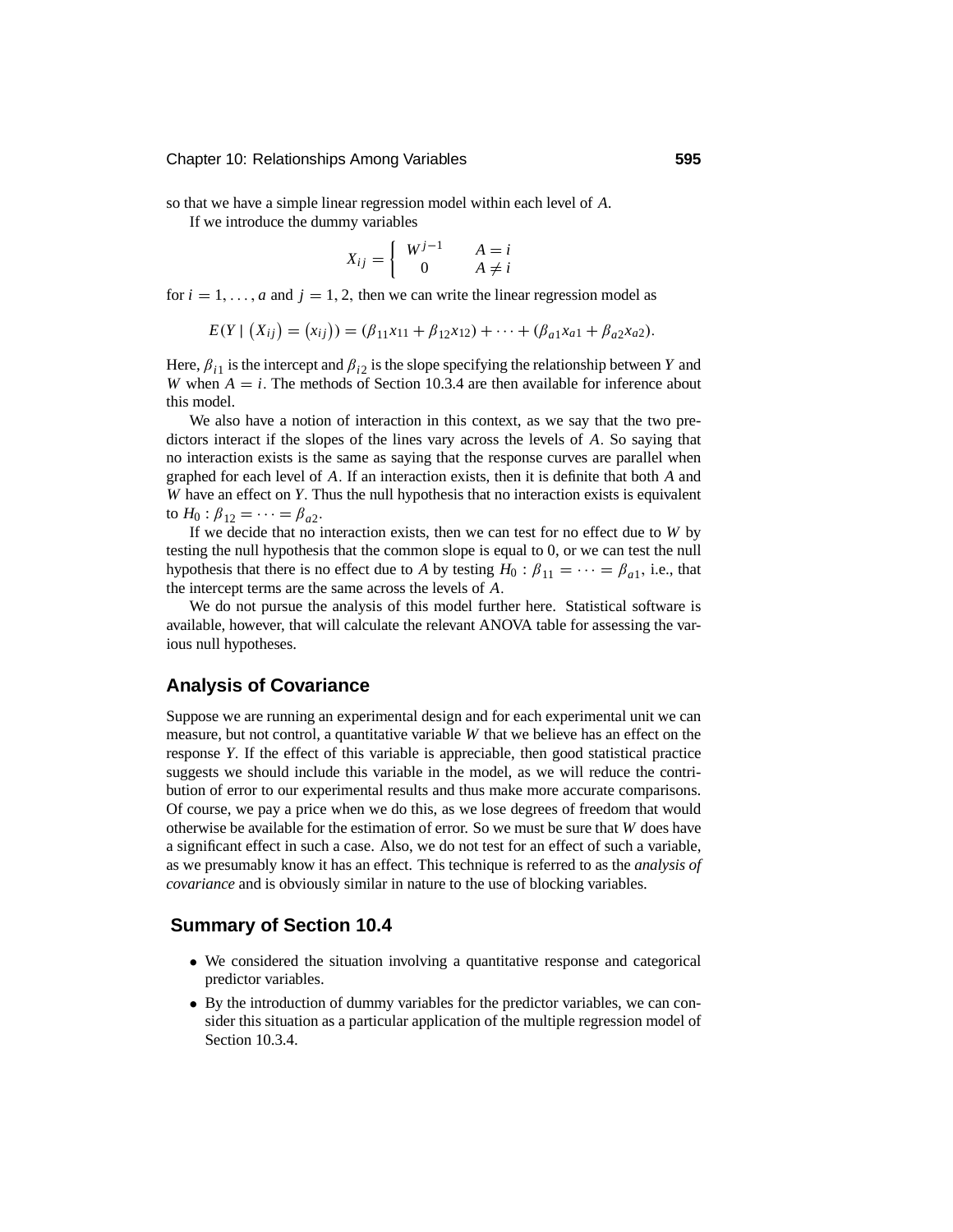- If we decide that a relationship exists, then we typically try to explain what form this relationship takes by comparing means. To prevent finding too many statistically significant differences, we lower the individual error rate to ensure a sensible family error rate.
- When we have two predictors, we first check to see if the factors interact. If the two predictors interact, then both have an effect on the response.
- A special case of a two-way analysis arises when one of the predictors serves as a blocking variable. It is generally important to know that the blocking variable has an effect on the response, so that we do not waste degrees of freedom by including it.
- Sometimes we can measure variables on individual experimental units that we know have an effect on the response. In such a case, we include these variables in our model, as they will reduce the contribution of random error to the analysis and make our inferences more accurate.

# **EXERCISES**

**10.4.1** The following values of a response *Y* were obtained for three settings of a categorical predictor *A*.

| $A = 1$ 2.9976 0.3606 4.7716                                 |  | 1.5652    |
|--------------------------------------------------------------|--|-----------|
|                                                              |  | $-0.3184$ |
| $A = 2$ 0.7468 1.3308 2.2167<br>$A = 3$ 2.1192 2.3739 0.3335 |  | 3.3015    |

Suppose we assume the normal regression model for these data with one categorical predictor.

(a) Produce a side-by-side boxplot for the data.

(b) Plot the standardized residuals against *A* (if you are using a computer for your calculations, also produce a normal probability plot of the standardized residuals). Does this give you grounds for concern that the model assumptions are incorrect?

(c) Carry out a one-way ANOVA to test for any difference among the conditional means of *Y* given *A*.

(d) If warranted, construct 0.95-confidence intervals for the differences between the means and summarize your findings.

**10.4.2** The following values of a response *Y* were obtained for three settings of a categorical predictor *A*.

| $A = 1   0.090$ | 0.800    | 33.070 | $-1.890$ |
|-----------------|----------|--------|----------|
| $A = 2$   5.120 | 1.580    | 1.760  | 1.740    |
| $A = 3$ 5.080   | $-3.510$ | 4.420  | 1.190    |

Suppose we assume the normal regression model for these data with one categorical predictor.

(a) Produce a side-by-side boxplot for the data.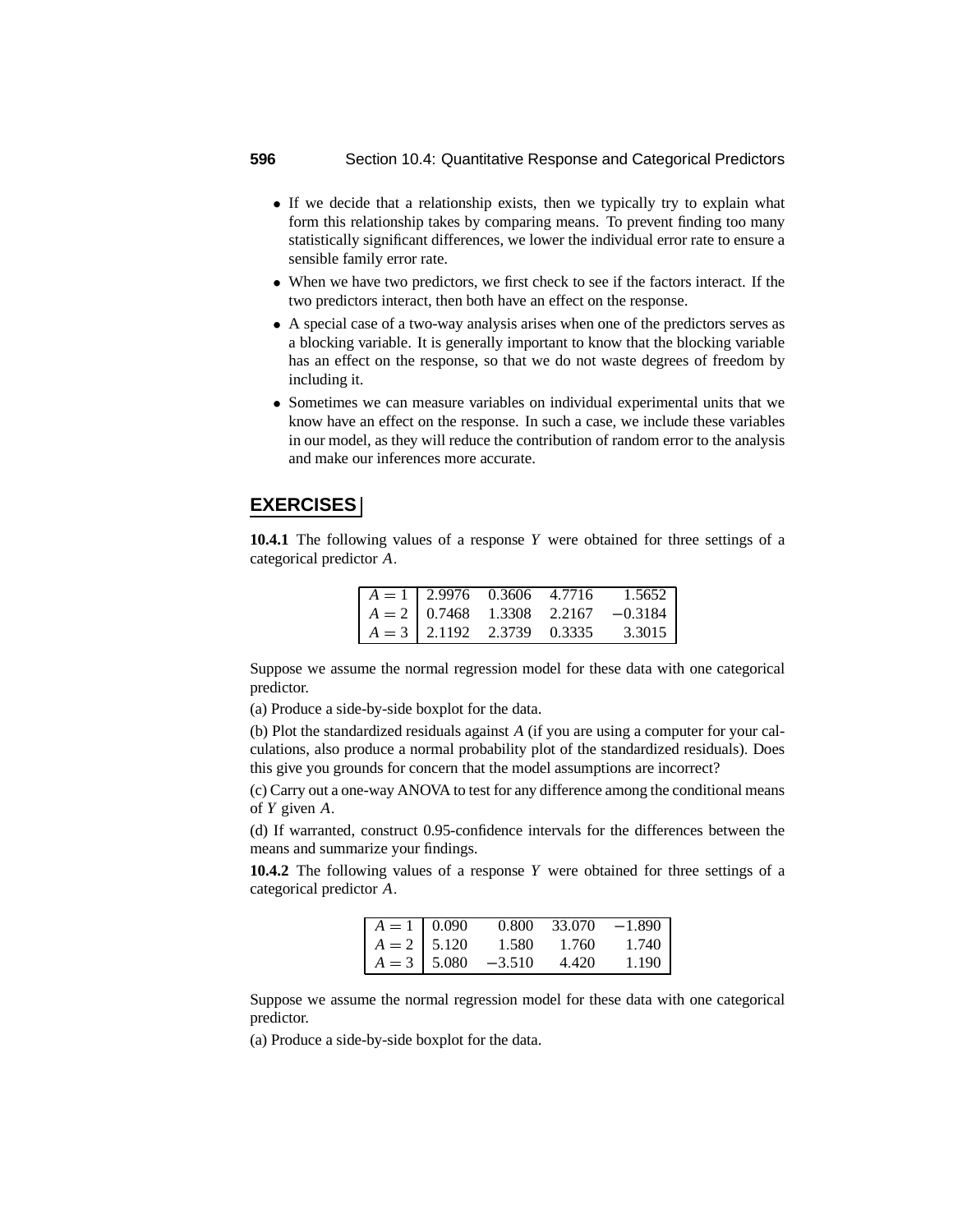(b) Plot the standardized residuals against *A* (if you are using a computer for your calculations, also produce a normal probability plot of the standardized residuals). Does this give you grounds for concern that the model assumptions are incorrect?

(c) If concerns arise about the validity of the model, can you "fix" the problem?

(d) If you have been able to fix any problems encountered with the model, carry out a one-way ANOVA to test for any differences among the conditional means of *Y* given *A*.

(e) If warranted, construct 0.95-confidence intervals for the differences between the means and summarize your findings.

**10.4.3** The following table gives the percentage moisture content of two different types of cheeses determined by randomly sampling batches of cheese from the production process.

| Cheese 1   39.02, 38.79, 35.74, 35.41, 37.02, 36.00 |
|-----------------------------------------------------|
| Cheese 2   38.96, 39.01, 35.58, 35.52, 35.70, 36.04 |

Suppose we assume the normal regression model for these data with one categorical predictor.

(a) Produce a side-by-side boxplot for the data.

(b) Plot the standardized residuals against Cheese (if you are using a computer for your calculations, also produce a normal probability plot of the standardized residuals). Does this give you grounds for concern that the model assumptions are incorrect?

(c) Carry out a one-way ANOVA to test for any differences among the conditional means of *Y* given Cheese. Note that this is the same as a *t*-test for the difference in the means.

**10.4.4** In an experiment, rats were fed a stock ration for 100 days with various amounts of gossypol added. The following weight gains in grams were recorded.

| 0.00% Gossypol | 228, 229, 218, 216, 224, 208, 235, 229,  |
|----------------|------------------------------------------|
|                | 233, 219, 224, 220, 232, 200, 208, 232   |
| 0.04% Gossypol | 186, 229, 220, 208, 228, 198, 222, 273,  |
|                | 216, 198, 213                            |
| 0.07% Gossypol | 179, 193, 183, 180, 143, 204, 114, 188,  |
|                | 178, 134, 208, 196                       |
| 0.10% Gossypol | 130, 87, 135, 116, 118, 165, 151, 59,    |
|                | 126, 64, 78, 94, 150, 160, 122, 110, 178 |
| 0.13% Gossypol | 154, 130, 118, 118, 118, 104, 112, 134,  |
|                | 98, 100, 104                             |

Suppose we assume the normal regression model for these data and treat gossypol as a categorical predictor taking five levels.

(a) Create a side-by-side boxplot graph for the data. Does this give you any reason to be concerned about the assumptions that underlie an analysis based on the normal regression model?

(b) Produce a plot of the standardized residuals against the factor gossypol (if you are using a computer for your calculations, also produce a normal probability plot of the standardized residuals). What are your conclusions?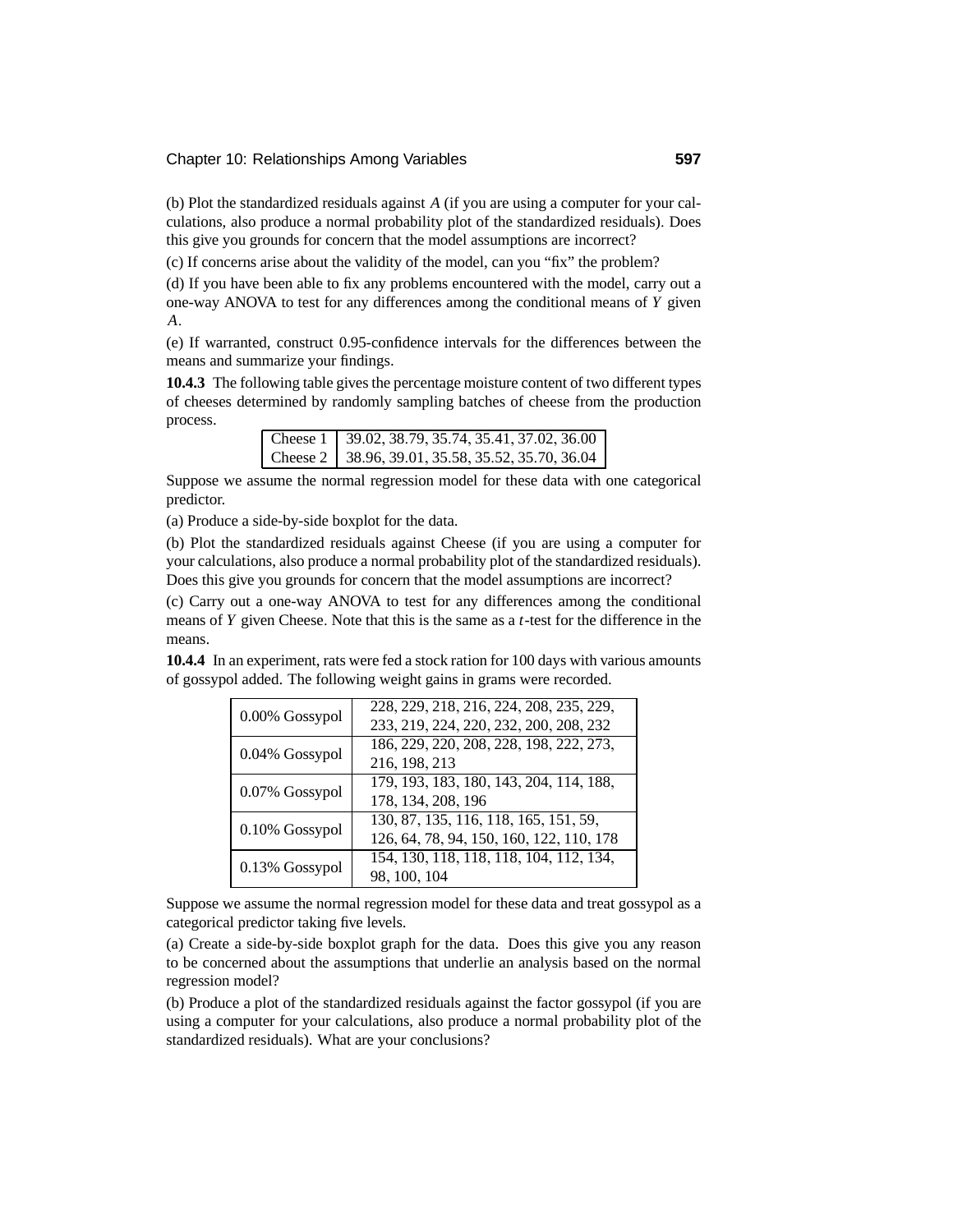(c) Carry out a one-way ANOVA to test for any differences among the mean responses for the different amounts of gossypol.

(d) Compute 0.95-confidence intervals for all the pairwise differences of means and summarize your conclusions.

**10.4.5** In an investigation into the effect of deficiencies of trace elements on a variable *Y* measured on sheep, the data in the following table were obtained.

| Control           |                                                                                                                                                      |
|-------------------|------------------------------------------------------------------------------------------------------------------------------------------------------|
| Cobalt            |                                                                                                                                                      |
| Copper            | 13.2, 13.6, 11.9, 13.0, 14.5, 13.4<br>11.9, 12.2, 13.9, 12.8, 12.7, 12.9<br>14.2, 14.0, 15.1, 14.9, 13.7, 15.8<br>15.0, 15.6, 14.5, 15.8, 13.9, 14.4 |
| $Cobalt + Copper$ |                                                                                                                                                      |

Suppose we assume the normal regression model for these data with one categorical predictor.

(a) Produce a side-by-side boxplot for the data.

(b) Plot the standardized residuals against the predictor (if you are using a computer for your calculations, also produce a normal probability plot of the standardized residuals). Does this give you grounds for concern that the model assumptions are incorrect?

(c) Carry out a one-way ANOVA to test for any differences among the conditional means of *Y* given the predictor.

(d) If warranted, construct 0.95-confidence intervals for all the pairwise differences between the means and summarize your findings.

**10.4.6** Two diets were given to samples of pigs over a period of time, and the following weight gains (in lbs) were recorded.

| Diet A   8, 4, 14, 15, 11, 10, 6, 12, 13, 7           |
|-------------------------------------------------------|
| Diet B   7, 13, 22, 15, 12, 14, 18, 8, 21, 23, 10, 17 |

Suppose we assume the normal regression model for these data.

(a) Produce a side-by-side boxplot for the data.

(b) Plot the standardized residuals against Diet. Also produce a normal probability plot of the standardized residuals. Does this give you grounds for concern that the model assumptions are incorrect?

(c) Carry out a one-way ANOVA to test for a difference between the conditional means of *Y* given Diet.

(d) Construct 0.95-confidence intervals for differences between the means.

**10.4.7** Ten students were randomly selected from the students in a university who took first-year calculus and first-year statistics. Their grades in these courses are recorded in the following table.

| Student 1 2 3 4 5 6 7 8 9 10               |  |  |  |  |  |
|--------------------------------------------|--|--|--|--|--|
| Calculus 66 61 77 62 66 68 64 75 59 71     |  |  |  |  |  |
| Statistics   66 63 79 63 67 70 71 80 63 74 |  |  |  |  |  |

Suppose we assume the normal regression model for these data.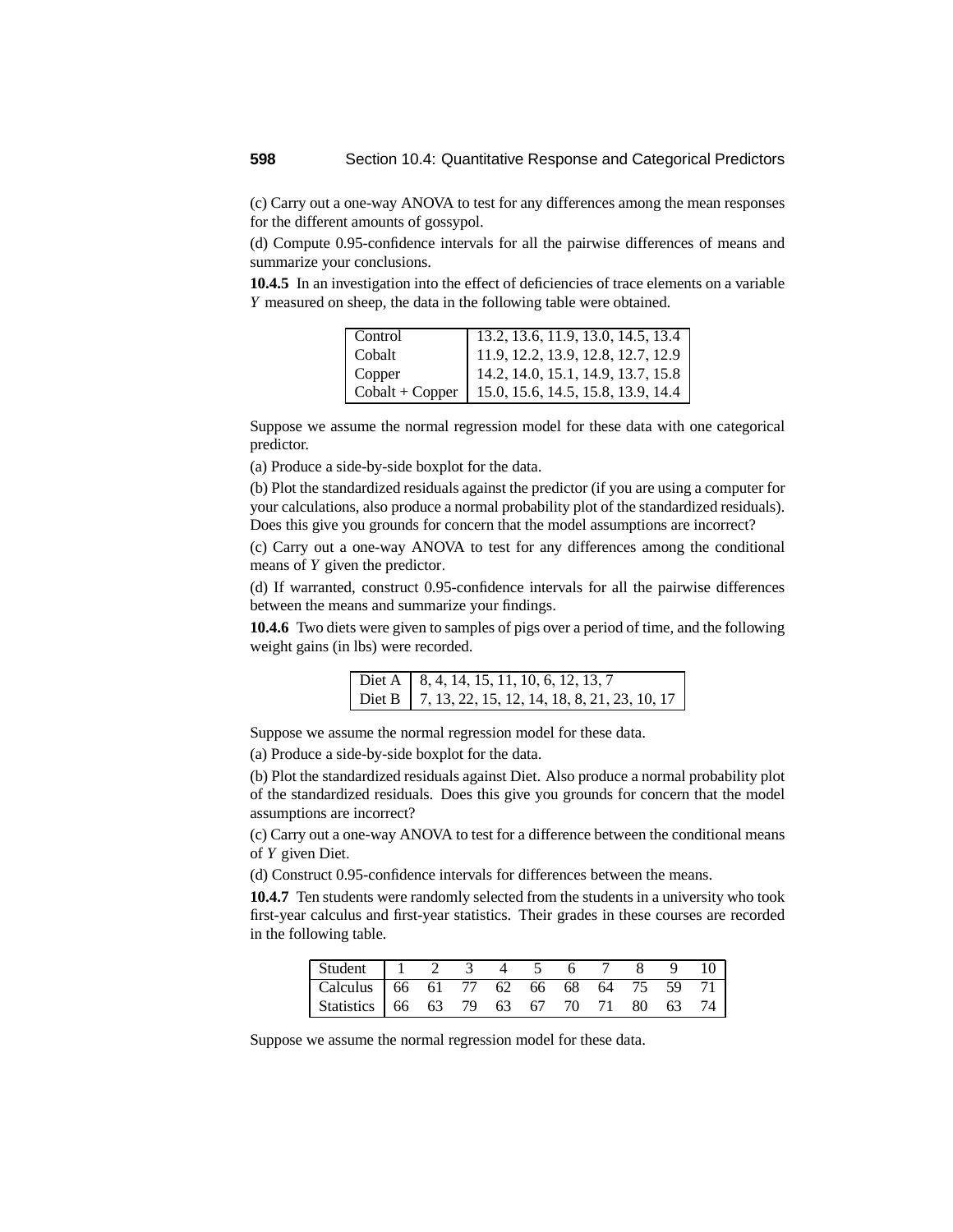(a) Produce a side-by-side boxplot for the data.

(b) Treating the calculus and statistics marks as separate samples, carry out a one-way ANOVA to test for any difference between the mean mark in calculus and the mean mark in statistics. Produce the appropriate plots to check for model assumptions.

(c) Now take into account that each student has a calculus mark and a statistics mark and test for any difference between the mean mark in calculus and the mean mark in statistics. Produce the appropriate plots to check for model assumptions. Compare your results with those obtained in part (b).

(d) Estimate the correlation between the calculus and statistics marks.

**10.4.8** The following data were recorded in *Statistical Methods*, 6th ed., by G. Snedecor and W. Cochran (Iowa State University Press, Ames, 1967) and represent the average number of florets observed on plants in seven plots. Each of the plants was planted with either high corms or low corms (a type of underground stem).

|                                                | $\sqrt{\frac{P}{Q}}$ Plot 1 Plot 2 Plot 3 Plot 4 Plot 5 Plot 6 Plot 7 |  |  |  |
|------------------------------------------------|-----------------------------------------------------------------------|--|--|--|
| Corm High   11.2 13.3 12.8 13.7 12.2 11.9 12.1 |                                                                       |  |  |  |
| Corm Low   14.6 12.6 15.0 15.6 12.7 12.0 13.1  |                                                                       |  |  |  |

Suppose we assume the normal regression model for these data.

(a) Produce a side-by-side boxplot for the data.

(b) Treating the Corm High and Corm Low measurements as separate samples, carry out a one-way ANOVA to test for any difference between the population means. Produce the appropriate plots to check for model assumptions.

(c) Now take into account that each plot has a Corm High and Corm Low measurement. Compare your results with those obtained in part (b). Produce the appropriate plots to check for model assumptions.

(d) Estimate the correlation between the calculus and statistics marks.

**10.4.9** Suppose two measurements, *Y*<sup>1</sup> and *Y*2, corresponding to different treatments, are taken on the same individual who has been randomly sampled from a population  $\Pi$ . Suppose that  $Y_1$  and  $Y_2$  have the same variance and are negatively correlated. Our goal is to compare the treatment means. Explain why it would have been better to have randomly sampled two individuals from  $\Pi$  and applied the treatments to these individuals separately. (Hint: Consider Var $(Y_1 - Y_2)$  in these two sampling situations.)

**10.4.10** List the assumptions that underlie the validity of the one-way ANOVA test discussed in Section 10.4.1.

**10.4.11** List the assumptions that underlie the validity of the paired comparison test discussed in Section 10.4.2.

**10.4.12** List the assumptions that underlie the validity of the two-way ANOVA test discussed in Section 10.4.3.

**10.4.13** List the assumptions that underlie the validity of the test used with the randomized block design, discussed in Section 10.4.4, when  $n_{ij} = 1$  for all *i* and *j*.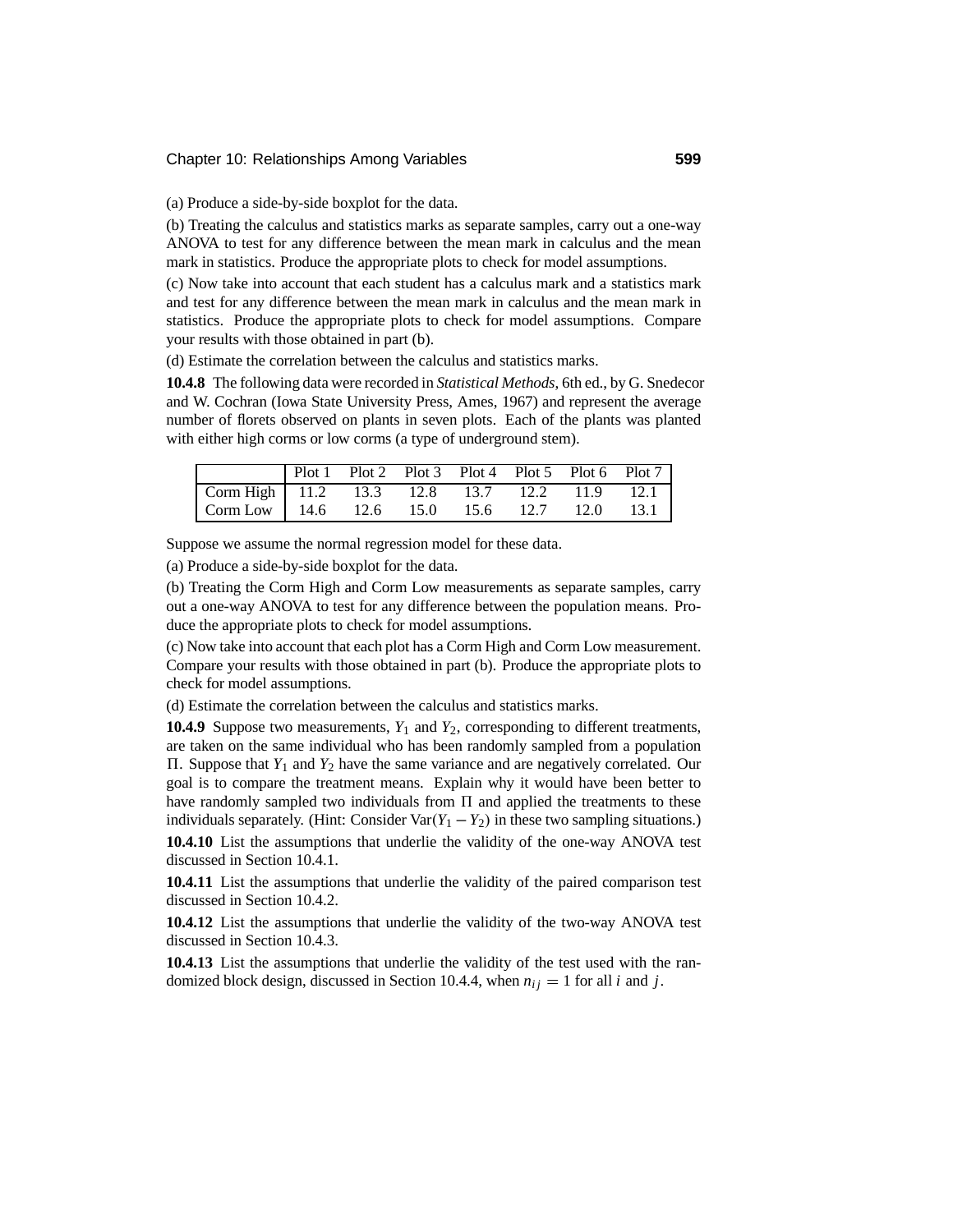# **PROBLEMS**

**10.4.14** Prove that  $\sum_{i=1}^{a} \sum_{j=1}^{n_i} (y_{ij} - \beta_i)^2$  is minimized as a function of the  $\beta_i$  by  $\beta_i = \bar{y}_i = (y_{i1} + \dots + y_{in_i})^T/n_i$  for  $i = 1, ..., a$ . **10.4.15** Prove that

$$
\sum_{i=1}^{a} \sum_{j=1}^{n_i} (y_{ij} - \bar{y})^2 = \sum_{i=1}^{a} n_i (\bar{y}_i - \bar{y})^2 + \sum_{i=1}^{a} \sum_{j=1}^{n_i} (y_{ij} - \bar{y}_i)^2
$$

where  $\bar{y}_i = (y_{i1} + \cdots + y_{in_i})/n_i$  and  $\bar{y}$  is the grand mean.

**10.4.16** Argue that if the relationship between a quantitative response *Y* and two categorical predictors *A* and *B* is given by a linear regression model, then *A* and *B* both have an effect on *Y* whenever *A* and *B* interact. (Hint: What does it mean in terms of response curves for an interaction to exist, for an effect due to *A* to exist?)

**10.4.17** Establish that (10.4.2) is the appropriate expression for the standardized residual for the linear regression model with one categorical predictor.

**10.4.18** Establish that (10.4.6) is the appropriate expression for the standardized residual for the linear regression model with two categorical predictors.

**10.4.19** Establish that  $s^2 = 0$  for the linear regression model with two categorical predictors when  $n_{ij} = 1$  for all *i* and *j*.

**10.4.20** How would you assess whether or not the randomized block design was appropriate after collecting the data?

## **COMPUTER PROBLEMS**

**10.4.21** Use appropriate software to carry out Fisher's multiple comparison test on the data in Exercise 10.4.5 so that the family error rate is between 0.04 and 0.05. What individual error rate is required?

**10.4.22** Consider the data in Exercise 10.4.3, but now suppose we also take into account that the cheeses were made in lots where each lot corresponded to a production run. Recording the data this way, we obtain the following table.

| Lot 1                   | Lot 2                     | Lot 3        |
|-------------------------|---------------------------|--------------|
|                         |                           | 37.02, 36.00 |
| Cheese 2   38.96, 39.01 | 35.58, 35.52 35.70, 36.04 |              |

Suppose we assume the normal regression model for these data with two categorical predictors.

(a) Produce a side-by-side boxplot for the data for each treatment.

(b) Produce a table of cell means.

(c) Produce a normal probability plot of the standardized residuals and a plot of the standardized residuals against each treatment combination (code the treatment combinations so there is a unique integer corresponding to each). Comment on the validity of the model.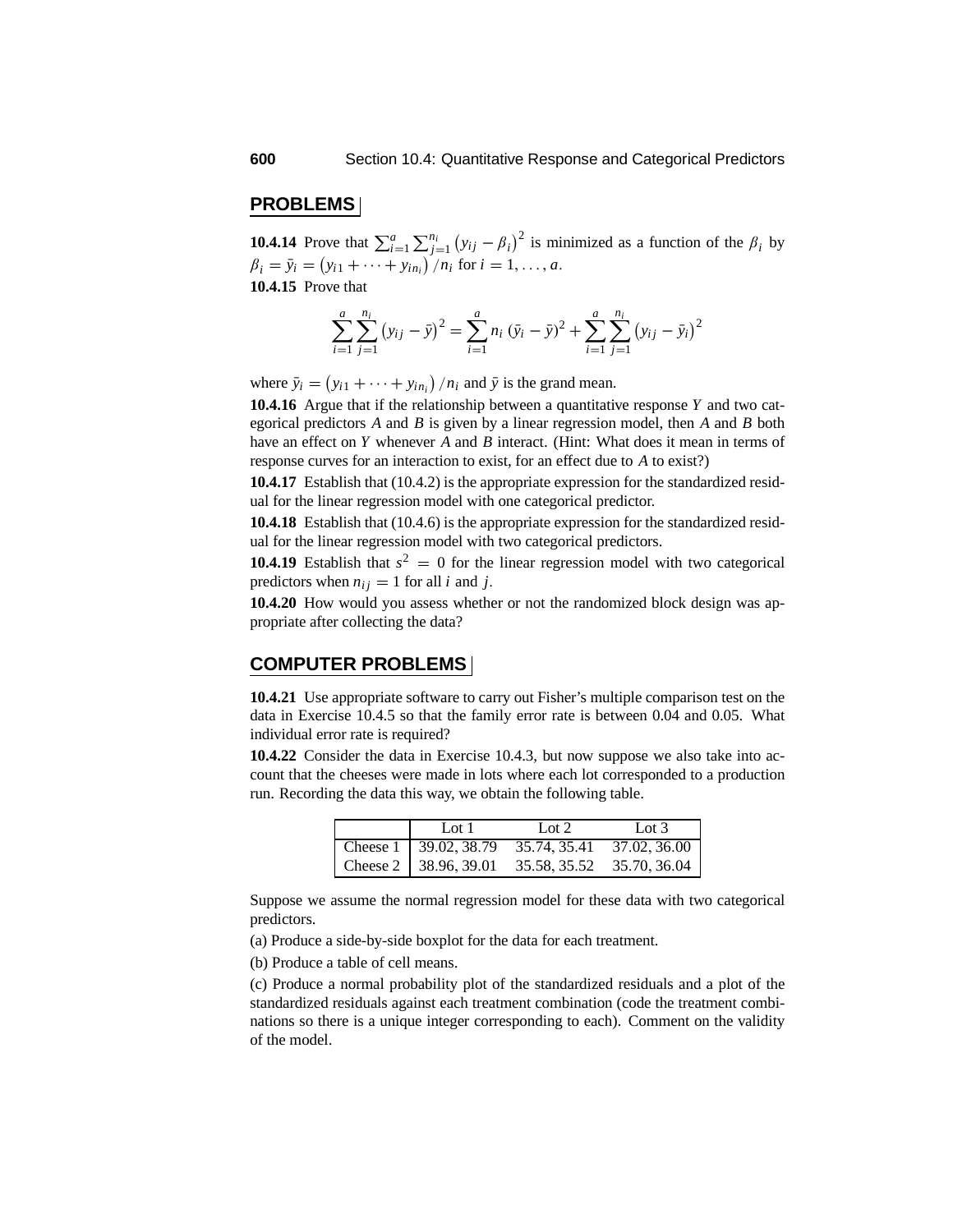(d) Construct the ANOVA table testing first for no interaction between *A* and *B* and, if necessary, an effect due to *A* and an effect due to *B*.

(e) Based on the results of part (d), construct the appropriate table of means, plot the corresponding response curve, and make all pairwise comparisons among the means.

(f) Compare your results with those obtained in Exercise 10.4.4 and comment on the differences.

**10.4.23** A two-factor experimental design was carried out, with factors *A* and *B* both categorical variables taking three values. Each treatment was applied four times and the following response values were obtained.

|       |       | $A=1$   |       | $A = 2$     |       | $A = 3$ |  |  |
|-------|-------|---------|-------|-------------|-------|---------|--|--|
|       | 19.86 | 20.88   |       | 26.37 24.38 | 29.72 | 29.64   |  |  |
| $B=1$ | 20.15 | 25.44   | 24.87 | 30.93       | 30.06 | 35.49   |  |  |
| $B=2$ | 15.35 | - 15.86 | 22.82 | 20.98       | 27.12 | 24 27   |  |  |
|       | 21.86 | 26.92   | 29.38 | 34.13       | 34.78 | 40.72   |  |  |
| $B=3$ | 4.01  | 448     | 10.34 | 9.38        | 15.64 | 14.03   |  |  |
|       | 21.66 | 25.93   | 30.59 | 40.04       | 36.80 | 42.55   |  |  |

Suppose we assume the normal regression model for these data with two categorical predictors.

(a) Produce a side-by-side boxplot for the data for each treatment.

(b) Produce a table of cell means.

(c) Produce a normal probability plot of the standardized residuals and a plot of the standardized residuals against each treatment combination (code the treatment combinations so there is a unique integer corresponding to each). Comment on the validity of the model.

(d) Construct the ANOVA table testing first for no interaction between *A* and *B* and, if necessary, an effect due to *A* and an effect due to *B*.

(e) Based on the results of part (d), construct the appropriate table of means, plot the corresponding response curves, and make all pairwise comparisons among the means.

**10.4.24** A chemical paste is made in batches and put into casks. Ten delivery batches were randomly selected for testing; then three casks were randomly selected from each delivery and the paste strength was measured twice, based on samples drawn from each sampled cask. The response was expressed as a percentage of fill strength. The collected data are given in the following table. Suppose we assume the normal regression model for these data with two categorical predictors.

|        | Batch 1    | Batch 2    | Batch 3    | Batch 4    | Batch 5    |
|--------|------------|------------|------------|------------|------------|
| Cask 1 | 62.8, 62.6 | 60.0, 61.4 | 58.7, 57.5 | 57.1, 56.4 | 55.1, 55.1 |
| Cask 2 | 60.1, 62.3 | 57.5, 56.9 | 63.9, 63.1 | 56.9, 58.6 | 54.7, 54.2 |
| Cask 3 | 62.7, 63.1 | 61.1, 58.9 | 65.4, 63.7 | 64.7, 64.5 | 58.5, 57.5 |
|        | Batch 6    | Batch 7    | Batch 8    | Batch 9    | Batch 10   |
| Cask 1 | 63.4, 64.9 | 62.5, 62.6 | 59.2, 59.4 | 54.8, 54.8 | 58.3, 59.3 |
| Cask 2 | 59.3, 58.1 | 61.0, 58.7 | 65.2, 66.0 | 64.0, 64.0 | 59.2, 59.2 |
| Cask 3 | 60.5, 60.0 | 56.9, 57.7 | 64.8, 64.1 | 57.7, 56.8 | 58.9, 56.8 |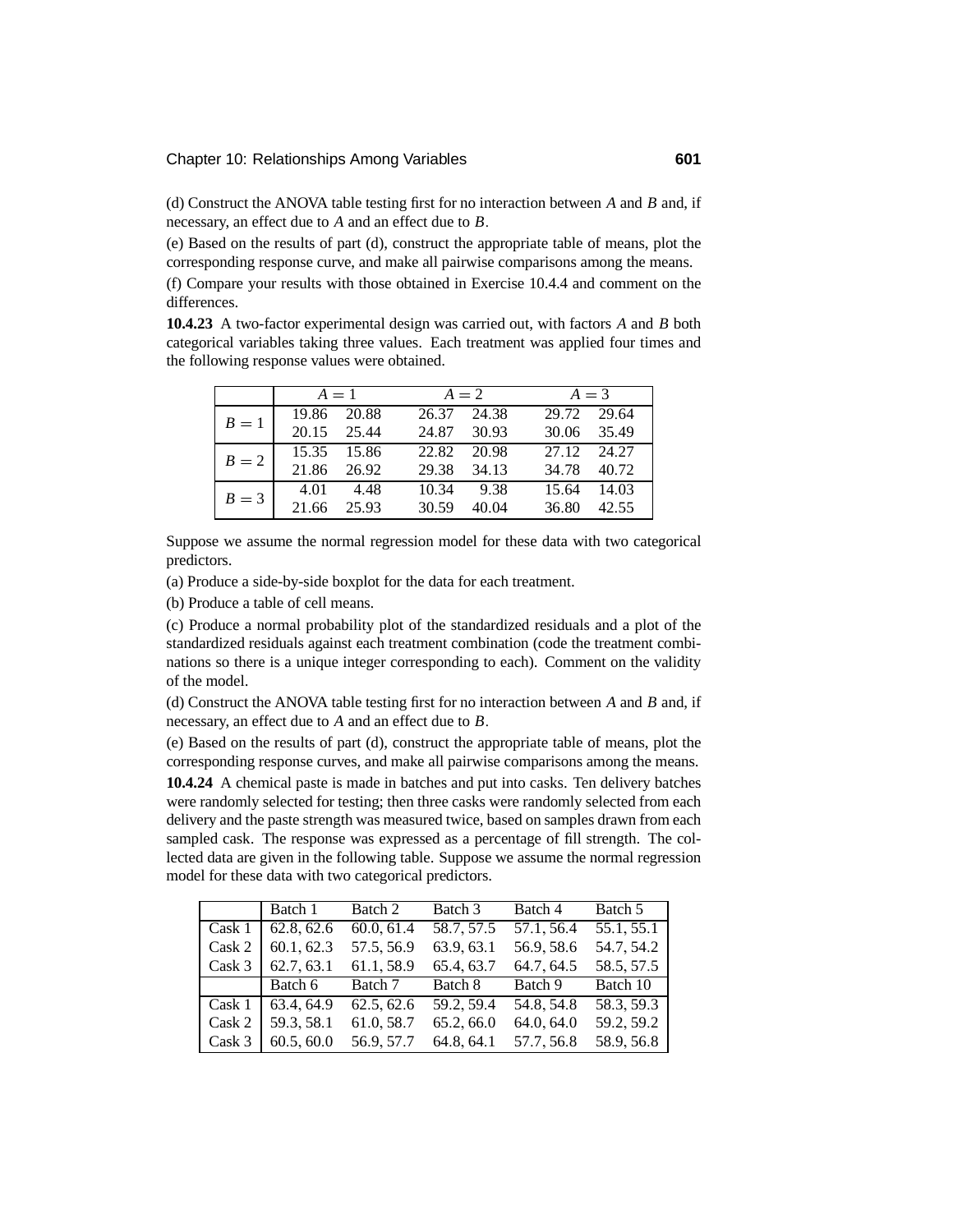(a) Produce a side-by-side boxplot for the data for each treatment.

(b) Produce a table of cell means.

(c) Produce a normal probability plot of the standardized residuals and a plot of the standardized residuals against each treatment combination (code the treatment combinations so there is a unique integer corresponding to each). Comment on the validity of the model.

(d) Construct the ANOVA table testing first for no interaction between Batch and Cask and, if necessary, no effect due to Batch and no effect due to Cask.

(e) Based on the results of part (d), construct the appropriate table of means and plot the corresponding response curves.

**10.4.25** The following data arose from a randomized block design, where factor *B* is the blocking variable and corresponds to plots of land on which cotton is planted. Each plot was divided into five subplots, and different concentrations of fertilizer were applied to each, with the response being a strength measurement of the cotton harvested. There were three blocks and five different concentrations of fertilizer. Note that there is only one observation for each block and concentration combination. Further discussion of these data can be found in *Experimental Design,* 2nd ed., by W. G. Cochran and G. M. Cox (John Wiley & Sons, New York, 1957, pp. 107–108). Suppose we assume the normal regression model with two categorical predictors.

|           | $R=1$ | $B=2$ | $B=3$ |
|-----------|-------|-------|-------|
| $A = 36$  | 7.62  | 8.00  | 7.93  |
| $A = 54$  | 8.14  | 8.15  | 7.87  |
| $A = 72$  | 7.70  | 7.73  | 7.74  |
| $A = 108$ | 7.17  | 7.57  | 7.80  |
| $A = 144$ | 7 46  | 7.68  | 7.21  |

(a) Construct the ANOVA table for testing for no effect due to fertilizer and which also removes the variation due to the blocking variable.

(b) Beyond the usual assumptions that we are concerned about, what additional assumption is necessary for this analysis?

(c) Actually, the factor *A* is a quantitative variable. If we were to take this into account by fitting a model that had the same slope for each block but possibly different intercepts, then what benefit would be gained?

(d) Carry out the analysis suggested in part (c) and assess whether or not this model makes sense for these data.

# **10.5 Categorical Response and Quantitative Predictors**

We now consider the situation in which the response is categorical but at least some of the predictors are quantitative. The essential difficulty in this context lies with the quantitative predictors, so we will focus on the situation in which all the predictors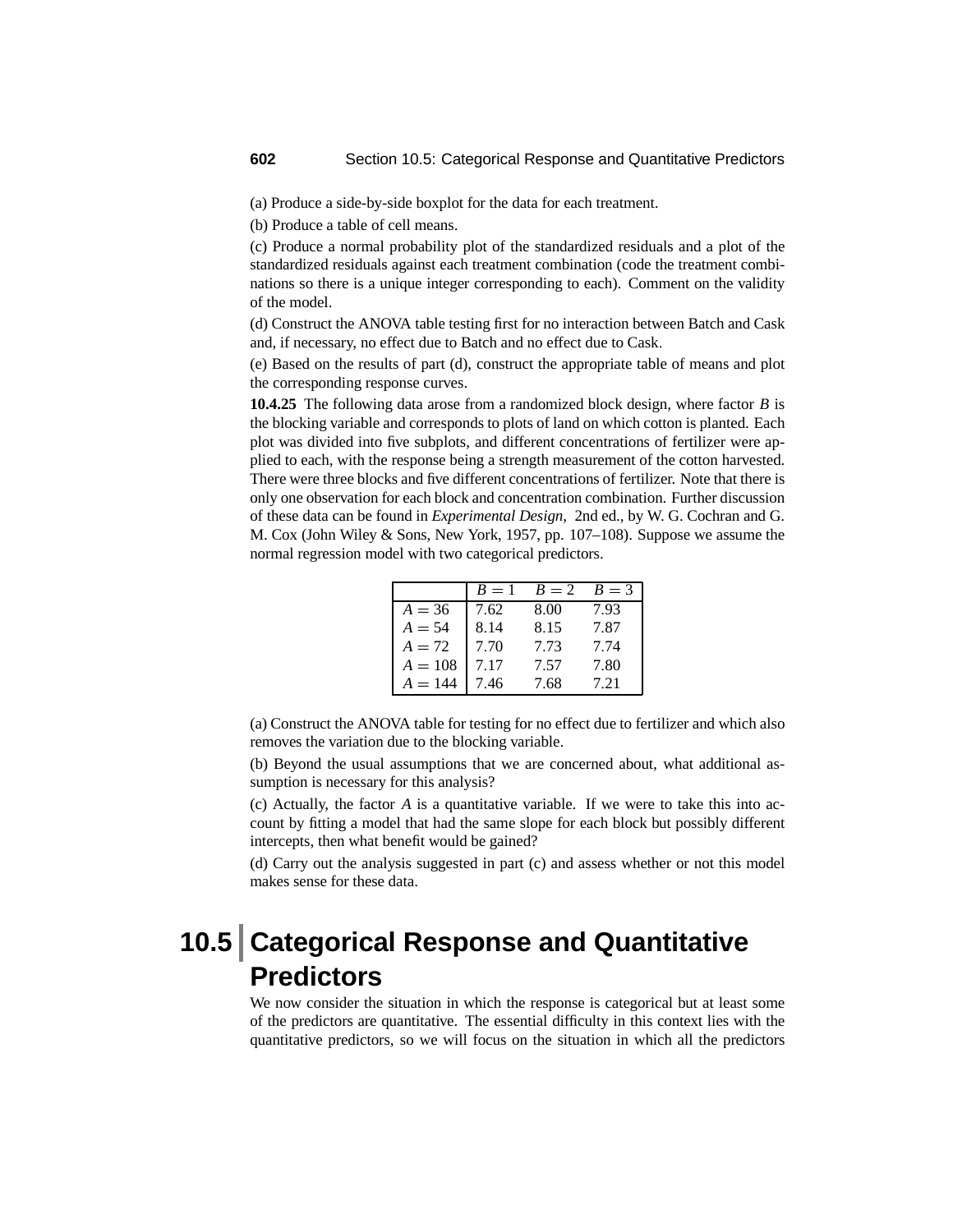are quantitative. When there are also some categorical predictors, these can be handled in the same way, as we can replace each categorical predictor by a set of dummy quantitative variables, as discussed in Section 10.4.5.

For reasons of simplicity, we will restrict our attention to the situation in which the response variable *Y* is binary valued, and we will take these values to be 0 and 1. Suppose, then, that there are *k* quantitative predictors  $X_1, \ldots, X_k$ . Because  $Y \in \{0, 1\}$ , we have

$$
E(Y | X_1 = x_1, ..., X_k = x_k) = P(Y = 1 | X_1 = x_1, ..., X_k = x_k) \in [0, 1].
$$

Therefore, we cannot write  $E(Y | x_1, \ldots, x_k) = \beta_1 x_1 + \cdots + \beta_k x_k$  without placing some unnatural restrictions on the  $\beta_i$  to ensure that  $\beta_1 x_1 + \cdots + \beta_k x_k \in [0, 1]$ .

Perhaps the simplest way around this is to use a 1–1 function  $l : [0, 1] \rightarrow \mathbb{R}^1$  and write

$$
l(P(Y = 1 | X_1 = x_1, ..., X_k = x_k)) = \beta_1 x_1 + \cdots + \beta_k x_k,
$$

so that

$$
P(Y = 1 | X_1 = x_1, ..., X_k = x_k) = l^{-1}(\beta_1 x_1 + \cdots + \beta_k x_k).
$$

We refer to *l* as a *link function*. There are many possible choices for *l*. For example, it is immediate that we can take *l* to be any inverse cdf for a continuous distribution.

If we take  $l = \Phi^{-1}$ , i.e., the inverse cdf of the  $N(0, 1)$  distribution, then this is called the *probit link*. A more commonly used link, due to some inherent mathematical simplicities, is the *logistic link* given by

$$
l(p) = \ln\left(\frac{p}{1-p}\right). \tag{10.5.1}
$$

The right-hand side of (10.5.1) is referred to as the *logit* or *log odds*. The logistic link is the inverse cdf of the logistic distribution (see Exercise 10.5.1). We will restrict our discussion to the logistic link hereafter.

The logistic link implies that (see Exercise 10.5.2)

$$
P(Y = 1 | X_1 = x_1, ..., X_k = x_k) = \frac{\exp{\{\beta_1 x_1 + \dots + \beta_k x_k\}}}{1 + \exp{\{\beta_1 x_1 + \dots + \beta_k x_k\}}},
$$
(10.5.2)

which is a relatively simple relationship. We see immediately, however, that

$$
\begin{aligned} &\text{Var}(Y \mid X_1 = x_1, \dots, X_k = x_k) \\ &= P(Y = 1 \mid X_1 = x_1, \dots, X_k) = x_k(1 - P(Y = 1 \mid X_1 = x_1, \dots, X_k = x_k)), \end{aligned}
$$

so the variance of the conditional distribution of *Y*, given the predictors, depends on the values of the predictors. Therefore, these models are not, strictly speaking, regression models as we have defined them. Still when we use the link function given by (10.5.1), we refer to this as the *logistic regression model*.

Now suppose we observe *n* independent observations  $(x_{i1},...,x_{ik}, y_i)$  for  $i =$ 1,..., *n*. We then have that, given  $(x_{i1},...,x_{ik})$ , the response  $y_i$  is an observation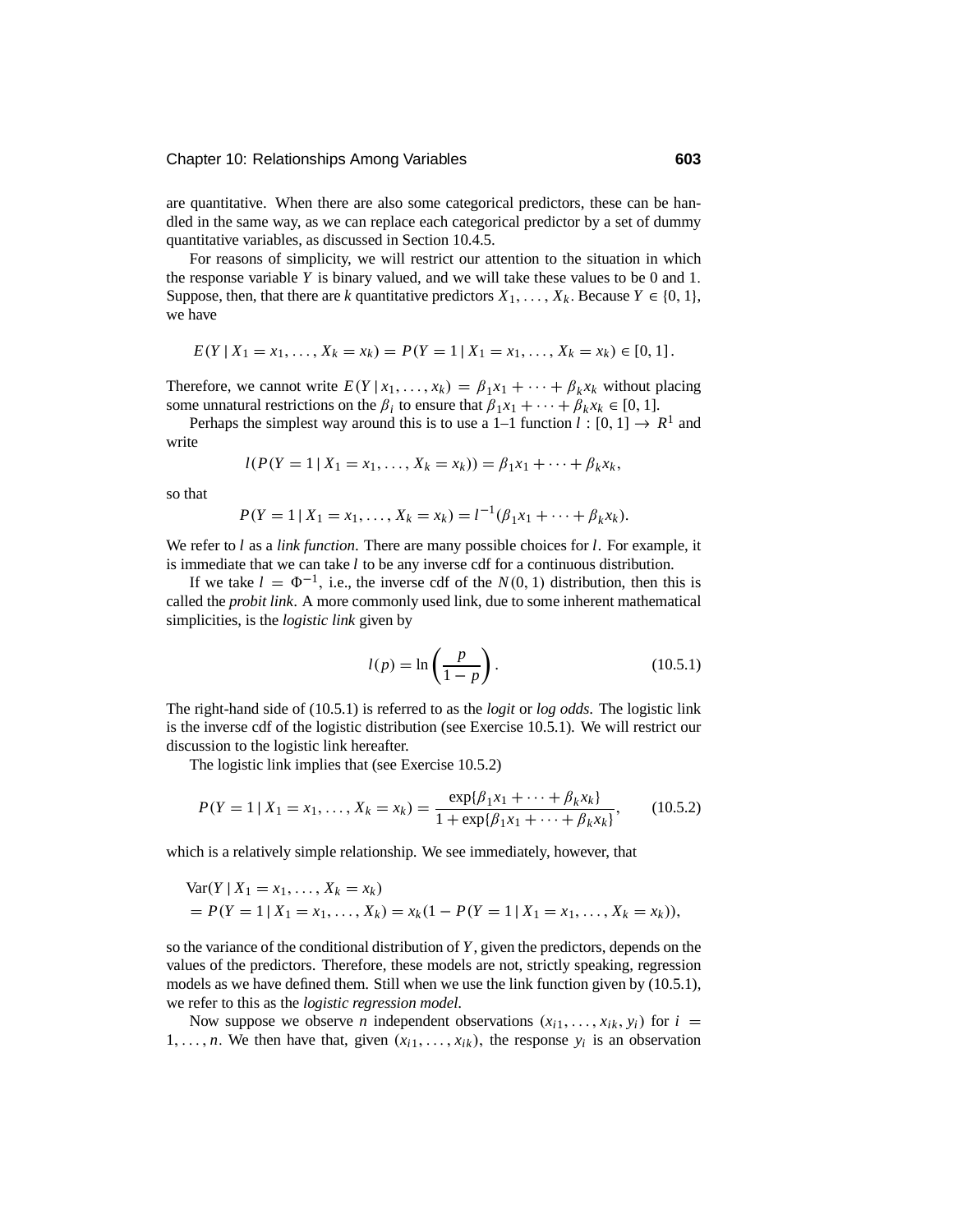.

.

from the Bernoulli( $P(Y = 1 | X_1 = x_1, \ldots, X_k = x_k)$ ) distribution. Then (10.5.2) implies that the conditional likelihood, given the values of the predictors, is

$$
\prod_{i=1}^{n} \left( \frac{\exp\{\beta_1 x_1 + \dots + \beta_k x_k\}}{1 + \exp\{\beta_1 x_1 + \dots + \beta_k x_k\}} \right)^{y_i} \left( \frac{1}{1 + \exp\{\beta_1 x_1 + \dots + \beta_k x_k\}} \right)^{1-y_i}
$$

Inference about the  $\beta_i$  then proceeds via the likelihood methods discussed in Chapter 6. In fact, we need to use software to obtain the MLE's, and, because the exact sampling distributions of these quantities are not available, the large sample methods discussed in Section 6.5 are used for approximate confidence intervals and P-values. Note that assessing the null hypothesis  $H_0: \beta_i = 0$  is equivalent to assessing the null hypothesis that the predictor  $X_i$  does not have a relationship with the response.

We illustrate the use of logistic regression via an example.

#### **EXAMPLE 10.5.1**

The following table of data represent the

(number of failures, number of successes)

for ingots prepared for rolling under different settings of the predictor variables,  $U =$ soaking time and  $V =$  heating time, as reported in *Analysis of Binary Data*, by D. R. Cox (Methuen, London, 1970). A failure indicates that an ingot is not ready for rolling after the treatment. There were observations at 19 different settings of these variables.

|           | $V=7$   | $V = 14$ | $V=27$  | $V = 51$ |
|-----------|---------|----------|---------|----------|
| $U = 1.0$ | (0, 10) | (0, 31)  | (1, 55) | (3, 10)  |
| $U = 1.7$ | (0, 17) | (0, 43)  | (4, 40) | (0, 1)   |
| $U = 2.2$ | (0, 7)  | (2, 31)  | (0, 21) | (0, 1)   |
| $U = 2.8$ | (0, 12) | (0, 31)  | (1, 21) | (0, 0)   |
| $U = 4.0$ | (0, 9)  | (0, 19)  | (1, 15) | (0, 1)   |

Including an intercept in the model and linear terms for *U* and *V* leads to three predictor variables  $X_1 \equiv 1, X_2 = U, X_3 = V$ , and the model takes the form

$$
P(Y = 1 | X_2 = x_2, X_3 = x_3) = \frac{\exp{\{\beta_1 + \beta_2 x_2 + \beta_3 x_3\}}}{1 + \exp{\{\beta_1 + \beta_2 x_2 + \beta_3 x_3\}}}
$$

Fitting the model via the method of maximum likelihood leads to the estimates given in the following table. Here, *z* is the value of estimate divided by its standard error. Because this is approximately distributed  $N(0, 1)$  when the corresponding  $\beta_i$  equals 0, the P-value for assessing the null hypothesis that  $\beta_i = 0$  is  $P(|Z| > |z|)$  with  $Z \sim N(0, 1)$ .

| Coefficient | Estimate   | Std. Error |         | P-value |
|-------------|------------|------------|---------|---------|
|             | 5.55900    | 1 12000    | 4.96    |         |
| p,          | $-0.05680$ | 0.33120    | $-0.17$ | 0.864   |
| Ĵ٦          | $-0.08203$ | 0.02373    | $-3.46$ | 0 001   |

Of course, we have to feel confident that the model is appropriate before we can proceed to make formal inferences about the  $\beta_i$ . In this case, we note that the number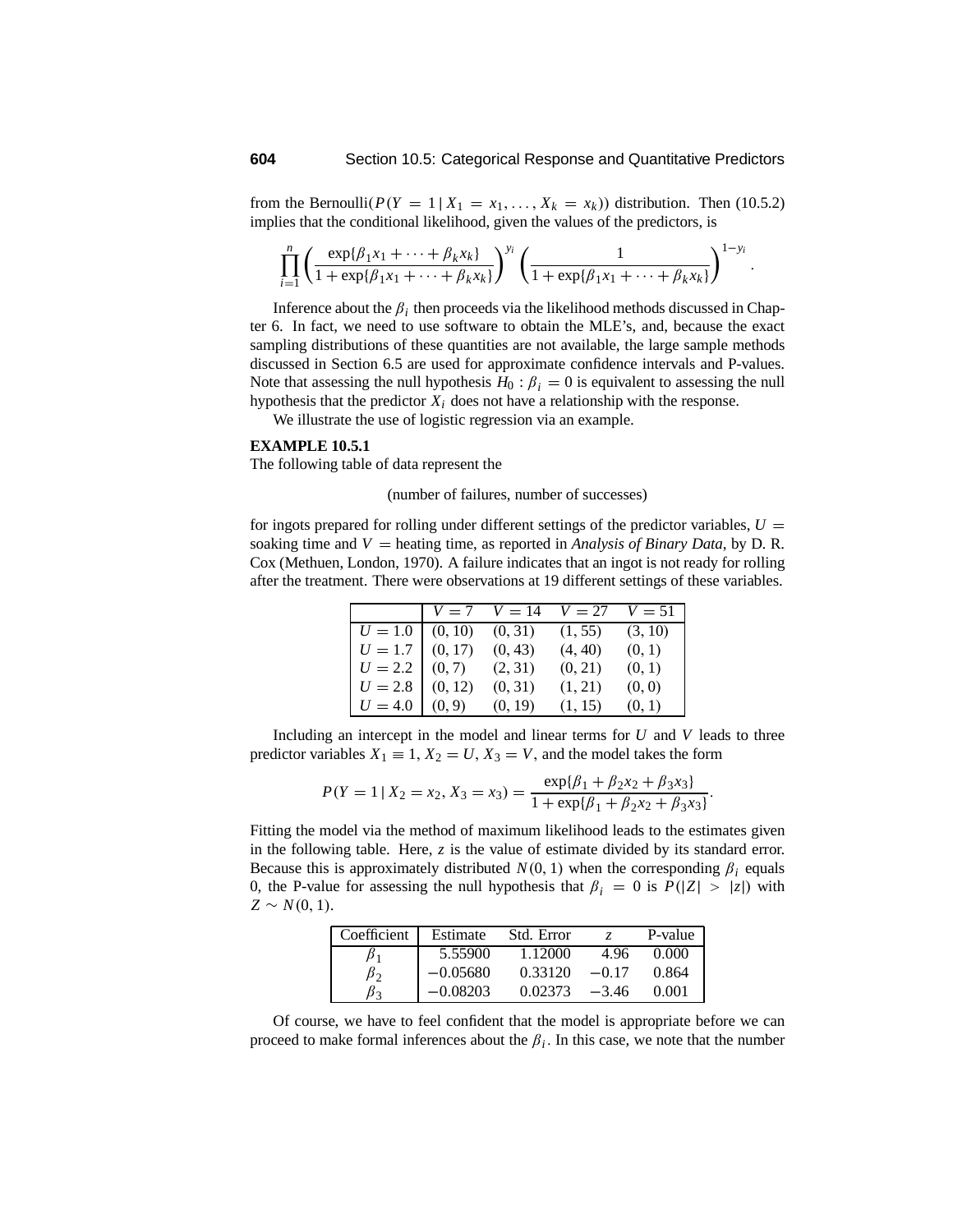of successes  $s(x_2, x_3)$  in the cell of the table, corresponding to the setting  $(X_2, X_3)$  =  $(x_2, x_3)$ , is an observation from a

Binomial
$$
(m(x_2, x_3), P(Y = 1 | X_2 = x_2, X_3 = x_3))
$$

distribution, where  $m(x_2, x_3)$  is the sum of the number of successes and failures in that cell. So, for example, if  $X_2 = U = 1.0$  and  $X_3 = V = 7$ , then  $m(1.0, 7) = 10$  and *s* (1.0, 7) = 10. Denoting the estimate of  $P(Y = 1 | X_2 = x_2, X_3 = x_3)$  by  $\hat{p}(x_2, x_3)$ , obtained by plugging in the MLE, we have that (see Problem 10.5.8)

$$
X^{2} = \sum_{(x_{2},x_{3})} \frac{(s(x_{2},x_{3}) - m(x_{2},x_{3})\hat{p}(x_{2},x_{3}))^{2}}{m(x_{2},x_{3})\hat{p}(x_{2},x_{3})}
$$
(10.5.3)

is asymptotically distributed as a  $\chi^2(19-3) = \chi^2(16)$  distribution when the model is correct. We determine the degrees of freedom by counting the number of cells where there were observations (19 in this case, as no observations were obtained when  $U =$ 2.8,  $V = 51$ ) and subtracting the number of parameters estimated. For these data,  $X^{2} = 13.543$  and the P-value is  $P(\chi^{2}(16) > 13.543) = 0.633$ . Therefore, we have no evidence that the model is incorrect and can proceed to make inferences about the  $\beta_i$ based on the logistic regression model.

From the preceding table, we see that the null hypothesis  $H_0$ :  $\beta_2 = 0$  is not rejected. Accordingly, we drop  $X_2$  and fit the smaller model given by

$$
P(Y = 1 | X_3 = x_3) = \frac{\exp{\{\beta_1 + \beta_3 x_3\}}}{1 + \exp{\{\beta_1 + \beta_3 x_3\}}}.
$$

This leads to the estimates  $\hat{\beta}_1 = 5.4152$  and  $\hat{\beta}_3 = -0.08070$ . Note that these are only marginally different from the previous estimates. In Figure 10.5.1, we present a graph of the fitted function over the range where we have observed  $X_3$ .



Figure 10.5.1: The fitted probability of obtaining an ingot ready to be rolled as a function of heating time in Example 10.5.1.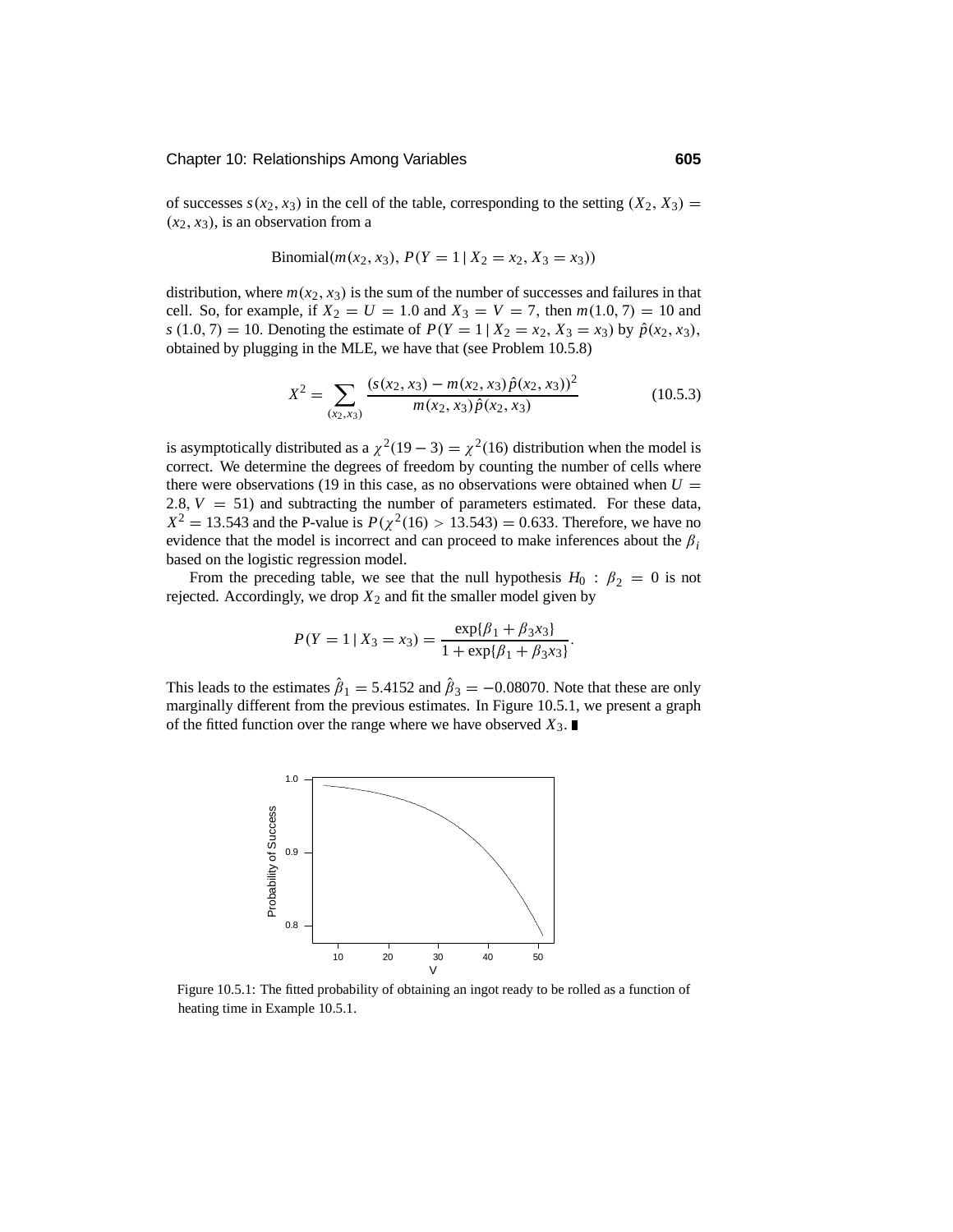## **Summary of Section 10.5**

- We have examined the situation in which we have a single binary-valued response variable and a number of quantitative predictors.
- One method of expressing a relationship between the response and predictors is via the use of a link function.
- If we use the logistic link function, then we can carry out a logistic regression analysis using likelihood methods of inference.

# **EXERCISES**

**10.5.1** Prove that the function  $f: R^1 \to R^1$ , defined by  $f(x) = e^{-x}(1 + e^{-x})^{-2}$  for *x* ∈  $R^1$ , is a density function with distribution function given by  $F(x) = (1 + e^{-x})^{-1}$ and inverse cdf given by  $F^{-1}(p) = \ln p - \ln(1 - p)$  for  $p \in [0, 1]$ . This is called the *logistic distribution*.

**10.5.2** Establish (10.5.2).

**10.5.3** Suppose that a logistic regression model for a binary-valued response *Y* is given by

.

.

$$
P(Y = 1 | x) = \frac{\exp{\{\beta_1 + \beta_2 x\}}}{1 + \exp{\{\beta_1 + \beta_2 x\}}}
$$

Prove that the log odds at *X* = *x* is given by  $\beta_1 + \beta_2 x$ .

**10.5.4** Suppose that instead of the inverse logistic cdf as the link function, we use the inverse cdf of a Laplace distribution (see Problem 2.4.22). Determine the form of  $P(Y = 1 | X_1 = x_1, \ldots, X_k = x_k).$ 

**10.5.5** Suppose that instead of the inverse logistic cdf as the link function, we use the inverse cdf of a Cauchy distribution (see Problem 2.4.21). Determine the form of  $P(Y = 1 | X_1 = x_1, \ldots, X_k = x_k).$ 

# **COMPUTER EXERCISES**

**10.5.6** Use software to replicate the results of Example 10.5.1.

**10.5.7** Suppose that the following data were obtained for the quantitative predictor *X* and the binary-valued response variable *Y*.

(a) Using these data, fit the logistic regression model given by

$$
P(Y = 1 | x) = \frac{\exp{\{\beta_1 + \beta_2 x + \beta_3 x^2\}}}{1 + \exp{\{\beta_1 + \beta_2 x + \beta_3 x^2\}}}
$$

(b) Does the model fit the data?

(c) Test the null hypothesis  $H_0: \beta_3 = 0$ .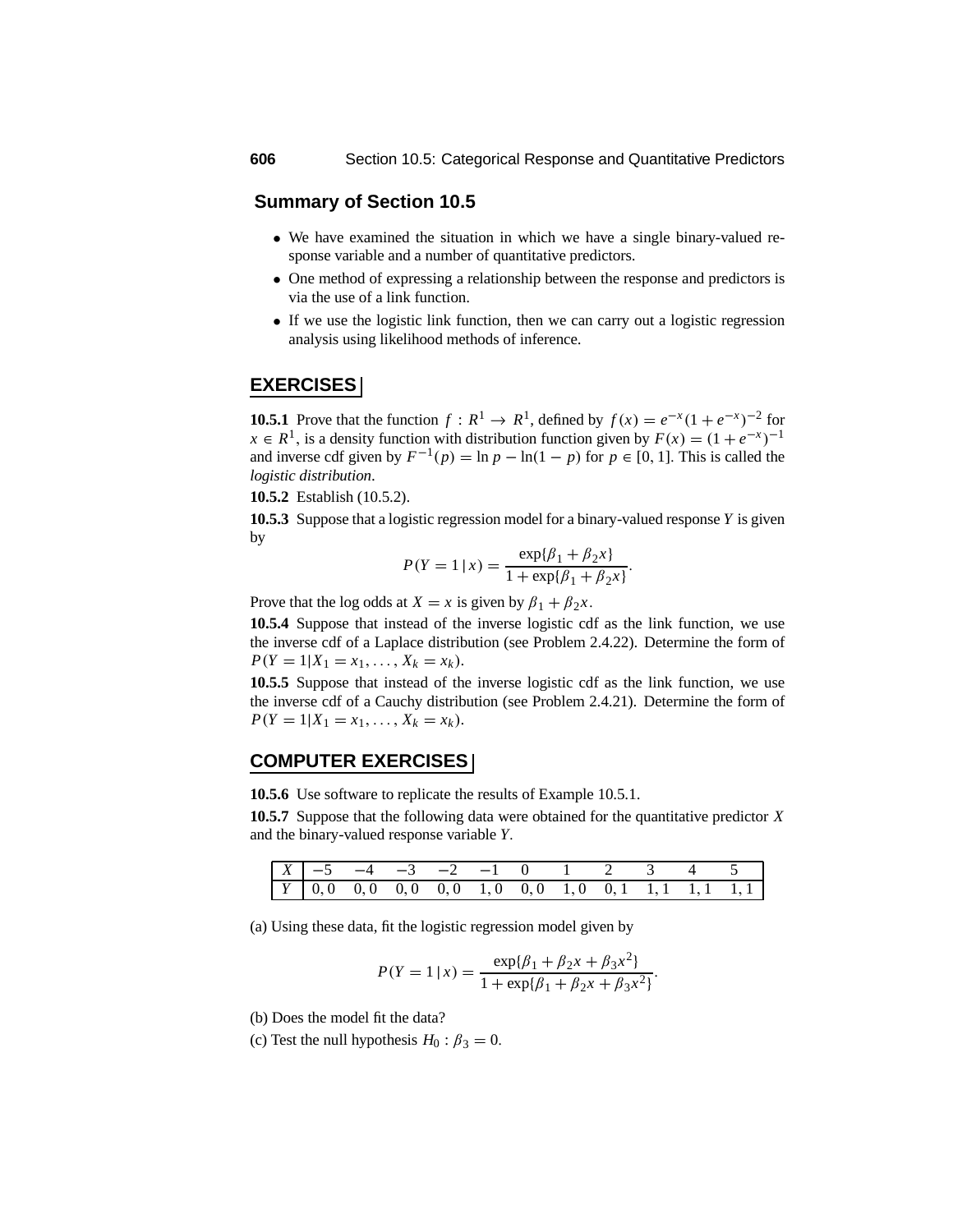Chapter 10: Relationships Among Variables **607**

(d) If you decide there is no quadratic effect, refit the model and test for any linear effect.

(e) Plot  $P(Y = 1 | x)$  as a function of *x*.

### **PROBLEMS**

**10.5.8** Prove that (10.5.3) is the correct form for the chi-squared goodness-of-fit test statistic.

# **10.6 Further Proofs (Advanced) Proof of Theorem 10.3.1**

*We want to prove that, when*  $E(Y | X = x) = \beta_1 + \beta_2 x$  *and we observe the independent values*  $(x_1, y_1), \ldots, (x_n, y_n)$  *for*  $(X, Y)$ *, then the least-squares estimates of*  $\beta_1$  *and*  $\beta_2$ *are given by*  $b_1 = \overline{y} - b_2\overline{x}$  *and* 

$$
b_2 = \frac{\sum_{i=1}^n (x_i - \bar{x})(y_i - \bar{y})}{\sum_{i=1}^n (x_i - \bar{x})^2},
$$

*whenever*  $\sum_{i=1}^{n} (x_i - \bar{x})^2 \neq 0$ .

We need an algebraic result that will simplify our calculations.

**Lemma 10.6.1** If  $(x_1, y_1), \ldots, (x_n, y_n)$  are such that  $\sum_{i=1}^n (x_i - \bar{x})^2 \neq 0$  and  $q, r \in R^1$ , then  $\sum_{i=1}^n (y_i - b_1 - b_2 x_i) (q + rx_i) = 0$ .

**PROOF** We have

$$
\sum_{i=1}^{n} (y_i - b_1 - b_2 x_i) = n\bar{y} - nb_1 - nb_2 \bar{x} = n(\bar{y} - \bar{y} + b_2 \bar{x} - b_2 \bar{x}) = 0,
$$

which establishes that  $\sum_{i=1}^{n} (y_i - b_1 - b_2x_i)q = 0$  for any *q*. Now using this, and the formulas in Theorem 10.3.1, we obtain

$$
\sum_{i=1}^{n} (y_i - b_1 - b_2 x_i)x_i
$$
  
= 
$$
\sum_{i=1}^{n} (y_i - b_1 - b_2 x_i)(x_i - \bar{x})
$$
  
= 
$$
\sum_{i=1}^{n} (y_i - \bar{y} - b_2(x_i - \bar{x}))(x_i - \bar{x}) = \sum_{i=1}^{n} (y_i - \bar{y})(x_i - \bar{x}) - \sum_{i=1}^{n} (y_i - \bar{y})(x_i - \bar{x}) = 0.
$$

This establishes the lemma.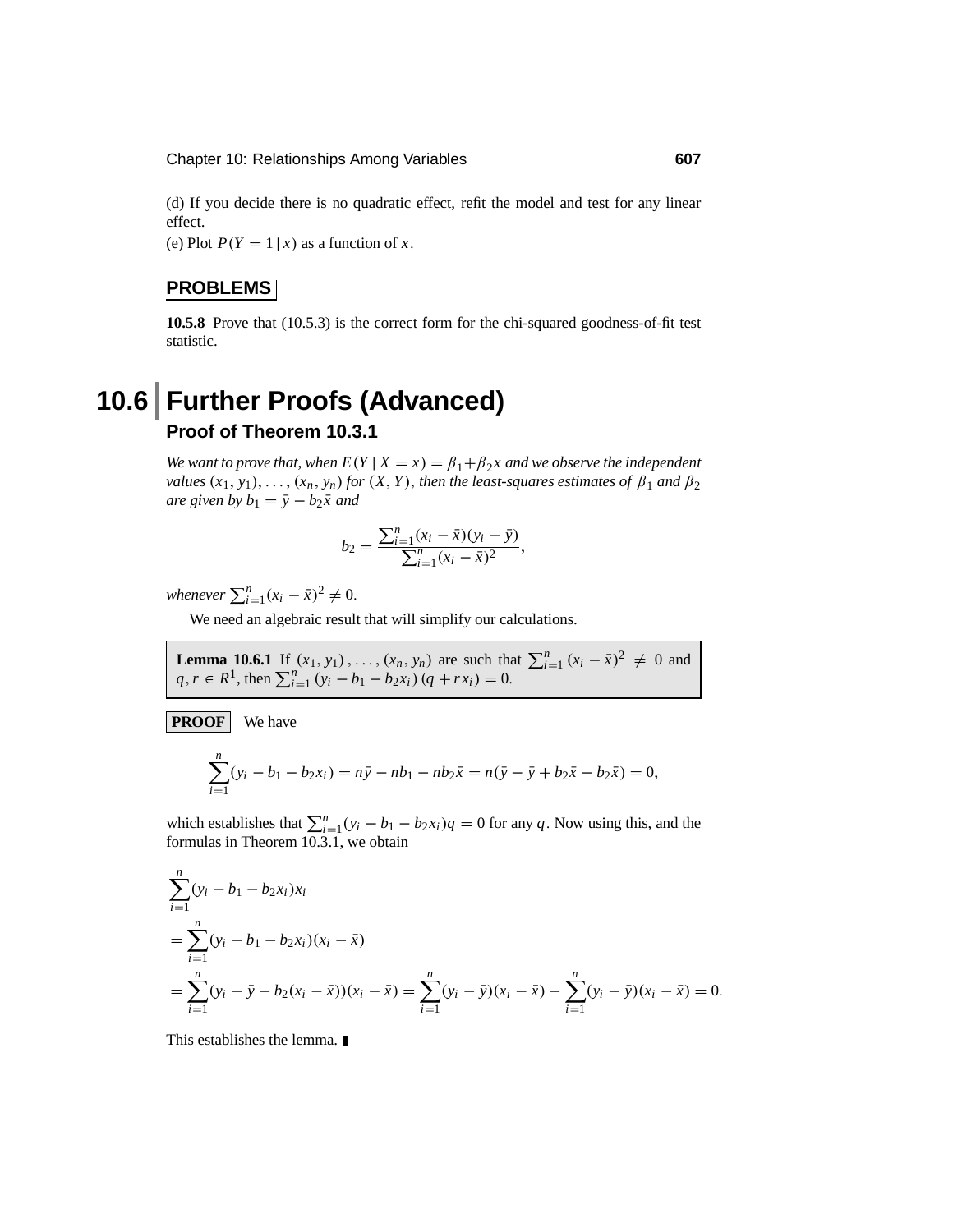Returning to the proof of Theorem 10.3.1, we have

$$
\sum_{i=1}^{n} (y_i - \beta_1 - \beta_2 x_i)^2 = \sum_{i=1}^{n} (y_i - b_1 - b_2 x_i - (\beta_1 - b_1) - (\beta_2 - b_2) x_i)^2
$$
  
= 
$$
\sum_{i=1}^{n} (y_i - b_1 - b_2 x_i)^2 - 2 \sum_{i=1}^{n} (y_i - b_1 - b_2 x_i) ((\beta_1 - b_1) + (\beta_2 - b_2) x_i)
$$
  
+ 
$$
\sum_{i=1}^{n} ((\beta_1 - b_1) + (\beta_2 - b_2) x_i)^2
$$
  
= 
$$
\sum_{i=1}^{n} (y_i - b_1 - b_2 x_i)^2 + \sum_{i=1}^{n} ((\beta_1 - b_1) + (\beta_2 - b_2 x_i))^2,
$$

as the middle term is 0 by Lemma 10.6.1. Therefore,

$$
\sum_{i=1}^{n} (y_i - \beta_1 - \beta_2 x_i)^2 \ge \sum_{i=1}^{n} (y_i - b_1 - b_2 x_i)^2
$$

and  $\sum_{i=1}^{n} (y_i - \beta_1 - \beta_2 x_i)^2$  takes its minimum value if and only if

$$
\sum_{i=1}^{n} ((\beta_1 - b_1) + (\beta_2 - b_2)x_i)^2 = 0.
$$

This occurs if and only if  $(\beta_1 - b_1) + (\beta_2 - b_2)x_i = 0$  for every *i*. Because the  $x_i$  are not all the same value, this is true if and only if  $\beta_1 = b_1$  and  $\beta_2 = b_2$ , which completes the proof.

# **Proof of Theorem 10.3.2**

*We want to prove that, if*  $E(Y | X = x) = \beta_1 + \beta_2 x$  *and we observe the independent values*  $(x_1, y_1), \ldots, (x_n, y_n)$  *for*  $(X, Y)$ *, then* 

 $(i) E(B_1 | X_1 = x_1, \ldots, X_n = x_n) = \beta_1,$ 

(*ii*) 
$$
E(B_2 | X_1 = x_1, ..., X_n = x_n) = \beta_2
$$
.

From Theorem 10.3.1 and  $E(\bar{Y} | X_1 = x_1, ..., X_n = x_n) = \beta_1 + \beta_2 \bar{x}$ , we have that

$$
E(B_2 | X_1 = x_1, ..., X_n = x_n) = \frac{\sum_{i=1}^n (x_i - \bar{x})(\beta_1 + \beta_2 x_i - \beta_1 - \beta_2 \bar{x})}{\sum_{i=1}^n (x_i - \bar{x})^2}
$$
  
=  $\beta_2 \frac{\sum_{i=1}^n (x_i - \bar{x})^2}{\sum_{i=1}^n (x_i - \bar{x})^2} = \beta_2.$ 

Also, from Theorem 10.3.1 and what we have just proved,

$$
E(B_1 | X_1 = x_1, ..., X_n = x_n) = \beta_1 + \beta_2 \bar{x} - \beta_2 \bar{x} = \beta_1.
$$

П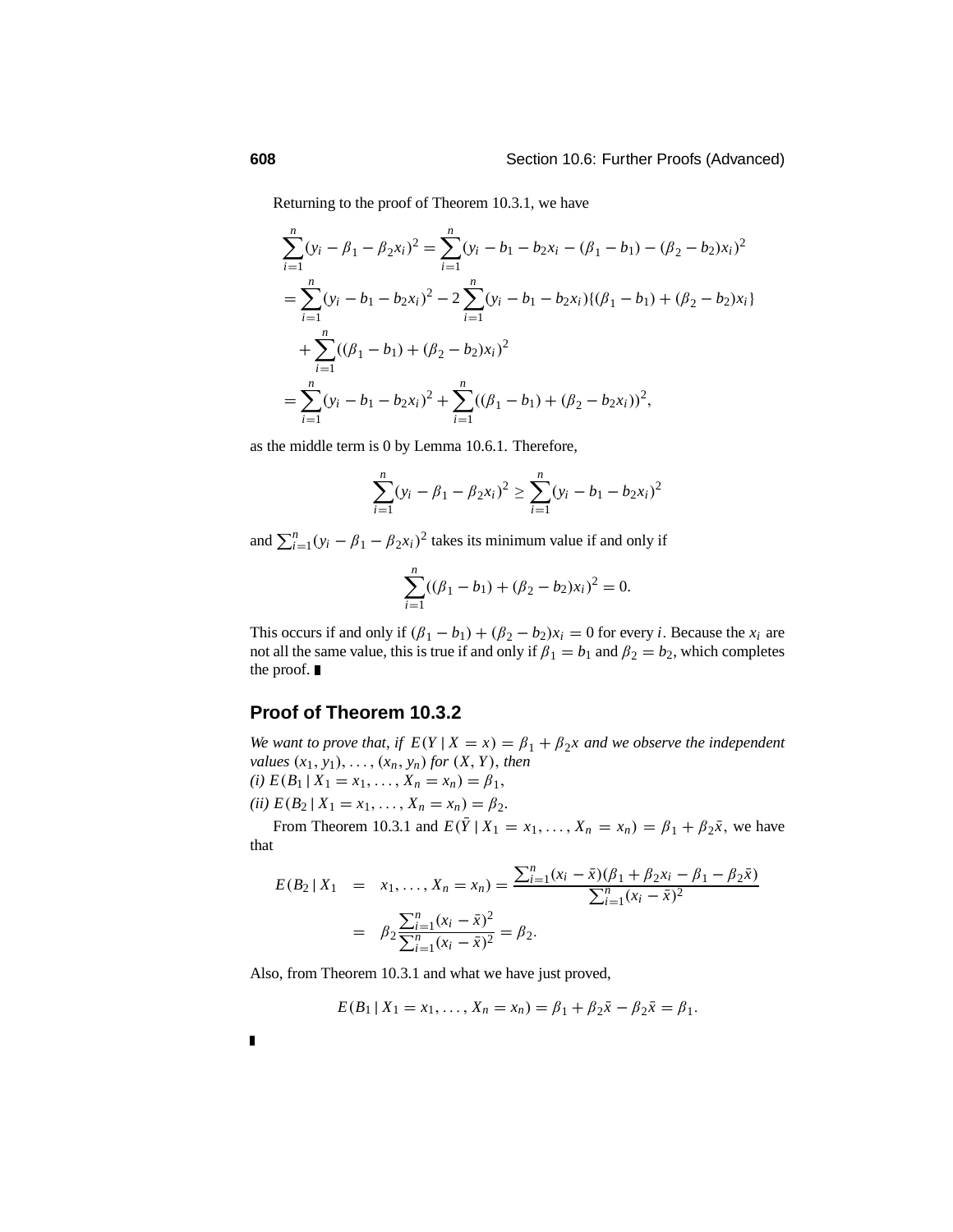Chapter 10: Relationships Among Variables **609**

# **Proof of Theorem 10.3.3**

*We want to prove that, if*  $E(Y | X = x) = \beta_1 + \beta_2 x$ ,  $Var(Y | X = x) = \sigma^2$  for every *x*, and we observe the independent values  $(x_1, y_1), \ldots, (x_n, y_n)$  for  $(X, Y)$ , then  $(i) \text{Var}(B_1 | X_1 = x_1, \ldots, X_n = x_n) = \sigma^2(1/n + \bar{x}^2 / \sum_{i=1}^n (x_i - \bar{x})^2)),$  $(iii) \text{Var}(B_2 | X_1 = x_1, \ldots, X_n = x_n) = \sigma^2 / \sum_{i=1}^n (x_i - \bar{x})^2,$  $(iii) \text{Cov}(B_1, B_2 | X_1 = x_1, \ldots, X_n = x_n) = -\sigma^2 \bar{x} / \sum_{i=1}^n (x_i - \bar{x})^2.$ 

We first prove (ii). Observe that  $b_2$  is a linear combination of the  $y_i - \bar{y}$  values, so we can evaluate the conditional variance once we have obtained the conditional variances and covariances of the  $Y_i - \overline{Y}$  values. We have that

$$
Y_i - \bar{Y} = \left(1 - \frac{1}{n}\right)Y_i - \frac{1}{n}\sum_{j \neq i} Y_j,
$$

so the conditional variance of  $Y_i - \overline{Y}$  is given by

$$
\sigma^{2} \left( 1 - \frac{1}{n} \right)^{2} + \sigma^{2} \frac{n-1}{n^{2}} = \sigma^{2} \left( 1 - \frac{1}{n} \right).
$$

When  $i \neq j$ , we can write

$$
Y_i - \bar{Y} = \left(1 - \frac{1}{n}\right)Y_i - \frac{1}{n}Y_j - \frac{1}{n}\sum_{k \neq i,j} Y_k,
$$

and the conditional covariance between  $Y_i - \bar{Y}$  and  $Y_j - \bar{Y}$  is then given by

$$
-2\sigma^2 \left(1 - \frac{1}{n}\right) \frac{1}{n} + \sigma^2 \frac{n-2}{n^2} = -\frac{\sigma^2}{n}
$$

(note that you can assume that the means of the expectations of the *Y*'s are 0 for this calculation). Therefore, the conditional variance of  $B_2$  is given by

$$
\begin{split} &\text{Var}(B_2 \mid x_1, \dots, x_n) \\ &= \sigma^2 \left( 1 - \frac{1}{n} \right) \frac{\sum_{i=1}^n (x_i - \bar{x})^2}{\left( \sum_{i=1}^n (x_i - \bar{x})^2 \right)^2} - \frac{\sigma^2}{n} \frac{\sum_{i \neq j} (x_i - \bar{x})(x_j - \bar{x})}{\left( \sum_{i=1}^n (x_i - \bar{x})^2 \right)^2} \\ &= \frac{\sigma^2}{\sum_{i=1}^n (x_i - \bar{x})^2}, \end{split}
$$

because

$$
\sum_{i \neq j} (x_i - \bar{x})(x_j - \bar{x}) = \left(\sum_{i=1}^n (x_i - \bar{x})\right)^2 - \sum_{i=1}^n (x_i - \bar{x})^2
$$

$$
= -\sum_{i=1}^n (x_i - \bar{x})^2.
$$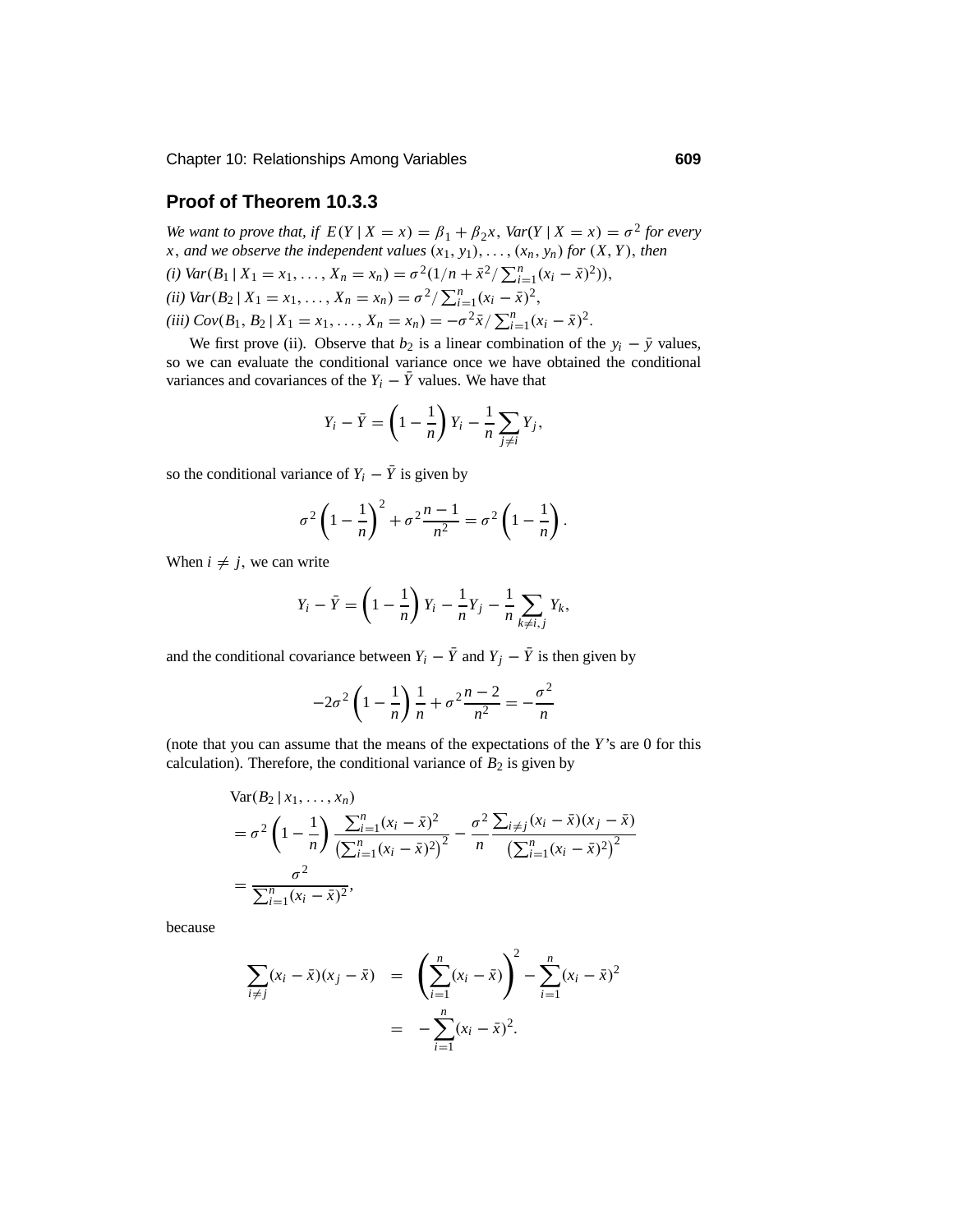For (iii), we have that

Cov
$$
(B_1, B_2 | X_1 = x_1, ..., X_n = x_n)
$$
  
= Cov( $\bar{Y} - B_2 \bar{X}, B_2 | X_1 = x_1, ..., X_n = x_n$ )  
= Cov( $\bar{Y}, B_2 | X_1 = x_1, ..., X_n = x_n$ ) -  $\bar{x}$  Var $(B_2 | X_1 = x_1, ..., X_n = x_n)$ 

and

$$
\begin{aligned} \text{Cov}(\bar{Y}, B_2 \mid X_1 = x_1, \dots, X_n = x_n) \\ &= \frac{\sum_{i=1} (x_i - \bar{x}) \text{Cov}((Y_i - \bar{Y}), \bar{Y} \mid X_1 = x_1, \dots, X_n = x_n)}{\sum_{i=1}^n (x_i - \bar{x})^2} \\ &= \sigma^2 (1 - 1/n) \frac{\sum_{i=1} (x_i - \bar{x})}{\sum_{i=1}^n (x_i - \bar{x})^2} = 0. \end{aligned}
$$

Therefore,  $Cov(B_1, B_2 | X_1 = x_1, ..., X_n = x_n) = -\sigma^2 \bar{x} / \sum_{i=1}^n (x_i - \bar{x})^2$ .

Finally, for (i), we have,

$$
\begin{aligned} \n\text{Var}(B_1 \mid X_1 = x_1, \dots, X_n = x_n) &= \text{Var}(\bar{Y} - B_2 \bar{x} \mid X_1 = x_1, \dots, X_n = x_n) \\ \n&= \text{Var}(\bar{Y} \mid X_1 = x_1, \dots, X_n = x_n) + \bar{x}^2 \text{Var}(B_2 \mid X_1 = x_1, \dots, X_n = x_n) \\ \n&- 2 \text{Cov}(\bar{Y}, B_2 \mid X_1 = x_1, \dots, X_n = x_n) \n\end{aligned}
$$

where  $\text{Var}(\bar{Y} | X_1 = x_1, \ldots, X_n = x_n) = \sigma^2/n$ . Substituting the results for (ii) and (iii) completes the proof of the theorem.

# **Proof of Corollary 10.3.1**

*We need to show that*

$$
\text{Var}(B_1 + B_2x \mid X_1 = x_1, \dots, X_n = x_n) = \sigma^2 \left( \frac{1}{n} + \frac{(x - \bar{x})^2}{\sum_{i=1}^n (x_i - \bar{x})^2} \right).
$$

For this, we have that

$$
\begin{aligned}\n\text{Var}(B_1 + B_2 x \mid X_1 = x_1, \dots, X_n = x_n) \\
&= \text{Var}(B_1 \mid X_1 = x_1, \dots, X_n = x_n) + x^2 \text{Var}(B_2 \mid X_1 = x_1, \dots, X_n = x_n) \\
&+ 2x \text{Cov}(B_1, B_2 \mid X_1 = x_1, \dots, X_n = x_n) \\
&= \sigma^2 \left( \frac{1}{n} + \frac{\bar{x}^2 + x^2 - 2x \bar{x}}{\sum_{i=1}^n (x_i - \bar{x})^2} \right) = \sigma^2 \left( \frac{1}{n} + \frac{(x - \bar{x})^2}{\sum_{i=1}^n (x_i - \bar{x})^2} \right). \blacksquare\n\end{aligned}
$$

# **Proof of Theorem 10.3.4**

*We want to show that, if*  $E(Y | X = x) = \beta_1 + \beta_2 x$ ,  $Var(Y | X = x) = \sigma^2$  *for every x*, *and we observe the independent values*  $(x_1, y_1), \ldots, (x_n, y_n)$  *for*  $(X, Y)$ *, then* 

$$
E(S^2 | X_1 = x_1, ..., X_n = x_n) = \sigma^2.
$$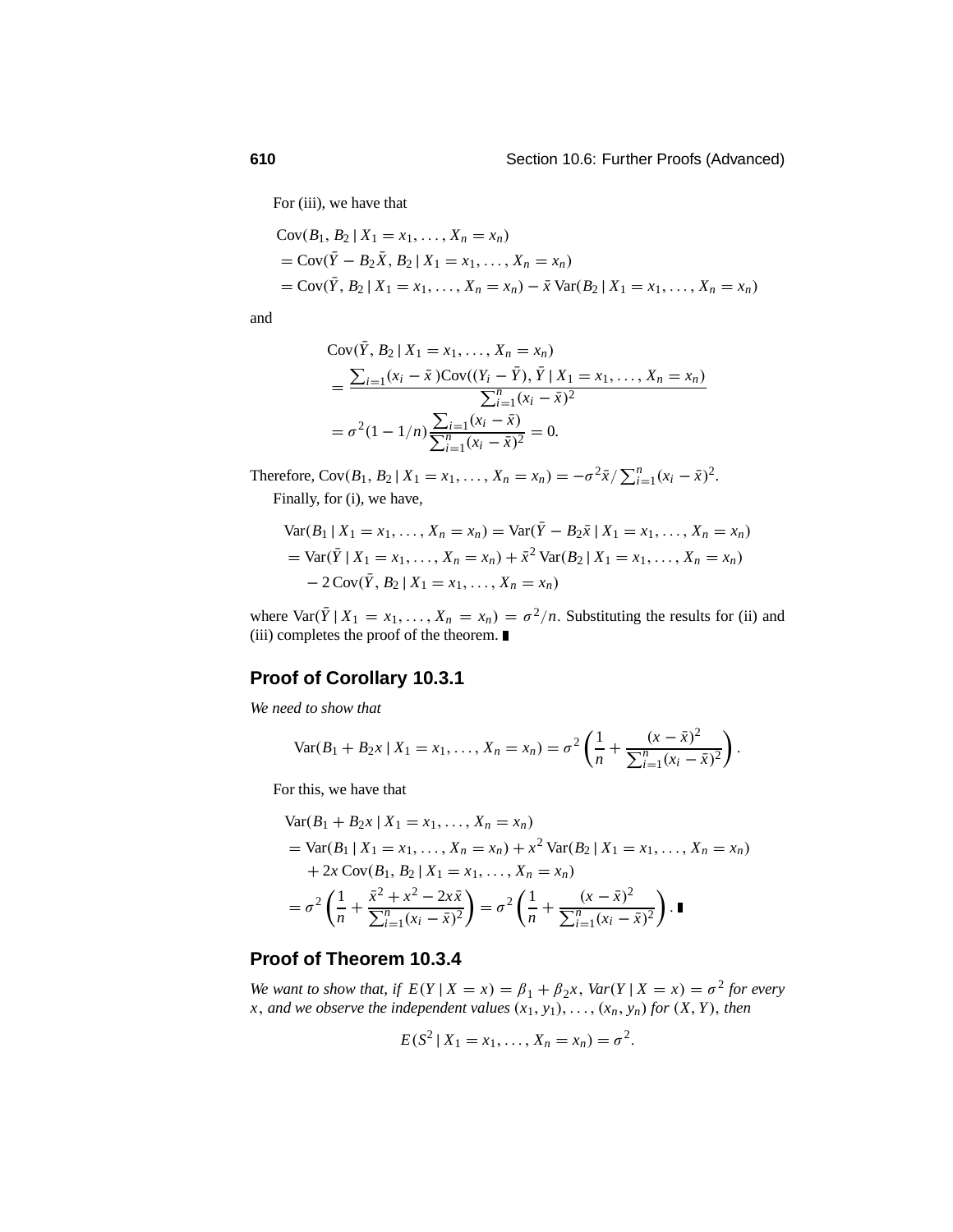We have that

$$
E((n-2)S^2 | X_1 = x_1, ..., X_n = x_n)
$$
  
=  $E\left(\sum_{i=1}^n (Y_i - B_1 - B_2x_i)^2 | X_1 = x_1, ..., X_n = x_n\right)$   
=  $\sum_{i=1}^n E((Y_i - \bar{Y} - B_2(x_i - \bar{x}))^2 | X_1 = x_1, ..., X_n = x_n)$   
=  $\sum_{i=1}^n \text{Var}(Y_i - \bar{Y} - B_2(x_i - \bar{x}) | X_1 = x_1, ..., X_n = x_n)$ 

because

$$
E(Y_i - \bar{Y} - B_2(x_i - \bar{x}) | X_1 = x_1, ..., X_n = x_n)
$$
  
=  $\beta_1 + \beta_2 x_i - \beta_1 - \beta_2 \bar{x} - \beta_2 (x_i - \bar{x}) = 0.$ 

Now,

$$
\begin{aligned} \n\text{Var}(Y_i - \bar{Y} - B_2(x_i - \bar{x}) \mid X_1 = x_1, \dots, X_n = x_n) \\ \n&= \text{Var}(Y_i - \bar{Y} \mid X_1 = x_1, \dots, X_n = x_n) \\ \n&- 2(x_i - \bar{x}) \text{Cov}((Y_i - \bar{Y}), B_2 \mid X_1 = x_1, \dots, X_n = x_n) \\ \n&+ (x_i - \bar{x})^2 \text{Var}(B_2 \mid X_1 = x_1, \dots, X_n = x_n) \n\end{aligned}
$$

and, using the results established about the covariances of the  $Y_i - \overline{Y}$  in the proof of Theorem 10.3.3, we have that

$$
Var(Y_i - \bar{Y} | X_1 = x_1, ..., X_n = x_n) = \sigma^2 (1 - 1/n)
$$

and

$$
\begin{split} &\text{Cov}(Y_i - \bar{Y}, B_2 \mid X_1 = x_1, \dots, X_n = x_n) \\ &= \frac{1}{\sum_{i=1}^n (x_i - \bar{x})^2} \sum_{j=1}^n (x_j - \bar{x}) \, \text{Cov}(Y_i - \bar{Y}, Y_j - \bar{Y} \mid X_1 = x_1, \dots, X_n = x_n) \\ &= \frac{\sigma^2}{\sum_{i=1}^n (x_i - \bar{x})^2} \left( \left( 1 - \frac{1}{n} \right) (x_i - \bar{x}) - \frac{1}{n} \sum_{j \neq i} (x_j - \bar{x}) \right) = \frac{\sigma^2 (x_i - \bar{x})}{\sum_{i=1}^n (x_i - \bar{x})^2}, \end{split}
$$

because  $\sum_{j \neq i} (x_j - \bar{x}) = -(x_i - \bar{x})$ . Therefore,

$$
\begin{aligned} \text{Var}(Y_i - Y - B_2(x_i - \bar{x}) \mid X_1 = x_1, \dots, X_n = x_n) \\ &= \sigma^2 \left( 1 - \frac{1}{n} \right) - 2 \frac{\sigma^2 (x_i - \bar{x})^2}{\sum_{i=1}^n (x_i - \bar{x})^2} + \frac{\sigma^2 (x_i - \bar{x})^2}{\sum_{i=1}^n (x_i - \bar{x})^2} \\ &= \sigma^2 \left( 1 - \frac{1}{n} - \frac{(x_i - \bar{x})^2}{\sum_{i=1}^n (x_i - \bar{x})^2} \right) \end{aligned}
$$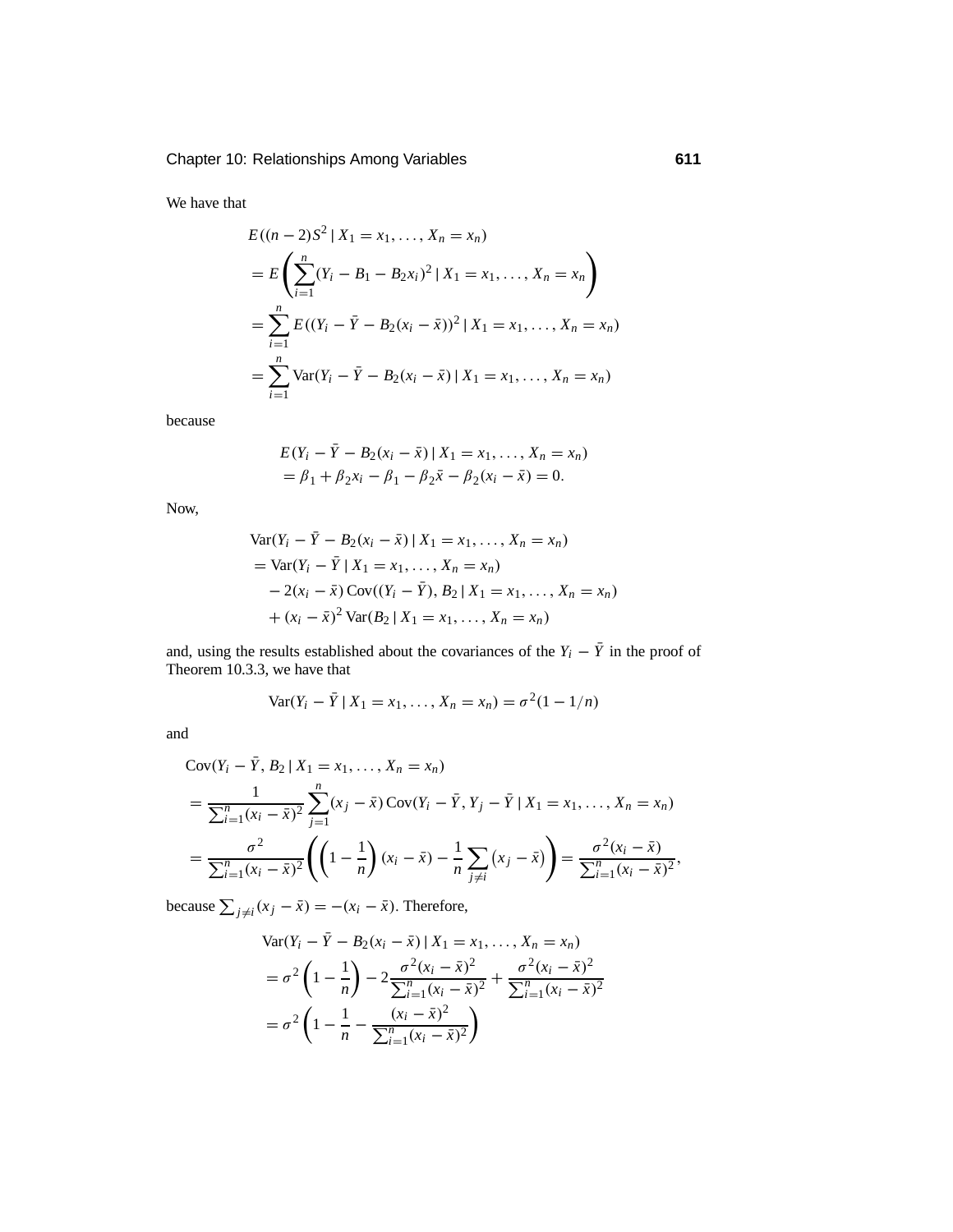and

$$
E(S^2 | X_1 = x_1, ..., X_n = x_n) = \frac{\sigma^2}{n-2} \sum_{i=1}^n \left(1 - \frac{1}{n} - \frac{(x_i - \bar{x})^2}{\sum_{i=1}^n (x_i - \bar{x})^2}\right) = \sigma^2,
$$

as was stated.

# **Proof of Lemma 10.3.1**

*We need to show that, if*  $(x_1, y_1), \ldots, (x_n, y_n)$  *are such that*  $\sum_{i=1}^n (x_i - \bar{x})^2 \neq 0$ , *then* 

$$
\sum_{i=1}^{n} (y_i - \bar{y})^2 = b_2^2 \sum_{i=1}^{n} (x_i - \bar{x})^2 + \sum_{i=1}^{n} (y_i - b_1 - b_2 x_i)^2.
$$

We have that

$$
\sum_{i=1}^{n} (y_i - \bar{y})^2 = \sum_{i=1}^{n} y_i^2 - n\bar{y}^2
$$
  
= 
$$
\sum_{i=1}^{n} (y_i - b_1 - b_2x_i + b_1 + b_2x_i)^2 - n\bar{y}^2
$$
  
= 
$$
\sum_{i=1}^{n} (y_i - b_1 - b_2x_i)^2 + \sum_{i=1}^{n} (b_1 + b_2x_i)^2 - n\bar{y}^2
$$

because  $\sum_{i=1}^{n} (y_i - b_1 - b_2 x_i)(b_1 + b_2 x_i) = 0$  by Lemma 10.6.1. Then, using Theorem 10.3.1, we have

$$
\sum_{i=1}^{n} (b_1 + b_2 x_i)^2 - n\bar{y}^2 = \sum_{i=1}^{n} (\bar{y} + b_2 (x_i - \bar{x}))^2 - n\bar{y}^2 = b_2^2 \sum_{i=1}^{n} (x_i - \bar{x})^2,
$$

and this completes the proof.

# **Proof of Theorem 10.3.6**

*We want to show that, if Y, given*  $X = x$ *, is distributed*  $N(\beta_1 + \beta_2 x, \sigma^2)$  *and we observe the independent values*  $(x_1, y_1), \ldots, (x_n, y_n)$  *for*  $(X, Y)$ *, then the conditional distributions of*  $B_1$ ,  $B_2$ , *and*  $S^2$ , *given*  $X_1 = x_1, \ldots, X_n = x_n$ , *are as follows.* 

(i) 
$$
B_1 \sim N(\beta_1, \sigma^2(1/n + \bar{x}^2/\sum_{i=1}^n (x_i - \bar{x})^2))
$$
  
\n(ii)  $B_2 \sim N(\beta_2, \sigma^2/\sum_{i=1}^n (x_i - \bar{x})^2)$   
\n(iii)  
\n $B_1 + B_2x \sim N\left(\beta_1 + \beta_2x, \sigma^2\left(\frac{1}{n} + \frac{(x - \bar{x})^2}{\sum_{i=1}^n (x_i - \bar{x})^2}\right)\right)$   
\n(iv)  $(n-2) S^2/\sigma^2 \sim \chi^2(n-2)$  independent of  $(B_1, B_2)$ 

We first prove (i). Because  $B_1$  can be written as a linear combination of the  $Y_i$ , Theorem 4.6.1 implies that the distribution of  $B_1$  must be normal. The result then follows from Theorems 10.3.2 and 10.3.3. A similar proof establishes (ii) and (iii). The proof of (iv) is similar to the proof of Theorem 4.6.6, and we leave this to a further course in statistics.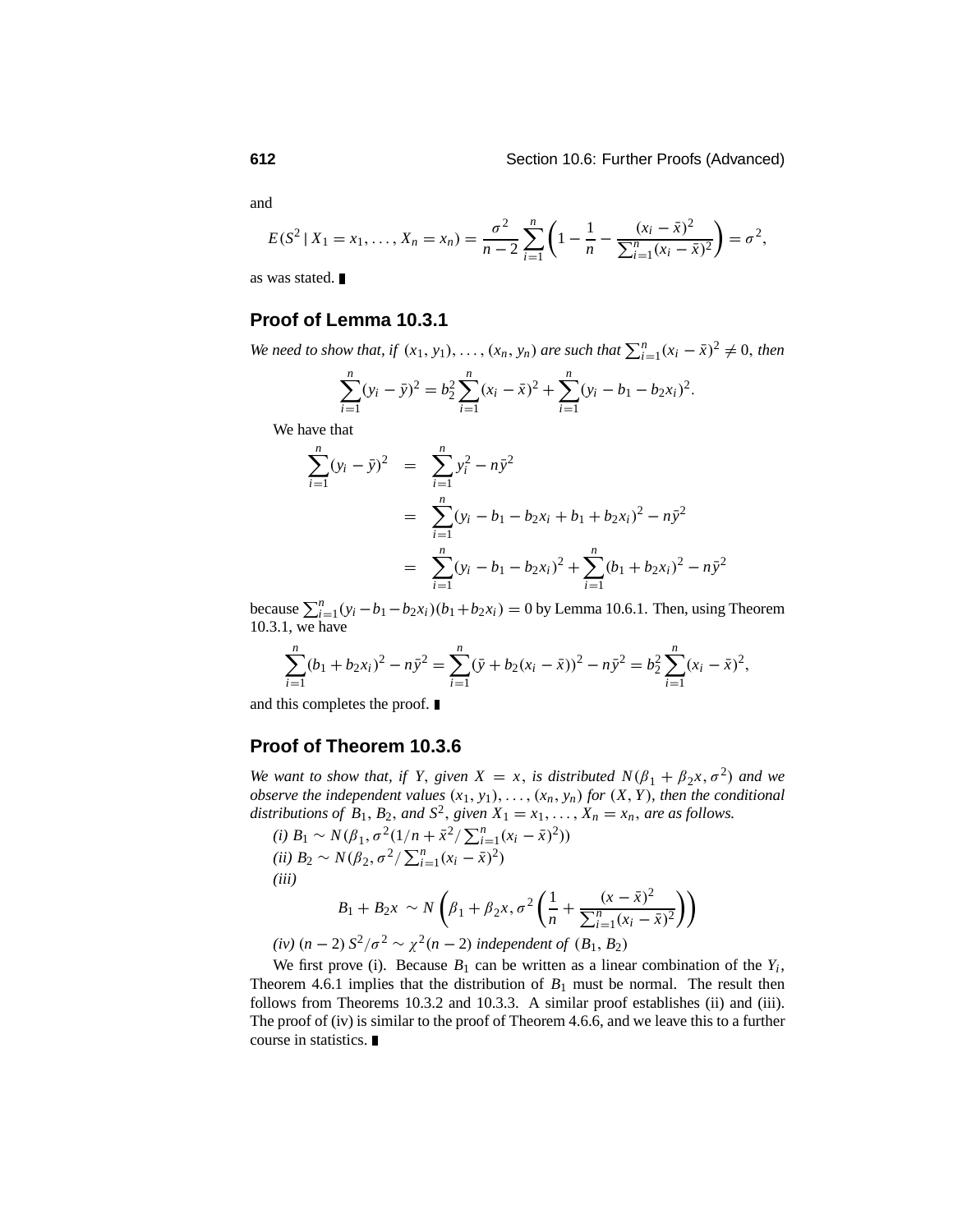Chapter 10: Relationships Among Variables **613**

## **Proof of Corollary 10.3.2**

*We want to show* (i)  $(B_1 - \beta_1)/S \left(1/n + \bar{x}^2 / \sum_{i=1}^n (x_i - \bar{x})^2\right)^{1/2} \sim t(n-2)$ (ii)  $(B_2 - \beta_2) \left( \sum_{i=1}^n (x_i - \bar{x})^2 \right)^{1/2} / S \sim t(n-2)$ (iii)  $B_1 + B_2x - \beta_1 - \beta_2x$  $S((1/n + (x - \bar{x})^2)/\sum_{i=1}^n (x_i - \bar{x})^2)^{1/2}$  ∼ *t*(*n* − 2)

(iv) *If F is defined as in (10.3.8), then*  $H_0$  :  $\beta_2 = 0$  *is true if and only if*  $F \sim$  $F(1, n-2)$ .

We first prove (i). Because  $B_1$  and  $S^2$  are independent

$$
\frac{B_1 - \beta_1}{\sigma \left(1/n + \bar{x}^2 / \sum_{i=1}^n (x_i - \bar{x})^2\right)^{1/2}} \sim N(0, 1)
$$

independent of  $(n-2)S^2/\sigma^2 \sim \chi^2(n-2)$ . Therefore, applying Definition 4.6.2, we have

$$
\frac{B_1 - \beta_1}{\sigma \left(1/n + \bar{x}^2 / \sum_{i=1}^n (x_i - \bar{x})^2\right)^{1/2} \left((n-2) S^2 / (n-2) \sigma^2\right)^{1/2}}
$$
\n
$$
= \frac{B_1 - \beta_1}{S \left(1/n + \bar{x}^2 / \sum_{i=1}^n (x_i - \bar{x})^2\right)^{1/2}} \sim t(n-2).
$$

For (ii), the proof proceeds just as in the proof of (i).

For (iii), the proof proceeds just as in the proof of (i) and also using Corollary 10.3.1.

We now prove (iv). Taking the square of the ratio in (ii) and applying Theorem 4.6.11 implies

$$
G = \frac{(B_2 - \beta_2)^2}{S^2 \left(\sum_{i=1}^n (x_i - \bar{x})^2\right)^{-1}} = \frac{(B_2 - \beta_2)^2 \sum_{i=1}^n (x_i - \bar{x})^2}{S^2} \sim F(1, n - 2).
$$

Now observe that *F* defined by (10.3.8) equals *G* when  $\beta_2 = 0$ . The converse that *F* ∼ *F*(1, *n* − 2) only if  $\beta_2 = 0$  is somewhat harder to prove and we leave this to a further course.